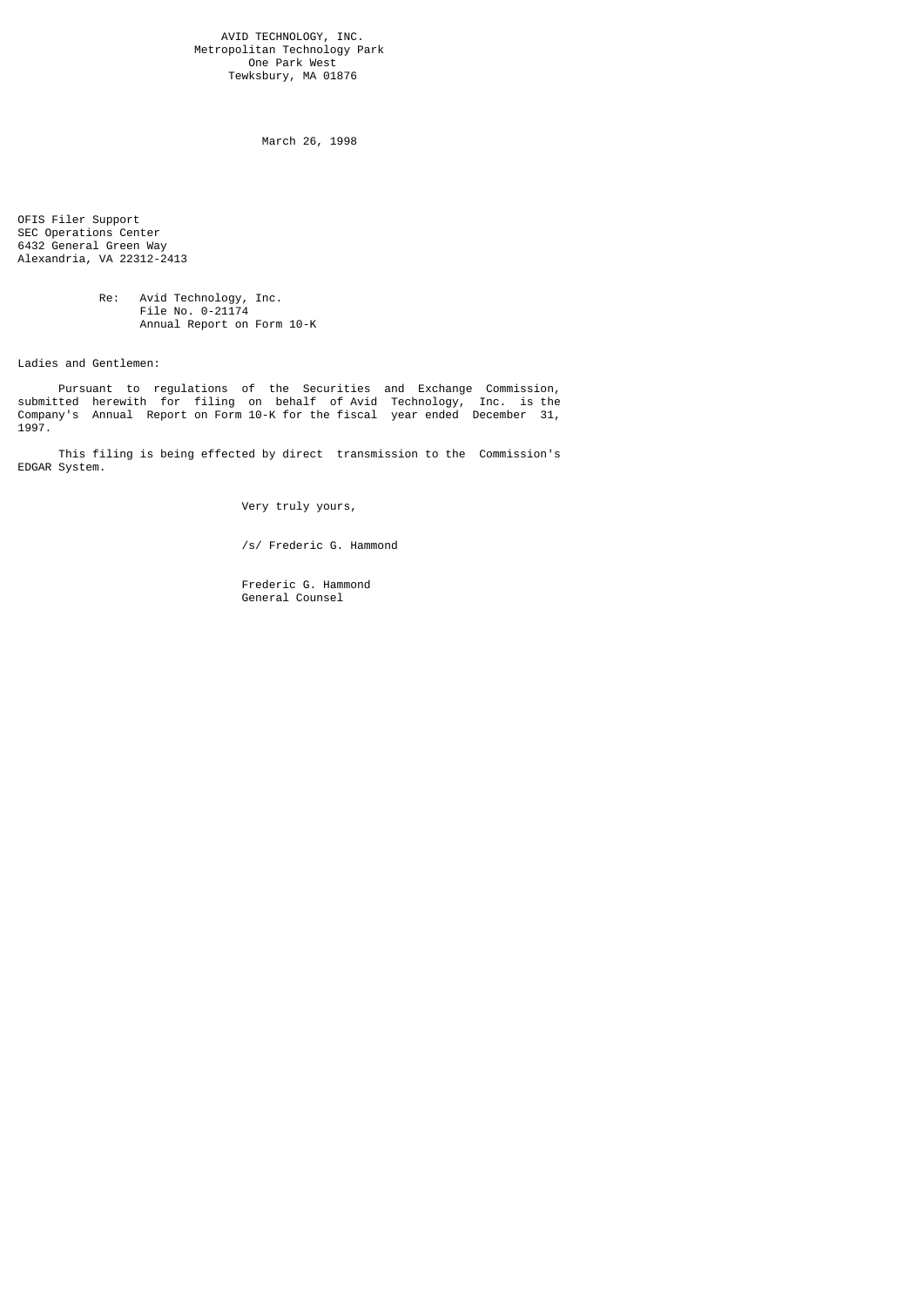- -------------------------------------------------------------------------------- SECURITIES AND EXCHANGE COMMISSION WASHINGTON, D.C. 20549 FORM 10-K (MARK ONE) [X] ANNUAL REPORT PURSUANT TO SECTION 13 OR 15(D) OF THE SECURITIES EXCHANGE ACT OF 1934 [NO FEE REQUIRED] FOR THE FISCAL YEAR ENDED DECEMBER 31, 1997 **OR** Service of the state of the state of the state of the state of the state of the state of the state of the state of the state of the state of the state of the state of the state of the state of the state of the state o [ ] TRANSITION REPORT PURSUANT TO SECTION 13 OR 15(D)

OF THE SECURITIES EXCHANGE ACT OF 1934 [NO FEE REQUIRED]

FOR THE TRANSITION PERIOD FROM TO

Commission File Number 0-21174

AVID TECHNOLOGY, INC.

(Exact name of registrant as specified in its charter)

 DELAWARE 04-2977748 (State or other jurisdiction of (I.R.S. Employer incorporation or organization) Tdentification No.)

METROPOLITAN TECHNOLOGY PARK, ONE PARK WEST, TEWKSBURY, MA 01876<br>(Address of principal executive offices) (Zip Code)  $(Address of principal executive offices)$ (978) 640-6789

(Registrant's telephone number, including area code)

SECURITIES REGISTERED PURSUANT TO SECTION 12(B) OF THE ACT:<br>None None and the state of the None of the None of the None of the None of the None of the None of the None of the N SECURITIES REGISTERED PURSUANT TO SECTION 12(G) OF THE ACT: Common Stock \$.01 Par Value

(Title of Class)

Indicate by check mark whether the registrant (1) has filed all reports required to be filed by Section 13 or 15(d) of the Securities Exchange Act of 1934 during the preceding 12 months (or such shorter period that the registrant was required to file such reports), and (2) has been subject to such filing requirements for the past 90 days. YES X NO

Indicate by check mark if disclosure of delinquent filers pursuant to Item 405 of Regulation S-K is not contained herein, and will not be contained, to the best of registrant's knowledge, in definitive proxy or information statements incorporated by reference in Part III of this Form 10-K or any amendment to this Form 10-K. [ ]

The aggregate market value of the voting stock held by non-affiliates of the registrant was approximately \$858,533,865 based on the closing price of the Common Stock on the NASDAQ National Market on March 18, 1998.

The number of shares outstanding of the registrant's Common Stock as of March 18, 1998, was 23,269,527.

 DOCUMENTS INCORPORATED BY REFERENCE DOCUMENT DESCRIPTION 10-K PART Portions of the Registrant's Proxy Statement for the Annual<br>Meeting of Stockholders to be held May 19, 1998... ITT Meeting of Stockholders to be held May 19, 1998... - -------------------------------------------------------------------------------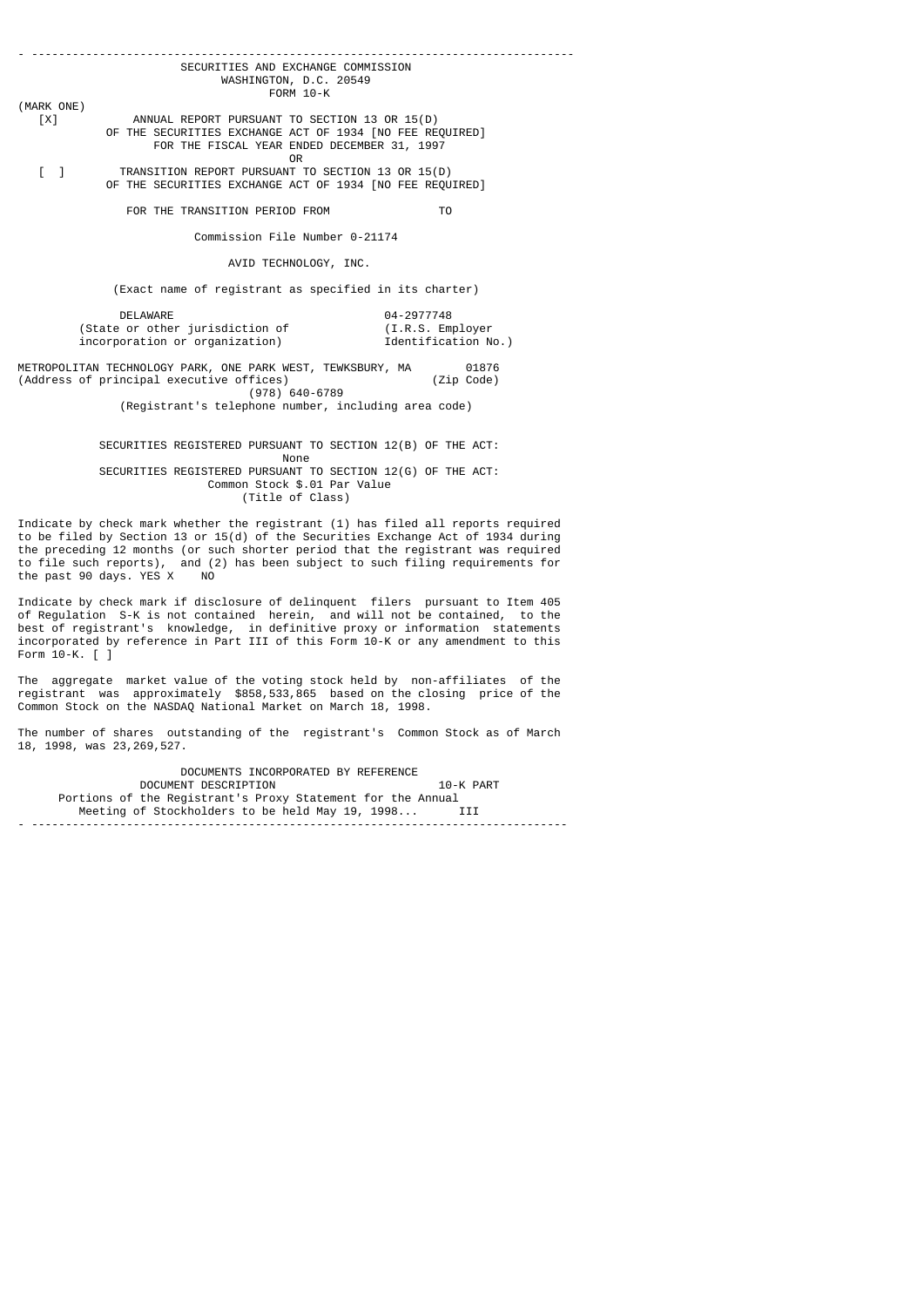### PART I

# ITEM 1. BUSINESS

Avid develops, markets, sells and supports a wide range of disk-based systems for creating and manipulating digital media content. Avid's digital, nonlinear video and film editing systems are designed to improve the productivity of video and film editors by enabling them to edit moving pictures and sound in a faster, easier, more creative, and more cost-effective manner than traditional analog tape-based systems. Avid also develops and sells digital editing systems and newsroom computer systems for creating content in the digital news production market for delivering news content to air. Avid also develops and sells digital audio systems for the professional audio market. Avid's products are used worldwide in production and post-production facilities; film studios; network, affiliate, independent, and cable television stations; recording studios; advertising agencies; government and educational institutions; and corporate video departments.

In January 1995, Avid effected a merger with Digidesign, Inc. ("Digidesign"). Digidesign is a leading provider of computer-based, digital audio production systems for the professional music, film, broadcast, multimedia, and home recording markets. In March 1995, Avid acquired through merger Elastic Reality, Inc. ("Elastic Reality"), and Parallax Software Limited and 3 Space Software Limited (together "Parallax Software"). Elastic Reality and Parallax Software now form Avid's graphics and effects group. This group develops a range of image manipulation products that allow users in the video and film post-production and broadcast markets to create graphics and special effects for use in feature films, television programs and advertising, and news programs.

The text of this document may include forward-looking statements. Actual results may differ materially from those described herein, depending on such factors as are described herein, including under "Certain Factors That May Affect Future Results."

### DIGITAL MEDIA CONTENT MARKETS

Digital media are media elements, whether video or audio or graphics, in which the image, sound or picture is recorded and stored as digital values, as opposed to analog signals. For example, a letter prepared on a computer using word processing software is the digital media representation of a typewritten letter. The word-processed letter example also illustrates some of the characteristics of digital media, such as flexible editing, the ability to create different versions, simple production of multiple identical copies, and easy integration with other digital media types, such as charts and graphics. These characteristics generally provide digital formats with advantages over their analog equivalents. However, creating and manipulating digital content typically requires new digital content creation tools; for example, the typewriter has given way to dedicated word processors and, more recently, to desktop computers running word processing software.

Digital formats and tools have largely displaced analog formats and tools in many markets, such as word processing, electronic spreadsheets, desktop publishing, graphics, and electronic and mechanical design. Because of more challenging technical and cost hurdles in handling digital forms of film, video and audio signals, markets that rely on these media types have begun to migrate to digital formats and tools only in recent years.

As technical advances in digital media content creation tools have made this migration possible, users have become able to create more complex content that may incorporate several elements of digital media. For example, many video games now include live action video, detailed 3D graphics, and high quality audio, all created, manipulated, and played back in digital form. Feature films, such as Titanic or Jurassic Park, integrate sophisticated computer-generated special effects into traditional live action shots.

The Company participates currently in three principal end-user markets in which there are well-established analog, or tape-based, content creation processes and which are transitioning to digital, or disk-based, content creation tools. These three markets are (i) video and film editing and effects; (ii) digital news production; and (iii) professional audio.

Avid's video and film editing and effects market consists of professional users and users in the corporate office, government, education, and consumer markets. Professional users produce video and film material, such as feature films, commercial spots, entertainment and documentary programming, industrial videos, and music videos. These users are typically employed in independent production or post-production companies, which are firms that rent out production and post-production equipment and professionals on a project basis. Professional users are also found in television facilities, film studios, and certain large corporations that perform digital media production and post production in-house. Users in corporations and various other institutions use digital media content tools to distribute information enriched by the addition of digital media content to their customers and employees. Educational users and home consumers use content creation tools to enrich school and home presentations. Avid's digital news production market is comprised of over-the-air and cable broadcast companies that originate news programming. This market includes national and international broadcasters, such as the British Broadcasting Corporation (BBC), the Cable News Network (CNN), and the National Broadcasting Company (NBC), as well as network affiliates, local independent television stations, and local and regional cable operators who produce news programming.

Avid's professional audio market is comprised of professional music recording studios, project studios, radio broadcasters, and home studios. Music recording and project studios operate in the same manner as the independent video and film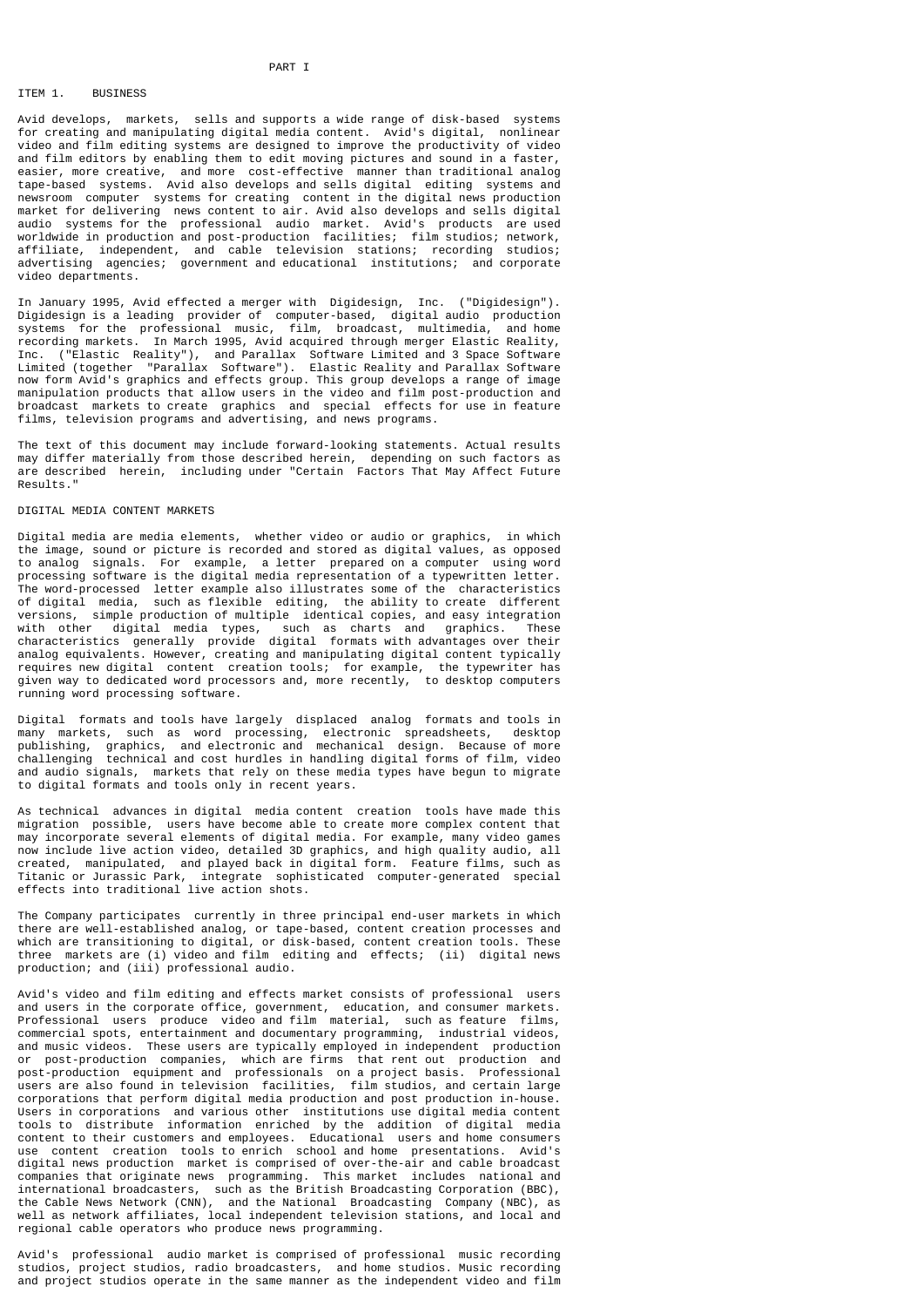production and post production firms, as described above. This market also includes audio production and post-production in video and film.

#### **STRATEGY**

Avid's mission is to be the leading provider of powerful digital content creation tools used to entertain and inform the world. The Company's strategy consists of four key elements:

#### Maintain Existing Markets:

 The Company continues to focus its activities on markets where digital media content creation takes place. The Company has addressed its initial efforts to the professional video and film editing markets, including film and television studios and independent production and post-production firms. The Company extended its target markets to the music and audio production and post-production markets, through the acquisition of Digidesign in 1995, and the broadcast news production market, through the introduction of Avid-developed digital news editing solutions and through the acquisition in 1994 of SofTECH and the newsroom systems division of Basys Automation Systems, Inc. ("Basys"), both of which offered broadcast newsroom computer systems. In March 1995, Avid expanded its position in the feature film and video production and post-production markets through the acquisitions of Elastic Reality and Parallax Software, developers of special effects software.

## Expand Presence in Existing Markets:

 The Company believes that it has established unit and revenue market share leadership positions in the professional video and film digital editing markets, the digital audio market, and the markets for digital news editing and broadcast newsroom computer systems. The Company plans to strengthen these positions by enhancing its existing products, by developing and introducing new products that satisfy a broader range of customer needs in these markets, through internal development, joint development with third parties or acquisition, and by providing excellent customer service, support, and training.

### Target New Markets:

 The Company believes that many business communications needs, including employee and customer training, new product introduction, and management communications, can be enriched by integrating digital media elements, including video and audio. As a result, the Company intends to target users in corporations, educational and government institutions, and small businesses who, if offered digital media content creation tools appropriate to their skill levels, price constraints, and other business requirements, could use digital media presentations in their daily operations to improve the power and scope of their business communications.

 The company believes that it is the market leader in off-line editing for television and that expansion opportunity exists in television online editing, which is the final piece of the post-production process that today is still mainly tape-based. The Company believes that because digital solutions address the needs of this editing process, tape will be replaced by digital solutions.

## Drive and Support Open Industry Standards:

 The Company designs its products so that they are based on and can co-exist with major industry-wide standards, including computer platforms, operating systems, networking protocols, data compression, and digital media handling formats. In addition, in response to growing customer demand for open standards that enable the seamless integration of analog and digital media tools from different vendors, the Company has undertaken an initiative to establish the Open Media Framework Interchange ("OMFI") as an industry standard media file interchange format to facilitate the transfer of various media types, such as video, audio, animation, film, and graphics, among various systems and applications used in the media production processes. The Company has published the OMFI file format and is seeking to promulgate it as an industry standard. Hundreds of vendors and end users endorse the OMFI standard and more than 40 vendors are supporting the OMFI standard in their products.

### PRODUCTS

The following lists the Company's products within the three principal markets in which they are sold. A description follows of the major products and product families in each of these categories.

### Video and Film Editing and Effects

#### Media Composer:

The Media Composer system is Avid's original product offering and still accounts for a significant portion of its revenues. The Company believes that the Media Composer product line holds a greater unit market share than any other digital non-linear editing system in professional video editing markets. The Media Composer product line now includes four models (the Media Composer Off-line, 1000, 9000 and Media Station), which provide various levels of capability and functionality. The Media Composer is a disk-based digital, nonlinear editing system designed primarily for use by professional film and video editors. The Media Composer system converts visual and audio source material on tape to a digital format and stores the converted material on a range of hard disk storage devices. Once digitized, the stored media can be previewed, edited, and played back. The Media Composer family of products is used to create high-quality productions such as television shows and commercials, feature films, music videos, corporate videos, and other non-broadcast finished videos.

#### Film Composer:

The Film Composer system is a 24 frames per second ("fps") editing system for projects that originate and finish on film. Film footage can be converted to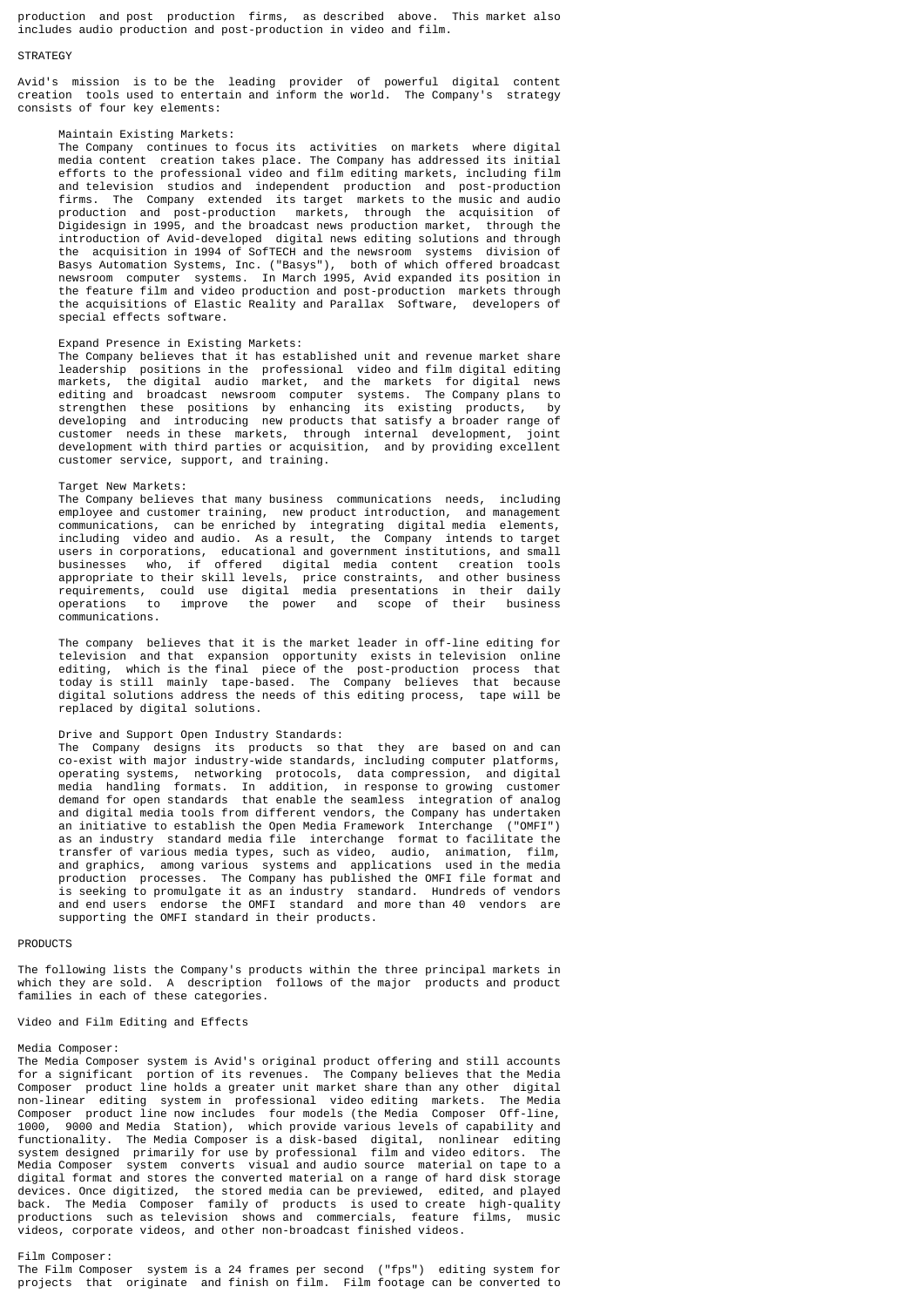video signals for editing, but because video runs at 30 fps and film at 24 fps, a standard 30 fps video editing system will not yield an accurate 24 fps film cut list from which to cut a master. The Film Composer includes software that determines which frames on the videotape are actual frames from the film source material and allows the creation of a frame accurate cut list. The Film Composer software also includes special features to meet the specific needs of film editors. The Company believes that Film Composer holds a greater unit market share than any other digital non-linear editing system in professional film editing markets.

## Avid Xpress for Macintosh:

Avid Xpress for Macintosh (formerly known as MCXpress for Macintosh) is a digital, nonlinear video editing system designed to meet the needs of professional media entrepreneurs involved with video and multimedia production for a variety of distribution mediums including videotape, CD-ROM and the Internet. Avid Xpress for Macintosh has a streamlined user interface and editing model targeted for this category of user. This attribute allows existing Media Composer users to easily migrate to Avid Xpress systems and provides media and project interchange between the products.

# MCXpress for Windows NT:

MCXpress for Windows NT is a digital, nonlinear video editing system designed for the same market as Avid Xpress for Macintosh, but is targeted to users who prefer Windows NT-based computers. MCXpress for Windows NT offers professional picture quality and editing features, support for multiple media delivery options, AVI output, integration with third-party Windows applications, a built-in titling tool, and a plug-in effects architecture.

#### Avid Cinema:

Avid Cinema is a desktop editing product designed for people who have had no previous video editing experience. Avid Cinema is targeted at users in home, school, and corporate environments. A simple interface guides users through the process of making their own, near-VHS-quality movies to save to videotape, put in a slide presentation, or post on a web page. These movies can include video, transition effects, narration, titles and music. Avid Cinema currently employs Apple's QuickTime technology and allows users to save QuickTime files for various distribution formats.

#### Media Illusion:

Media Illusion is Avid's digital compositing, layering and special effects software solution running on Silicon Graphics computers. It provides comprehensive nonlinear compositing based on an intuitive, interactive process tree, that enables powerful and efficient effects creation. Media Illusion is used by professionals in both video and film post-production.

#### Matador:

Matador is a two-dimensional ("2D") post-production paint software solution. Matador provides the user with painting, image treatment, rotoscoping, tracking, and multi-layered 2D animation in a single, resolution independent system. The Company believes that Matador holds a greater unit market share than any other paint software in professional film and video special effects markets.

#### Elastic Reality:

Elastic Reality is a software solution that provides tools for performing 2D and 3D hierarchical animation, character animation, warping and morphing of shapes and images, color correction and matte making, and compositing. Elastic Reality is based on Avid's proprietary "shape-to-shape" morphing interface. The Company believes that Elastic Reality holds a greater unit market share than any other morphing and warping software in professional film and video special effects markets.

## Storage Systems:

Avid offers a family of media storage solutions for use with its systems. Storage systems are used to add media editing or playback capacity, improve image quality, support workgroup media sharing, and protect media from loss due to hardware failure. Avid purchases disk, tape and optical drives, and storage enclosure sub-systems from third-party manufacturers, integrates them, enhances their performance, tests and certifies them for use with Avid systems, and packages them in various configurations. These storage systems range in capacity from nine gigabytes to well over one terabyte (1,000 gigabytes).

### Digital News Production

#### NewsCutter:

NewsCutter is a disk-based digital, nonlinear video editing system designed to meet the demands of television news production. NewsCutter enables broadcast news editors to edit news, features, and news series. The user interface for NewsCutter has been designed for fast, easy editing to meet the time-critical demands of daily news deadlines. Based on the same core technology as the Media Composer system, the NewsCutter system offers a range of editing and effects features, including dissolves, wipes and graphics, and character generation. NewsCutter can operate as a standalone editing system or as a client sharing a central library of audio and video media on a server.

#### AirPlay MP:

AirPlay MP is a disk-based random access insertion and playback system that provides television broadcasters and cable operators with the ability to transmit high-quality short form video to air directly from disk, including short form news, promos, station IDs, and commercials. Television news programs typically have numerous short form segments, many of which have been<br>pre-recorded and edited. Operators traditionally have had to manage multiple pre-recorded and edited. Operators traditionally have had to manage multiple tape decks to play back such segments in the desired sequence during the program. For news applications, AirPlay MP is designed to reduce on-air errors by simplifying the process of inserting the correct story at the correct time. For commercial playback, AirPlay MP is used to air spots automatically in the slots sold to advertisers. Because of the random access capability of AirPlay MP, spot placements can be changed quickly and easily. AirPlay MP shares media compatibility with both NewsCutter and Media Composer so that news stories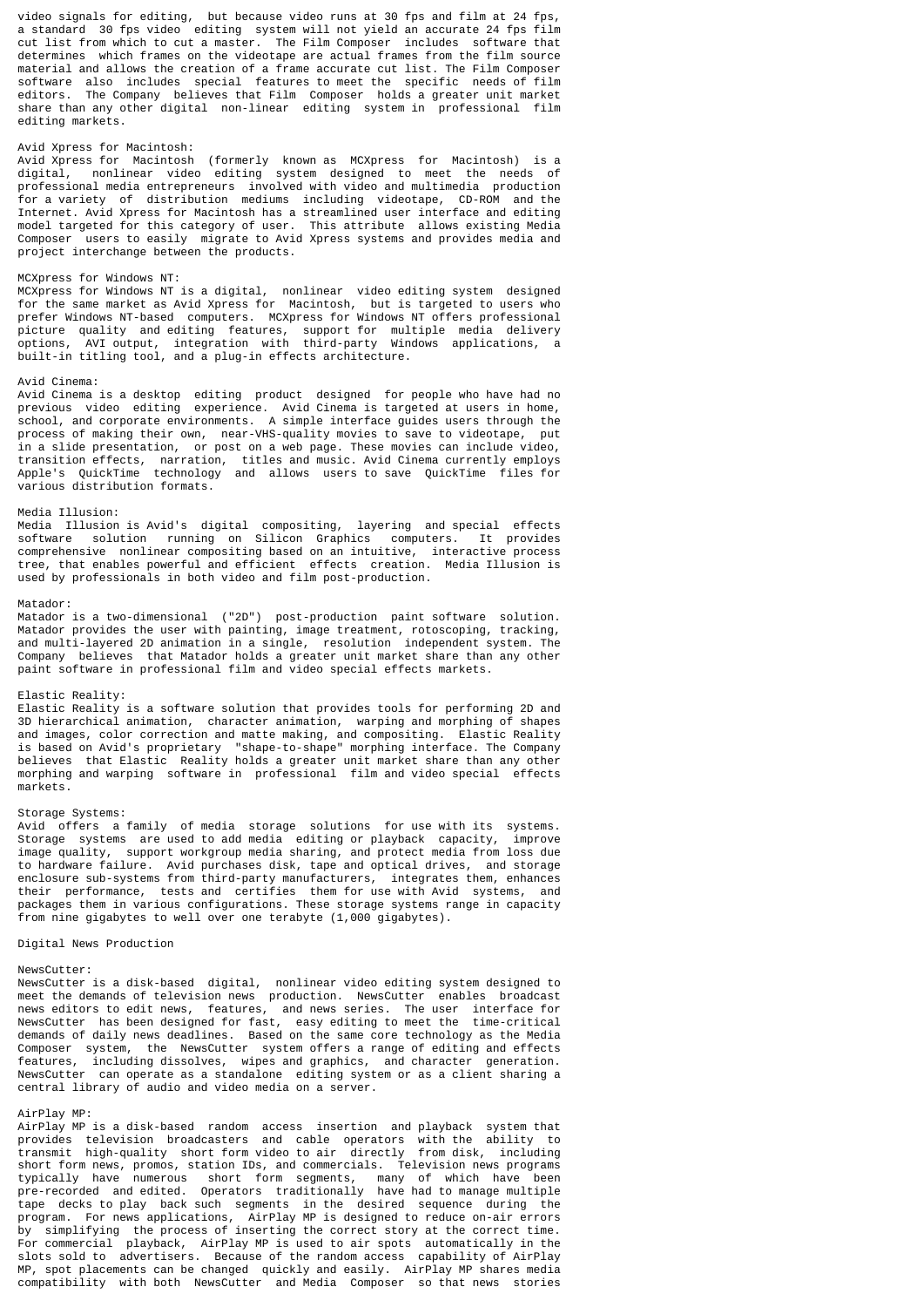prepared on NewsCutter and commercial and promotional spots prepared on Media Composer can be played back on AirPlay without resorting to tape.

### Avid MediaServer:

The Avid MediaServer is a workgroup video production server that provides simultaneous access to a central computer-based library of video and audio media files. Based on the Silicon Graphics family of servers, Avid MediaServer supports multiple editing and/or playback workstations. The Avid MediaServer system is designed to allow television broadcasters to capture electronic news feeds, edit stories, and play them to air all in a computer-based environment.

## AvidNews:

Avid entered the newsroom computer systems ("NRCS") market through the acquisition in 1994 of the newsroom division of Basys and of SofTECH Systems, both of which developed and sold NRCS products. These products have now been consolidated into a single offering, AvidNews. Newsroom computer systems are the management information systems for television newsrooms. AvidNews provides a computer based process of news production: story assignment and resource scheduling, story research, story creation and collaboration. Journalists use the system to access wire stories, schedule, script, edit text portions of stories, and send and receive mail and messages. Producers use the system to assign journalists and crews to stories and to review work-in-progress.

### Professional Audio

#### Pro Tools:

Pro Tools is a multi-track random access digital audio workstation developed by Digidesign for the professional music, audio post-production, and radio production markets. Pro Tools features include audio recording, advanced waveform editing, mixing, signal processing, and automation. Pro Tools is an open architecture in which more than 100 Digidesign Development Partners provide additional solutions that expand the functionality of Digidesign's systems, enhancing their appeal to customers. Pro Tools software is compatible across a range of Digidesign hardware platforms, from high-end Pro Tools 24 down through Pro-Tools III and Audiomedia III. Pro Tools PowerMix software runs without Digidesign hardware on Power-PC Macintosh computers using host audio capabilities. The Company believes that Pro Tools holds a greater unit market share than any other digital audio workstation product in professional audio markets.

# AudioVision:

AudioVision is a high performance digital audio workstation designed specifically to meet the needs of the audio post-production professional working with film and video. AudioVision is compatible with projects originating on Avid's Media Composer and Film Composer systems. Typical applications include sound editing for feature film and television programming, ADR (automatic dialogue replacement), and commercial spot production. AudioVision allows the user to record, edit and process sound in sync with Avid-format digital video. AudioVision includes project management and database tools, integrated DSP and the ability to edit audio and video together. The system offers a high level of interchange with other Avid systems, including Pro Tools.

## SALES AND SERVICE

Avid sells its products through a combination of indirect and direct sales channels. Since late 1996, the Company has increasingly emphasized its indirect channel, including independent distributors, value-added re-sellers ("VARs") and dealers, as the primary means of distribution, providing for broader market coverage and clearer delineation from Avid's direct sales channel and direct sales management. Avid's direct sales organization currently focuses on approximately 115 strategic accounts which are large volume purchasers, which require significant pre-sales and post-sales customer services and which have the potential to work with Avid in developing new product or market opportunities.

As a result of the shifting of emphasis to the indirect sales channel, the Company has increased its support of top customers while the proportion of revenues generated through its indirect channels has been increased.

The Company maintains sales offices in 32 cities in 16 countries and has relationships with more than 500 distributors, VARs and dealers throughout the world.

Pro Tools 24 and other Digidesign-developed products are sold generally through dealers and distributors. Because this channel tends to focus on music-related products, there is, currently, little overlap between this channel and Avid's video, film and broadcast market sales channels.

Avid currently provides direct customer support through regional telephone support centers and field service representatives in major markets. Support offerings include up to 24-hour, seven day per week options for both telephone support and on-site representation, hardware replacement and software upgrades. In addition, customer support is provided by VARs and distributors.

Customer training is provided directly by Avid and through a network of 45 authorized third-party Avid training centers in 14 countries.

#### MANUFACTURING AND SUPPLIERS

Avid's manufacturing operations consist primarily of the testing of subassemblies and components purchased from third parties, the duplication of software and the configuration, assembly and testing of board sets, software, related hardware components, and complete systems. Avid relies on independent contractors to manufacture components and subassemblies to Avid's specifications. Avid's systems undergo testing and quality assurance at the final assembly stage.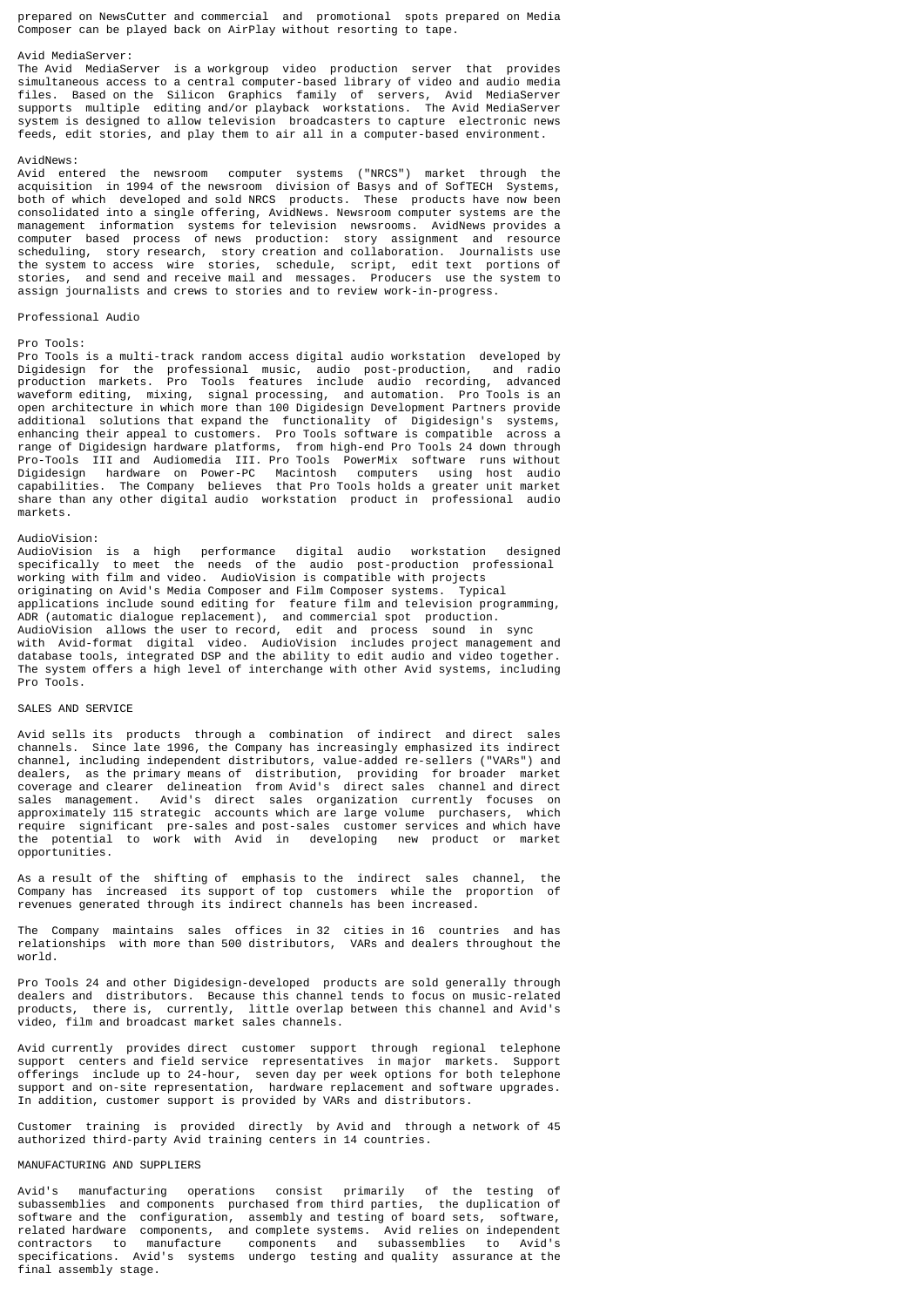The Company is dependent upon sole source suppliers for certain key components used in its products. Products purchased by the Company or its VARs and distributors from sole source vendors include computers from Apple and SGI; video compression chips manufactured by C-Cube Microsystems; a small computer systems interface ("SCSI") accelerator board from ATTO Technology; a 3D digital video effects board from Pinnacle Systems; application specific integrated circuits ("ASICS") from AMI, Atmel, and LSI Logic; digital signal processing integrated circuit from Motorola; and a fibre channel adapter from Adaptec, Inc. The Company purchases these sole source components pursuant to purchase orders placed from time to time. The Company also manufactures certain circuit boards under license from Truevision, Inc. The Company generally does not carry significant inventories of these source components and has no guaranteed supply arrangements. These purchasing arrangements can result in delays in obtaining products from time to time. No assurance can be given that sole source suppliers will devote the resources necessary to support the enhancement or continued availability of such components or that any such supplier will not encounter financial difficulties. While the Company believes that alternative sources of supply for its sole source components could be developed, its business and results of operations could be materially adversely affected if it were to encounter an interruption in its sources of supply.

Avid has manufacturing facilities in Tewksbury, Massachusetts; Dublin, Ireland; and Palo Alto and Menlo Park, California.

## RESEARCH AND DEVELOPMENT

Avid's research and development efforts currently are focused on 1) the development or enhancement of digital media content creation tools that operate on Windows-based computers, Apple computers, and Unix-based computers; 2) the development of hardware and software enhancements and additions to its existing video, film and audio editing systems, and digital news gathering and newsroom computer systems that lower Avid's costs; 3) the development of hardware and software enhancements and additions to its existing video, film and audio editing systems, and digital news gathering and newsroom computer systems to meet additional needs of the professional production, post-production, and broadcast news markets; 4) the development of AvidNews, a next generation newsroom computer system intended to integrate standard text-based newsroom computer system functionality with nonlinear video and audio functionality; 5) the development of DV-native editing and playback solutions for the broadcast news markets; and 6) the development of new media storage solutions. The Company undertakes research and development activities in Tewksbury, Massachusetts, Palo Alto, California, and London, England.

#### **COMPETITION**

The markets for Avid's products are highly competitive and subject to rapid change. Competition is fragmented with a large number of suppliers providing different types of products to different markets.

In the video and film production and post-production markets, Avid encounters competition primarily from vendors that offer similar digital editing products based on standard computer platforms, including Discreet Logic and its subsidiary, D/VISION, Fast America, ImMix (a subsidiary of Scitex America), Lightworks USA (a subsidiary of Tektronix), Media 100 (formerly known as Data Translation, Inc.), Quantel (a subsidiary of Carlton Communications PLC), Softimage (a subsidiary of Microsoft) and Panasonic (a subsidiary of Matsushita).

Avid also competes with vendors, such as Sony, Matsushita and Tektronix, that generally have offered analog-based products. Avid expects that competition from these vendors will increase to the extent that such vendors develop and introduce digital media products, as well as new versions of their analog products.

In the broadcast news market, Avid competes primarily with vendors such as Sony, Panasonic, Tektronix (including primarily its subsidiaries Lightworks USA, The Grass Valley Group and NewStar), Quantel, Associated Press, and BTS (a subsidiary of Philips). Avid expects that competition from these vendors will increase to the extent such vendors continue to develop and introduce digital or new analog-based products. The Company also competes in certain segments of this market with other providers of digital media products, including Media 100 and ImMix.

In the music production and post-production markets, the Company competes primarily with traditional analog tape-based system suppliers, including AMS, Fritz Studer, Otari, Sony, Tascam, and Yamaha; digital tape-based system suppliers, including Alesis, Tascam, and other disk-based digital audio production system suppliers, including Sonic Solutions, Soundscape, Sadie, Yamaha, Fairlight, and Ensoniq. In addition, companies such as Creative Technology currently provide low cost (under \$500) digital audio playback cards targeted primarily at the personal computer game market. There can be no assurance that these companies will not introduce products that are more directly competitive with the Company's products.

In the market for graphics and special effects products, Avid competes primarily with Adobe, Alias Research (a subsidiary of Silicon Graphics), Chyron, Discreet Logic, Quantel, and Softimage.

The Company may face competition in any or all of these markets in the future from computer manufacturers, such as Digital Equipment, Hewlett-Packard, IBM, and Silicon Graphics, as well as from software vendors, such as Microsoft, Oracle, and Sybase. All of these companies have announced their intentions to enter some or all of the Company's target markets, including specifically the broadcast news and special effects market. In addition, certain developers of shrink-wrapped digital media software products, such as Adobe and Macromedia, either offer or have announced video and audio editing products which may compete with certain of the Company's products.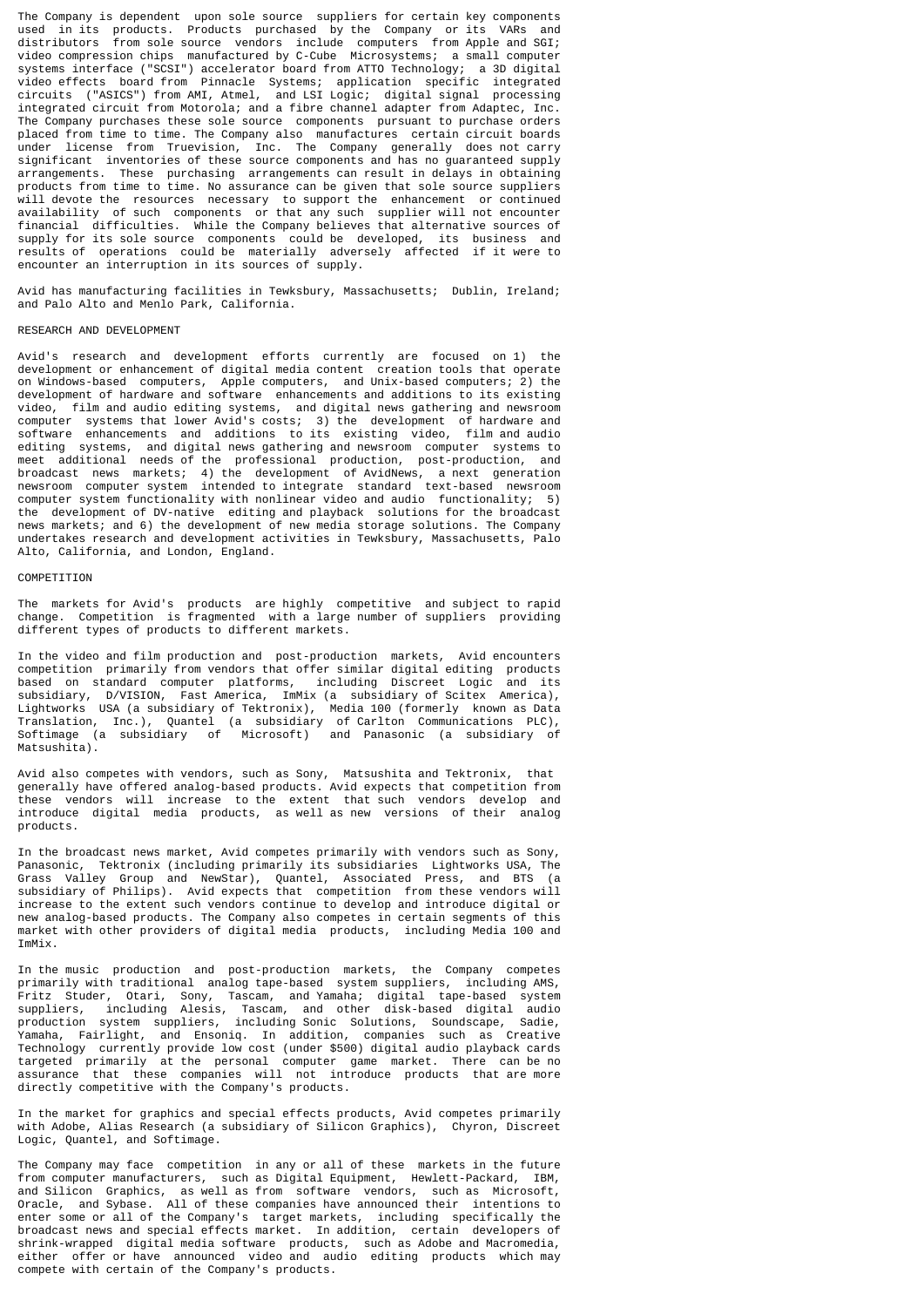The primary competitive factors in all of the Company's markets are price/performance, functionality, product quality, reputation, product line breadth, access to distribution channels, customer service and support, brand name awareness, and ease of use.

### EMPLOYEES

The Company employed 1,599 people as of December 31, 1997.

# ITEM 2. PROPERTIES

The Company's principal administrative, sales and marketing, research and development, support, and manufacturing facilities are located in three buildings adjacent to one another in an office park located in Tewksbury, Massachusetts. The Company's leases on such buildings expire in June 2010.

The Company also leases a facility in Dublin, Ireland for the manufacture and distribution of its products and in Palo Alto, California, which houses Digidesign headquarters and certain other research and development operations.

In September 1995, the Company's United Kingdom subsidiary entered into a 15-year lease in London, England.

The Company also maintains sales and marketing support offices in leased facilities in various other locations throughout the world.

See Note K - "Commitment and Contingencies" in the Notes to Consolidated Financial Statements for information concerning the Company's obligations under all operating leases as of December 31, 1997.

In addition, the Company anticipates no difficulty in retaining occupancy of any of its manufacturing, office or sales and marketing support facilities through lease renewals prior to expiration or through month-to-month occupancy, or in replacing them with equivalent facilities.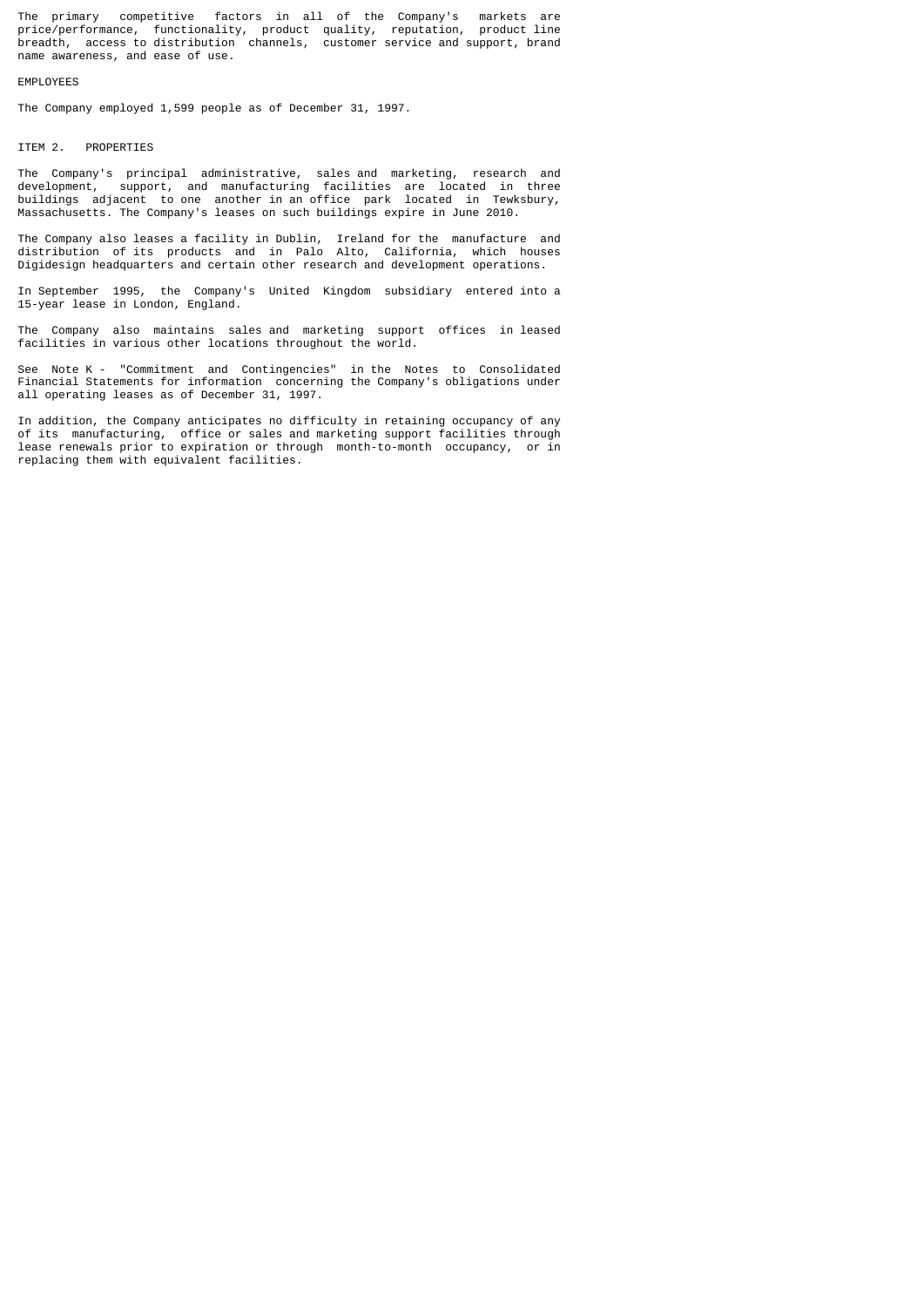### ITEM 3. LEGAL PROCEEDINGS

# DATA TRANSLATION, INC.

On June 7, 1995, the Company filed a patent infringement complaint in the United States District Court for the District of Massachusetts against Data Translation, Inc., a Marlboro, Massachusetts-based company. Avid is seeking judgment against Data Translation that, among other things, Data Translation has willfully infringed Avid's patent number 5,045,940, entitled "Video/Audio Transmission System and Method." Avid is also seeking an award of treble damages together with prejudgment interest and costs, Avid's costs and reasonable attorneys' fees, and an injunction to prohibit further infringement by Data Translation. The litigation has been dismissed without prejudice (with leave to refile) pending a decision by the U.S. Patent and Trademark Office on a reissue patent application based on the issued patent.

### CLASS ACTION SHAREHOLDER LITIGATION

In December 1995, six purported shareholder class action complaints were filed in the United States District Court for the District of Massachusetts naming the Company and certain of its underwriters and past and present officers and directors as defendants. On July 31, 1996, the six actions were consolidated into two lawsuits: one brought under the 1934 Securities Exchange Act (the "`34 Act suit") and one under the 1933 Securities Act (the "`33 Act suit"). Principal allegations contained in the two complaints include claims that the defendants violated federal securities laws and state common law by allegedly making false and misleading statements and by allegedly failing to disclose material information that was required to be disclosed, purportedly causing the value of the Company's stock to be artificially inflated. The `34 Act suit was brought on behalf of all persons who bought the Company's stock between July 26, 1995 and December 20, 1995. The `33 Act suit was brought on behalf of persons who bought the Company's stock pursuant to its September 21, 1995 public offering. Both complaints seek unspecified damages for the decline of the value of the Company's stock during the applicable period. A motion to dismiss both the `34 Act suit and the `33 Act suit was filed on October 18, 1996. After briefing and argument on the motions, the Court issued its decision on August 14, 1997. With respect to the `33 Act suit, the Court dismissed the claims against the underwriters, dismissed the claims brought against the Company under ss.12(2) of the `33 Act, and dismissed the plaintiffs' claims relating to the Company's all digital newsroom (in both the `33 Act and `34 Act cases) on the grounds that the plaintiffs had failed to allege a material misrepresentation or omission. Finding that it was required to draw all reasonable inferences in favor of the plaintiffs, the Court declined to dismiss the plaintiffs' remaining claims in the `33 Act case and the `34 Act claims relating to matters other than the all digital newsroom. On September 26, 1997, the plaintiffs filed a motion seeking to have the Court reconsider its dismissal of the underwriters from the `33 Act suit, which the underwriters have opposed. The plaintiffs also sought leave to amend both the `33 Act and the `34 Act Complaints to add claims concerning the all digital newsroom, which the Company opposed. In February 1998, the Company and the Plaintiffs entered into a Stipulation of Settlement in both suits and the judge issued an order granting preliminary approval to the settlement. A Final Settlement Approval hearing is scheduled for May 28, 1998. The Company believes the potential settlement will not have a material effect on the Company's consolidated financial position or results of operations. In the event the settlement is not finally approved, the Company believes that it and the other defendants have meritorious defenses to the remaining allegations made by the plaintiffs and intends to contest these lawsuits vigorously. Nonetheless, in the event the settlement is not approved, an adverse resolution of this litigation could have a material adverse effect on the Company's consolidated financial position or results of operations in the period in which the litigation is resolved. In such event, a reasonable estimate of the Company's potential loss for damages cannot be made at this time.

#### COMBINED LOGIC COMPANY

On March 11, 1996, the Company was named as defendant in a patent infringement suit filed in the United States District Court for the Western District of Texas by Combined Logic Company, a California partnership located in Beverly Hills, California. On May 16, 1996, the suit was transferred to the United States District Court for the Southern District of New York on motion by the Company. The complaint alleges infringement by Avid of U.S. patent number 4,258,385, issued in 1981, and seeks injunctive relief, treble damages and costs, and attorneys' fees. The Company believes that it has meritorious defenses to the complaint and intends to contest it vigorously. However, an adverse resolution of this litigation could have an adverse effect on the Company's consolidated financial position or results of operations in the period in which the litigation is resolved. No costs have been accrued for this possible loss contingency.

### OTHER

The Company also receives inquiries from time to time with regard to additional possible patent infringement claims. These inquiries are generally referred to counsel and are in various stages of discussion. If any infringement is determined to exist, the Company may seek licenses or settlements. In addition, from time to time as a normal incidence of the nature of the Company's business, various claims, charges, and litigation have been asserted or commenced against the Company arising from or related to contractual or employee relations or product performance. Management does not believe these claims will have a material adverse effect on the financial position or results of operations of the Company.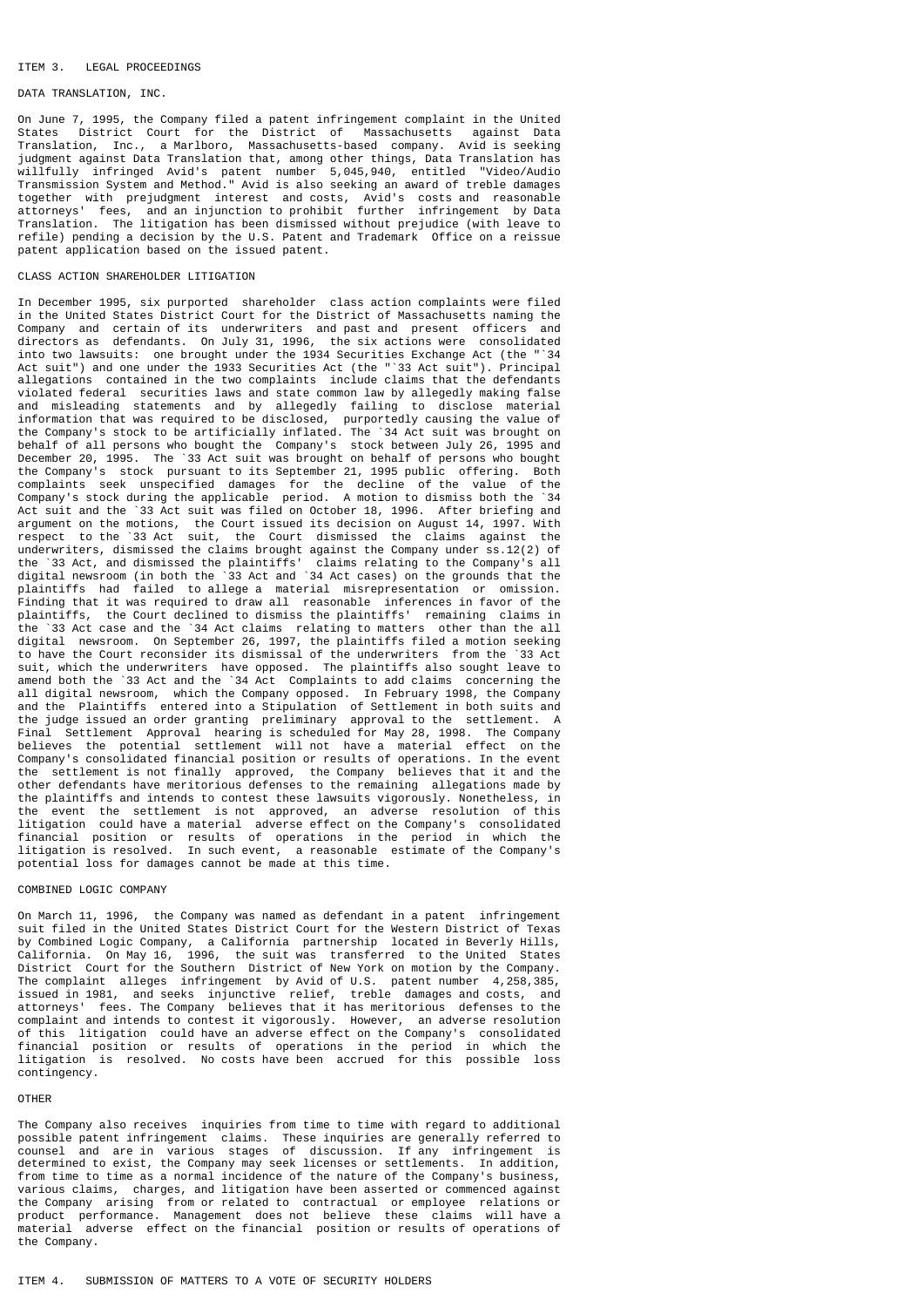No matters were submitted to a vote of the Company's security holders during the last quarter of the fiscal year ended December 31, 1997.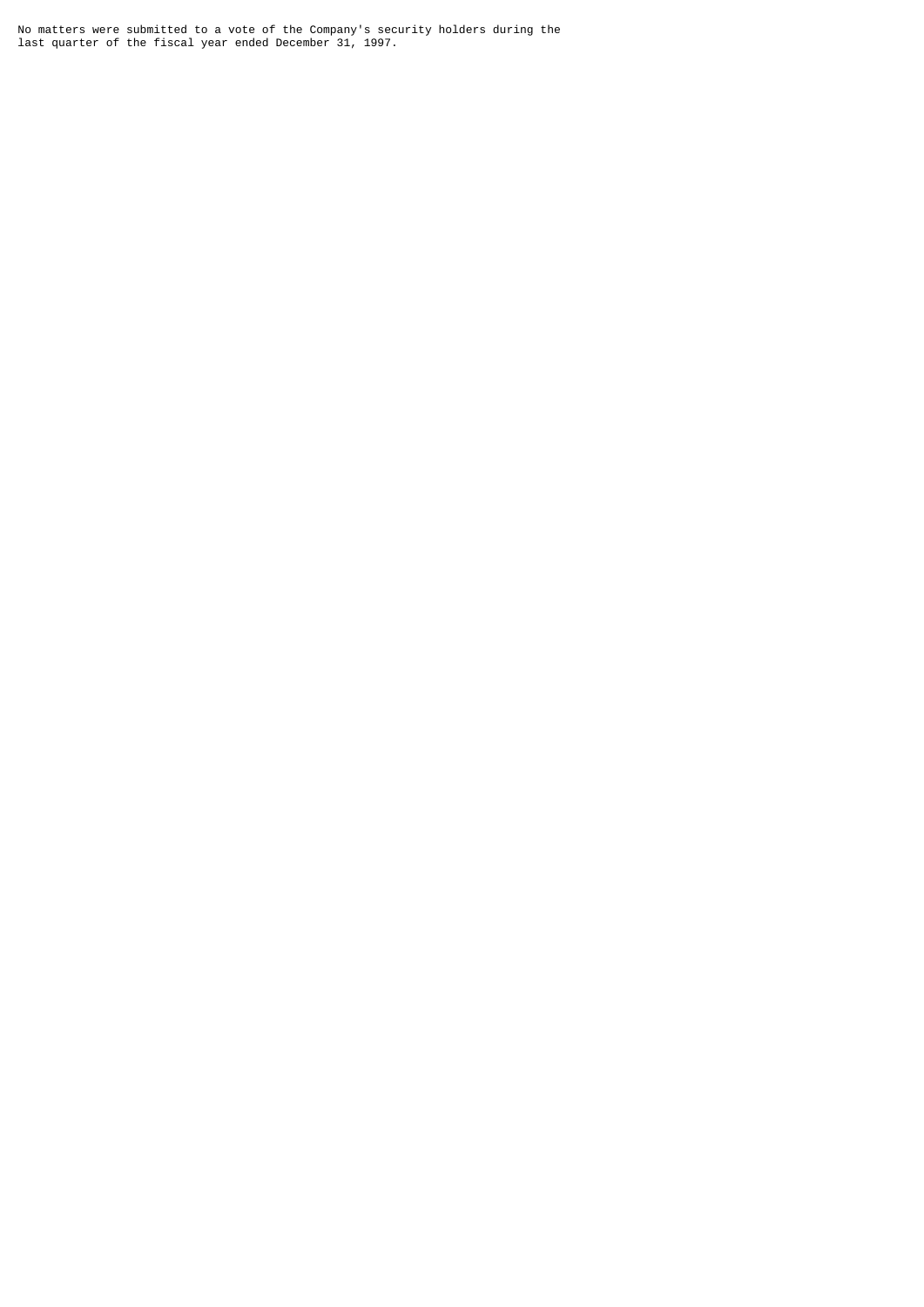#### EXECUTIVE OFFICERS OF THE COMPANY

Set forth below is (i) the name and age of each present executive officer of the Company; (ii) the position(s) presently held by each person named; and (iii) the principal occupation held by each person named for at least the past five years.

| EXECUTIVE OFFICER   | AGE | POSITION(S)                                                                     |
|---------------------|-----|---------------------------------------------------------------------------------|
| William J. Miller   | 52  | Chairman of the Board, President<br>and Chief Executive Officer                 |
| William L. Flaherty | 50  | Senior Vice President of<br>Finance, Chief Financial Officer<br>and Treasurer   |
| David R. Froker     | 42  | Senior Vice President and<br>General Manager of Digidesign                      |
| C. Edward Hazen     | 47  | Senior Vice President and<br>General Manager of Office and<br>Consumer Products |
| Clifford A. Jenks   | 46  | Executive Vice President and<br>General Manager of Editing<br>and Effects       |
| Rose G. O'Donnell   | 54  | Senior Vice President of<br>Technical Strategies                                |
| David E. Olson      | 48  | Senior Vice President and<br>General Manager, Digital News<br>Production        |
| Judith M. Oppenheim | 56  | Senior Vice President of Human<br>Resources and Corporate Services              |
| Eric C. Peters      | 47  | Senior Vice President and Chief<br>Technology Officer                           |
| Jean Proulx         | 55  | Senior Vice President and<br>General Manager of Professional<br>Products        |
| James T. Wandrey    | 43  | Vice President and Corporate<br>Controller                                      |

- --------------------

WILLIAM J. MILLER. Mr. Miller joined the Company in April 1996 and has been Chairman, Chief Executive Officer and President since September 1996. From April 1996 to September 1996, Mr. Miller was Chairman and Chief Executive Officer. Prior to that time, Mr. Miller was Chief Executive Officer of Quantum Corporation (1992-1995).

WILLIAM L. FLAHERTY. Mr. Flaherty joined the Company in September 1996 and has been Senior Vice President of Finance and Chief Financial Officer since January 1997 and Treasurer since December 1997. He was Vice President of Finance and Chief Financial Officer from September 1996 to January 1997. Prior to joining Avid, Mr. Flaherty was Senior Vice President, Finance and Chief Financial Officer (February - September 1996), and Vice President, Finance and Chief Financial Officer (1993 - February 1996), of Gibson Greetings Inc., and was Vice President and Treasurer of FMR Corp., the parent company of Fidelity Investments Group (1989-1992).

DAVID R. FROKER. Mr. Froker has been Senior Vice President and General Manager of Digidesign since January 1997. Mr. Froker was General Manager of Digidesign from March 1996 to January 1997. Prior to that time, he was Vice President, Business Development of Digidesign, Inc. (1994-1995). He was Product Group Manager at Amdahl (1988-1993).

C. EDWARD HAZEN. Mr. Hazen has been Senior Vice President and General Manager of Office and Consumer Products since December 1997. He was Senior Vice President of Business Development and Corporate Treasurer from January 1997 to December 1997. He was Vice President, Finance and Treasurer from January 1996 to January 1997, Vice President, Chief Financial Officer and Treasurer From November 1995 to January 1996, and Vice President and Treasurer from March 1993 to January 1996. Mr. Hazen was a Managing Director of Robertson, Stephens & Company  $(1987-1993)$ .

CLIFFORD A. JENKS. Mr. Jenks has been Executive Vice President and General Manager of Editing and Effects since December 1997. He was Senior Vice President of Worldwide Sales and Marketing from January 1997 to December 1997. He was Vice<br>President Worldwide Sales and Marketing from October 1996 to January 1997 Mr President Worldwide Sales and Marketing from October 1996 to January 1997. Mr.<br>Jenks was Chief Operating Officer of Zenith Data Systems (1992-1996), and Vice Jenks was Chief Operating Officer of Zenith Data Systems (1992-1996), President Sales and Marketing Operations of Apple Computer, Inc. (1989-1992).

ROSE G. O'DONNELL. Ms. O'Donnell has been Senior Vice President of Technical Strategies since April 1997. Ms. O'Donnell was Senior Vice President of Engineering from January 1997 to April 1997. She was Vice President, Engineering from November 1994 to January 1997. Ms. O'Donnell was General Manager of the Technology Division of Hewlett-Packard (1989-1994).

DAVID E. OLSON. Mr. Olson has been Senior Vice President and General Manager,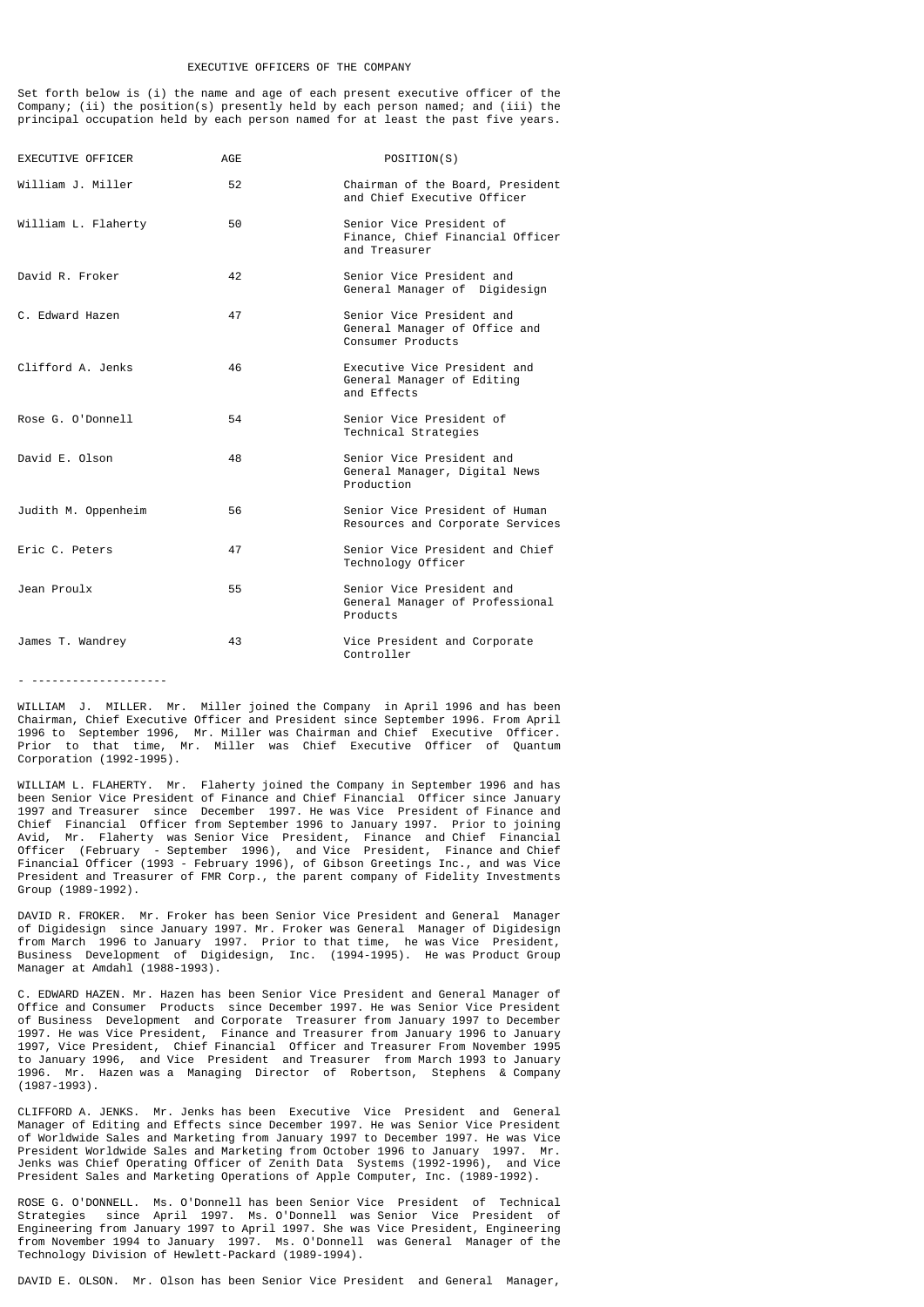Digital News Production since November 1997. Mr. Olson was Senior Vice President of Worldwide Operations of the Company and Chief Operating Officer of Digidesign from January 1997 to November 1997. He was Vice President of Worldwide Operations for Avid from June 1996 to January 1997. Mr. Olson was Vice President of Operations at Digidesign, Inc. from August 1991 to June 1996.

JUDITH M. OPPENHEIM. Ms. Oppenheim has been Senior Vice President of Human Resources and Corporate Services since January 1997. She was Vice President of Human Resources from November 1992 to January 1997. Ms. Oppenheim was Vice President, Human Resources at The Forum Corporation (1989- 1992).

ERIC C. PETERS. Mr. Peters has been Senior Vice President and Chief Technology Officer since January 1997. He was Vice President, Technology and Chief Technology Officer from August 1988 to January 1997.

JEAN PROULX. Ms. Proulx has been Senior Vice President and General Manager of Professional Products since December 1997. She was Senior Vice President of Engineering from May 1997 to December 1997. She was Vice President of Emerging Business at IBM from October 1995 to May 1997, was the Vice President of Network Software Business Unit at Digital Equipment Corporation from January 1994 to October 1995, and was Director of the modern Macintosh Operating Group at Apple Computer from August 1992 to November 1993.

JAMES T. WANDREY. Mr. Wandrey has been a Vice President and Corporate Controller since April 1997. He was Product Group Finance Director for Alcatel Telecom from February 1997 to April 1997 and Corporate Controller at Alcatel Network Systems from January 1995 to February 1997, both of these are units of Alcatel Alsthom S.A. Mr. Wandrey was a Division Controller at Hewlett Packard Company from April 1992 to February 1995.

There are no family relationships among the named officers.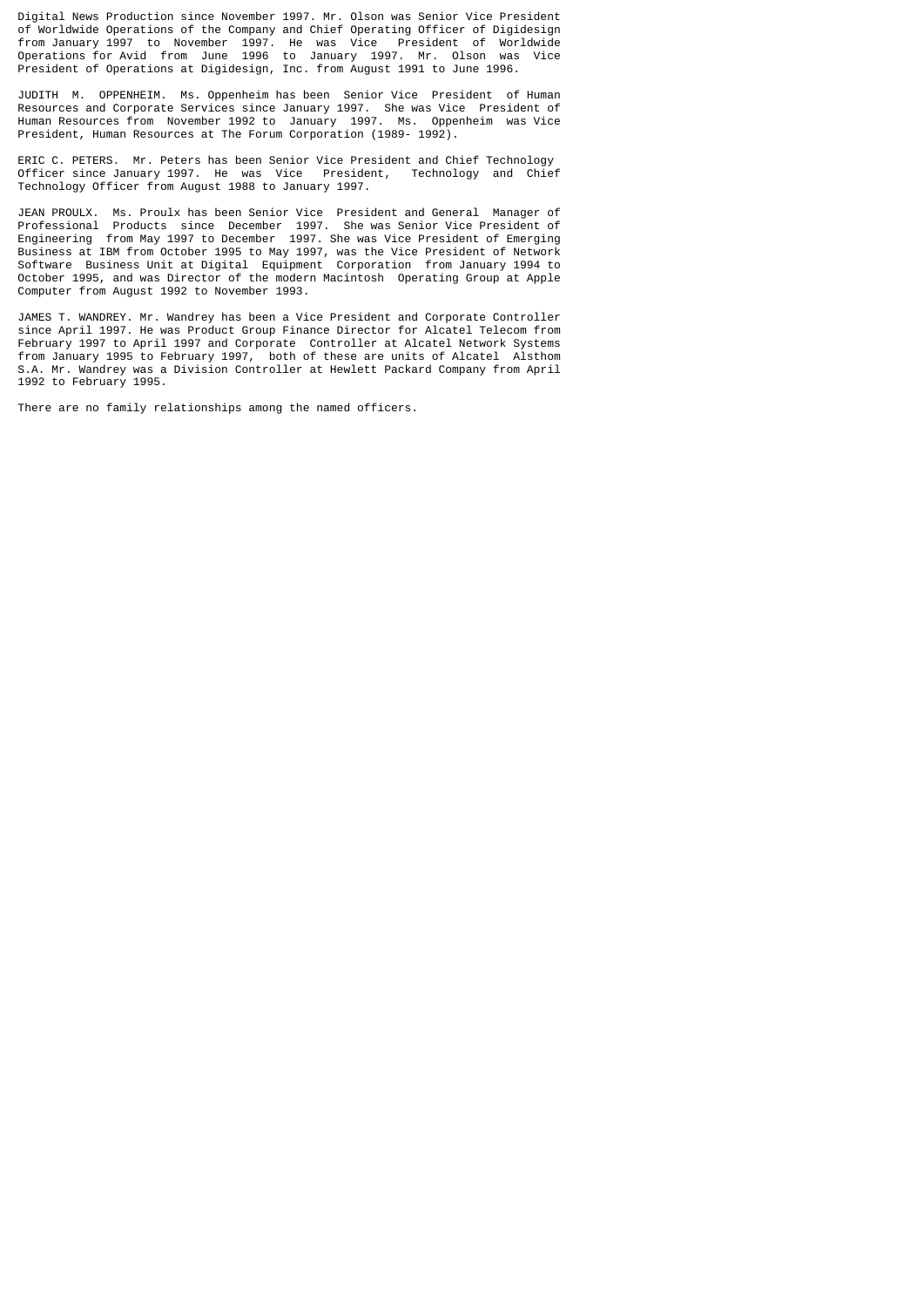# ITEM 5. MARKET FOR REGISTRANT'S COMMON STOCK AND RELATED STOCKHOLDER MATTERS

The Company's Common Stock is listed on the Nasdaq National Market under the symbol AVID. The table below shows the high and low sales prices of the Common Stock for each calendar quarter the fiscal years ended December 31, 1997 and 1996.

| 1997           | <b>HIGH</b> | LOW     |
|----------------|-------------|---------|
|                |             |         |
| First Quarter  | \$14,000    | \$9,000 |
| Second Quarter | 28.125      | 12.375  |
| Third Quarter  | 38,000      | 22,000  |
| Fourth Quarter | 33,000      | 23,000  |
|                |             |         |

| HIGH     | LOW      |
|----------|----------|
|          |          |
| \$23,125 | \$16,250 |
| 26,000   | 17.875   |
| 20.625   | 12.375   |
| 16.375   | 10.125   |
|          |          |

The approximate number of holders of record of the Company's Common Stock at March 18, 1998, was 580. This number does not include shareholders for whom shares were held in a "nominee" or "street" name.

The Company has never declared or paid cash dividends on its capital stock and currently intends to retain all available funds for use in the operation of its business. The Company therefore does not anticipate paying any cash dividends in the foreseeable future.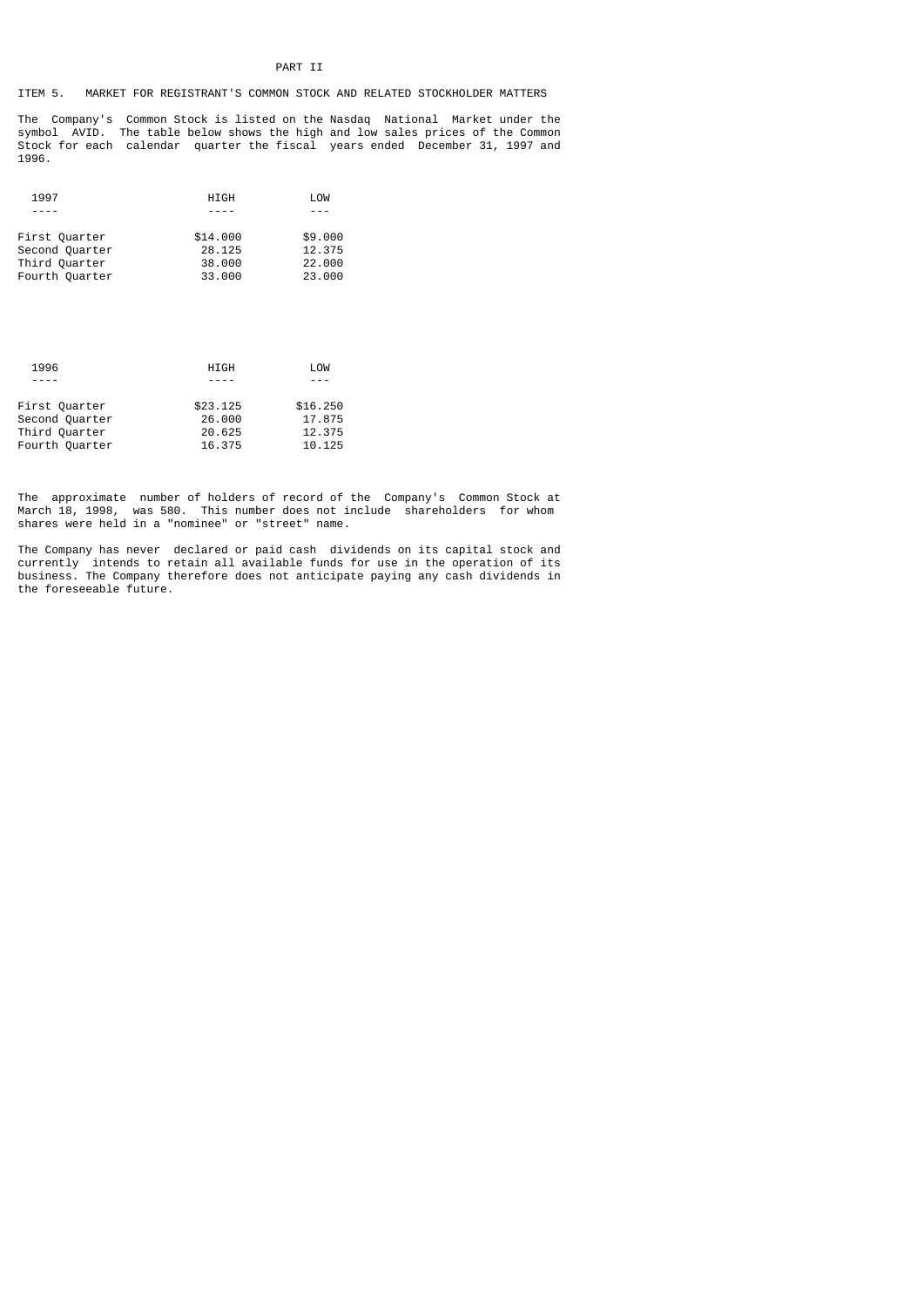### ITEM 6. SELECTED FINANCIAL DATA

The following table sets forth selected condensed consolidated financial data for Avid Technology, Inc. In January 1995, Avid Technology, Inc. (Avid) completed a merger with Digidesign, Inc. (Digidesign) that was accounted for as a pooling of interests. All financial data presented herein have been restated to include the combined financial results of Avid and Digidesign as though the merger had occurred retroactively. Prior to the merger, Digidesign had a March 31 fiscal year end. Effective with the merger, Digidesign's fiscal year end was changed from March 31 to December 31 to conform with Avid's year end. The results of Digidesign's operations for the twelve-month periods ended December 31, 1994 and March 31, 1994 are included in the Company's 1994 and 1993 results, respectively. Accordingly, Digidesign's operations for the three months January through March 1994 are included in the Company's results for both of the years ended December 31, 1993 and December 31, 1994. Revenues, net income, and diluted earnings per share for Digidesign for the three months ended March 31, 1994 were \$8,510,000, \$1,078,000 and \$0.14 respectively. Net income for this period has been reported as an adjustment to consolidated 1994 retained earnings. In March 1995, the Company acquired Elastic Reality, Inc., a developer of digital image manipulation software, and Parallax Software Limited and 3 Space Software Limited, together developers of paint and compositing software. The Company's previous years' financial statements have not been restated to include operations of Parallax Software Limited, 3 Space Software Limited and Elastic Reality, Inc. as they were not material to the Company's consolidated operations and financial condition. Costs associated with these mergers, approximately \$5,456,000, were charged to operations in 1995. In addition, the Company acquired certain other businesses which were accounted for as purchases; the results of such acquisitions have been included in the Company's financial statements since the respective dates of acquisition. The selected consolidated financial data below should be read in conjunction with the "Management's Discussion and Analysis of Financial Condition and Results of Operations" and the consolidated financial statements and notes thereto included elsewhere in this filing.

CONSOLIDATED STATEMENTS OF OPERATIONS DATA: In thousands (except per share data)

| December 31, |      |                                       |              |                                                                                                                                                                                                                                                                                                                                                                                                                                                                                                                                                                                          |  |
|--------------|------|---------------------------------------|--------------|------------------------------------------------------------------------------------------------------------------------------------------------------------------------------------------------------------------------------------------------------------------------------------------------------------------------------------------------------------------------------------------------------------------------------------------------------------------------------------------------------------------------------------------------------------------------------------------|--|
| 1997         | 1996 | 1995                                  | 1994         | 1993                                                                                                                                                                                                                                                                                                                                                                                                                                                                                                                                                                                     |  |
|              |      |                                       |              |                                                                                                                                                                                                                                                                                                                                                                                                                                                                                                                                                                                          |  |
|              |      |                                       |              |                                                                                                                                                                                                                                                                                                                                                                                                                                                                                                                                                                                          |  |
|              |      |                                       | 12,575       | 16,396<br>38,960<br>7,801<br>3,750                                                                                                                                                                                                                                                                                                                                                                                                                                                                                                                                                       |  |
|              |      |                                       |              |                                                                                                                                                                                                                                                                                                                                                                                                                                                                                                                                                                                          |  |
|              |      |                                       |              | 1,791                                                                                                                                                                                                                                                                                                                                                                                                                                                                                                                                                                                    |  |
|              |      |                                       |              | 8,311<br>2,209                                                                                                                                                                                                                                                                                                                                                                                                                                                                                                                                                                           |  |
|              |      |                                       |              | \$6,102                                                                                                                                                                                                                                                                                                                                                                                                                                                                                                                                                                                  |  |
|              |      |                                       | \$1.10       | \$0.45<br>=======                                                                                                                                                                                                                                                                                                                                                                                                                                                                                                                                                                        |  |
|              |      |                                       |              | \$0.40                                                                                                                                                                                                                                                                                                                                                                                                                                                                                                                                                                                   |  |
|              |      |                                       |              | 13,539                                                                                                                                                                                                                                                                                                                                                                                                                                                                                                                                                                                   |  |
|              |      |                                       | 17,921       | 15,216                                                                                                                                                                                                                                                                                                                                                                                                                                                                                                                                                                                   |  |
|              |      | 73,470<br>120,394<br>25,808<br>24,325 | 28,950 5,456 | \$471,338 \$429,009 \$406,650 \$233,633 \$134,366<br>221,553 238,808 198,841 108,057 60,939<br>249,785 190,201 207,809 125,576 73,427<br>69,405 53,841 28,223<br>127,006 107,780 61,366<br>24,203 18,085<br>219,672 249,564 185,162 102,164 66,907<br>30,113 (59,363) 22,647 23,412 6,520<br>8,125 3,416 1,380 1,675<br>38,238 (55,947) 24,027 25,087<br>11,854 (17,903) 8,588 7,294<br>$$26,384$ $$(38,044)$ $$15,439$ $$17,793$<br>$$1.14$ $$(1.80)$ $$0.81$<br>=================================<br>$$1.08$ $$(1.80)$ $$0.77$ $$0.99$<br>23,065 21,163 19,010 16,238<br>21,163 20,165 |  |

Earnings per share data have been restated for all periods presented to reflect the adoption of SFAS No. 128 as of December 31, 1997.

CONSOLIDATED BALANCE SHEET DATA: In thousands

|      |      | As of December 31, |      |      |  |
|------|------|--------------------|------|------|--|
| 199. | 1996 | 1995               | 1994 | 1993 |  |
|      |      |                    |      |      |  |

For the year ended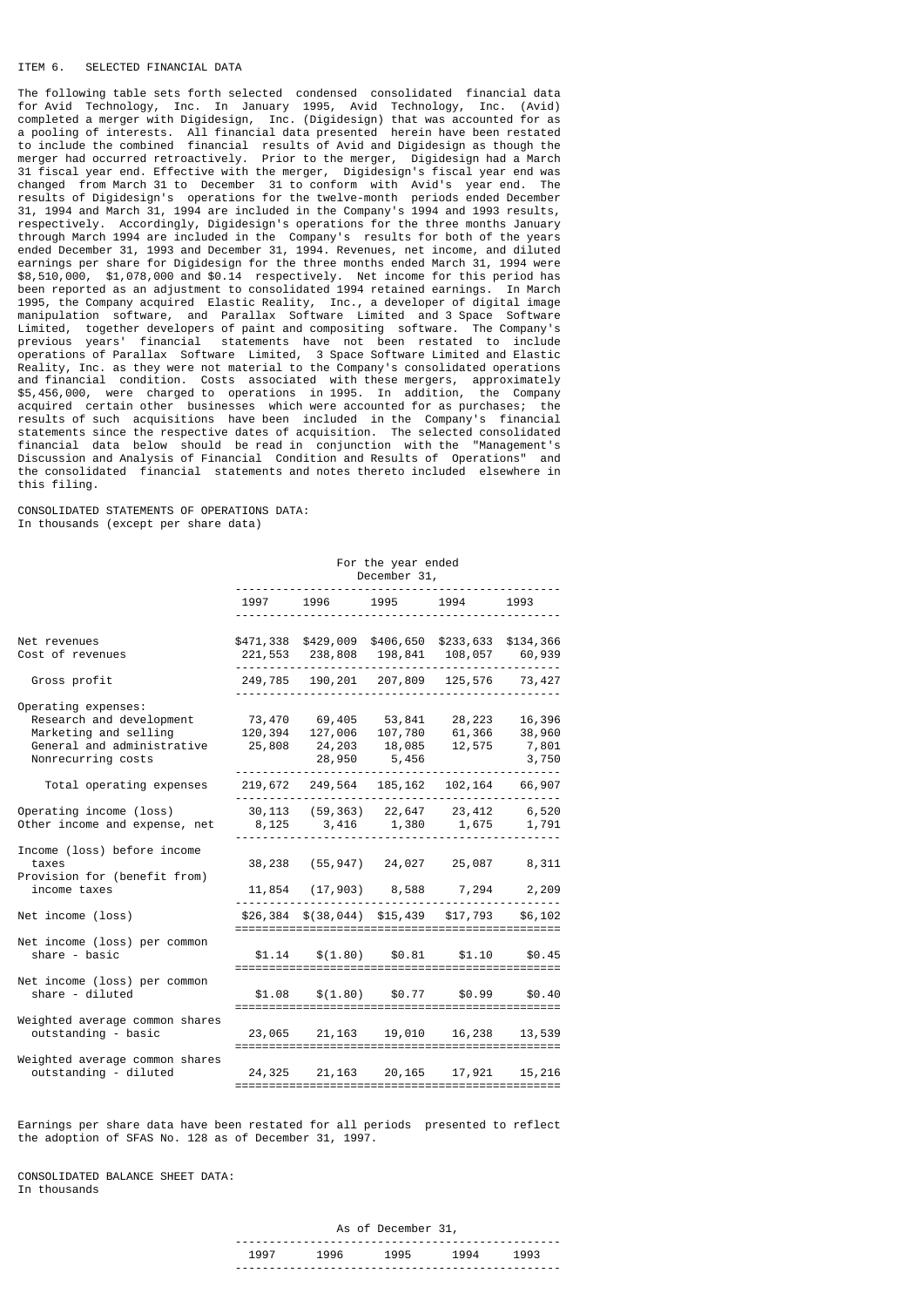| Working capital<br>Total assets |         |         | \$186,474 \$145,320 \$162,260 \$86,513 \$91,473<br>356,805 300,979 331,604 182,174 132,355 |                 |         |
|---------------------------------|---------|---------|--------------------------------------------------------------------------------------------|-----------------|---------|
| Long-term debt, less current    |         |         |                                                                                            |                 |         |
| portion                         | 403     | 1,186   | 2.945                                                                                      | 2,369           | 545     |
| Total stockholders' equity      | 241,794 | 213,415 |                                                                                            | 247,966 127,887 | 106,732 |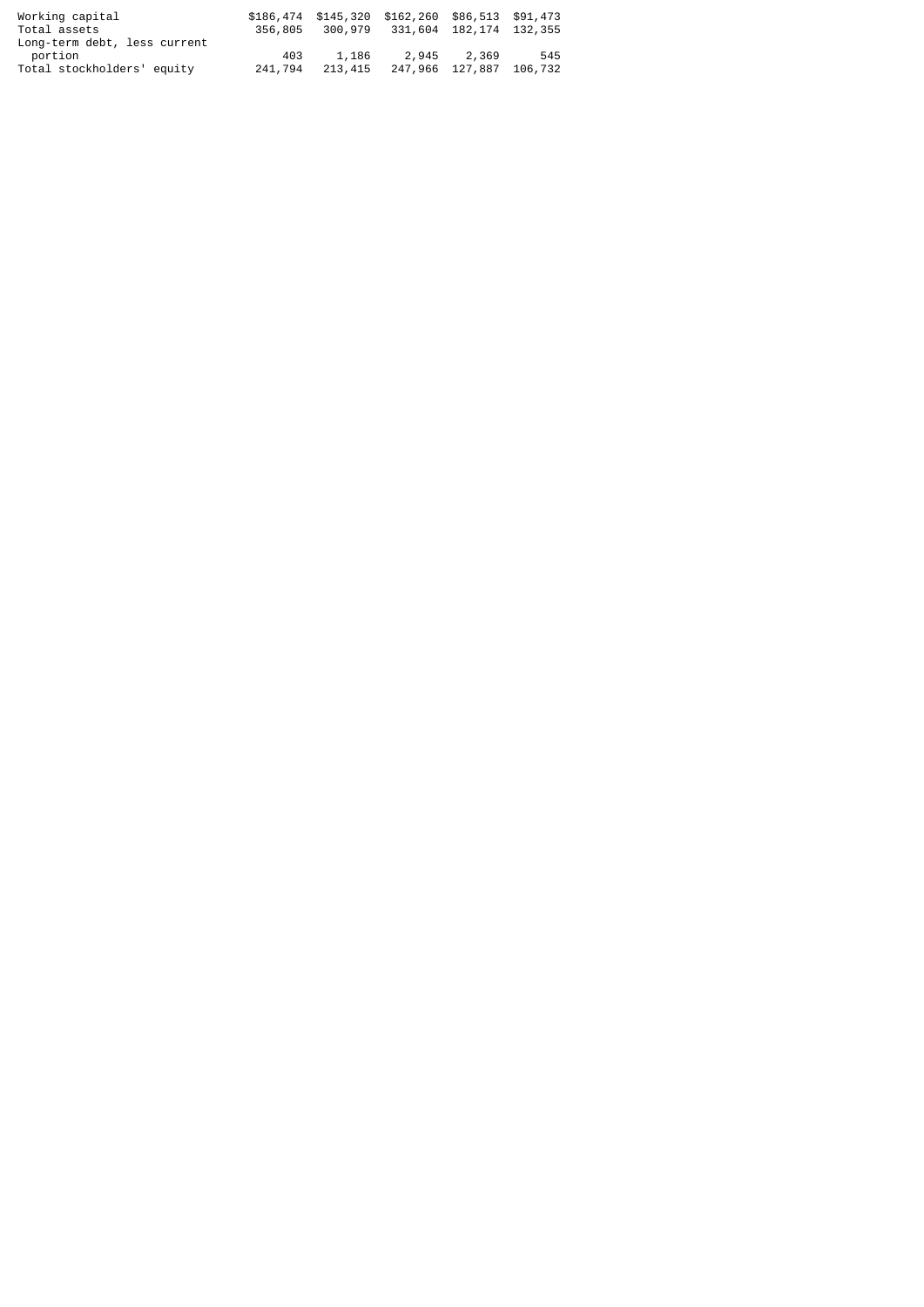### ITEM 7. MANAGEMENT'S DISCUSSION AND ANALYSIS OF FINANCIAL CONDITION AND RESULTS OF OPERATIONS

#### **OVERVTEW**

The text of this document may include forward-looking statements. Actual results may differ materially from those described herein, depending on such factors as are described herein, including under "Certain Factors That May Affect Future Results."

Avid develops and provides digital film, video and audio editing and special effects software and hardware technologies to create media content for information and entertainment applications. Integrated with the Company's digital storage and networking solutions, Avid's products are used worldwide in film studios; video production and post-production facilities; network, independent and cable television stations; recording studios; advertising agencies; government and educational institutions; corporate communications departments; and by individual home users.

## RESULTS OF OPERATIONS

The following table sets forth certain items from the Company's consolidated statements of operations as a percentage of net revenues for the periods indicated:

|                                                                                                                              | For the year ended December 31,                                                   |      |
|------------------------------------------------------------------------------------------------------------------------------|-----------------------------------------------------------------------------------|------|
|                                                                                                                              | 1997 1996 1995                                                                    |      |
| Net revenues<br>Cost of revenues                                                                                             | 100.0% 100.0% 100.0%<br>47.0% 55.7% 48.9%                                         |      |
| Gross profit                                                                                                                 | 53.0% 44.3% 51.1%                                                                 |      |
| Operating Expenses:<br>Research and development<br>Marketing and selling<br>General and administrative<br>Nonrecurring costs | 15.6% 16.2% 13.2%<br>25.5% 29.6% 26.5%<br>$5.5\%$ $5.6\%$ $4.4\%$<br>$6.7\%$ 1.4% |      |
| Total operating expenses                                                                                                     | 46.6% 58.1% 45.5%                                                                 |      |
| Operating income (loss)<br>Other income and expense, net                                                                     | $6.4\%$ $(13.8)\%$ 5.6%<br>$1.7\%$ 0.8% 0.3%                                      |      |
| Income (loss) before income taxes<br>Provision for (benefit from) income                                                     | $8.1\%$ $(13.0)\%$ 5.9%                                                           |      |
| taxes                                                                                                                        | $2.5\%$ $(4.1)\%$ 2.1%                                                            |      |
| Net income (loss)                                                                                                            | $5.6\%$ $(8.9)\%$                                                                 | 3.8% |

### Net Revenues

The Company's net revenues have been derived mainly from the sales of disk-based digital, nonlinear media editing systems and related peripherals, licensing of related software, and sales of software maintenance contracts. Net revenues increased by \$42.3 million (9.9%) to \$471.3 million in the year ended December 31, 1997 from \$429.0 million in 1996. Net revenues for the year ended December 31, 1996 of \$429.0 million increased by \$22.3 million (5.5%) from \$406.7 million in 1995. The increase during 1997 in net revenues was primarily the result of growth in unit sales of MCXpress products for Macintosh and NT platforms, storage systems, and digital audio products. The increase in net revenues from 1995 to 1996 was primarily the result of worldwide growth in unit sales of the Media Composer product line and of digital audio products. During 1997, the Company began shipments of new versions of MCXpress and Avid Xpress, AudioVision 4.0, Pro Tools 24, AvidNews and Mediashare F/C. To date, product returns of all products have been immaterial.

During 1997, the Company continued to shift an increasing proportion of its sales through indirect channels such as distributors and resellers. Net revenues derived through indirect channels were greater than 60% of net revenue for the year ended December 31, 1997, compared to greater than 40% of net revenue for 1996.

International sales (sales to customers outside North America) accounted for approximately 48.6% of the Company's 1997 net revenues compared to approximately 49.5% for 1996 and 46.7% for 1995. International sales increased by 4.9% in 1997 compared to 1996 and by 11.7% in 1996 compared to 1995. The increase in international sales in 1997 was attributable primarily to higher unit sales of the storage, MCXpress, and Pro Tools products in Europe. Revenue growth from 1996 to 1997 was impacted adversely due to the strengthening of the U.S. dollar against various currencies. The increase in international sales in 1996 was attributable primarily to higher unit sales of Media Composer and Pro Tools product lines in Europe.

# Gross Profit

Cost of revenues consists primarily of costs associated with the acquisition of components; the assembly, test, and distribution of finished products;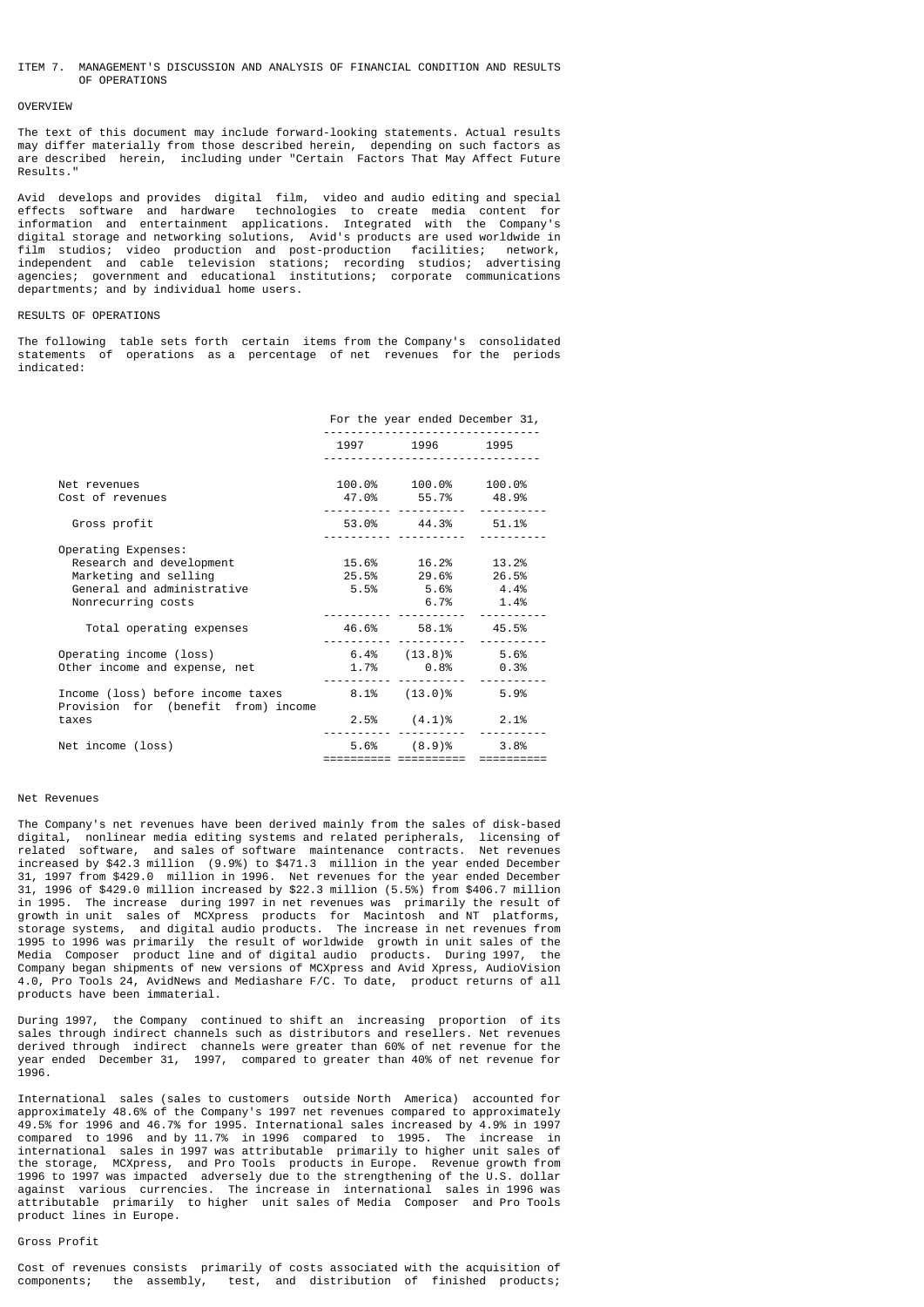provisions for inventory obsolescence; warehousing; shipping; and post-sales customer support costs. The resulting gross profit fluctuates based on factors such as the mix of products sold, the cost and proportion of third-party hardware included in the systems sold by the Company, the distribution channels through which products are sold, the timing of new product introductions, the offering of product upgrades, price discounts and other sales promotion programs and sales of aftermarket hardware products. Gross margin increased to 53.0% in 1997 compared to 44.3% in 1996 and 51.1% in 1995. The increase during 1997 was primarily due to lower material costs and manufacturing efficiencies, reduced discounts and other sales promotion programs, and a favorable product mix. The decrease in 1996 compared to 1995 largely reflects the effects of upgrading Media Composer systems for use on PCI-based computers and an increase in manufacturing overhead associated with higher facility, information system and customer support costs allocated to costs of revenues. In addition, the Company's decrease in gross margin in 1996 resulted from increased provisions for inventory obsolescence, the fourth quarter non-cash charge of \$5.6 million related principally to spare parts which were no longer required to support the Company's business, and the recognition of approximately \$6.2 million of revenue from the sale of certain server-based broadcast products at a relatively low gross margin. The Company currently expects gross margins during 1998 to be slightly above 1997 levels.

### Research and Development

Research and development expenses increased by \$4.1 million (5.9%) in the year ended December 31, 1997 compared to 1996 and increased by \$15.6 million (28.9%) in the year ended December 31, 1996 compared to 1995. The increased expenditures in 1997 were primarily due to provisions resulting from the Company's profit sharing plan and additions to the Company's engineering staffs for the continued development of new and existing products. Offsetting these increases was the allocation in 1997 of product marketing costs to sales and marketing expenses rather than to research and development expenses, as that allocation more appropriately reflected the activities of that function. The increase from 1995 to 1996 was primarily due to the continued development of new and existing products. The 1995 expenses are net of \$2.9 million of payments received during 1995 under certain development agreements with third parties. Research and development expenses decreased as a percentage of net revenues to 15.6% in 1997 from 16.2% in 1996 due to the allocation of product marketing costs to sales and marketing and the increase in net revenues, offset by increased expenditures due to continued development of new and existing products. The increase to 16.2% in 1996 from 13.2% in 1995 was due to significant resources required to develop and maintain various existing products. The Company capitalized software development costs, net of write-offs, of approximately \$0.1 million, \$1.5 million and \$3.6 million in 1997, 1996 and 1995 respectively. This represents 0.1%, 2.1% and 6.2% of total research and development costs during 1997, 1996 and 1995 respectively. These costs are amortized into cost of revenues over the estimated life of the related products, generally 12 to 24 months. Amortization, net of write-offs totaled approximately \$0.9 million, \$2.9 million and \$1.2 million in 1997, 1996 and 1995, respectively. The capitalized software development costs are associated primarily with enhancements to Media Composer software and also development of software to be used in other products.

### Marketing and Selling

Marketing and selling expenses decreased by \$6.6 million (5.2%) in the year ended December 31, 1997 compared to 1996 and increased by \$19.2 million (17.8%) in the year ended December 31, 1996 compared to 1995. The decrease in sales and marketing in 1997 was primarily due to the effect of the restructuring of the Company's sales and marketing operations during the first quarter of 1997. The Company has shifted its primary distribution emphasis from a direct sales force to indirect sales channels, which reduced certain costs including direct sales compensation and office overhead expenses in 1997. The reduction in these costs was partially offset by the allocation in 1997 of product marketing costs to sales and marketing rather than to research and development. The increase in sales and marketing in 1996 compared to 1995 was primarily due to expansion of the Company's field sales operations and the opening of field sales offices domestically and internationally during the latter part of 1995. Marketing and selling expenses decreased as a percentage of net revenues to 25.5% in 1997 from 29.6% in 1996, and from 26.5% in 1995. This decrease in 1997 was primarily due to the increase in net revenues in 1997 compared to 1996.

#### General and Administrative

General and administrative expenses increased \$1.6 million (6.6%) in the year ended December 31, 1997 compared to 1996 and increased by \$6.1 million (33.8%) in the year ended December 31, 1996 compared to 1995. This increase in general and administrative expenses for 1997 compared to 1996 was primarily due to provisions resulting from the Company's profit sharing plan. The increase in general and administrative expenses in 1996 compared to 1995 was primarily due to increased staffing and associated costs necessary to support the Company's growth as well as increased legal expenses associated with various litigation matters to which the Company is a party and certain severance and recruiting costs. General and administrative expenses as a percentage of net revenues were 5.5% in 1997 compared to 5.6% in 1996 and increased from 4.4% in 1995.

### Nonrecurring Costs

During the first quarter of 1996, the Company recorded charges for nonrecurring costs consisting of \$7.0 million for restructuring charges related to February 1996 staffing reductions of approximately 70 employees primarily in the U.S., the Company's concurrent decision to discontinue certain products and development projects and \$13.2 million for product transition costs in connection with the transition from NuBus to PCI bus technology in certain of its product lines. Included in the \$7.0 million for restructuring charges were approximately \$5.0 million of cash payments and \$2.0 million of non-cash charges. During the third quarter of 1996, the Company recorded charges for costs of \$8.8 million, associated primarily with the Company's decision not to release the Avid Media Spectrum product line. Approximately \$7.2 million of the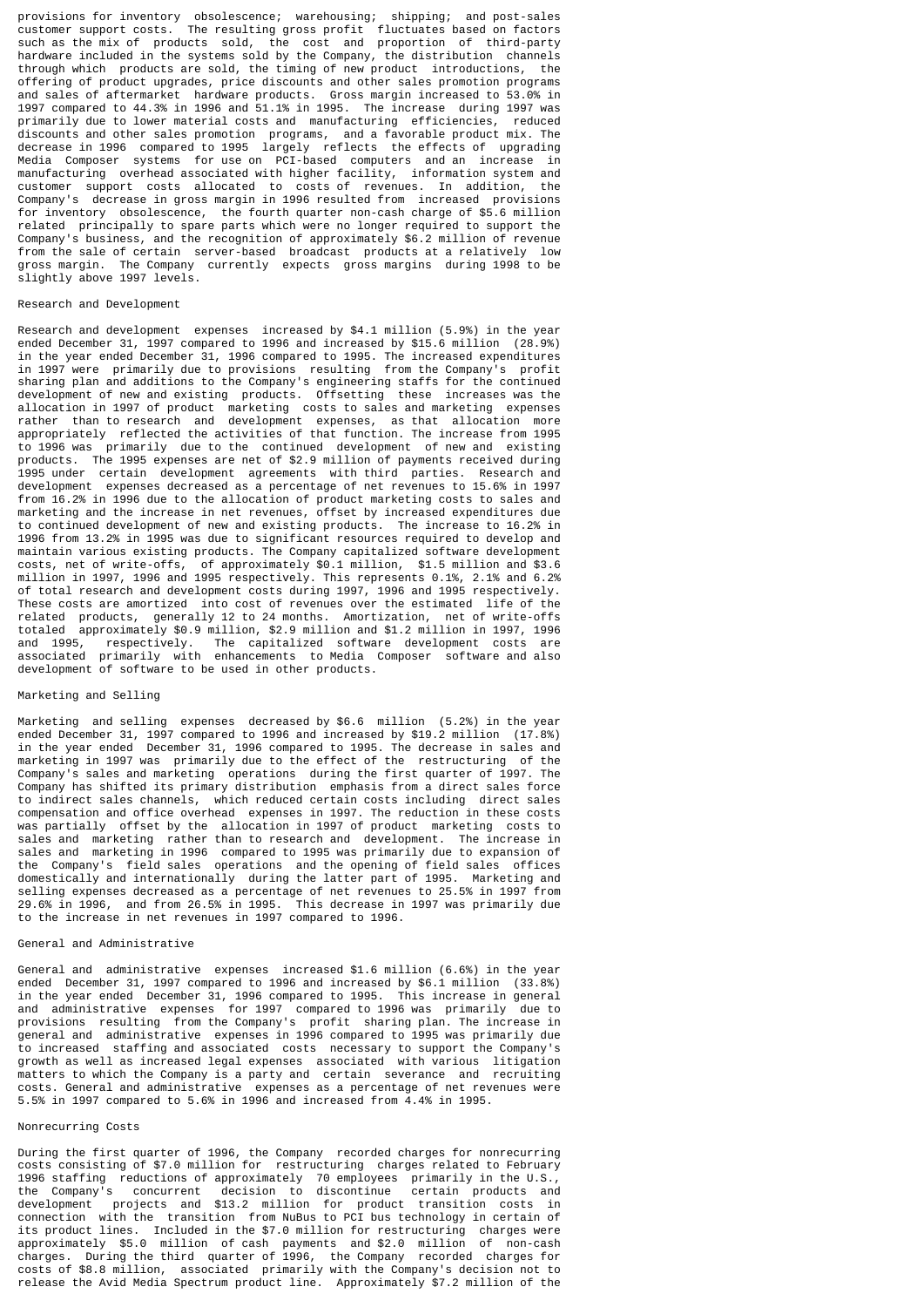\$8.8 million nonrecurring charge related to non-cash items associated with the write-off of assets. The Company has completed the related restructuring actions. In the first quarter of 1995, the Company acquired Digidesign, Inc., Parallax Software Limited, 3 Space Software Limited and Elastic Reality, Inc. In connection with these acquisitions, the Company recorded merger costs of approximately \$5.5 million, of which \$3.9 million represented direct transaction expenses and \$1.6 million consisted of various restructuring charges.

#### Other Income and Expense, Net

Interest and other income, net consists of interest income, other income and interest expense. Interest and other income, net for 1997 which consisted primarily of interest income, increased \$4.7 million from 1996 which, in turn, increased \$2.0 million from 1995. For the years ended December 31, 1997 and December 31, 1996, interest and other income, net increased primarily due to higher cash and investment balances. In addition, 1996 other income increased from the 1995 amount due to the spin-out of certain technologies which resulted in equity income, a gain on sale of a product line, and royalties received during the year.

## Provision for (Benefit from) Income Taxes

The Company's effective tax rate was 31%, 32%, and 36%, respectively, for 1997, 1996 and 1995. The 1997 effective tax rate of 31.0% is different from the Federal statutory rate of 35.0% due primarily to the Company's foreign subsidiaries, which are taxed in the aggregate at a lower rate, and the U.S. Federal Research Tax Credit. The 1996 effective tax rate is different from the Federal statutory rate of 35.0% primarily due to the impact of the Company's foreign subsidiaries. The 1995 effective tax rate of 36% is greater than the Federal statutory rate primarily due to non-deductible merger costs. The 1995 provision included taxes of \$8.7 million at an effective rate of 32% on \$27.5 million of earnings before merger charges. The 1995 provision also included a tax benefit of \$640,000 on merger costs of \$5.5 million, of which \$1.6 million were tax deductible.

### LIQUIDITY AND CAPITAL RESOURCES

The Company has funded its operations to date through both private and public sales of equity securities as well as through cash flows from operations. As of December 31, 1997, the Company's principal sources of liquidity included cash, cash equivalents, and marketable securities totaling approximately \$187.0 million<sup>1</sup>

The Company's operating activities generated cash of \$111.2 million in 1997 compared to generating cash of \$40.9 million in 1996. Cash was generated during the twelve months ended December 31, 1997 primarily from net income, as well as increases in accrued expenses and income taxes payable and reductions in inventory. In 1997, the increase in accrued expenses was primarily due to provisions for profit sharing while the reduction in inventory resulted from improved stock turns.

The Company purchased \$15.7 million of property and equipment and other assets during 1997, compared to \$28.2 million in 1996. These purchases were primarily of hardware and software for the Company's information systems and equipment to support research and development activities.

In 1995, the Company entered into an unsecured line of credit agreement with a group of banks which provided revolving credit. The original expiration date of June 30, 1996 has been extended to June 30, 1998. Under the terms of the agreement, as amended in June 1997, the Company may borrow up to \$35,000,000. The Company must pay an annual commitment fee of .25% of the average daily unused portion of the facility, payable quarterly in arrears. The Company has two loan options available under the agreement: the Base Rate Loan and the LIBOR Rate Loan. The interest rates to be paid on the outstanding borrowings for each loan annually are equal to the Base Rate or LIBOR plus 1.25%, respectively. Additionally, the Company is required to maintain certain financial ratios and is bound by covenants over the life of the agreement, including a restriction on the payment of dividends. The Company has in certain periods prior to 1997 been in default of certain financial covenants. On these occasions the defaults have been waived by the banks. There can be no assurance that the Company will not default in future periods or that, if in default, it will be able to obtain such waivers. The Company had no borrowings against the line and was not in default of any financial covenants as of December 31, 1997. The Company believes existing cash and marketable securities, internally generated funds and available borrowings under its bank credit line will be sufficient to meet the available borrowings under its bank credit line will be sufficient to meet the Company's cash requirements, including capital expenditures, at least through the end of 1998. In the event the Company requires additional financing, the Company believes that it would be able to obtain such financing; however, there can be no assurance that it would be successful in doing so, or that it could do so on terms favorable to the Company.

On October 23, 1997 and February 5, 1998, the Company announced that the Board of Directors authorized the repurchase of up to 1.0 million and 1.5 million shares, respectively, of the Company's common stock. Purchases have and will be made in the open market or in privately negotiated transactions. The Company plans to use any repurchased shares for its employee stock plans. As of December 31, 1997, the Company had repurchased a total of 1.0 million shares at a cost of \$28.8 million, which completed the program announced in October.

### NEW ACCOUNTING PRONOUNCEMENTS

In June 1997, Statement of Financial Accounting Standards No. 130, "Reporting Comprehensive Income" ("SFAS 130"), was issued which requires businesses to disclose comprehensive income and its components in general purpose financial statements, with reclassification of prior period financial statements. SFAS 130 is effective for fiscal periods beginning after December 15, 1997 and its adoption is not expected to have a material impact on the Company's disclosures.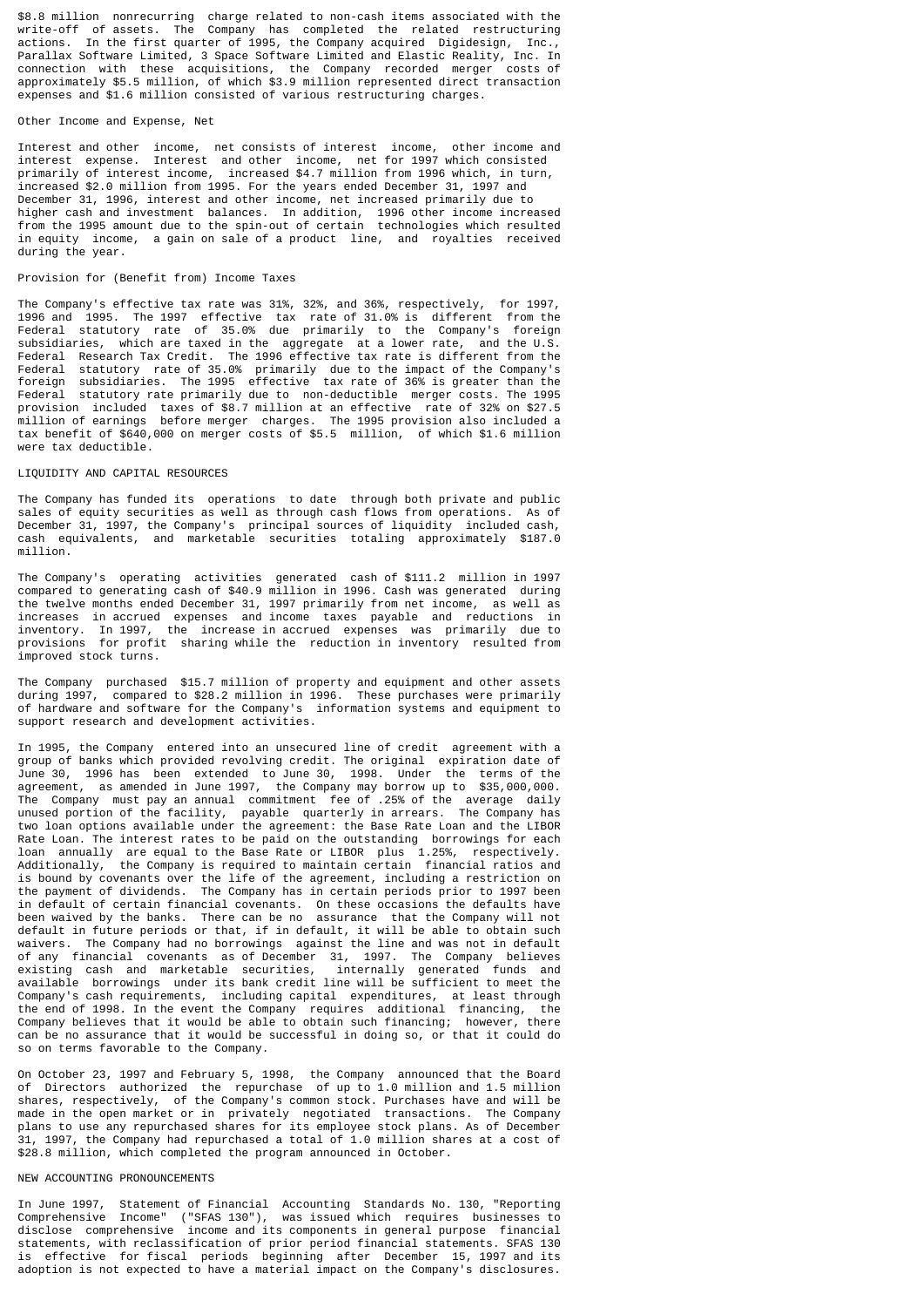In June 1997, Statement of Financial Accounting Standards No. 131, "Disclosures about Segments of an Enterprise and Related Information" ("SFAS 131"), was issued which redefines how operating segments are determined and requires disclosures of certain financial and descriptive information about a company's operating segments. SFAS 131 is effective for fiscal periods beginning after December 15, 1997 and its adoption may require additional disclosure of the Company's historical financial data.

In October 1997, Statement of Position 97-2, "Software Revenue Recognition" ("SOP 97-2"), was issued which provides guidance on applying generally accepted accounting principles in recognizing revenue on software transactions. SOP 97-2 is effective for transactions entered into in fiscal years beginning after December 15, 1997. The Company will adopt the guidelines of SOP 97-2 as of January 1, 1998 and its adoption is not expected to have a material impact on the Company's financial results.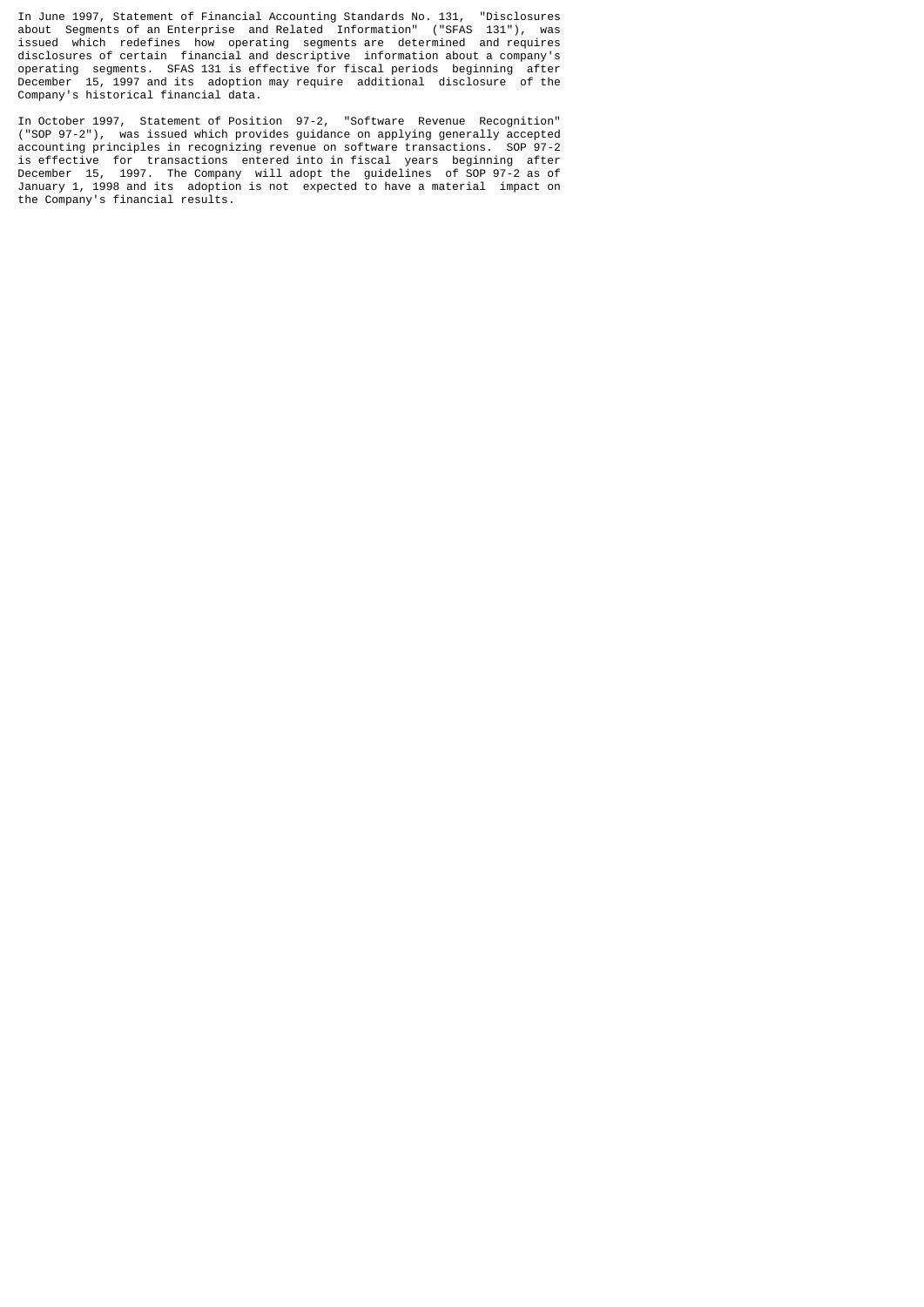### CERTAIN FACTORS THAT MAY AFFECT FUTURE RESULTS

A number of uncertainties exist that could affect the Company's future operating results, including, without limitation, the following:

The Company's gross margin has fluctuated, and may continue to fluctuate, based on factors such as the mix of products sold, cost and the proportion of third-party hardware included in the systems sold by the Company, the distribution channels through which products are sold, the timing of new product introductions, the offering of product and platform upgrades, price discounts and other sales promotion programs, the volume of sales of aftermarket hardware products, the costs of swapping or fixing products released to the market with errors or flaws, provisions for inventory obsolescence, allocations of overhead costs to manufacturing and customer support costs to cost of goods, sales of third-party computer hardware to its distributors, and competitive pressure on selling prices of products. The Company's systems and software products typically have higher gross margins than storage devices and product upgrades. Gross profit varies from product to product depending primarily on the proportion and cost of third-party hardware included in each product. The Company, from time to time, adds functionality and features to its systems. If such additions are accomplished through the use of more, or more costly, third-party hardware, and if the Company does not increase the price of such systems to offset these increased costs, the Company's gross margins on such systems would be adversely affected.

The Company has shifted an increasing proportion of its sales through indirect channels such as distributors and resellers. The majority of the Company's product sales to the broadcast industry, however, continues to be sold on a direct basis. The Company believes the overall shift to indirect channels has resulted in an increase in the number of software and circuit board "kits" sold<br>through indirect channels in comparison with turnkey systems consisting of CPUs. through indirect channels in comparison with turnkey systems consisting of CPUs, monitors, and peripheral devices, including accompanying software and circuit boards, sold by the Company through its direct sales force to customers. Resellers and distributors typically purchase software and "kits" from the Company and other turnkey components from other vendor sources in order to produce complete systems for resale. Therefore, to the extent the Company increases its sales through indirect channels, its revenue per unit sale will be less than it would have been had the same sale been made directly by the Company. In the event the Company is unable to increase the volume of sales in order to offset this decrease in revenue per sale or is unable to continue to reduce its costs associated with such sales, profits could be adversely affected.

In 1995, the Company shipped server-based, all-digital broadcast newsroom systems to a limited number of beta sites. These systems incorporate a variety of the Company's products, as well as a significant amount of hardware purchased from third parties, including computers purchased from Silicon Graphics, Inc. ("SGI"). Because some of the technology and products in these systems were new and untested in live broadcast environments at the time that such systems were originally installed, the Company provided greater than normal discounts to these initial customers. In addition, because some of the technology and products in these systems were new and untested in live broadcast environments at the time that such systems were originally installed, the Company has incurred unexpected delays and greater than expected costs in completing and supporting these initial installations to customers' satisfaction. As of<br>December 31, 1997, all revenues and costs related to the initial installations all revenues and costs related to the initial installations have been recognized. The Company has recognized approximately \$7.7 million in revenues from these initial installations and approximately \$10.1 million of related costs. The Company had provided a reserve for estimated costs in excess of anticipated revenues. In 1996 and 1997, the Company installed additional server-based, all-digital broadcast newsroom systems at other customer sites. Some of these systems have been accepted by customers, and the resulting revenues and associated costs were recognized by the Company. Others of these systems have not yet been accepted by customers. The Company believes that such installations, when and if fully recognized as revenue on customer acceptance, will be profitable. However, the Company is unable to determine whether and when the systems will be accepted. In any event, the Company believes that, because of the high proportion of third-party hardware, including computers and storage devices, included in such systems, the gross margins on such sales will be lower than the gross margins generally on the Company's other systems.

The Company's operating expense levels are based, in part, on its expectations of future revenues. In recent quarters more than 40% of the Company's revenues for the quarter have been recorded in the third month of the quarter. Further, in many cases, quarterly operating expense levels cannot be reduced rapidly in the event that quarterly revenue levels fail to meet internal expectations. Therefore, if quarterly revenue levels fail to meet internal expectations upon which expense levels are based, the Company's operating results would be adversely affected and there can be no assurance that the Company would be able to operate profitably. Reductions of certain operating expenses, if incurred, in the face of lower than expected revenues could involve material one-time charges associated with reductions in headcount, trimming product lines, eliminating facilities and offices, and writing off certain assets.

The Company has significant deferred tax assets in the accompanying balance sheets. The deferred tax assets reflect the net tax effects of tax credit and operating loss carryforwards and temporary differences between the carrying amounts of assets and liabilities for financial reporting purposes and the amounts used for income tax purposes. Although realization is not assured, management believes it is more likely than not that all of the deferred tax asset will be realized. The amount of the deferred tax asset considered realizable, however, could be reduced in the near term if estimates of future taxable income are reduced.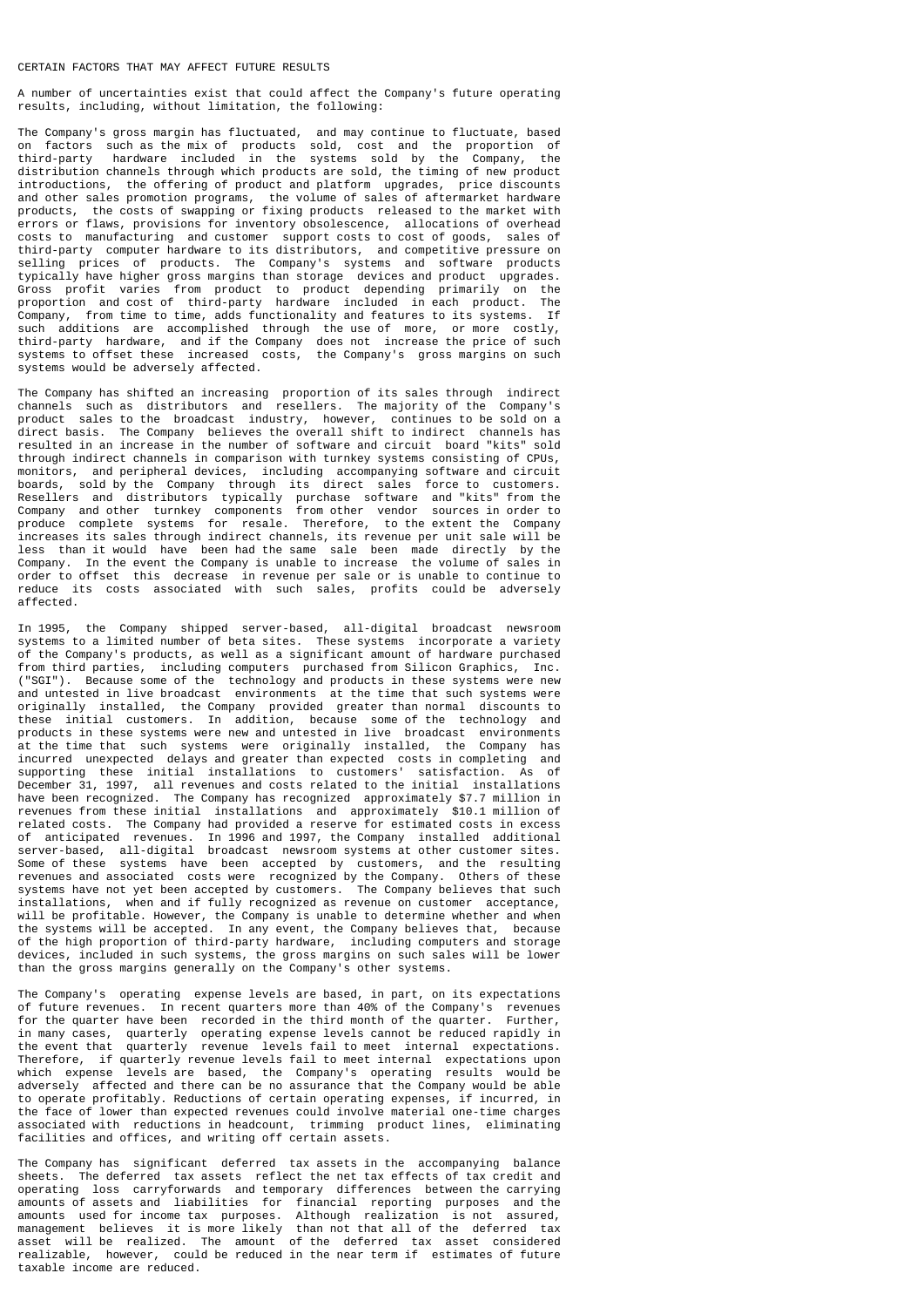The Company has expanded its product line to address the digital media production needs of the television broadcast news market and the emerging market for multimedia production tools, including the corporate user market. The Company has limited experience in serving these markets, and there can be no assurance that the Company will be able to develop such products successfully, that such products will achieve widespread customer acceptance, or that the Company will be able to develop distribution and support channels to serve these markets. A significant portion of the Company's future growth will depend on customer acceptance in these and other new markets. Any failure of such products to achieve market acceptance, additional costs and expenses incurred by the Company to improve market acceptance of such products and to develop new Company to improve market acceptance of such products and to develop distribution and support channels, or the withdrawal from the market of such products or of the Company from such new markets could have a material adverse effect on the Company's business and results of operations.

The Company has from time to time developed new products, or upgraded existing products that incorporate advances in enabling technologies. The Company believes that further advances will occur in such enabling technologies, including microprocessors, computers, operating systems, networking technologies, bus architectures, storage devices, and digital media formats. The Company may be required, based on market demand or the decision of certain suppliers, to end the manufacturing of certain products based on earlier generations of technology, to upgrade existing products or develop other products that incorporate these further advances. In particular, the Company believes that it will be necessary to develop additional products which operate using Intel Architecture ("IA")-based computers and the Windows NT operating system. There can be no assurance that customers will not defer purchases of existing Apple-based products in anticipation of the release of IA-based or NT-based products, that the Company will be successful in developing additional IA-based, NT-based or other new products or that they will gain market acceptance, if developed. Any deferral by customers of purchases of existing Apple-based products or any failure by the Company to develop such new products in a timely way or to gain market acceptance for them could have a material adverse effect on the Company's business and results of operations.

The Company's products operate primarily only on Apple computers. Apple continues to suffer business and financial difficulties. In consideration of these difficulties, there can be no assurance that customers will not delay purchases of Apple-based products, or purchase competitors' products based on non-Apple computers, that Apple will continue to develop and manufacture products suitable for the Company's existing and future markets or that the Company will be able to secure an adequate supply of Apple computers, the occurrence of any of which could have a material adverse effect on the Company's business and results of operations.

The Company is also dependent on a number of other suppliers as sole source vendors of certain other key components of its products and systems. Products purchased by the Company from sole source vendors include computers from Apple and SGI; video compression chips manufactured by C-Cube Microsystems; a small computer systems interface ("SCSI") accelerator board from ATTO Technology; a 3D digital video effects board from Pinnacle Systems; application specific integrated circuits ("ASICS") from Lucent, AMI, Atmel, and LSI Logic; digital signal processing integrated circuit from Motorola; and a fibre channel adapter card from Adaptec. The Company purchases these sole source components pursuant to purchase orders placed from time to time. The Company also manufactures certain circuit boards under license from Truevision, Inc. The Company generally does not carry significant inventories of these sole source components and has no guaranteed supply arrangements. No assurance can be given that sole source suppliers will devote the resources necessary to support the enhancement or continued availability of such components or that any such supplier will not encounter technical, operating or financial difficulties that might imperil the Company's supply of such sole source components. While the Company believes that alternative sources of supply for sole source components could be developed, or systems redesigned to permit the use of alternative components, its business and results of operations would be materially affected if it were to encounter an untimely or extended interruption in its sources of supply.

The markets for digital media editing and production systems are intensely competitive and subject to rapid change. The Company encounters competition in the video and film editing and effects, digital news production, and professional audio markets. Many current and potential competitors of the Company have substantially greater financial, technical, distribution, support, and marketing resources than the Company. Such competitors may use these resources to lower their product costs and thus be able to lower prices to levels at which the Company could not operate profitably. Further, such competitors may be able to develop products comparable or superior to those of the Company or adapt more quickly than the Company to new technologies or evolving customer requirements. Accordingly, there can be no assurance that the Company will be able to compete effectively in its target markets or that future competition will not adversely affect its business and results of operations.

A significant portion of the Company's business is conducted in currencies other than the U.S. dollar. Changes in the value of major foreign currencies relative to the value of the U.S. dollar, therefore, could adversely affect future revenues and operating results. The Company attempts to reduce the impact of currency fluctuations on results through the use of forward exchange contracts that hedge foreign currency-denominated intercompany net receivables or payable balances. The Company has generally not hedged transactions with external parties, although it periodically re-evaluates its hedging practices.

The Company is involved in various legal proceedings, including patent and securities litigation; an adverse resolution of any such proceedings could have a material adverse effect on the Company's business and results of operations. See Note K to Consolidated Financial Statements, and ITEM 3, "Legal Proceedings." This litigation has also been described in previously filed reports on Form 10-Q and 10-K.

The Company recognizes that it must ensure that its products and operations will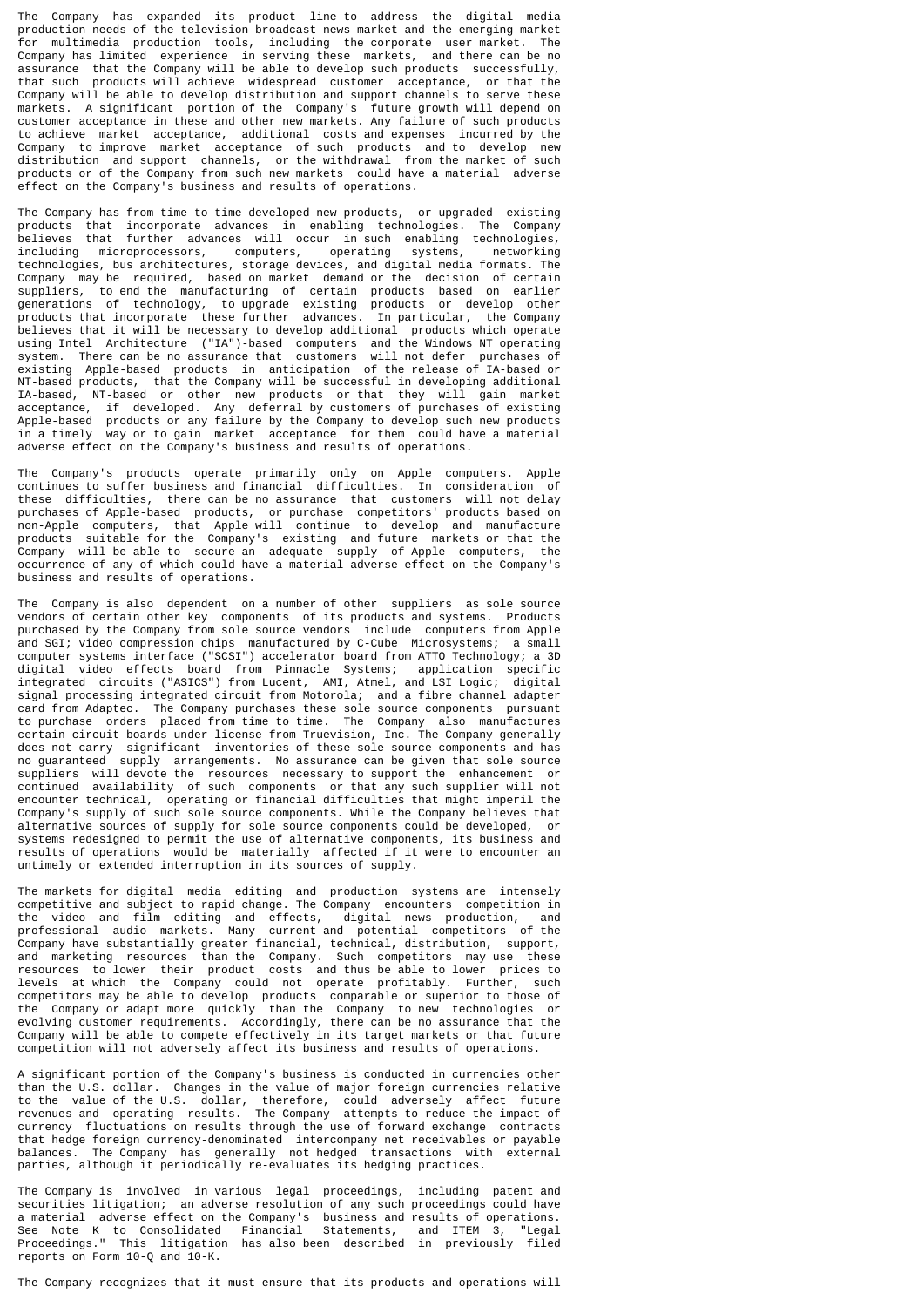not be adversely impacted by year 2000 software failures (the "Year 2000 issue") which can arise in time-sensitive software applications which utilize a field of two digits to define the applicable year. In such applications, a date using "00" as the year may be recognized as the year 1900 rather than the year 2000. In general, the Company expects to resolve Year 2000 issues through planned replacement or upgrades. In addition, the Company expects that any costs incurred to modify its internal systems will not be material. Although management does not expect Year 2000 issues to have a material impact on its business or future results of operations, there can be no assurance that there will not be interruptions of operations or other limitations of system functionality or that the Company will not incur significant costs to avoid such interruptions or limitations.

ITEM 7A. QUANTITATIVE AND QUALITATIVE DISCLOSURE ABOUT MARKET RISK

Not applicable.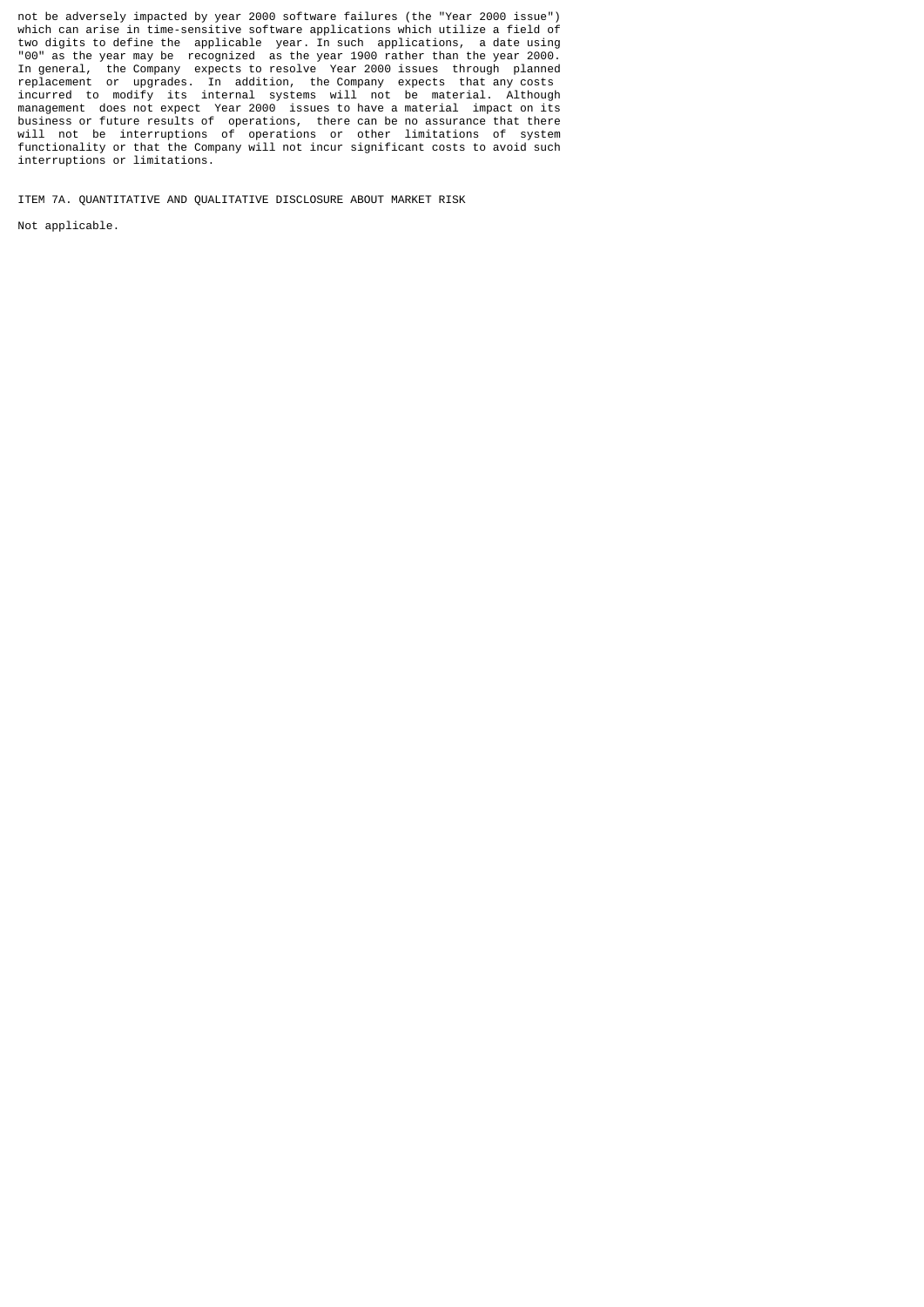AVID TECHNOLOGY, INC. ANNUAL REPORT ON FORM 10-K YEAR ENDED DECEMBER 31, 1997

ITEM 8

FINANCIAL STATEMENTS AND SUPPLEMENTARY FINANCIAL INFORMATION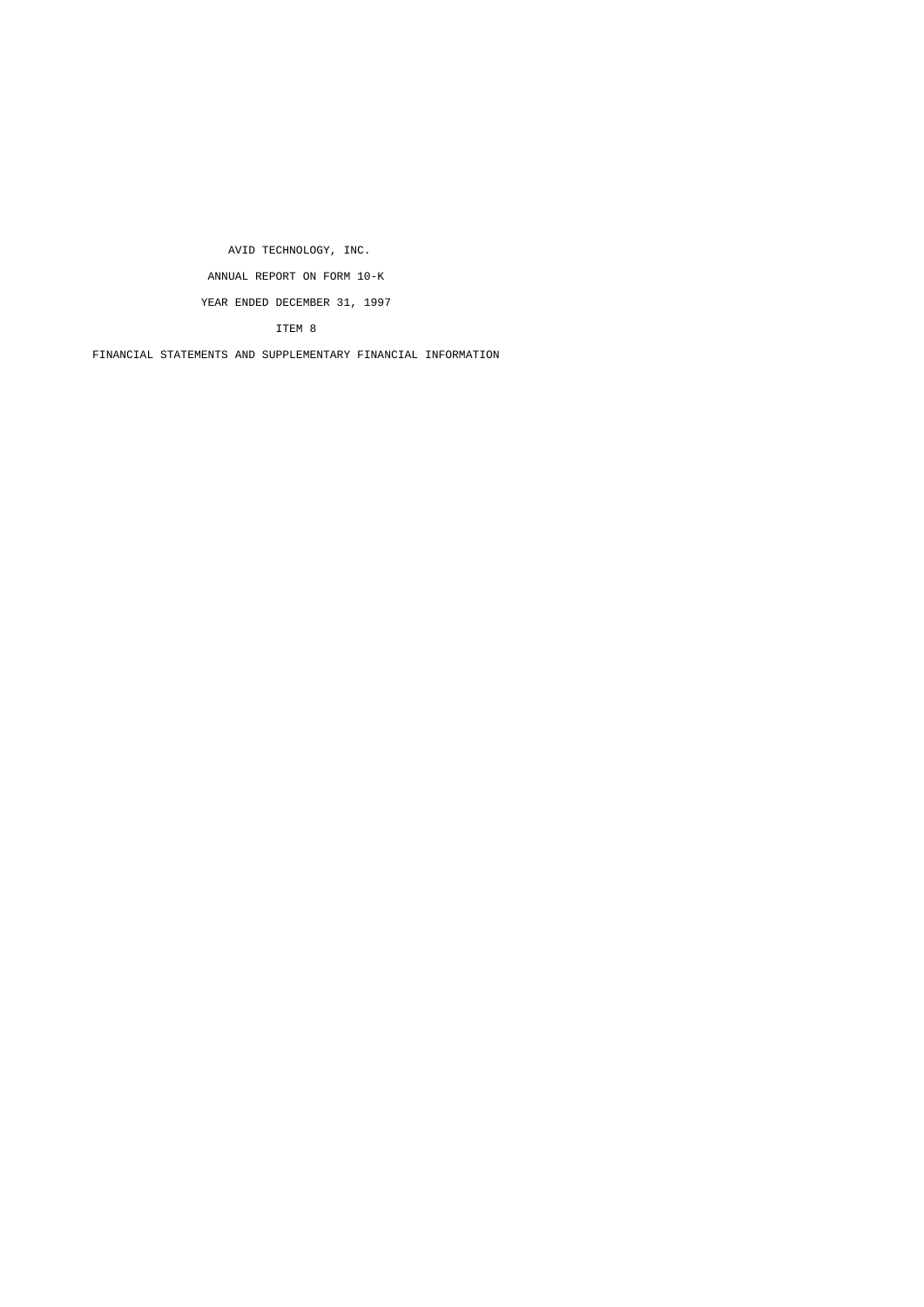# AVID TECHNOLOGY, INC.

# INDEX TO CONSOLIDATED FINANCIAL STATEMENTS AND FINANCIAL STATEMENT SCHEDULE

CONSOLIDATED FINANCIAL STATEMENTS INCLUDED IN ITEM 8:

|                                                                                                                              | 24      |
|------------------------------------------------------------------------------------------------------------------------------|---------|
| Consolidated Statements of Operations for the years ended December                                                           | 25      |
| Consolidated Balance Sheets as of December 31, 1997 and 1996                                                                 | 26      |
| Consolidated Statements of Stockholders' Equity for the years ended<br>December 31, 1997, 1996 and 1995                      | 27      |
| Consolidated Statements of Cash Flows for the years ended December                                                           | 28      |
|                                                                                                                              | 29      |
| Consolidated Financial Statement Schedule for the years ended<br>December 31, 1997, 1996 and 1995 included in Item $14(d)$ : |         |
| Schedule II -Valuation and Qualifying Accounts                                                                               | $F - 1$ |

Schedules other than that listed above have been omitted since the required information is not present or not present in amounts sufficient to require submission of the schedule, or because the information required is included in the consolidated financial statements or the notes thereto.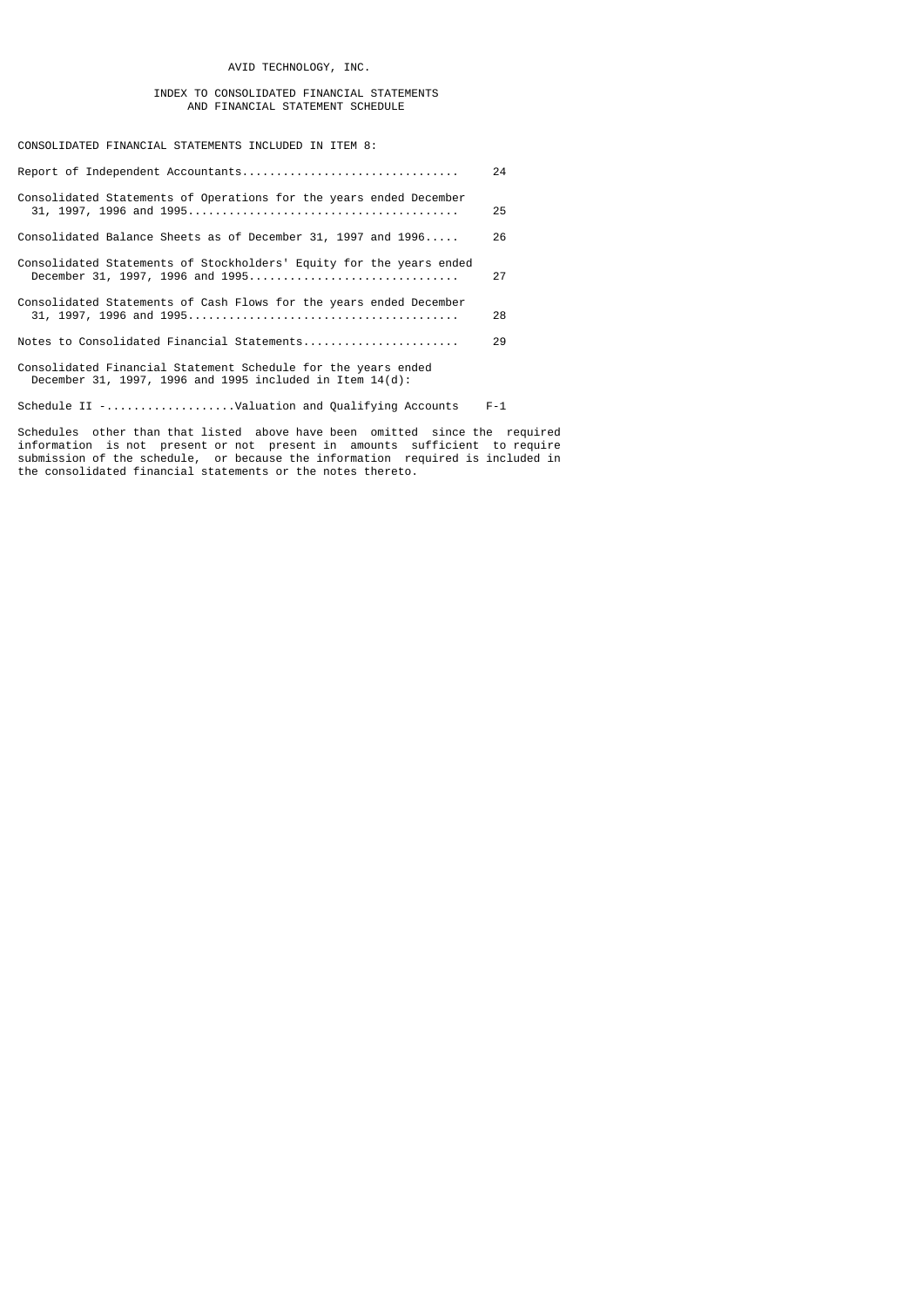The Board of Directors and Stockholders Avid Technology, Inc.:

We have audited the consolidated balance sheets of Avid Technology, Inc. as of December 31, 1997 and 1996, and the related consolidated statements of operations, stockholders' equity and cash flows for each of the three years in the period ended December 31, 1997. We also audited the financial statement schedule of Avid Technology, Inc. listed in Item 14(d) of this Form 10-K. These financial statements and financial statement schedule are the responsibility of the Company's management. Our responsibility is to express an opinion on these financial statements and financial statement schedule based on our audits.

We conducted our audits in accordance with generally accepted auditing standards. Those standards require that we plan and perform the audit to obtain reasonable assurance about whether the financial statements are free of material misstatement. An audit includes examining, on a test basis, evidence supporting the amounts and disclosures in the financial statements. An audit also includes assessing the accounting principles used and significant estimates made by management, as well as evaluating the overall financial statement presentation. We believe that our audits provide a reasonable basis for our opinion.

In our opinion, the financial statements referred to above present fairly, in all material respects, the consolidated financial position of Avid Technology, Inc. as of December 31, 1997 and 1996, and the consolidated results of its operations and its cash flows for each of the three years in the period ended December 31, 1997, in conformity with generally accepted accounting principles. In addition, in our opinion, the financial statement schedule referred to above, when considered in relation to the basic financial statements taken as a whole, presents fairly, in all material respects, the information required to be included therein.

/s/ Coopers & Lybrand L.L.P.

COOPERS & LYBRAND L.L.P.

Boston, Massachusetts February 4, 1998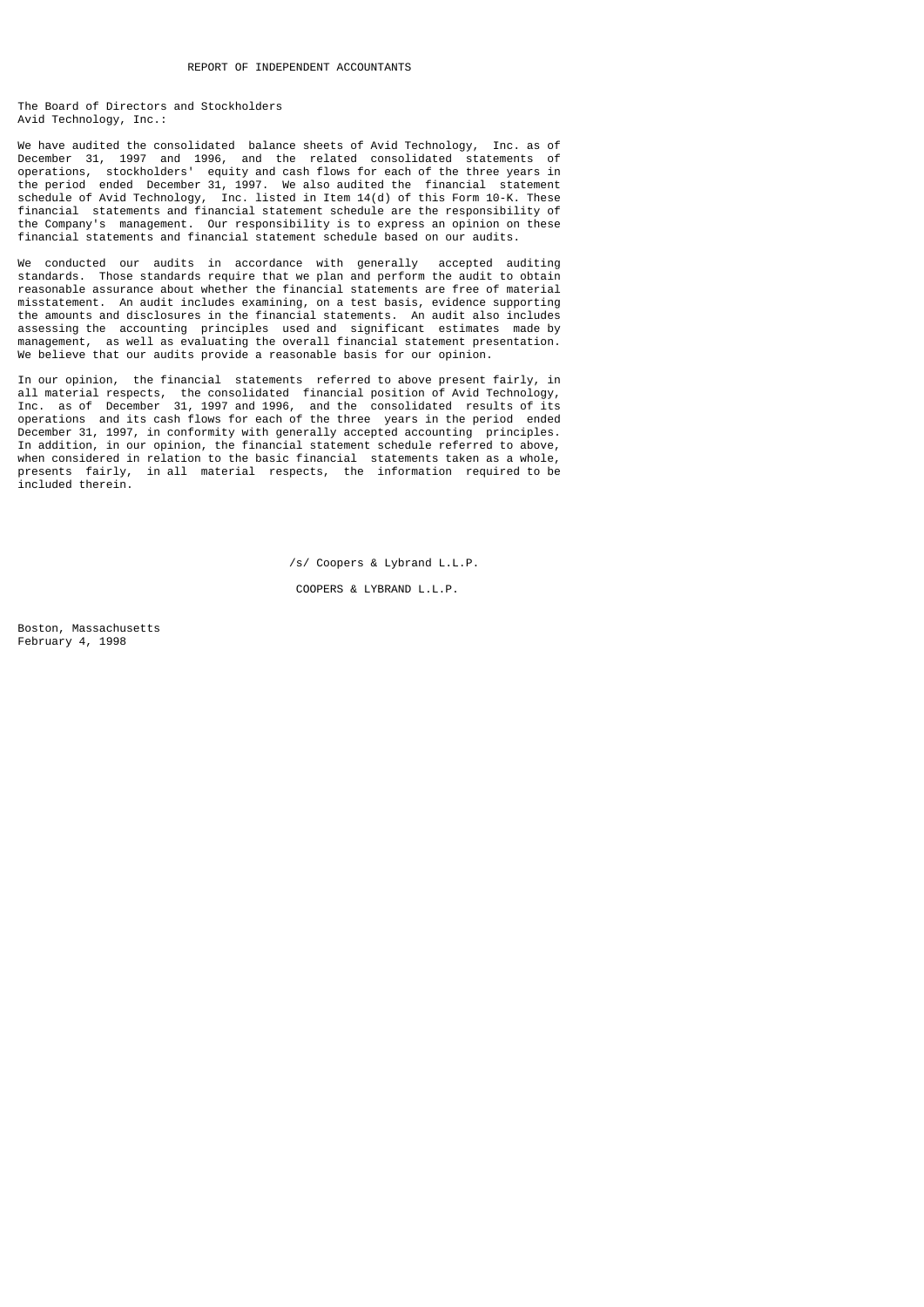|                                                                                                                                                          | For the Year Ended December 31,                                                                                                                                                                                                                                                            |                                                                                                         |                                                                                                                                                                                                                                                                                                                                                                                                                                                                                        |  |  |
|----------------------------------------------------------------------------------------------------------------------------------------------------------|--------------------------------------------------------------------------------------------------------------------------------------------------------------------------------------------------------------------------------------------------------------------------------------------|---------------------------------------------------------------------------------------------------------|----------------------------------------------------------------------------------------------------------------------------------------------------------------------------------------------------------------------------------------------------------------------------------------------------------------------------------------------------------------------------------------------------------------------------------------------------------------------------------------|--|--|
|                                                                                                                                                          | <u>.</u>                                                                                                                                                                                                                                                                                   | 1997 1996 1995<br>--------                                                                              |                                                                                                                                                                                                                                                                                                                                                                                                                                                                                        |  |  |
| Net revenues<br>Cost of revenues                                                                                                                         |                                                                                                                                                                                                                                                                                            | \$471,338 \$429,009 \$406,650<br>221,553 238,808 198,841                                                |                                                                                                                                                                                                                                                                                                                                                                                                                                                                                        |  |  |
| Gross profit                                                                                                                                             |                                                                                                                                                                                                                                                                                            | .<br>249,785 190,201 207,809                                                                            | $\begin{array}{cccccccccccccc} \multicolumn{2}{c}{} & \multicolumn{2}{c}{} & \multicolumn{2}{c}{} & \multicolumn{2}{c}{} & \multicolumn{2}{c}{} & \multicolumn{2}{c}{} & \multicolumn{2}{c}{} & \multicolumn{2}{c}{} & \multicolumn{2}{c}{} & \multicolumn{2}{c}{} & \multicolumn{2}{c}{} & \multicolumn{2}{c}{} & \multicolumn{2}{c}{} & \multicolumn{2}{c}{} & \multicolumn{2}{c}{} & \multicolumn{2}{c}{} & \multicolumn{2}{c}{} & \multicolumn{2}{c}{} & \multicolumn{2}{c}{} & \$ |  |  |
| Operating expenses:<br>Research and development<br>Marketing and selling<br>General and administrative<br>Nonrecurring costs<br>Total operating expenses | 73,470<br>120,394<br>25,808<br>219,672<br><b><i><u>Property Committee State State State State State State State State State State State State State State State State State State State State State State State State State State State State State State State State State St</u></i></b> | 69,405                 53,841<br>127,006              107,780<br>$24, 203$ $18, 085$<br>249,564 185,162 | $28,950$ 5,456<br>-------                                                                                                                                                                                                                                                                                                                                                                                                                                                              |  |  |
| Operating income (loss)                                                                                                                                  | 30, 113                                                                                                                                                                                                                                                                                    | (59, 363)                                                                                               | 22,647                                                                                                                                                                                                                                                                                                                                                                                                                                                                                 |  |  |
| Interest and other income<br>Interest expense                                                                                                            |                                                                                                                                                                                                                                                                                            | 8,291 3,786 2,216<br>$(166)$ $(370)$                                                                    | (836)<br>.                                                                                                                                                                                                                                                                                                                                                                                                                                                                             |  |  |
| Income (loss) before income taxes                                                                                                                        |                                                                                                                                                                                                                                                                                            | 38,238 (55,947) 24,027                                                                                  |                                                                                                                                                                                                                                                                                                                                                                                                                                                                                        |  |  |
| Provision for (benefit from) income taxes $11,854$ (17,903) 8,588                                                                                        |                                                                                                                                                                                                                                                                                            |                                                                                                         |                                                                                                                                                                                                                                                                                                                                                                                                                                                                                        |  |  |
| Net income (loss)                                                                                                                                        |                                                                                                                                                                                                                                                                                            | $$26,384$ $$(38,044)$ $$15,439$                                                                         |                                                                                                                                                                                                                                                                                                                                                                                                                                                                                        |  |  |
| Net income (loss) per common share -<br>basic<br>Net income (loss) per common share -<br>diluted                                                         | ========<br>\$1.08<br>========                                                                                                                                                                                                                                                             | $$1.14$ $$(1.80)$ $$0.81$<br>$$(1.80)$<br>=========                                                     | \$0.77                                                                                                                                                                                                                                                                                                                                                                                                                                                                                 |  |  |
| Weighted average common shares<br>outstanding - basic                                                                                                    |                                                                                                                                                                                                                                                                                            | $23,065$ $21,163$ $19,010$<br>$=$ ======<br>$=$ $=$ ======                                              |                                                                                                                                                                                                                                                                                                                                                                                                                                                                                        |  |  |
| Weighted average common shares<br>outstanding - diluted                                                                                                  | ========                                                                                                                                                                                                                                                                                   | 24, 325 21, 163 20, 165<br>=======                                                                      |                                                                                                                                                                                                                                                                                                                                                                                                                                                                                        |  |  |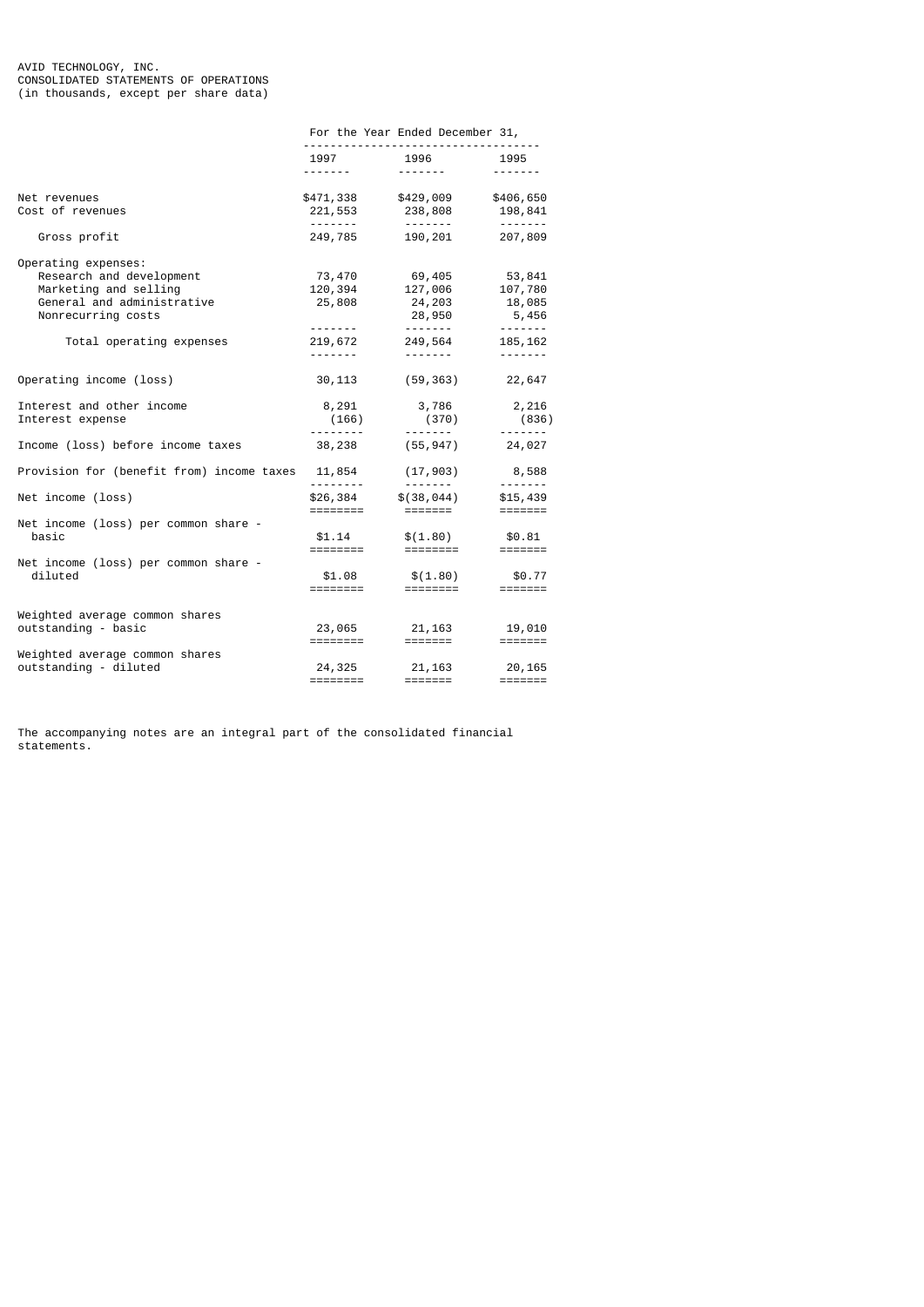|                                                               |                           | December 31,                                          |
|---------------------------------------------------------------|---------------------------|-------------------------------------------------------|
|                                                               | 1997<br>. <u>.</u>        | . <u>.</u> .<br>1996<br><u> - - - - - - - - - - -</u> |
| ASSETS                                                        |                           |                                                       |
| Current assets:                                               |                           |                                                       |
| Cash and cash equivalents                                     | \$108,308                 | \$75,795                                              |
| Marketable securities                                         | 78,654                    | 17,248                                                |
| Accounts receivable, net of allowances of                     |                           |                                                       |
| \$7,529 and \$7,519 in 1997 and 1996,<br>respectively         | 79,773                    | 86,187                                                |
| Inventories                                                   | 9,842                     | 28,359                                                |
| Deferred tax assets                                           | 17,160                    | 15,852                                                |
| Prepaid expenses                                              | 4,645                     | 6,310                                                 |
| Other current assets                                          | 2,700                     | 1,947                                                 |
|                                                               | --------                  | <u>.</u> .                                            |
| Total current assets                                          | 301,082                   | 231,698                                               |
| Marketable securities                                         |                           | 997                                                   |
| Property and equipment, net                                   | 38,917                    | 49,246                                                |
| Long-term deferred tax assets                                 | 14,820                    | 15,538                                                |
| Other assets                                                  | 1,986                     | 3,500                                                 |
|                                                               |                           | <u> - - - - - - - - - -</u>                           |
| Total assets                                                  | \$356,805<br>============ | \$300,979<br>===========                              |
|                                                               |                           |                                                       |
| LIABILITIES AND STOCKHOLDERS' EQUITY                          |                           |                                                       |
| Current liabilities:                                          |                           |                                                       |
| Accounts payable                                              | \$22,166                  | \$25,332                                              |
| Current portion of long-term debt                             | 783                       | 1,726                                                 |
| Accrued compensation and benefits                             | 23,737                    | 9,085                                                 |
| Accrued expenses                                              | 30,249                    | 21,844                                                |
| Income taxes payable<br>Deferred revenues                     | 11, 210<br>26,463         | 3,258<br>25, 133                                      |
|                                                               |                           | <u> - - - - - - - - - -</u>                           |
| Total current liabilities                                     | 114,608                   | 86,378                                                |
|                                                               |                           | <u> - - - - - - - - - -</u>                           |
| Long-term debt, less current portion                          | 403                       | 1,186                                                 |
| Commitments and contingencies (Note K)                        |                           |                                                       |
| Stockholders' equity:                                         |                           |                                                       |
| Preferred stock, \$.01 par value, 1,000,000                   |                           |                                                       |
| shares authorized; no shares issued or                        |                           |                                                       |
| outstanding                                                   |                           |                                                       |
| Common stock, \$.01 par value, 50,000,000                     |                           |                                                       |
| shares authorized; 24, 156, 938 and 21, 338, 369              |                           |                                                       |
| shares issued and 23,199,636 and                              |                           |                                                       |
| 21,338,369 shares outstanding at December                     |                           |                                                       |
| 31, 1997 and 1996, respectively<br>Additional paid-in capital | 242<br>252,307            | 213<br>212, 474                                       |
|                                                               |                           |                                                       |
| Retained earnings<br>Treasury stock, at cost, 957,302         | 27,286                    | 1,451                                                 |
| and 0 shares at December 31, 1997                             |                           |                                                       |
| and 1996, respectively                                        | (27, 548)                 |                                                       |
| Deferred compensation                                         | (8, 034)                  |                                                       |
| Cumulative translation adjustment                             | (2, 472)                  | (724)                                                 |
| Net unrealized gains on marketable securities                 | 13                        | 1                                                     |
|                                                               | <u>.</u>                  | <u> - - - - - - - - - -</u>                           |
| Total stockholders' equity                                    | 241,794<br>------------   | 213, 415<br>-----------                               |
| Total liabilities and stockholders' equity                    | \$356,805                 | \$300,979                                             |
|                                                               | ============              | ===========                                           |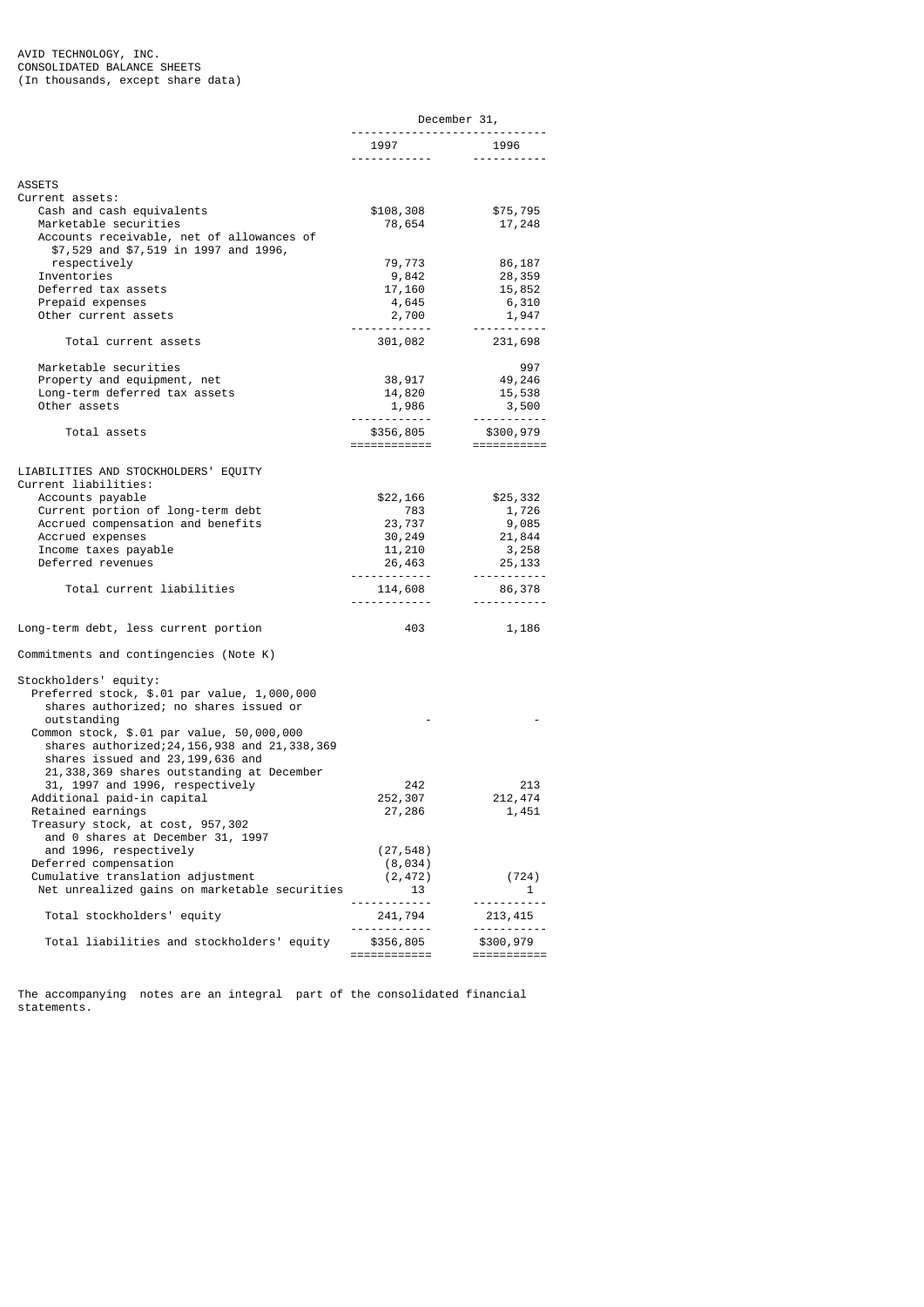|                                                                                                                | Common Stock<br>Shares    |              | Additional<br>Paid-in<br>Amount Capital | Retained<br>Earnings | Treasury<br>Stock | Deferred<br>Compensation Adjustment Securities | Cumulative<br>Translation | Net<br>Unrealized<br>Gains<br>(Losses) on | Total<br>Marketable Stockholders'<br>Equity |
|----------------------------------------------------------------------------------------------------------------|---------------------------|--------------|-----------------------------------------|----------------------|-------------------|------------------------------------------------|---------------------------|-------------------------------------------|---------------------------------------------|
| Balances at December                                                                                           |                           |              |                                         |                      |                   |                                                |                           |                                           |                                             |
| 31, 1994                                                                                                       | 16, 545, 344              | \$166        | \$107,585                               | \$20,920             |                   |                                                | \$(578)                   | \$(206)                                   | \$127,887                                   |
| Exercise of stock options<br>and related tax benefits<br>Sale of common stock under<br>Employee Stock Purchase | 741, 313                  | 7            | 11,899                                  |                      |                   |                                                |                           |                                           | 11,906                                      |
| Plan                                                                                                           | 50,744                    | 1            | 1,203                                   |                      |                   |                                                |                           |                                           | 1,204                                       |
| Stock issued in connnection<br>with acquisitions<br>Sale of common stock in a<br>public offering, net of       | 1,522,744                 | 14           | 85                                      | 3,136                |                   |                                                |                           |                                           | 3,235                                       |
| issuance costs of \$560<br>Translation adjustment<br>Net unrealized gains on                                   | 2,075,000                 | 21           | 88,146                                  |                      |                   |                                                | (122)                     |                                           | 88,167<br>(122)                             |
| marketable securities<br>Net income                                                                            |                           |              |                                         | 15,439               |                   |                                                |                           | 250                                       | 250<br>15,439                               |
| Balances at December                                                                                           |                           |              |                                         |                      |                   |                                                |                           |                                           |                                             |
| 31, 1995<br>Exercise of stock options<br>Sale of common stock under<br>Employee Stock Purchase                 | 20, 935, 145<br>260,055   | 209<br>3     | 208,918<br>1,185                        | 39,495               |                   |                                                | (700)                     | 44                                        | 247,966<br>1,188                            |
| Plan<br>Translation adjustment<br>Net unrealized losses on                                                     | 143, 169                  | $\mathbf{1}$ | 2,371                                   |                      |                   |                                                | (24)                      |                                           | 2,372<br>(24)                               |
| marketable securities<br>Net loss                                                                              |                           |              |                                         | (38, 044)            |                   |                                                |                           | (43)                                      | (43)<br>(38, 044)                           |
| Balances at December                                                                                           |                           |              |                                         |                      |                   |                                                |                           |                                           |                                             |
| 31, 1996<br>Sale of common stock<br>Acquisition of 1,000,000                                                   | 21, 338, 369<br>1,552,632 | 213<br>16    | 212, 474<br>14,712                      | 1,451                |                   |                                                | (724)                     | 1                                         | 213, 415<br>14,728                          |
| shares of common stock<br>Exercise of (758,298)stock<br>options and related tax                                |                           |              |                                         |                      | \$(28, 776)       |                                                |                           |                                           | (28, 776)                                   |
| benefits<br>Sale of common stock under<br>Employee Stock Purchase                                              | 715,600                   | 8            | 14,006                                  | (549)                | 1,228             |                                                |                           |                                           | 14,693                                      |
| Plan                                                                                                           | 204, 137                  | 2            | 1,989                                   |                      |                   |                                                |                           |                                           | 1,991                                       |
| Restricted stock issuance<br>Restricted stock grants<br>cancelled and compensation                             | 347,200                   | 3            | 9,152                                   |                      |                   | \$(9, 152)                                     |                           |                                           | 3                                           |
| expense<br>Translation adjustment                                                                              | (1,000)                   |              | (26)                                    |                      |                   | 1,118                                          | (1, 748)                  |                                           | 1,092<br>(1, 748)                           |
| Net unrealized gains on<br>marketable securities<br>Net income                                                 |                           |              |                                         | 26,384               |                   |                                                |                           | 12                                        | 12<br>26,384                                |
| Balances at December 31,<br>1997                                                                               | 24,156,938                | \$242        | \$252,307                               | \$27,286             | \$(27, 548)       | \$(8,034)                                      | \$(2, 472)                | \$13                                      | \$241,794                                   |
|                                                                                                                |                           |              |                                         |                      |                   |                                                |                           |                                           |                                             |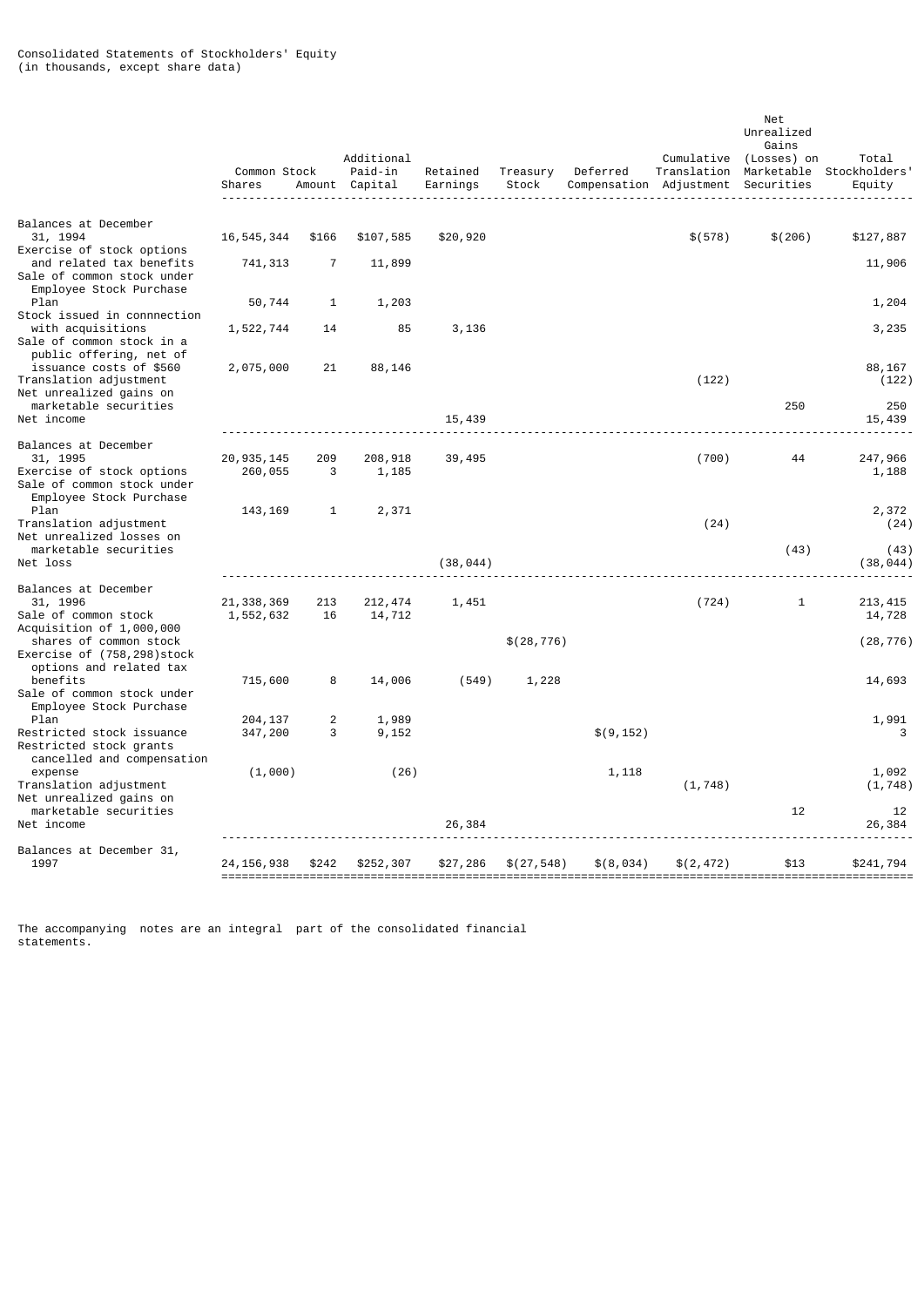|                                                                                                       |             | For the Year Ended                                                                                                                       |                          |
|-------------------------------------------------------------------------------------------------------|-------------|------------------------------------------------------------------------------------------------------------------------------------------|--------------------------|
|                                                                                                       | 1997 — 1997 | December 31,<br>1996 1995                                                                                                                |                          |
|                                                                                                       |             |                                                                                                                                          |                          |
| CASH FLOWS FROM OPERATING ACTIVITIES:                                                                 |             |                                                                                                                                          |                          |
| Net income (loss)                                                                                     |             | $$26,384$ $$(38,044)$ $$15,439$                                                                                                          |                          |
| Adjustments to reconcile net income (loss)<br>to net cash provided by (used in)                       |             |                                                                                                                                          |                          |
| operating activities:                                                                                 |             |                                                                                                                                          |                          |
| Depreciation and amortization                                                                         |             | 25,380 29,641 19,539                                                                                                                     |                          |
| Compensation from stock grants and<br>options                                                         | 2,119       |                                                                                                                                          |                          |
| Provision for accounts receivable                                                                     |             |                                                                                                                                          |                          |
| allowances                                                                                            |             | $3,304$ 6,627 3,006                                                                                                                      |                          |
| Deferred income taxes<br>Tax benefit of stock option exercises                                        | 3,658       | $(617)$ $(18, 384)$ $(8, 158)$                                                                                                           |                          |
| Provision for product transition                                                                      |             |                                                                                                                                          | 6,023                    |
| costs and nonrecurring inventory                                                                      |             |                                                                                                                                          |                          |
| write-offs, non-cash portion<br>Provision for other nonrecurring                                      |             | 18,750                                                                                                                                   |                          |
| costs, non-cash portion                                                                               |             | 7,048                                                                                                                                    |                          |
| دان العاملية العربية العاملية (gain) on disposal of equipment<br>Loss (gain) on disposal of equipment |             | 1,410                                                                                                                                    | (80)                     |
| Changes in operating assets and                                                                       |             |                                                                                                                                          |                          |
| liabilities, net of acquisitions:<br>Accounts receivable                                              |             | $(2, 215)$ 13,836 $(51, 877)$                                                                                                            |                          |
| Inventories                                                                                           |             | $22,514$ 14,479 (31,648)                                                                                                                 |                          |
| Prepaid expenses and other                                                                            |             |                                                                                                                                          |                          |
| current assets<br>Accounts payable                                                                    | 663         | 147<br>$(2,940)$ $(3,819)$ $11,559$                                                                                                      | 1,271                    |
| Income taxes payable                                                                                  |             | $(2, 3796)$<br>$(3, 206)$<br>$(3, 206)$<br>$(3, 206)$<br>$(7, 47)$<br>$(7, 062)$<br>$(7, 062)$<br>$(7, 062)$<br>$(7, 062)$<br>$(7, 062)$ |                          |
| Accrued expenses                                                                                      |             |                                                                                                                                          |                          |
| Deferred revenues                                                                                     |             | $2,119$ $3,356$                                                                                                                          | <u> - - - - - - -</u> -  |
| NET CASH PROVIDED BY (USED IN) OPERATING                                                              |             |                                                                                                                                          |                          |
| <b>ACTIVITIES</b>                                                                                     |             | 111, 194 40, 948 (19, 292)                                                                                                               |                          |
|                                                                                                       |             |                                                                                                                                          |                          |
| CASH FLOWS FROM INVESTING ACTIVITIES:<br>Capitalized software development costs                       |             | $(107)$ $(2, 295)$ $(3, 570)$                                                                                                            |                          |
| Purchases of property, equipment and                                                                  |             |                                                                                                                                          |                          |
| other assets, net                                                                                     |             | $(15, 685)$ $(28, 219)$ $(42, 410)$                                                                                                      |                          |
| Purchases of marketable securities<br>Proceeds from sales of marketable                               |             | $(147, 960)$ $(29, 430)$ $(68, 911)$                                                                                                     |                          |
| securities                                                                                            |             |                                                                                                                                          |                          |
| Proceeds from disposals of equipment                                                                  |             | 87,564 58,786 50,152<br>2,227 1,550 423<br>--------- -------- --------                                                                   |                          |
| NET CASH PROVIDED BY (USED IN) INVESTING                                                              |             |                                                                                                                                          |                          |
| <b>ACTIVITIES</b>                                                                                     |             | $(73, 961)$ 392 $(64, 316)$                                                                                                              |                          |
|                                                                                                       |             |                                                                                                                                          |                          |
| CASH FLOWS FROM FINANCING ACTIVITIES:<br>Payments of long-term debt                                   |             | $(1, 726)$ $(2, 000)$ $(2, 148)$                                                                                                         |                          |
| Proceeds from issuance of common stock                                                                |             | 26,729 3,560                                                                                                                             | 95,353                   |
| Purchase of common stock for treasury                                                                 | (28, 776)   |                                                                                                                                          |                          |
|                                                                                                       | ---------   | . <b></b>                                                                                                                                |                          |
| NET CASH PROVIDED BY (USED IN) FINANCING<br><b>ACTIVITIES</b>                                         | (3, 773)    |                                                                                                                                          | 1,560 93,205             |
|                                                                                                       |             |                                                                                                                                          |                          |
| Effects of exchange rate changes on cash and                                                          |             |                                                                                                                                          |                          |
| cash equivalents                                                                                      | (947)       | 48<br>. <b>.</b> .                                                                                                                       | (5)<br>$- - - - - - - -$ |
| Net increase in cash and cash equivalents                                                             |             | 32,513 42,948 9,592                                                                                                                      |                          |
| Cash and cash equivalents at beginning of year                                                        |             | 75, 795 32, 847 23, 255                                                                                                                  |                          |
| Cash and cash equivalents at end of year                                                              |             |                                                                                                                                          |                          |
|                                                                                                       |             |                                                                                                                                          |                          |
|                                                                                                       |             |                                                                                                                                          |                          |
| SUPPLEMENTAL DISCLOSURE OF NON-CASH TRANSACTIONS:                                                     |             |                                                                                                                                          |                          |
| Acquisition of equipment under capital                                                                |             |                                                                                                                                          |                          |
| lease obligations                                                                                     |             | \$186                                                                                                                                    |                          |
| Acquisition of equipment under capital<br>lease obligations                                           |             |                                                                                                                                          | \$2,719                  |
| Issuance of common stock in connection                                                                |             |                                                                                                                                          |                          |

with acquisitions  $$99$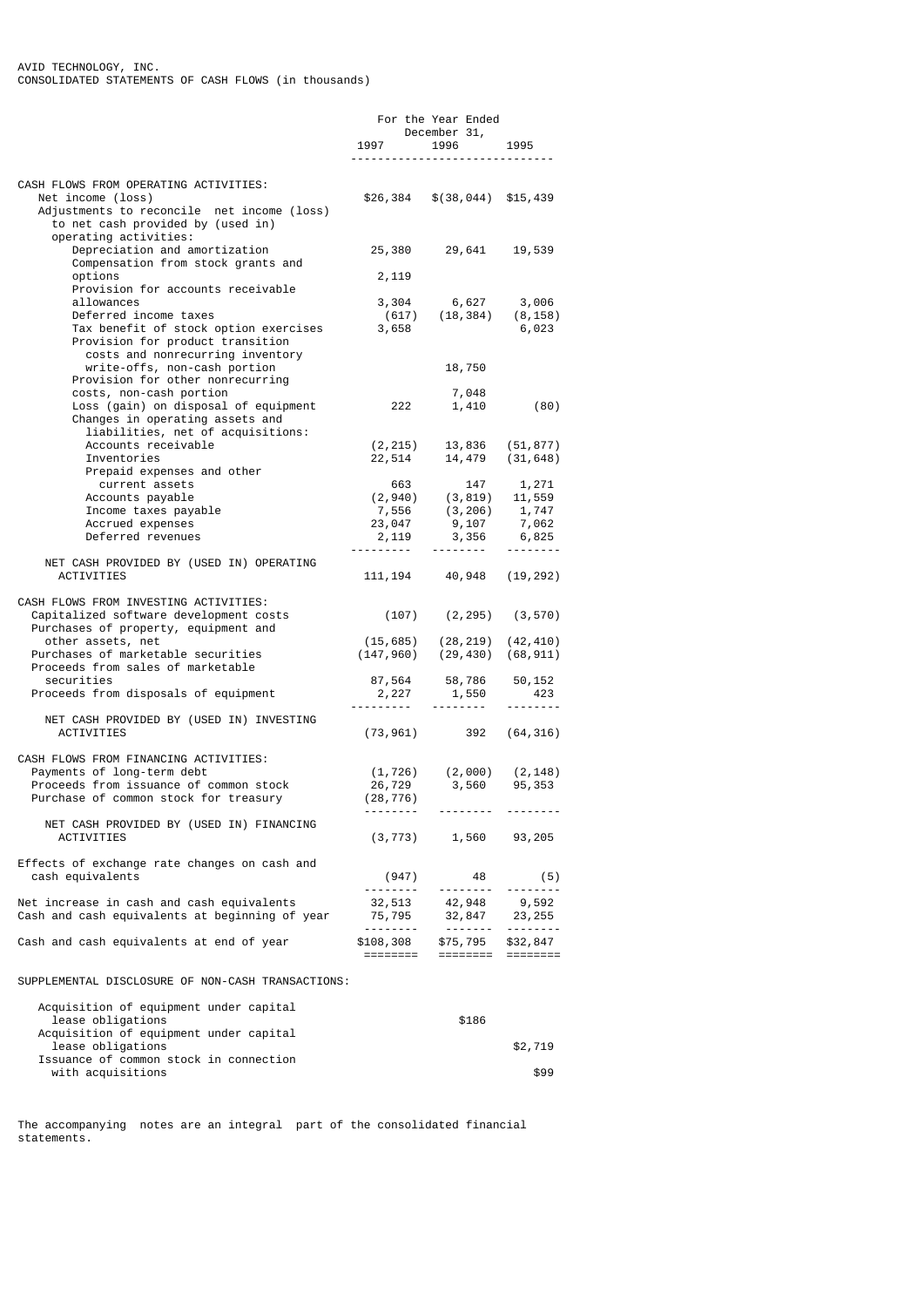### AVID TECHNOLOGY, INC. NOTES TO CONSOLIDATED FINANCIAL STATEMENTS

#### A. ORGANIZATION AND OPERATIONS

Avid Technology, Inc. ("Avid" or "the Company") develops, markets, sells, and supports a wide range of disk-based systems for creating and manipulating digital media content. Avid's digital, nonlinear video and film editing systems are designed to improve the productivity of video and film editors by enabling them to edit moving pictures and sound in a faster, easier, more creative, and more cost-effective manner than traditional analog tape-based systems. Avid also develops and sells digital editing systems and newsroom computer systems for creating content in the digital production market and for delivering news content to air as well as digital audio systems for the professional audio market. Avid's products are used worldwide in production and post-production facilities; film studios; network, affiliate, independent and cable television stations; recording studios; advertising agencies; government and educational institutions; and corporate video departments. The Company's digital editing systems have accounted for the majority of the Company's revenues to date.

As described in Note O, in January 1995, Avid effected a merger with Digidesign, Inc. (Digidesign). Digidesign designs, assembles, markets, and supports random access digital audio production software and related application-specific hardware components, some of which are used in Avid products. The merger has been accounted for as a pooling of interests and the historical consolidated financial statements of Avid Technology, Inc. for all periods prior to the acquisition presented herein have been restated to include the financial position, results of operations and cash flows of Digidesign.

### SUMMARY OF SIGNIFICANT ACCOUNTING POLICIES

A summary of the Company's significant accounting policies follows:

# Basis of Presentation

The consolidated financial statements include the accounts of the Company and its wholly owned subsidiaries. Intercompany balances and transactions have been eliminated. Certain amounts in the prior years' financial statements have been reclassified to conform to the current year presentation.

The Company's preparation of financial statements in conformity with generally accepted accounting principles requires management to make estimates and assumptions that affect the reported amount of assets and liabilities and disclosure of contingent assets and liabilities at the dates of the financial statements and the reported amounts of revenues and expenses during the reported periods. The most significant estimates included in these financial statements include accounts receivable and sales allowances, inventory valuation and income tax valuation allowances. Actual results could differ from those estimates.

## Translation of Foreign Currencies

The functional currency of the Company's foreign subsidiaries is the local currency, except for the Irish manufacturing branch and Avid Technology Sales Ltd. in Ireland, whose functional currencies are the U.S. dollar. The assets and liabilities of the subsidiaries whose functional currencies are other than the U.S. dollar are translated into U.S. dollars at the current exchange rate in effect at the balance sheet date. Income and expense items are translated using the average exchange rate during the period. Cumulative translation adjustments are reflected as a separate component of stockholders' equity. Foreign currency transaction gains and losses are included in results of operations.

The Company enters into foreign exchange forward contracts to hedge the effect of certain asset and liability positions of its foreign subsidiaries. Gains and losses associated with currency rate changes on the contracts are recorded in results of operations, offsetting losses and gains on the related assets and liabilities. The cash flows related to the gains and losses of foreign currency forward contracts are classified in the statements of cash flows as part of cash flows from operations.

The market risk exposure from forward contracts is assessed in light of the underlying currency exposures and is limited by the term of the Company's contracts, generally one month. Credit risk from forward contracts is minimized through the placement of contracts with multiple financial institutions. Forward contracts are revalued monthly by comparing contract rates to month-end exchange rates.

## Cash and Cash Equivalents

The Company considers all highly liquid debt instruments purchased with an original maturity of three months or fewer to be cash equivalents. Cash equivalents consist primarily of taxable and tax-exempt money market funds,<br>bankers' acceptances, short-term time deposits, short-term government bankers' acceptances, short-term time deposits, obligations, and commercial paper.

### Marketable Securities

Marketable securities consist primarily of state and municipal bonds and commercial paper. Certain of these marketable securities with maturities in excess of one year are classified as long-term investments in marketable securities. The Company has classified its debt securities as "available for sale," and reports them at fair value, with unrealized gains and losses excluded from earnings and reported as an adjustment to stockholders' equity.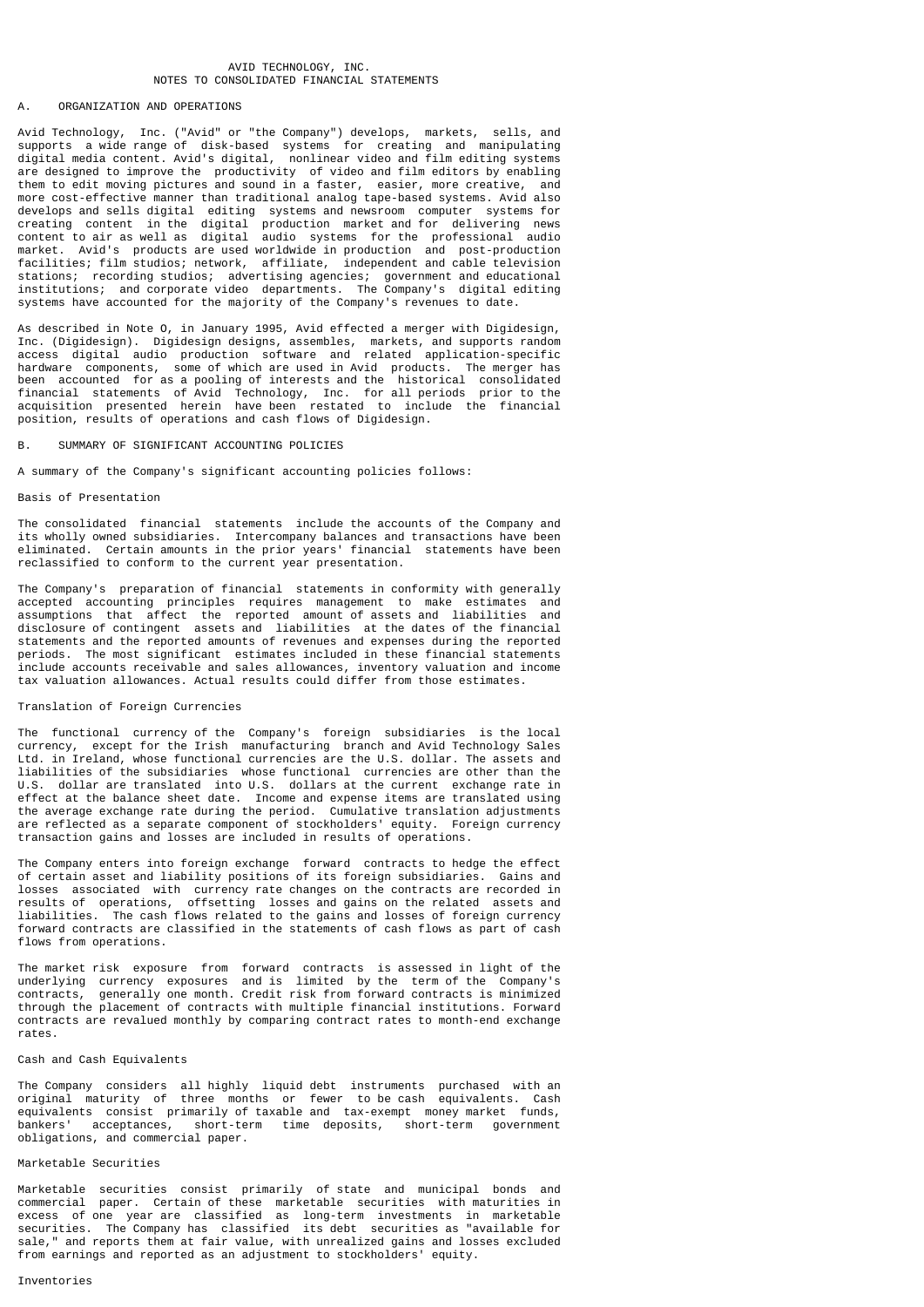Inventories, principally purchased components, are stated at the lower of cost (determined on a first-in, first-out basis) or market value. Inventory in the digital media market, including the Company's inventory, is subject to rapid technological change or obsolescence; therefore utilization of existing inventory may differ from the Company's estimates.

# Property and Equipment

Property and equipment is recorded at cost and depreciated using the straight-line method over the estimated useful life of the asset. Leasehold improvements are amortized over the shorter of the useful life of the improvement or the remaining term of the lease. Expenditures for maintenance and repairs are expensed as incurred. Upon retirement or other disposition of assets, the cost and related accumulated depreciation are eliminated from the accounts and the resulting gain or loss is reflected in income. A significant portion of the property and equipment is subject to rapid technological obsolescence; as a result, the depreciation and amortization periods could ultimately shorten to reflect the change in future technology.

# Revenue Recognition

Revenue is recognized upon product shipment, provided that no significant vendor obligations remain outstanding and the resulting receivable is deemed collectible by management. In instances where product is shipped with the commitment to provide a future upgrade or extended installation services, the Company will defer the revenue related to the upgrade or installation services. In addition, the Company may offer rebates on certain products from time to time which are accounted for as offsets to revenues upon shipment. Maintenance revenue is recognized ratably over the term of the maintenance agreement. Service revenue, principally training, is recognized as the services are provided. Included in accounts receivable allowances are sales allowances provided for expected returns and credits and an allowance for bad debts.

#### Warranty Expense

The Company provides a warranty reserve at the time of sale for the estimated costs to repair or replace defective hardware products.

#### Research and Development Costs

Research and development costs are expensed as incurred except for costs of internally developed or externally purchased software that qualify for capitalization. Capitalized costs are amortized using the straight-line method upon general release, over the expected life of the related products, generally 12 to 24 months. The straight-line method generally results in approximately the same amount of expense as that calculated using the ratio that current period gross product revenues bear to total anticipated gross product revenues. The Company evaluates the net realizable value of capitalized software on an ongoing basis, relying on a number of business and economic factors which could result in shorter amortization periods.

#### Computation of Net Income (Loss) Per Common Share

Net income per common share is presented for both basic earnings per share ("Basic EPS") and diluted earnings per share ("Diluted EPS"). Basic EPS is based upon the weighted average number of common shares outstanding during the period. Diluted EPS is based upon the weighted average number of common and common equivalent shares outstanding during the period. Common stock equivalent shares are included in the Diluted EPS calculation where the effect of their inclusion would be dilutive. Net loss per common share, both basic and dilutive, is based upon the weighted average number of common shares outstanding during the period. Common equivalent shares result from the assumed exercise of outstanding stock<br>ontions. the proceeds of which are then assumed to have been used to repurchase the proceeds of which are then assumed to have been used to repurchase outstanding common stock using the treasury stock method.

#### Recent Accounting Pronouncements

In June 1997, Statement of Financial Accounting Standards No. 130, "Reporting Comprehensive Income" ("SFAS 130"), was issued which requires businesses to disclose comprehensive income and its components in general purpose financial statements, with reclassification of prior period financial statements. SFAS 130 is effective for fiscal periods beginning after December 15, 1997 and its adoption is not expected to have a material impact on the Company's disclosures.

In June 1997, Statement of Financial Accounting Standards No. 131, "Disclosures about Segments of an Enterprise and Related Information" ("SFAS 131"), was issued which redefines how operating segments are determined and requires disclosures of certain financial and descriptive information about a company's operating segments. SFAS 131 is effective for fiscal periods beginning after December 15, 1997 and its adoption may require additional disclosure of the Company's historical financial data.

In October 1997, Statement of Position 97-2, "Software Revenue Recognition" ("SOP 97-2"), was issued which provides guidance on applying generally accepted accounting principles in recognizing revenue on software transactions. SOP 97-2 is effective for transactions entered into in fiscal years beginning after December 15, 1997. The Company will adopt the guidelines of SOP 97-2 as of January 1, 1998 and its adoption is not expected to have a material impact on the Company's financial results.

### C. MARKETABLE SECURITIES

Gross realized and unrealized gains and losses for the years ended December 31, 1997 and 1996 were immaterial.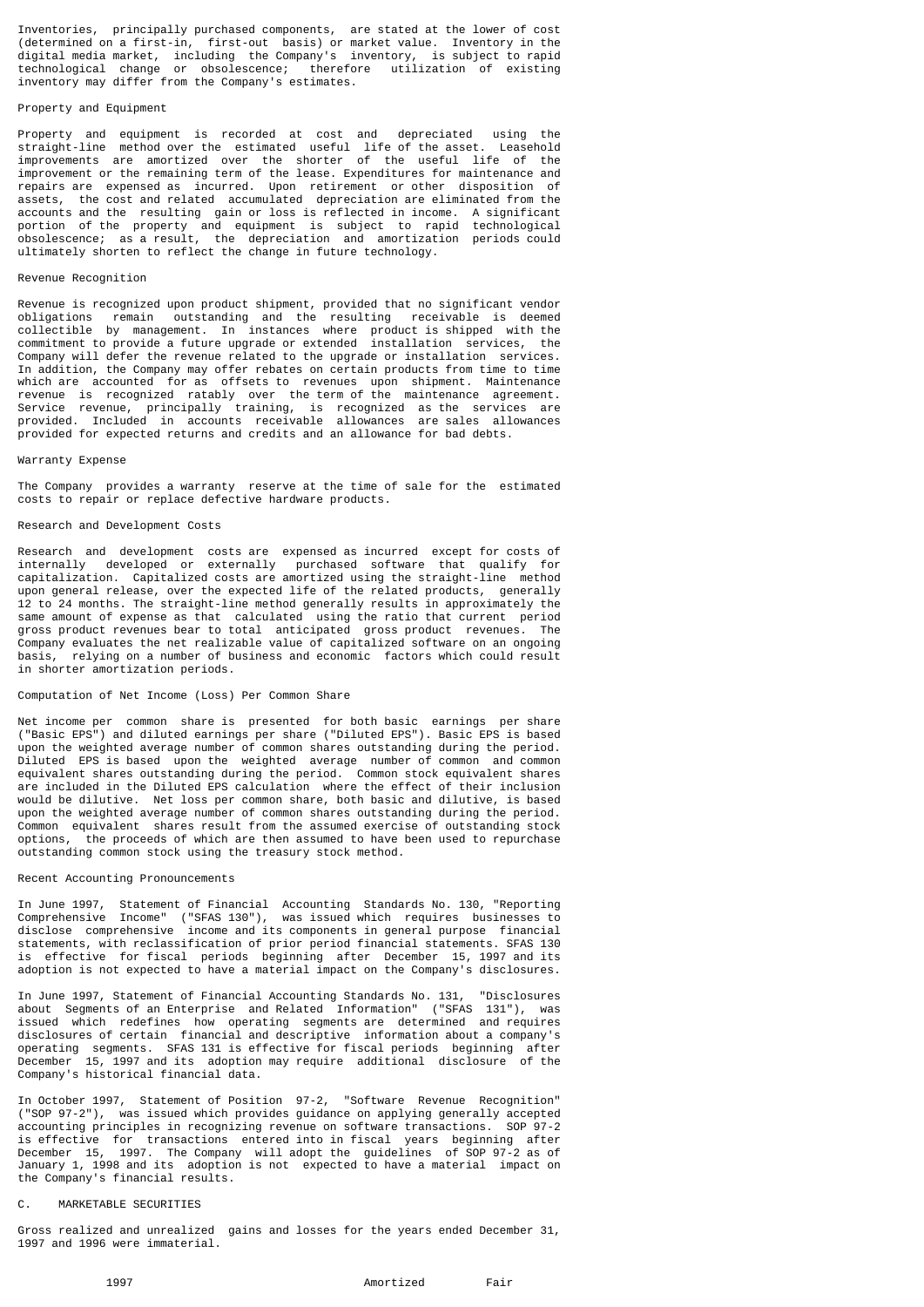|                                                               | Cost              | Value             |
|---------------------------------------------------------------|-------------------|-------------------|
| Federal, State, and Municipal Obligations                     | \$78,641          | \$78,654          |
| 1996                                                          |                   |                   |
| Federal, State, and Municipal Obligations<br>Commercial paper | \$11,465<br>6,779 | \$11,463<br>6,782 |
|                                                               | \$18,244          | \$18,245          |

All marketable securities held at December 31, 1997 mature within 1 year.

#### D. INVENTORIES

Inventories consist of the following (in thousands):

| December 31, |          |  |
|--------------|----------|--|
| 1997         | 1996     |  |
|              |          |  |
| \$5,488      | \$19,182 |  |
| 674          | 870      |  |
| 3,680        | 8,307    |  |
|              |          |  |
| \$9,842      | \$28,359 |  |
|              |          |  |
|              |          |  |

### E. CAPITALIZED SOFTWARE DEVELOPMENT COSTS

Capitalized purchased and internally developed software costs, included in other assets at December 31, 1997 and 1996, consist of the following (in thousands):

|                                        |         | DECEMBER 31, |
|----------------------------------------|---------|--------------|
|                                        | 1997    | 1996         |
|                                        |         |              |
| Capitalized software development costs | \$6,424 | \$6,322      |
| Less accumulated amortization          | 5,483   | 4,595        |
|                                        |         |              |
|                                        | \$941   | \$1,727      |
|                                        |         |              |

Computer software costs capitalized during 1997, 1996, and 1995 amounted to approximately \$107,000, \$2,295,000, and \$3,570,000, respectively. Amortization of computer software costs during those periods was approximately \$893,000, \$3,185,000, and \$1,220,000, respectively. During 1996 as part of the nonrecurring costs, described in Note N, capitalized software costs of \$829,000 and accumulated amortization of \$334,000 were written off.

#### F. PROPERTY AND EQUIPMENT

Property and equipment consists of the following (in thousands):

|                                   | Depreciable<br>December 31, |          |          |
|-----------------------------------|-----------------------------|----------|----------|
|                                   | l ife                       | 1997     | 1996     |
|                                   |                             |          |          |
| Computer and video equipment      | 3 to 5 years                | \$75,042 | \$68,171 |
| Office equipment                  | 3 to 5 years                | 4,652    | 4,233    |
| Furniture and fixtures            | 3 to 5 years                | 6,820    | 6,915    |
| Leasehold improvements            | 3 to 10 years               | 13,105   | 12,962   |
|                                   |                             |          |          |
|                                   |                             | 99,619   | 92,281   |
| Less accumulated depreciation and |                             |          |          |
| amortization                      |                             | 60,702   | 43,035   |
|                                   |                             |          |          |
|                                   |                             | \$38,917 | \$49,246 |
|                                   |                             |          |          |

As of December 31, 1997 and 1996, property and equipment included approximately \$6,607,000 of equipment under capital leases.

#### G. LONG TERM DEBT

# Capital Leases

During November 1994 and January 1995, the Company entered into equipment financing arrangements with a bank for aggregate borrowings of up to \$10,000,000, at various interest rates (ranging from 4.6% to 8.1%) determined at the borrowing date. This equipment financing arrangement expired in March 1996 and was not renewed. As of December 31, 1997 and 1996, \$1,186,000 and \$2,912,000, respectively was outstanding as capital leases under these arrangements. Borrowings are collateralized by certain assets of the Company.

As of December 31, 1997, future minimum lease payments under capital leases were as follows (in thousands):

|                                      | <b>YEAR</b> | AMOUNT |
|--------------------------------------|-------------|--------|
|                                      |             |        |
|                                      | 1998        | \$831  |
|                                      | 1999        | 412    |
|                                      |             |        |
| Total minimum lease payments         |             | 1,243  |
| Less amounts representing interest   |             | 57     |
|                                      |             |        |
| value of minimum<br>Present<br>lease |             |        |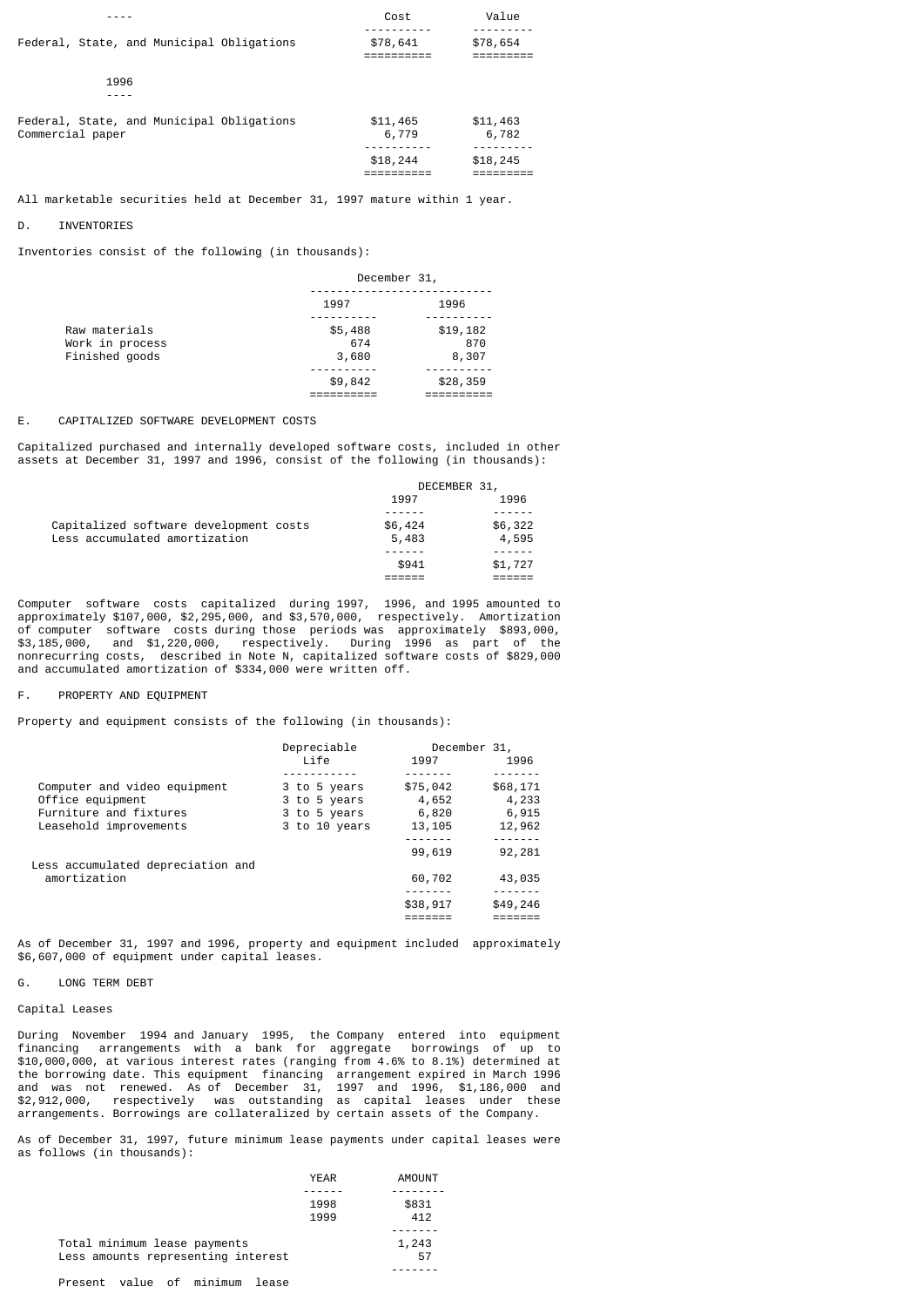| payments<br>Less current portion of long-term | 1,186 |
|-----------------------------------------------|-------|
| debt                                          | 783   |
|                                               |       |
| Long-term portion of<br>capital               |       |
| lease obligations                             | \$403 |
|                                               |       |

Total cash payments for interest in 1997, 1996, and 1995 were approximately \$136,000, \$311,000, and \$741,000, respectively.

## Line of Credit

The Company has an unsecured line of credit with a group of banks which provides for up to \$35.0 million in revolving credit. The line of credit agreement was amended on June 27, 1997 to expire on June 30, 1998. Under the terms of the agreement, the Company must pay an annual commitment fee of 1/4% of the average daily unused portion of the facility, payable quarterly in arrears. The Company has two loan options available under the agreement: the Base Rate Loan and the LIBOR Rate Loan. The interest rates to be paid on the outstanding borrowings for each loan annually are equal to the Base Rate or LIBOR plus 1.25%, respectively. Additionally, the Company is required to maintain certain financial ratios and is bound by covenants over the life of the agreement, including a restriction on the payment of dividends. The Company had no borrowings against this facility as of December 31, 1997.

Three of the Company's European subsidiaries have unsecured overdraft facilities that permit aggregate borrowings of Italian Lire 300,000,000, Irish Punt 150,000 and German Mark 800,000. No borrowings were outstanding under these facilities as of December 31, 1997.

### H. INCOME TAXES

Income (loss) before income taxes and the components of the income tax provision (benefit) for the years ended December 31, 1997, 1996, and 1995 are as follows (in thousands):

|                                                                     |          | 1997 1996                       | 1995     |  |
|---------------------------------------------------------------------|----------|---------------------------------|----------|--|
| Income (loss) before income taxes:                                  |          |                                 |          |  |
| United States                                                       |          | $$22,017$ $$(61,242)$ $$5,582$  |          |  |
| Foreign                                                             |          | 16, 221 5, 295 18, 445          |          |  |
|                                                                     |          |                                 |          |  |
| Total income (loss) before                                          |          |                                 |          |  |
| income taxes                                                        |          | $$38,238$ $$(55,947)$ $$24,027$ |          |  |
|                                                                     | ======== | ========                        |          |  |
|                                                                     |          |                                 |          |  |
| Provisions for (benefit from) income taxes:<br>Current tax expense: |          |                                 |          |  |
| Federal                                                             |          | $$2,353$ $$(3,235)$ $$7,433$    |          |  |
| Foreign                                                             |          | 4,667 3,189 5,487               |          |  |
| State                                                               |          | 75 (16) 1,094                   |          |  |
|                                                                     |          |                                 |          |  |
| Total current                                                       |          | 7,095 (62) 14,014               |          |  |
| Deferred tax benefit:                                               |          |                                 |          |  |
| Federal                                                             |          | 4,937 (15,820) (4,968)          |          |  |
| Foreign                                                             |          | (1, 237)                        | (32)     |  |
| State                                                               |          | $1,059$ $(2,021)$ $(426)$       |          |  |
|                                                                     |          |                                 |          |  |
| Total deferred                                                      |          | 4,759 (17,841) (5,426)          |          |  |
|                                                                     |          |                                 |          |  |
| Total income tax provision                                          |          |                                 |          |  |
| (benefit)                                                           |          | $$11,854$ $$17,903$ $$8,588$    |          |  |
|                                                                     | ======== | ========                        | ======== |  |
|                                                                     |          |                                 |          |  |

Net cash payments or (refunds) for income taxes in 1997, 1996, and 1995 were approximately \$(1,104,103), \$4,911,000, and \$7,927,000 respectively. The net refund in 1997 was the result of the 1996 loss, which was carried back to 1993, 1994, and 1995 for federal tax purposes.

The cumulative amount of undistributed earnings of subsidiaries which is intended to be permanently reinvested and for which U.S. income taxes have not been provided totaled \$34,806,000 at December 31, 1997.

Deferred tax assets are comprised of the following (in thousands):

|                                                                     | December 31, |         |  |
|---------------------------------------------------------------------|--------------|---------|--|
|                                                                     | 1997         | 1996    |  |
| Allowances for accounts receivable<br>Difference in accounting for: | \$1,583      | \$1,406 |  |
| Revenue                                                             | 3,922        | 2,440   |  |
| Costs and expenses                                                  | 9,372        | 6,764   |  |
| Inventories                                                         | 2,738        | 4,650   |  |
| Purchased technology                                                | 43           | 324     |  |
| Deferred intercompany profit                                        | 23           | 589     |  |
| Tax credit and net operating loss                                   |              |         |  |
| carryforwards                                                       | 14,820       | 15,538  |  |
| Other                                                               | (521)        | (321)   |  |
|                                                                     |              |         |  |
|                                                                     |              |         |  |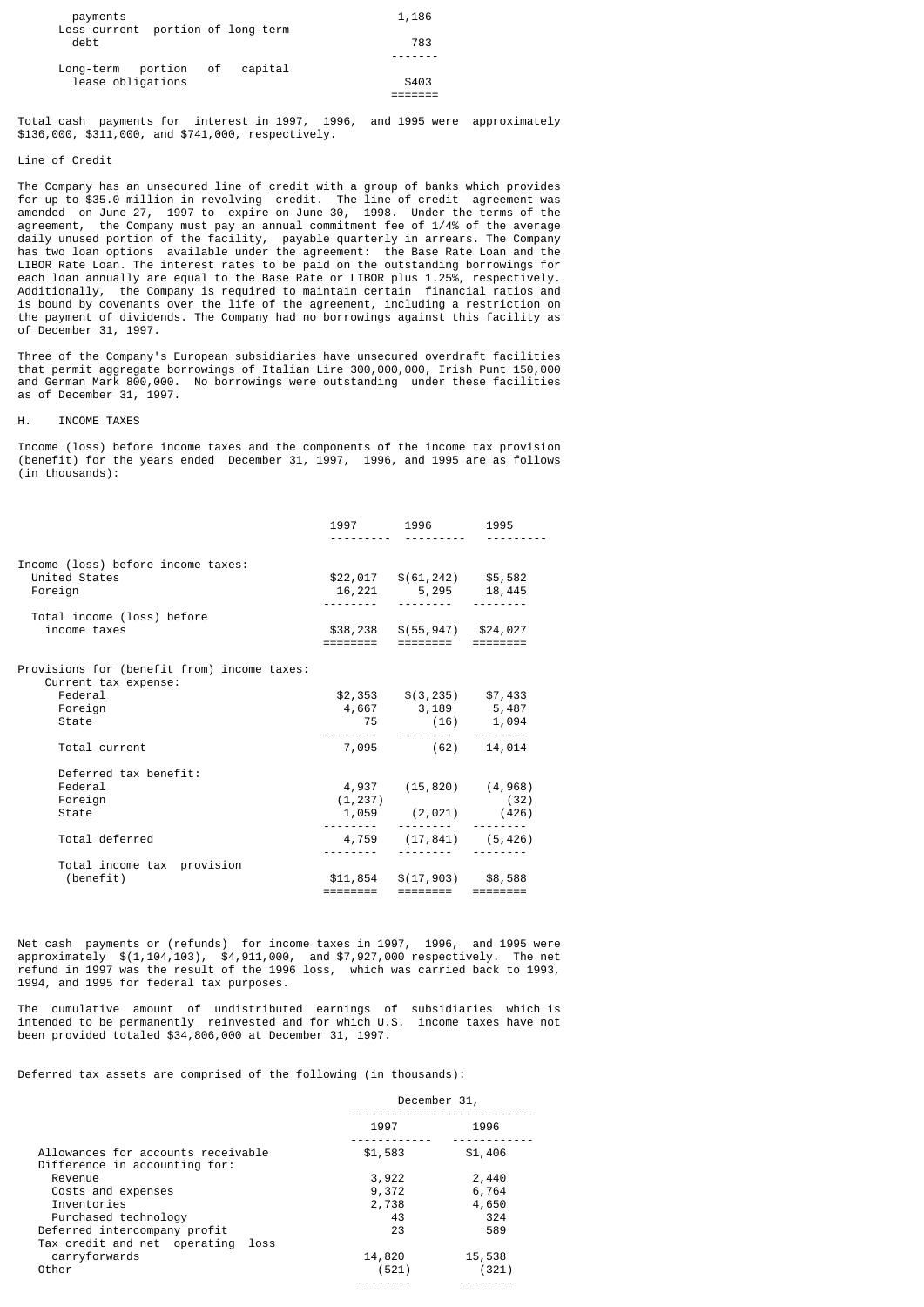| Net<br>deferred tax assets | 980<br>\$31           | 390                   |
|----------------------------|-----------------------|-----------------------|
|                            | ________<br>_________ | --------<br>_________ |

For U.S. Federal Income Tax purposes at December 31, 1997, the Company has tax credit carryforwards of approximately \$7,291,000 which will expire between 1998 and 2012 and a net operating loss carryforward of approximately \$18,105,000 which will expire in 2011. Deferred tax assets reflect the net tax effects of the tax credits and operating loss carryforwards and temporary differences between the carrying amounts of assets and liabilities for financial reporting purposes and the amounts used for income tax purposes. Although realization is not assured, management believes it is more likely than not that all of the deferred tax assets will be realized; accordingly, no valuation allowance has been recorded for net deferred tax assets. The amount of the deferred tax asset considered realizable, however, could be reduced in the near term if estimates of future taxable income are reduced.

reconciliation of the Company's income tax provision (benefit) to the statutory federal tax rate follows:

|                                                   | 1997 | 1996   | 1995     |
|---------------------------------------------------|------|--------|----------|
| Statutory rate<br>Nondeductible merger costs      | 35%  | (35%)  | 35%<br>6 |
| Tax credits                                       | (4)  | (1)    | (3)      |
| Foreign operations<br>State taxes, net of federal | (3)  | 4      | (2)      |
| benefit<br>Municipal bond interest                | 2    | (2)    | 2<br>(2) |
| Foreign sales corporation                         | (1)  |        | (1)      |
| Other                                             | 2    | 2      |          |
|                                                   | 31%  | $32\%$ | 36%      |

Consolidated results of operations include results of manufacturing operations in Ireland. Income from the sale of products manufactured or developed in Ireland is subject to a 10% Irish tax rate through the year 2010. The favorable Irish tax rate resulted in tax benefits of approximately \$900,000 in 1997 and \$1,300,000 in 1995. The 1996 Irish tax benefit was immaterial to the results of operations. The 1997 basic and dilutive per share tax benefit was \$0.04 and \$0.04, respectively. The 1995 basic and dilutive per share tax benefit was \$0.07 and \$0.06, respectively.

#### I. CAPITAL STOCK

# Preferred Stock

The Company is authorized to issue up to one million shares of Preferred Stock, \$.01 par value per share. Each such series of Preferred Stock shall have such rights, preferences, privileges and restrictions, including voting rights, dividend rights, conversion rights, redemption privileges, and liquidation preferences, as shall be determined by the Board of Directors.

In February 1996, the Board of Directors approved a Shareholder Rights Plan. The rights were distributed in March 1996 as a dividend at the rate of one right for each share of Common Stock outstanding. No value has been assigned to these rights. The rights may be exercised to purchase shares of a new series of \$.01 par value junior participating preferred stock or to purchase a number of shares of the Company's Common Stock which equals the exercise price of the right, \$115 divided by one-half of the then-current market price, upon occurrence of certain events, including the purchase of 20% or more of the Company's Common Stock by a person or group of affiliated or associated persons. The rights expire on February 28, 2006, and may be redeemed by the Company for \$.01 each at any time prior to the tenth day following a change in control and in certain other circumstances.

#### Common Stock

During June and July 1997, the Company granted 347,200 shares of \$.01 par value restricted common stock to certain employees under the 1997 Stock Incentive Plan approved by the shareholders on June 4, 1997. These shares vest annually in 20% increments beginning May 1, 1998. Accelerated vesting may occur if certain stock price performance goals established by the Board of Directors are met. Unvested restricted shares are subject to forfeiture in the event that an employee ceases to be employed by the Company. The Company initially recorded, as a separate component of stockholders' equity, deferred compensation of approximately \$9,100,000 with respect to this restricted stock. This deferred compensation represents the excess of fair value of the restricted shares at the date of the award over the purchase price and is recorded as compensation expense ratably as the shares vest. As of December 31, 1997, approximately \$1,092,000 was recorded as compensation expense.

On October 23, 1997 and February 5, 1998, the Company announced that the Board of Directors authorized the repurchase of up to 1.0 million and 1.5 million shares, respectively, of the Company's common stock. Purchases have and will be made in the open market or in privately negotiated transactions. The Company plans to use any repurchased shares for its employee stock plans. As of December 31, 1997, the Company had repurchased a total of 1.0 million shares at a cost of \$28,776,000, which completed the program announced in October.

Effective with the merger between Avid and Digidesign, as of January 1, 1995 all issued and outstanding shares of Digidesign Common Stock were converted into the right to receive Avid Common Stock at an exchange ratio of 0.79.

In September 1995, the Company issued 2,000,000 shares of its Common Stock through a public offering. The Company issued an additional 75,000 shares in October 1995 as the underwriters exercised a portion of their over-allotment option. Proceeds to the Company totaled approximately \$88,167,000, net of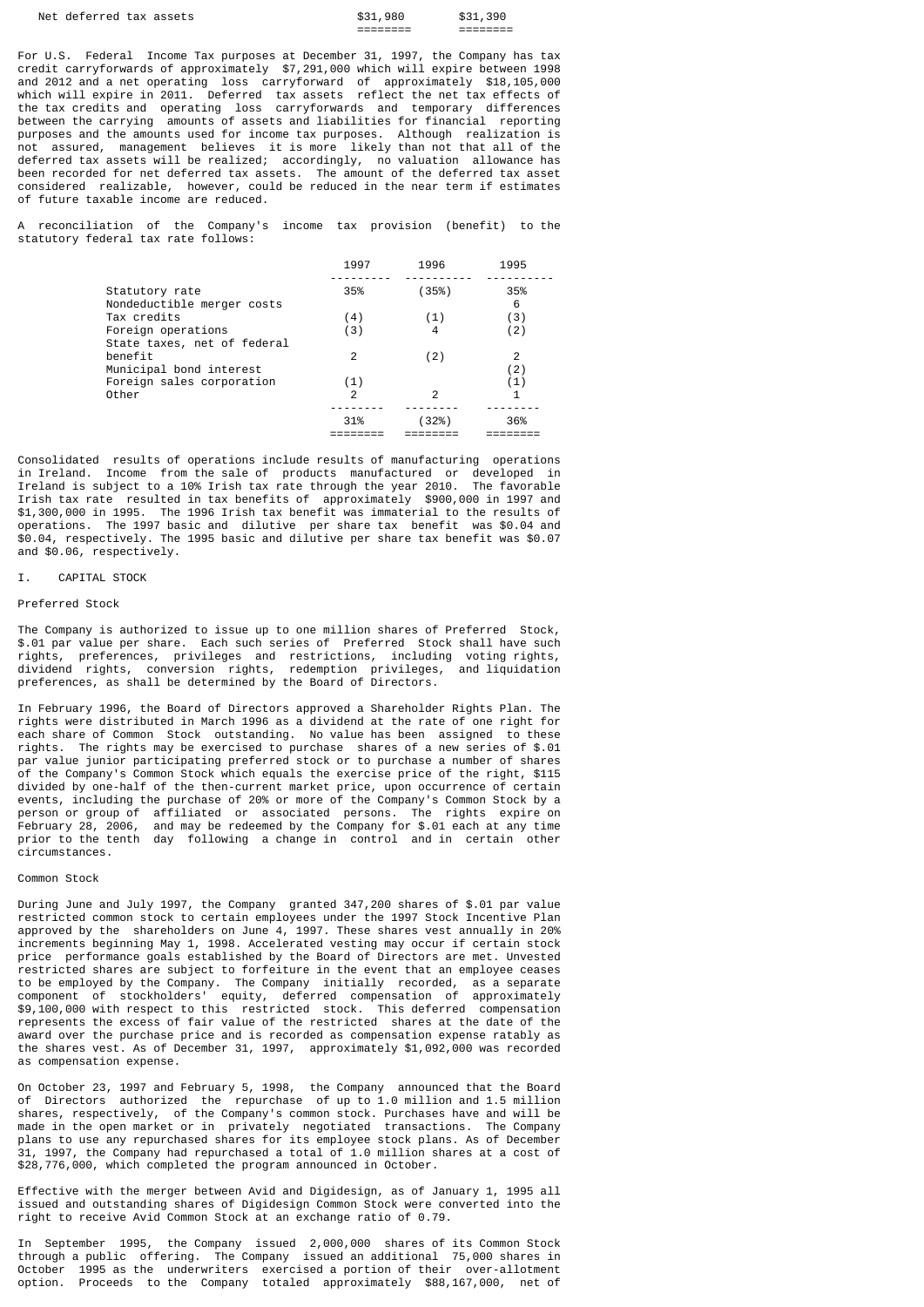expenses and underwriters' commissions associated with the offering.

# EMPLOYEE BENEFIT PLANS

#### PROFTT SHARTNG PLANS

## 1991 Profit Sharing Plan

The Company has a profit sharing plan under section 401(k) of the Internal Revenue Code covering substantially all U.S. employees. The 401(k) plan allows employees to make contributions up to a specified percentage of their compensation. The Company may, upon resolution by the Board of Directors, make discretionary contributions to the plan. No discretionary contributions had been made as of December 31, 1995. Effective January 1, 1996, the Company began contributing 33% of up to the first 6% of an employee's salary contributed to the plan by the employee. The Company's contributions to this plan totaled \$988,000 and \$946,000 in 1997 and 1996, respectively.

In addition, the Company has various retirement plans covering certain European employees. Certain of the plans require the Company to match employee Certain of the plans require the Company to match employee contributions up to a specified percentage as defined by the plans. The Company made contributions of approximately \$489,000, \$400,000 and \$302,000 in 1997, 1996, and 1995, respectively.

## 1997 Profit Sharing Plan

In January 1997, the Board of Directors approved the 1997 Profit Sharing Plan (the "1997 Plan"). The 1997 Plan, effective January 1, 1997, covers substantially all employees of the Company and its participating subsidiaries, other than those employees covered by other incentive plans. The Plan provides that the Company contribute a varying percentage of salary (0% to 10%) based on the Company's achievement of targeted return on invested capital in 1997, as defined by the Plan.

#### 1998 Profit Sharing Plan

In December 1997, the Board of Directors approved the 1998 Profit Sharing Plan (the "1998 Plan"). The 1998 Plan, effective January 1, 1998 covers substantially all employees of the Company and its participating subsidiaries, other than those employees covered by other incentive plans. The Plan provides that the Company contribute a varying percentage of salary based on the Company's achievement of targeted return on invested capital in 1998, as defined by the Plan.

#### 1998 Variable Compensation Plan

In December 1997, the Board of Directors approved the 1998 Executive and Senior Management Variable Compensation Plan (the "1998 Variable Plan"). The 1998 Variable Plan, effective January 1, 1998, covers executive officers and senior management. The plan provides that the Company contribute a varying percentage of salary based on the Company's achievement of targeted return on invested capital in 1998, as defined by the Plan.

#### STOCK PLANS

#### 1989 Stock Option Plan

The 1989 Stock Option Plan (the "1989 Plan") allows for the issuance of incentive and non-qualified stock options to purchase the Company's Common Stock. Incentive stock options may not be granted at less than the fair market value of the Company's Common Stock at the date of grant and are exercisable for a term not to exceed ten years. For holders of 10% or more of the total combined voting power of all classes of the Company's stock, options may not be granted at less than 110% of the fair market value of the Common Stock at the date of grant, and the option term may not exceed 5 years. In connection with the establishment of the 1993 Stock Incentive Plan, the 1989 Plan was amended to provide that, subject to certain exceptions, no further options or awards could be issued thereunder.

#### 1991 Stock Option Plan

Digidesign had an employee stock option plan whereby an aggregate of 1,500,000 shares of common stock were reserved for issuance. Effective upon the acquisition by Avid, the stock option agreements were assigned to Avid and Avid registered the 670,884 shares, equivalent to the number of options outstanding, taking into effect the exchange ratio of 0.79 shares of Avid Common Stock for each share of Digidesign Common Stock. Under the plan, options may be granted to employees, directors, consultants, and advisors to the Company. Incentive stock options may be granted at prices not lower than fair market value, as established by the Board of Directors on the date of grant. Non-qualified stock options may be granted at not less than 85% of fair market value, as established by the Board of Directors on the date of grant. Avid has not granted any options under this plan. The options expire in a maximum of ten years and may be either incentive stock options or non-qualified stock options, determined at the discretion of the Board of Directors. Options are immediately exercisable, subject to a right of repurchase which generally lapses as to 25% of the subject shares on the first anniversary of the vesting commencement date, and as to an additional 2.083% for each succeeding full month of continuous employment.

### 1993 Stock Incentive Plan

Under the 1993 Stock Incentive Plan (the "1993 Plan"), a maximum of 800,000 shares of Common Stock may be issued upon exercise of incentive stock options or non-qualified stock options, or in connection with awards of restricted stock grants, stock appreciation rights or performance shares. The terms of the incentive stock options granted under this plan are substantially the same as for those granted under the 1989 Plan. The options generally vest ratably over a four-year period.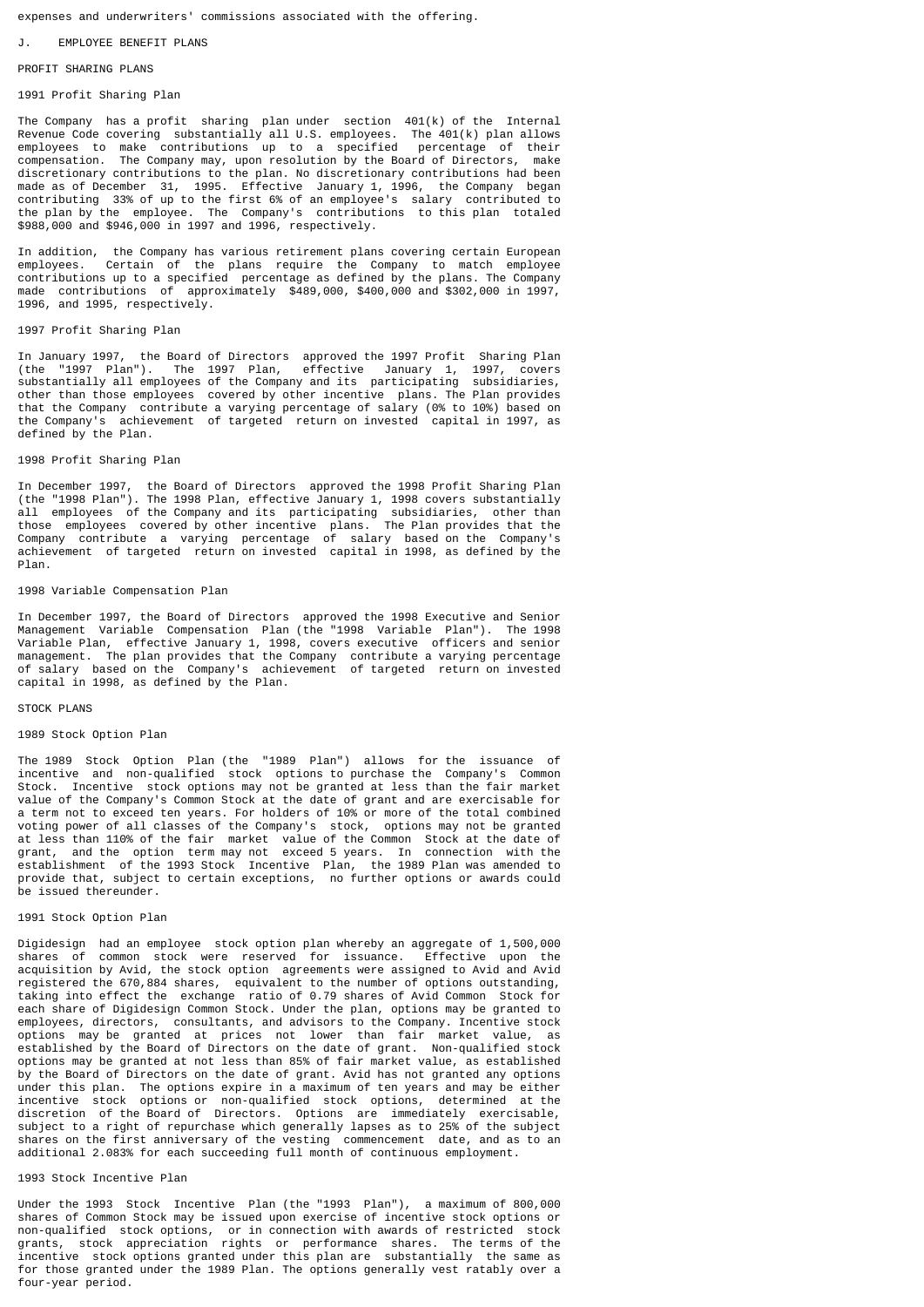### 1993 Director Stock Option Plan

The 1993 Director Stock Option Plan (the "Director Plan"), as amended April 12, 1996, provides for the grant of options to purchase up to a maximum of 220,000 shares of Common Stock of the Company to non-employee directors of the Company, at an exercise price equal to the fair market value of the stock on the date of grant. Certain options vest immediately whereas other options vest ratably over a four-year period from the date of grant.

### 1994 Stock Option Plan

The 1994 Stock Option Plan, as amended on February 12, 1996, allows for the issuance of incentive and non-qualified options to purchase up to a maximum of 2,400,000 shares of the Company's Common Stock. The terms of the options granted under this plan are essentially the same as for those granted under the 1989 Plan.

### 1997 Stock Incentive Plan

The 1997 Stock Incentive Plan covers employees, consultants, and directors of the Company, and allows for the issuance of incentive and non-qualified stock options and restricted stock grants to purchase the Company's Common Stock. An aggregate of 1,000,000 shares of Common Stock are reserved for issuance under the plan including up to 500,000 shares of restricted stock which may be issued pursuant to the plan. The terms of the options granted under this plan are essentially the same as for those granted under the 1989 Plan. The options generally vest ratably over a four-year period.

#### 1997 Stock Option Plan

In December 1997, the Board of Directors approved the 1997 Stock Option Plan. This plan, which covers employees and consultants, other than executive officers and directors, allows for the issuance of non-qualified options to purchase up to 1,000,000 shares of the Company's common stock. The terms of the options granted under this plan are essentially the same as for those granted under the 1989 Plan. The options generally vest over a four-year period.

#### Employee Stock Purchase Plan

On July 31, 1996, the 1993 Employee Stock Purchase Plan (the "1993 Purchase Plan") expired and was replaced with the 1996 Employee Stock Purchase Plan (the "1996 Purchase Plan"). The 1996 Purchase Plan authorizes the issuance of a maximum of 200,000 shares of Common Stock in semi-annual offerings at a price equal to the lower of 85% of the closing price on the applicable offering commencement date or 85% of the closing price on the applicable offering termination date. In December 1997, the Board of Directors approved an amendment to the Plan. The amendment, which is subject to shareholder approval, adds 500,000 shares of common stock to the number of shares authorized to be issued under the Plan.

As disclosed in Note I, the Company has announced programs to repurchase up to 2.5 million shares of common stock for use in its employee stock purchase plans.

# Stock Based Compensation Plans

The Company has eight stock-based compensation plans, which are described above. In October 1995, the Financial Accounting Standards Board issued Statement of Financial Accounting Standards No. 123, "Accounting for Stock-Based Compensation", which is effective for periods beginning after December 15, 1995. SFAS No. 123 requires that companies either recognize compensation expense for grants of stock, stock options, and other equity instruments based on fair value, or provide pro forma disclosures of net income and earnings per share in the notes to the financial statements. The Company adopted SFAS No. 123 in 1996 and elected the disclosure-only alternative provisions. The Company has chosen to continue to account for stock-based compensation granted to employees and directors using the intrinsic value method prescribed in Accounting Principles Board Opinion No. 25, "Accounting for Stock issued to Employees", and related interpretations. Accordingly, compensation cost for stock options granted to employees and directors is measured as the excess, if any, of the fair value of the Company's stock at the date of the grant over the amount that must be paid to acquire the stock. Had compensation cost for the Company's stock-based compensation plans been determined based on the fair value at the grant dates for the awards under these plans consistent with the methodology prescribed under SFAS No. 123, the Company's net income (loss) and earnings per share would have been reduced to the pro forma amounts indicated below:

|          | 1997                    |                                | 1996                              |                         | 1995                           |                                   |                         |                                |                                   |
|----------|-------------------------|--------------------------------|-----------------------------------|-------------------------|--------------------------------|-----------------------------------|-------------------------|--------------------------------|-----------------------------------|
|          | Net<br>Income<br>(Loss) | Earnings<br>per share<br>Basic | Earnings<br>per share<br>Dilutive | Net<br>Income<br>(Loss) | Earnings<br>per share<br>Basic | Earnings<br>per share<br>Dilutive | Net<br>Income<br>(Loss) | Earnings<br>per share<br>Basic | Earnings<br>per share<br>Dilutive |
| As       |                         |                                |                                   |                         |                                |                                   |                         |                                |                                   |
| Reported | \$26,384<br>$=$ ======  | \$1.14<br>$=$ $=$ $=$ $=$ $=$  | \$1.08<br>=====                   | \$(38, 044)             | \$(1.80)                       | \$(1.80)                          | \$15,439<br>=======     | \$0.81<br>=====                | \$0.77<br>=====                   |
| Pro      |                         |                                |                                   |                         |                                |                                   |                         |                                |                                   |
| Forma    | \$18,855<br>_______     | \$0.82<br>-----                | \$0.76                            | \$(46, 400)             | \$(2.19)                       | \$(2.19)                          | \$10,889                | \$0.57                         | \$0.52<br>-----                   |

The fair value of each option granted during 1997, 1996, and 1995 is estimated on the date of grant using the Black-Scholes option-pricing model utilizing the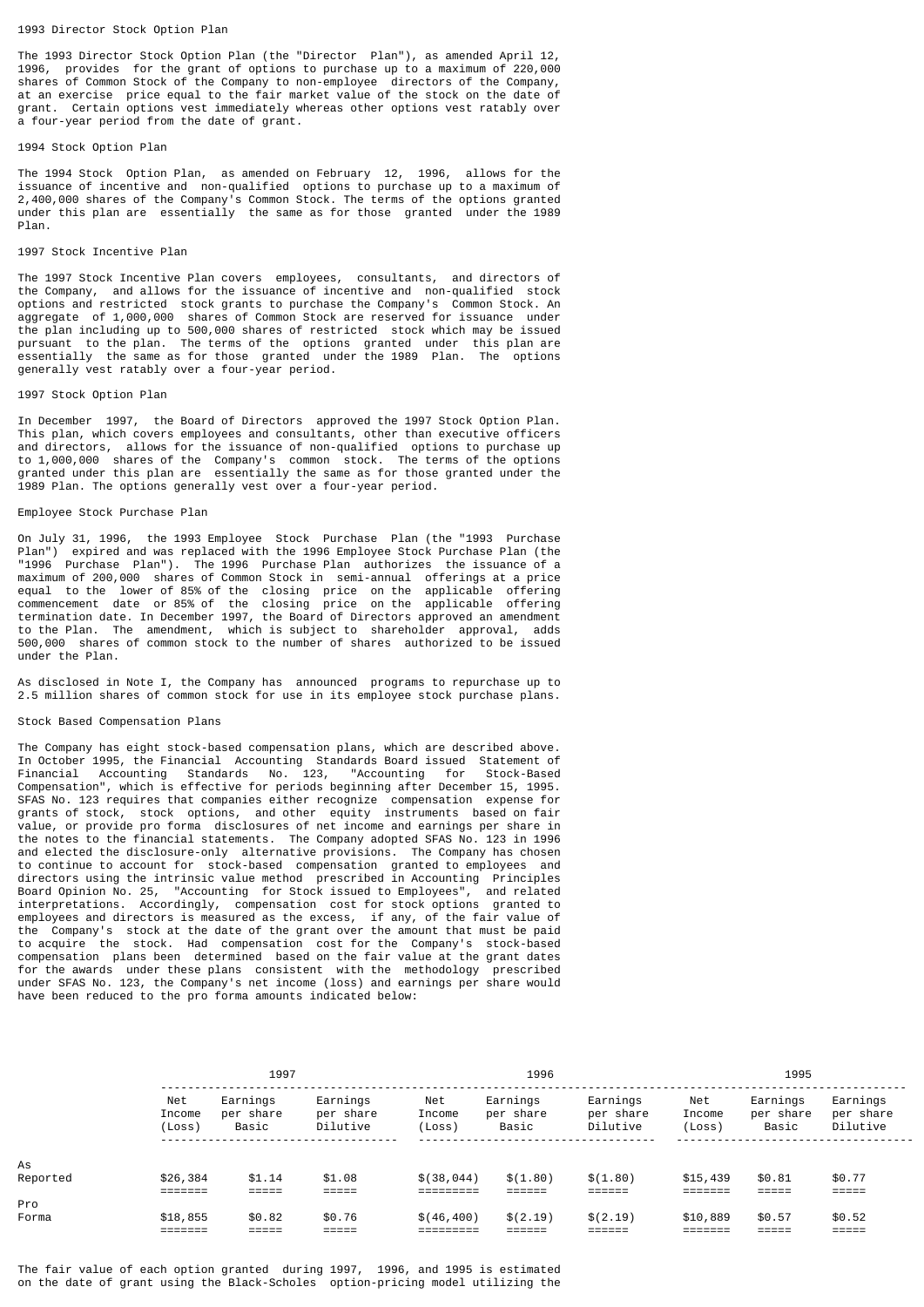following weighted-average assumptions: (1) zero-coupon U.S. government issues with interest rates of 6.47%, 6.05% and 6.26%, for 1997, 1996 and 1995 respectively, (2) expected option life from date of vesting of 17 months (3) expected stock volatility of 61.2% for 1997 and 58.31% for 1996 and 1995, and (4) expected dividend yield of 0.0%.

The fair value of awards under the Employee Stock Purchase Plans periods during 1997, 1996, and 1995 is estimated on the date of the purchase using the Black-Scholes option-pricing model utilizing the following weighted average assumptions: (1) expected option life of 6 months, (2) expected volatility of 61.2% for 1997 and 58.31% for 1996 and 1995, and (3) expected dividend yield of 0.0%. The risk-free interest rate used in determining the fair value of the plans was determined to be the rate on a zero-coupon six month U.S. Government issue on the first day of the offering period for each of the six plan periods. These interest rates ranged from 4.97% to 6.21% for all years presented. The amount of compensation expense, net of income taxes related to the Employee Stock Purchase plans, included in the pro forma net income (loss) and earnings per share detailed in the table above, is approximately \$499,000, \$626,000, and \$837,000 for 1997, 1996, and 1995, respectively.

The effects of applying SFAS No. 123 for the purposes of pro forma disclosures may not be indicative of the effects on reported net income (loss) and net income (loss) per share for future years, as the pro forma disclosures include the effects of only those awards granted after January 1, 1995.

Information with respect to options granted under all stock option plans is as follows:

|                                                                      | 1997                                  |                                |                                          | 1996                           |                                      | 1995                           |  |
|----------------------------------------------------------------------|---------------------------------------|--------------------------------|------------------------------------------|--------------------------------|--------------------------------------|--------------------------------|--|
|                                                                      | Shares                                | Wtd Avg.<br>Price<br>Per Share | Shares                                   | Wtd Avg.<br>Price<br>Per Share | Shares                               | Wtd Avg.<br>Price<br>Per Share |  |
| Options outstanding at<br>beginning of year January 1,               | 3,547,356                             | \$16.18                        | 2,986,595                                | \$21.59                        | 2,956,569                            |                                |  |
| Granted, at fair value<br>Exercised<br>Cancelled                     | 1,243,950<br>(758, 298)<br>(459, 481) | \$14.77<br>\$13.23<br>\$17.17  | 2,273,398<br>(260, 055)<br>(1, 452, 582) | \$17.01<br>\$4.56<br>\$30.55   | 1,105,040<br>(741, 313)<br>(333,701) | \$33.60<br>\$8.03<br>\$26.26   |  |
| Options outstanding at<br>end of year December 31,                   | 3,573,527<br>==========               | \$16.09                        | 3,547,356<br>==========                  | \$16.18                        | 2,986,595<br>==========              | \$21.59                        |  |
| Options exercisable at<br>December 31,                               | 1,338,726                             | \$16.04                        | 1,237,924                                | \$13.71                        | 999,602                              | \$12.76                        |  |
| Options available for future<br>grant at December 31,                | 674,296                               |                                | 866,759<br>==========                    |                                | 821,801                              |                                |  |
| Weighted average fair value<br>of options granted during<br>the year | \$7.46<br>==========                  |                                | \$6.93<br>==========                     |                                | \$15.59<br>==========                |                                |  |

The following table summarizes information about stock options outstanding at December 31, 1997:

| Options Outstanding         |                       |                                                      |                                       |                       | Options Exercisable                   |
|-----------------------------|-----------------------|------------------------------------------------------|---------------------------------------|-----------------------|---------------------------------------|
| Range of<br>Exercise Prices | Number<br>Outstanding | Weighted-Average<br>Remaining<br>Contractual<br>Life | Weighted-Average<br>Exercise<br>Price | Number<br>Exercisable | Weighted-Average<br>Exercise<br>Price |
|                             |                       |                                                      |                                       |                       |                                       |
| \$ 0.0100 to \$13,0000      | 1,220,057             | 7.82                                                 | \$10,4889                             | 354,883               | \$8.3389                              |
| \$13,1875 to \$15,3125      | 271,419               | 8.74                                                 | \$14,2218                             | 77,918                | \$14,2806                             |
| \$15,6250 to \$16,5000      | 978,908               | 8.19                                                 | \$16,4563                             | 398,770               | \$16,4632                             |
| \$16.6875 to \$19.6250      | 504,340               | 7.66                                                 | \$18,8271                             | 278,099               | \$18,4287                             |
| \$19,7500 to \$46,7500      | 598,803               | 8.20                                                 | \$25.4678                             | 229,056               | \$24,9226                             |
|                             |                       |                                                      |                                       |                       |                                       |
| \$ 0.0100 to \$46.7500      | 3,573,527             | 8.03                                                 | \$16,0938                             | 1,338,726             | \$16,0379                             |
|                             |                       |                                                      |                                       |                       |                                       |

On February 12, 1996, the Board of Directors authorized that all options under the 1994 Stock Option Plan at an exercise price greater or equal to \$28.48 would be eligible to be exchanged for options with an exercise price at the then fair market value of \$16.50 per share and a first vest date of February 21, 1997. This cancellation and reissuance of stock options affected approximately 860,000 options.

# K. COMMITMENTS AND CONTINGENCIES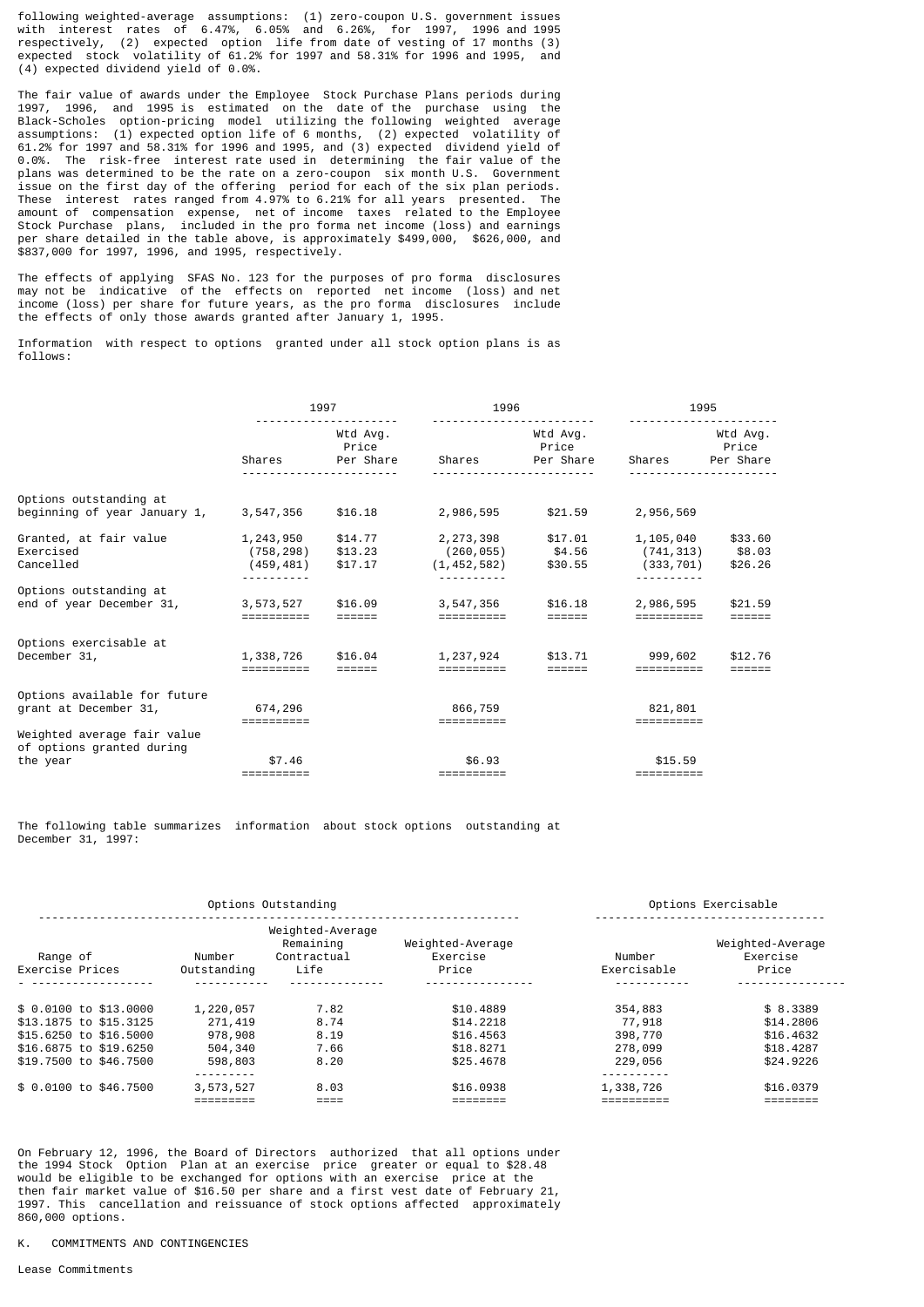The Company leases its office space and certain equipment under non-cancelable operating leases. The future minimum lease commitments under these non-cancelable leases at December 31, 1997 are as follows (in thousands):

| 1998       | \$11,682 |
|------------|----------|
|            | 10,516   |
| 2000       | 9,722    |
| 2001       | 5,823    |
| 2002       | 5,475    |
| Thereafter | 33,472   |
|            |          |
| Total      | \$76,690 |
|            |          |
|            | 1999     |

The Company's two leases for corporate office space in Tewksbury, Massachusetts, and the lease for the Company's Burbank, California sales and support office, expiring June 2010 and January 2007, respectively, contain renewal options to extend the respective terms of each lease for an additional 60 months.

The accompanying consolidated results of operations reflect rent expense on a straight-line basis over the term of the leases. Total rent expense under operating leases was approximately \$13,321,762, \$11,425,000 and \$6,818,000 for the years ended December 31, 1997, 1996 and 1995, respectively.

The total of future minimum rentals to be received under non-cancelable subleases related to the above leases is \$2.1 million.

#### Purchase Commitments

As of December 31, 1997, the Company has entered into two short-term non-cancelable purchase commitments for certain components used in its normal operations. The purchase commitments covered by these agreements aggregate approximately \$5,958,000.

The Company currently buys certain key components used in its products from sole source suppliers. These components are purchased through purchase orders placed from time to time. The Company generally does not carry significant inventories of these sole source components and has no guaranteed supply arrangements for them. These purchasing arrangements can result in delays in obtaining products from time to time. While the Company believes that alternative sources of supply for its sole source components could be developed, its business and results of operations could be adversely affected if it were to encounter an extended interruption in its source of supply.

# Accounts Sold with Recourse

The Company from time to time sells systems to unrelated financial institutions which lease such systems to end-user customers. In certain of these transactions, the Company accepts varying amounts of recourse from such unrelated third-party lessors. At December 31, 1997 and 1996, the third-party lessors' uncollected balance of lease receivables with recourse totaled approximately \$57,977,000 and \$22,565,000, respectively with approximately \$15,428,000 and \$7,964,000, respectively of associated recourse to Avid. Included in the Company's accrued expenses are provisions for estimated losses under such recourse agreements. To date, the Company has experienced no significant write-offs or returns under such recourse agreements.

#### Research and Development Contracts

During 1995, the Company entered into research and development contracts with third parties under which it received \$4,300,000 to be used in the development of certain specified products. The Company granted to such third parties, among other things, discounted pricing on the products developed. Approximately \$2,900,000 was recorded as a reduction of the related development costs during 1995. At December 31, 1995, \$1,400,000 was included in accrued expenses due to the status of related product development and other terms of the underlying contracts. During 1996, that accrued amount was substantially utilized for related contract obligations.

#### Contingencies

On June 7, 1995, the Company filed a patent infringement complaint in the United States District Court for the District of Massachusetts against Data Translation, Inc., a Marlboro, Massachusetts-based company. Avid is seeking judgment against Data Translation that, among other things, Data Translation has willfully infringed Avid's patent number 5,045,940, entitled "Video/Audio Transmission System and Method." Avid is also seeking an award of treble damages together with prejudgment interest and costs, Avid's costs and reasonable attorneys' fees, and an injunction to prohibit further infringement by Data Translation. The litigation has been dismissed without prejudice (with leave to refile) pending a decision by the U.S. Patent and Trademark Office on a reissue patent application based on the issued patent.

In December 1995, six purported shareholder class action complaints were filed in the United States District Court for the District of Massachusetts naming the Company and certain of its underwriters and officers and directors as defendants. On July 31, 1996, the six actions were consolidated into two lawsuits: one brought under the 1934 Securities Exchange Act (the "`34 Act suit") and one under the 1933 Securities Act (the "`33 Act suit"). Principal allegations contained in the two complaints include claims that the defendants violated federal securities laws and state common law by allegedly making false and misleading statements and by allegedly failing to disclose material information that was required to be disclosed, purportedly causing the value of the Company's stock to be artificially inflated. The `34 Act suit was brought on behalf of all persons who bought the Company's stock between July 26, 1995 and December 20, 1995. The `33 Act suit was brought on behalf of persons who bought the Company's stock pursuant to its September 21, 1995 public offering. Both complaints seek unspecified damages for the decline of the value of the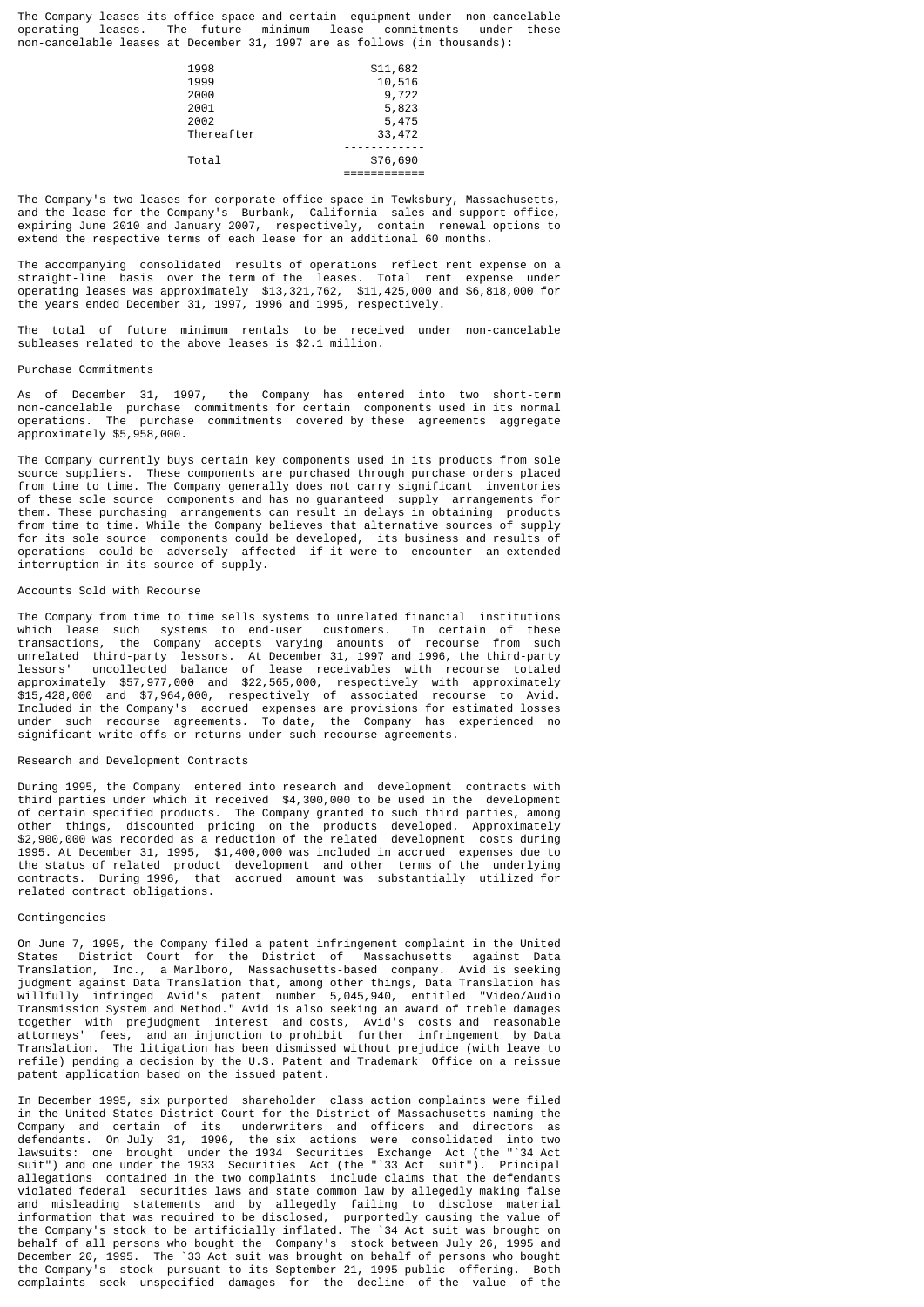Company's stock during the applicable period. A motion to dismiss both the `34 Act suit and the `33 Act suit was filed on October 18, 1996. After briefing and argument on the motions, the Court issued its decision on August 14, 1997. With respect to the `33 Act suit, the Court dismissed the claims against the underwriters, dismissed the claims brought against the Company under ss.12(2) of the `33 Act, and dismissed the plaintiffs' claims relating to the Company's all digital newsroom (in both the `33 Act and `34 Act cases) on the grounds that the plaintiffs had failed to allege a material misrepresentation or omission. Finding that it was required to draw all reasonable inferences in favor of the plaintiffs, the Court declined to dismiss the plaintiffs' remaining claims in the `33 Act case and the `34 Act claims relating to matters other than the all digital newsroom. On September 26, 1997, the plaintiffs filed a motion seeking to have the Court reconsider its dismissal of the underwriters from the `33 Act suit, which the underwriters have opposed. The plaintiffs also sought leave to amend their `33 Act Complaint to add new claims concerning the all digital newsroom, which the Company opposed. In February 1998, the Company and the Plaintiffs entered into a Stipulation of Settlement in both suits and the judge issued an order granting preliminary approval to the settlement. A Final Settlement Approval hearing is scheduled for May 28, 1998. The Company believes the potential settlement will not have a material effect on the Company's consolidated financial position or results of operations. In the event the settlement is not finally approved, the Company believes that it and the other defendants have meritorious defenses to the remaining allegations made by the plaintiffs and intends to contest these lawsuits vigorously. Nonetheless, in the event the settlement is not approved, an adverse resolution of this litigation could have a material adverse effect on the Company's consolidated financial position or results of operations in the period in which the litigation is resolved. In such event, a reasonable estimate of the Company's potential loss for damages cannot be made at this time.

On March 11, 1996, the Company was named as defendant in a patent infringement suit filed in the United States District Court for the Western District of Texas by Combined Logic Company, a California partnership located in Beverly Hills, California. On May 16, 1996, the suit was transferred to the United States District Court for the Southern District of New York on motion by the Company. The complaint alleges infringement by Avid of U.S. patent number 4,258,385, issued in 1981, and seeks injunctive relief, treble damages and costs, and attorneys' fees. The Company believes that it has meritorious defenses to the complaint and intends to contest it vigorously. However, an adverse resolution of this litigation could have a material adverse effect on the Company's consolidated financial position or results of operations in the period in which the litigation is resolved. No costs have been accrued for this possible loss contingency.

The Company also receives inquiries from time to time with regard to additional possible patent infringement claims. These inquiries are generally referred to counsel and are in various stages of discussion. If any infringement is determined to exist, the Company may seek licenses or settlements. In addition, from time to time as a normal incidence of the nature of the Company's business, various claims, charges, and litigation have been asserted or commenced against the Company arising from or related to contractual or employee relations or product performance. Management does not believe these claims will have a material adverse effect on the financial position or results of operations of the Company.

The Company has entered into employment agreements with certain officers of the Company that provide for severance pay and benefits, including accelerated vesting of options. Under the terms of the agreements, these officers receive 100% of such severance benefits if they are involuntarily terminated. Such agreements are effective for two years and are automatically extended for successive one year periods after the second anniversary, unless 30 days advance written notice is given by either party. The Company has also entered into change in control employment agreements with certain officers of the Company. As defined in the agreements, a change in control includes, but is not limited to: a third person or entity becoming the beneficial owner of 30% or more of the Company's common stock, the shareholders approving any plan or proposal for the liquidation or dissolution of the Company, or within a twenty-four month period a majority of the members of the Company's Board of Directors ceasing to continue as members of the board unless their successors are each approved by at least two-thirds of the Company's directors. If at any time within two years of the change in control, the officer's employment is terminated by the Company for any reason other than cause or by the officer for good reason, as such terms are defined in the agreement, then the employee is entitled to receive certain severance payments plus an amount equal to compensation earned under the management incentive compensation plan during the previous two years as well as accelerated vesting of options.

### L. FINANCIAL INSTRUMENTS

#### Concentration of Credit Risk

Financial instruments which potentially subject the Company to concentrations of credit risk consist of temporary cash investments and trade receivables. The Company places its excess cash in marketable investment grade securities. There are no significant concentrations in any one issuer of debt securities. The Company places its cash, cash equivalents and investments with financial institutions with high credit standing. Concentrations of credit risk with respect to trade receivables are limited due to the large number of customers comprising the Company's customer bases, and their dispersion across different regions. The Company also maintains reserves for potential credit losses and such losses have been within management's expectations.

### Forward Exchange Contracts

As of December 31, 1997 and 1996, the Company had approximately \$22,138,000 and \$24,738,000, respectively, of foreign exchange forward contracts outstanding, denominated in various European and Asian currencies, the Canadian dollar and the Australian dollar, as a hedge against its committed exposures. The following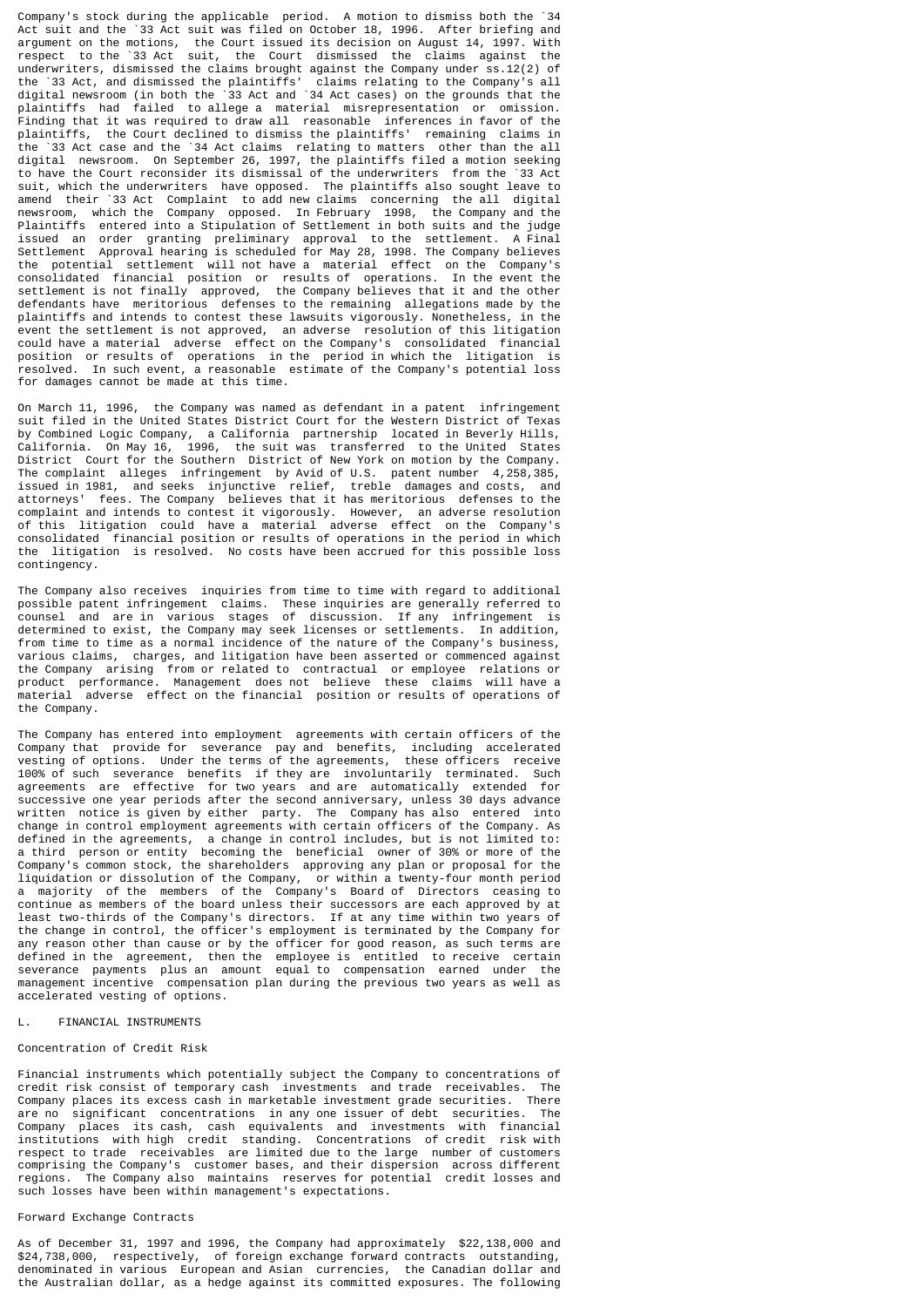table summarizes the December 31, 1997 currencies and approximate U.S. dollar amounts involved; the Company is the seller with respect to each contract with the exception of the Irish pound contract (in thousands):

|                   | Local Currency<br>Amount | Approximate<br>U.S. Dollar<br>Equivalent |
|-------------------|--------------------------|------------------------------------------|
| Australian Dollar | 1,200                    | \$787                                    |
| Singapore Dollar  | 1,900                    | 1,132                                    |
| Canadian Dollar   | 2,600                    | 1,809                                    |
| German Mark       | 10,600                   | 5,953                                    |
| Italian Lire      | 4,500,000                | 2,566                                    |
| Irish Pound       | 900                      | 1,302                                    |
| French Franc      | 26,000                   | 4,361                                    |
| Japanese Yen      | 548,000                  | 4,228                                    |
|                   |                          |                                          |
|                   |                          | \$22,138                                 |
|                   |                          |                                          |

The forward exchange contracts generally have maturities of one month. Net gains (losses) of approximately \$3,226,000, \$968,000 and \$(687,000) resulting from forward exchange contracts were included in results of operations in 1997, 1996 and 1995, respectively. The fair values of these forward exchange contracts as of December 31, 1997 and 1996 approximate the contract amounts.

========

#### M. GEOGRAPHICAL INFORMATION

A summary of the Company's operations by geographical area for the years ended December 31, 1997, 1996 and 1995 follows (in thousands):

|                                      | 1997                                | 1996                       | 1995                           |
|--------------------------------------|-------------------------------------|----------------------------|--------------------------------|
|                                      |                                     |                            |                                |
| Net revenues:                        |                                     |                            |                                |
| North America                        | \$328,547                           | \$283,959                  | \$283,474                      |
| Asia Pacific and Latin America       | 39,165                              | 36,424 23,365              |                                |
| Europe                               | 165,785                             | 153, 311 131, 014          |                                |
| Eliminations of transfers from North |                                     |                            |                                |
| America to other areas               | (62, 159)                           | (44,685)                   | (31, 203)                      |
| Total net revenues                   | \$471,338                           | \$429,009                  | \$406,650                      |
|                                      |                                     | =========                  |                                |
| Operating income (loss):             |                                     |                            |                                |
| North America                        | \$14,862                            | $$(63, 451)(1)$ $$11, 111$ |                                |
| Asia Pacific and Latin America       | 278                                 | $(191)(1)$ 1,480           |                                |
| Europe                               | 15,182                              | $4,991(1)$ 16,732          |                                |
| Eliminations                         | (209)                               |                            | $(712)$ $(6, 676)(2)$          |
| Total operating income (loss)        | \$30,113                            | $$(59, 363)$ $$22, 647$    |                                |
|                                      | =========                           | =========                  | $=$ = = = = = = = =            |
| Identifiable assets:                 |                                     |                            |                                |
| North America                        | \$126,286                           | \$158,846 \$196,143        |                                |
| Asia Pacific and Latin America       | 12,242                              | 15,965 20,408              |                                |
| Europe                               | 48,958                              | 49,385 61,412              |                                |
| Eliminations                         | (17, 643)                           | (17, 257)                  | (26, 851)                      |
| Total identifiable assets            | .<br>\$169,843                      | ---------<br>\$206,939     | - - - - - - - - -<br>\$251,112 |
| Corporate assets                     | 186,962                             | 94,040                     | 80,492                         |
| Total assets at December 31,         | \$356,805                           | \$300,979                  | \$331,604                      |
|                                      | $=$ $=$ $=$ $=$ $=$ $=$ $=$ $=$ $=$ |                            |                                |

(1) Includes nonrecurring costs, as described in Note N, of \$24,248,000, \$632,000, and \$4,070,000 recorded in North America, Asia Pacific, Latin America, and Europe, respectively, in 1996.

(2) Includes expenses of \$5,456,000 related to merger costs.

Sales outside North America included in North American operations were approximately \$22,086,000, \$22,477,000 and \$35,680,000 in 1997, 1996 and 1995, respectively.

Transfers between geographic areas are accounted for at prices which, in general, provide a profit after coverage of all manufacturing costs.

Identifiable assets are those assets of the Company that are identified with the operations in each geographic area. Corporate assets are principally cash and marketable securities.

# N. **NONRECURRING COSTS**

In the first quarter of 1996, the Company recorded a nonrecurring charge of \$20,150,000. Included in this charge was \$7,000,000 associated with restructuring, consisting of approximately \$5,000,000 of costs related to staff reductions of approximately 70 employees, primarily in the U.S., and associated write-offs of fixed assets, and \$2,000,000 related to the decision to discontinue development of certain products and projects. Included in this \$7,000,000 were approximately \$4,976,000 of cash payments consisting of \$3,617,000 of salaries and related severance costs and \$1,359,000 of other staff reduction and discontinued development costs. The non-cash charges of \$2,024,000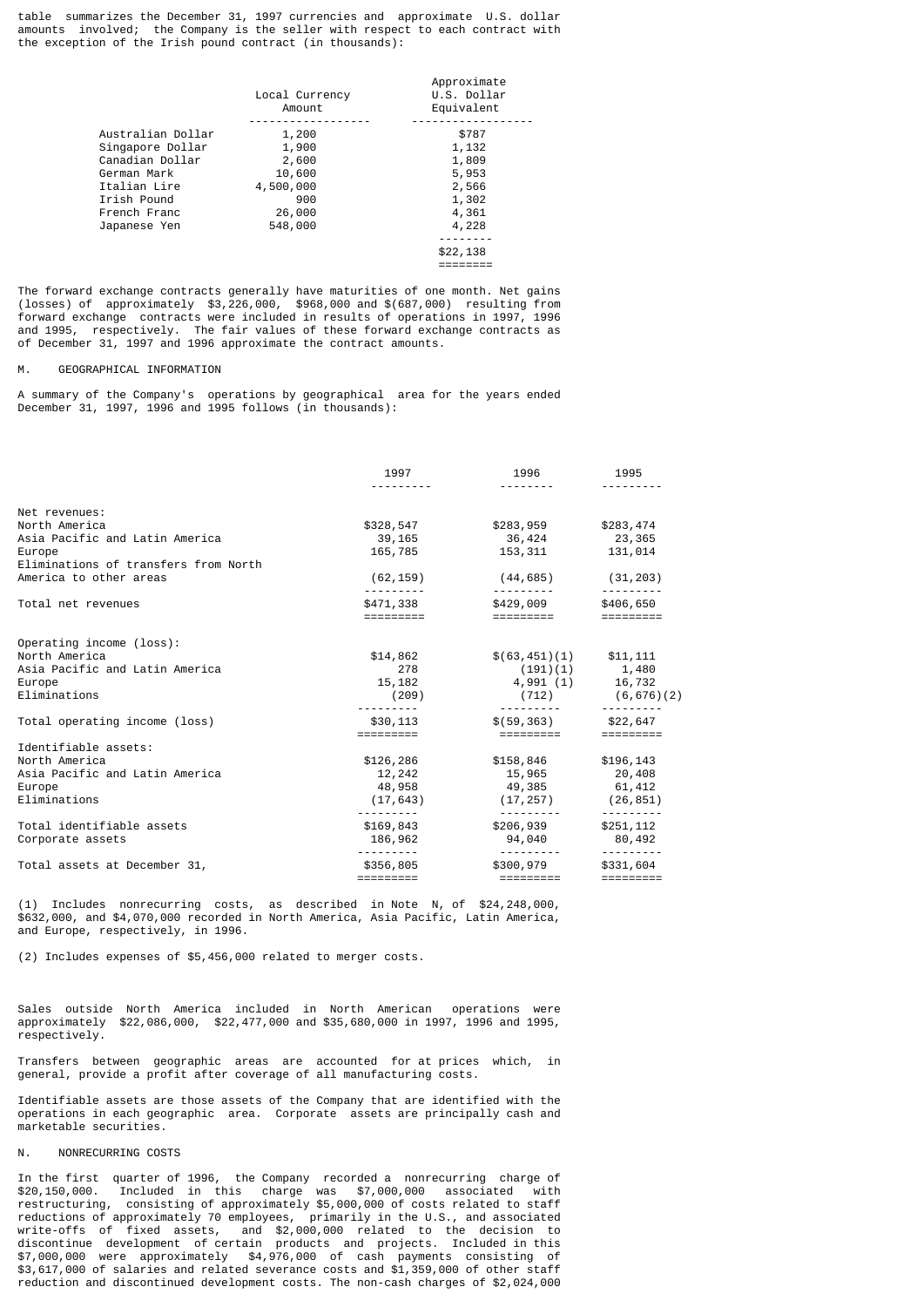recorded during 1996 consists primarily of \$1,459,000 for the write-off of fixed assets. Also included in this \$20,150,000 nonrecurring charge is \$13,150,000 related to product transition costs associated with the transition from NuBus to PCI bus technology in some of the Company's product lines. As of December 31, 1996, the Company had completed the related restructuring and product transition actions.

In September 1996, the Company recorded a nonrecurring charge of \$8,800,000, associated primarily with the Company's decision not to release the Avid Media Spectrum product line. This charge includes costs to write-off inventory, fixed assets, capitalized software and various other costs associated with the canceled product line. Approximately \$7,200,000 of the charge relates to non-cash items associated with the write-off of assets. As of December 31, 1997, the Company had completed the related restructuring.

As described in Note O, in connection with the 1995 acquisitions, the Company incurred merger costs of approximately \$5,456,000. Of this amount, approximately \$3,900,000 represented a provision for direct transaction expenses, primarily professional fees, and \$1,600,000 consisted of various restructuring charges.

# ACQUISITIONS

In March 1995, the Company acquired Parallax Software Limited and 3 Space Software Limited, developers of paint and compositing software, and Elastic<br>Reality, Inc., a developer of special effects software. These transactions, Reality, Inc., a developer of special effects software. These which were accounted for as poolings of interest, were effected through the exchange of approximately 1.5 million shares of the Company's Common Stock for all of the issued and outstanding shares of these entities. The December 31, 1995, accompanying statement of stockholders' equity includes a retained earnings adjustment for December 31, 1994 for retained earnings of the companies as the Company's previous years' financial statements were not restated. The operations of Parallax Software Limited, 3 Space Software Limited and Elastic Reality, Inc. were not material to the Company's consolidated operations.

In January 1995, the Company completed a merger with Digidesign. The merger was accounted for as a pooling of interests and was effected through the exchange of approximately 6 million shares of the Company's Common Stock for all of the issued and outstanding shares of Digidesign based on a merger exchange ratio of .79 shares of Avid Common Stock for each share of Digidesign Common Stock. The historical consolidated financial statements for all years prior to the acquisition were restated in the consolidated financial statements to include the financial position, results of operations and cash flows of Digidesign.

#### P. NET INCOME (LOSS) PER SHARE

The Company computes basic and diluted earnings per share in accordance with Financial Accounting Standards No. 128, "Earnings per Share," which the Company adopted as of December 31, 1997. The following table reconciles the numerator and denominator of the basic and diluted earnings per share computations shown on the Consolidated Statements of Operations:

|                                                                       |                                                                                                                                                                                                                                                                                                                                                                                                                                                                            | For the Years Ended December 31,                                                                                                   |                                 |
|-----------------------------------------------------------------------|----------------------------------------------------------------------------------------------------------------------------------------------------------------------------------------------------------------------------------------------------------------------------------------------------------------------------------------------------------------------------------------------------------------------------------------------------------------------------|------------------------------------------------------------------------------------------------------------------------------------|---------------------------------|
| (In thousands, except per share data)                                 | $\frac{1}{2} \left( \frac{1}{2} \left( \frac{1}{2} \right) \right) \left( \frac{1}{2} \left( \frac{1}{2} \right) \right) \left( \frac{1}{2} \right) \left( \frac{1}{2} \right) \left( \frac{1}{2} \right) \left( \frac{1}{2} \right) \left( \frac{1}{2} \right) \left( \frac{1}{2} \right) \left( \frac{1}{2} \right) \left( \frac{1}{2} \right) \left( \frac{1}{2} \right) \left( \frac{1}{2} \right) \left( \frac{1}{2} \right) \left( \frac{1}{2} \right) \left( \frac$ | 1997 1996 1995<br>and the second control of the second second and the second second second and second second and second and second |                                 |
| Basic EPS<br>Numerator:<br>Net income (loss)                          |                                                                                                                                                                                                                                                                                                                                                                                                                                                                            | $$26,384$ $$(38,044)$ $$15,439$                                                                                                    |                                 |
| Denominator:<br>Common shares outstanding                             | 23,065                                                                                                                                                                                                                                                                                                                                                                                                                                                                     | 21,163                                                                                                                             | 19,010                          |
| Basic EPS                                                             | \$1.14<br>=======                                                                                                                                                                                                                                                                                                                                                                                                                                                          | $$(1.80)$ $$0.81$<br>========                                                                                                      | $=$ $=$ $=$ $=$ $=$ $=$ $=$ $=$ |
| Diluted EPS<br>Numerator:<br>Net income (loss)                        |                                                                                                                                                                                                                                                                                                                                                                                                                                                                            | $$26,384$ $$(38,044)$ $$15,439$                                                                                                    |                                 |
| Denominator:<br>Common shares outstanding<br>Common stock equivalents | 1,260                                                                                                                                                                                                                                                                                                                                                                                                                                                                      | 23,065 21,163 19,010                                                                                                               | 1, 155                          |
|                                                                       | 24,325                                                                                                                                                                                                                                                                                                                                                                                                                                                                     | 21, 163 20, 165                                                                                                                    |                                 |
| Diluted EPS                                                           | \$1.08<br>$=$ $=$ $=$ $=$ $=$ $=$ $=$                                                                                                                                                                                                                                                                                                                                                                                                                                      | $$(1.80)$ $$0.77$                                                                                                                  |                                 |

Options to purchase 319,541 and 403,280 shares of common stock outstanding during the years ended December 31, 1997 and 1995, respectively, were excluded from the year-to-date calculation of diluted net income per share because the exercise prices of those options exceeded the average market price of common stock during those periods. Options to purchase 3,547,356 shares of common stock outstanding during the year ended December 31, 1996 were excluded from the year-to-date calculation of diluted net loss per share as the effect of their inclusion would have been anti-dilutive.

Earnings per share data have been restated for all periods presented to reflect the adoption of SFAS No. 128.

# QUARTERLY RESULTS (UNAUDITED)

The following information has been derived from unaudited consolidated financial statements that, in the opinion of management, include all normal recurring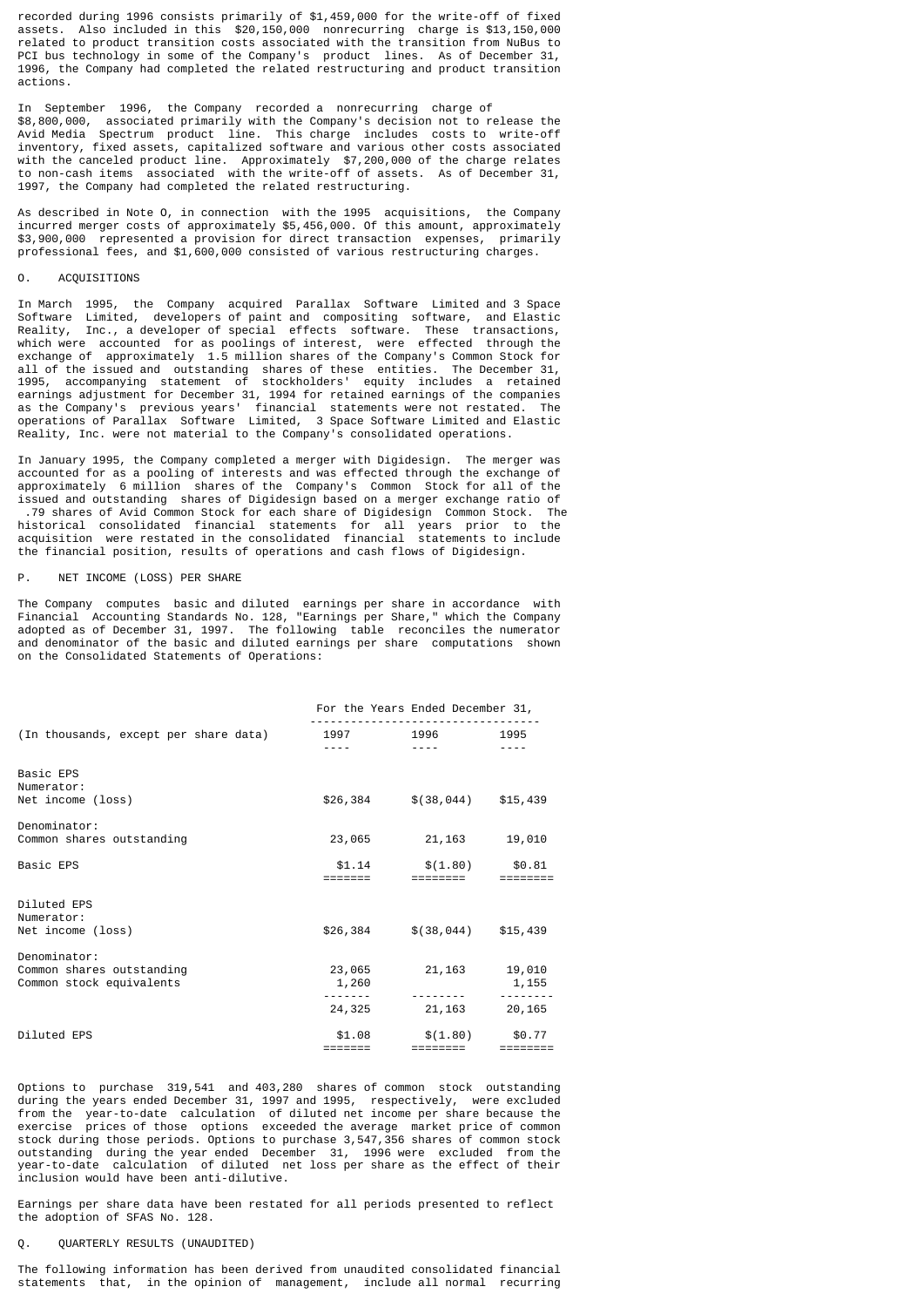In thousands, except per share data:

|                                                                                                                        | Quarters Ended            |                           |                           |                           |                           |                                    |                           |                                     |
|------------------------------------------------------------------------------------------------------------------------|---------------------------|---------------------------|---------------------------|---------------------------|---------------------------|------------------------------------|---------------------------|-------------------------------------|
|                                                                                                                        | 1997                      |                           |                           |                           |                           | 1996                               |                           |                                     |
|                                                                                                                        | Dec.<br>31                | Sept.<br>30               | Jun.<br>30                | Mar.<br>31                | Dec.<br>31                | Sept.<br>30                        | Jun.<br>30                | Mar.<br>31                          |
| Net revenues<br>Cost of revenues                                                                                       | \$123,735<br>54,062       | \$116,510<br>51,606       | \$122,884<br>59,700       | \$108,209<br>56,185       | \$113,211<br>66,266(1)    | \$114,664<br>60,670                | \$109,095<br>59,416       | \$92,039<br>52,456                  |
| Gross profit                                                                                                           | 69,673                    | 64,904                    | 63,184                    | 52,024                    | 46,945                    | 53,994                             | 49,679                    | .<br>39,583                         |
| Operating expenses:<br>Research & development<br>Marketing & selling<br>General & administrative<br>Nonrecurring costs | 20,160<br>31,301<br>6,977 | 18,598<br>30,109<br>6,734 | 18,296<br>30,687<br>6,294 | 16,416<br>28,297<br>5,803 | 17,583<br>32,182<br>5,857 | 17,569<br>31,303<br>6,767<br>8,800 | 16,637<br>33,088<br>6,081 | 17,616<br>30,433<br>5,498<br>20,150 |
| Total operating expenses                                                                                               | 58,438                    | 55,441                    | 55,277                    | 50,516                    | 55,622                    | 64,439                             | 55,806                    | 73,697                              |
| Operating income (loss)<br>Other income, net                                                                           | 11,235<br>2,244           | 9,463<br>2,596            | 7,907<br>2,045            | 1,508<br>1,240            | (8, 677)<br>1,596         | (10, 445)<br>523                   | (6, 127)<br>710           | (34, 114)<br>587                    |
| Income (loss) before<br>income taxes<br>Provision for (benefit from)<br>income taxes                                   | 13,479<br>4,178           | 12,059<br>3,231           | 9,952<br>3,483            | 2,748<br>962              | (7,081)<br>(2, 250)       | (9, 922)<br>(3, 164)               | (5, 417)<br>(1, 760)      | (33, 527)<br>(10, 729)              |
| Net income (loss)                                                                                                      | \$9,301                   | \$8,828                   | \$6,469                   | \$1,786                   | \$(4,831)                 | \$(6, 758)                         | \$(3,657)                 | \$(22, 798)                         |
| Net income (loss)<br>per share - basic                                                                                 | \$0.39                    | \$0.37                    | \$0.28                    | \$0.08                    | \$(0.23)                  | \$(0.32)                           | \$(0.17)                  | \$(1.08)                            |
| Net income (loss)<br>per share - diluted                                                                               | \$0.37                    | \$0.34                    | \$0.27                    | \$0.08                    | \$(0.23)                  | \$ (0.32)                          | \$(0.17)                  | \$(1.08)                            |
| Weighted average<br>common shares<br>outstanding - basic                                                               | 23,601                    | 23,912                    | 23, 164                   | 21,550                    | 21,306                    | 21,224                             | 21,104                    | 21,019                              |
| Weighted average<br>common shares<br>outstanding - diluted                                                             | 25,231                    | 25,747                    | 24,075                    | 21,750                    | 21,306                    | 21,224                             | 21, 104                   | 21,019                              |
| High common stock price<br>Low common stock price                                                                      | \$33.000<br>\$23,000      | \$38.000<br>\$22,000      | \$28.125<br>\$12.375      | \$14.000<br>\$9,000       | \$16.375<br>\$10.125      | \$20.625<br>\$12,375               | \$26.000<br>\$17.875      | \$23.125<br>\$16.250                |

(1) Includes a non-cash charge of \$5.6 million related principally to spare parts which are no longer required to support the Company's business.

Earnings per share data have been restated for all periods presented to reflect the adoption of SFAS No. 128.

The Company's quarterly operating results fluctuate as a result of a number of factors including, without limitation, the timing of new product introductions, marketing expenditures, promotional programs, and periodic discounting due to competitive factors. The Company's operating results may fluctuate in the future as a result of these and other factors, including the Company's success in developing and introducing new products, its products and customer mix and the level of competition which it experiences. The Company operates with a relatively small backlog. Quarterly sales and operating results therefore generally depend on the volume and timing of orders received during the quarter. The Company's expense levels are based in part on its forecasts of future revenues. If revenues are below expectations, the Company's operating results may be adversely affected. Accordingly, there can be no assurance that the Company will be profitable in any particular quarter.

ITEM 9. CHANGES IN AND DISAGREEMENTS WITH ACCOUNTANTS ON ACCOUNTING AND FINANCIAL DISCLOSURE

Not applicable.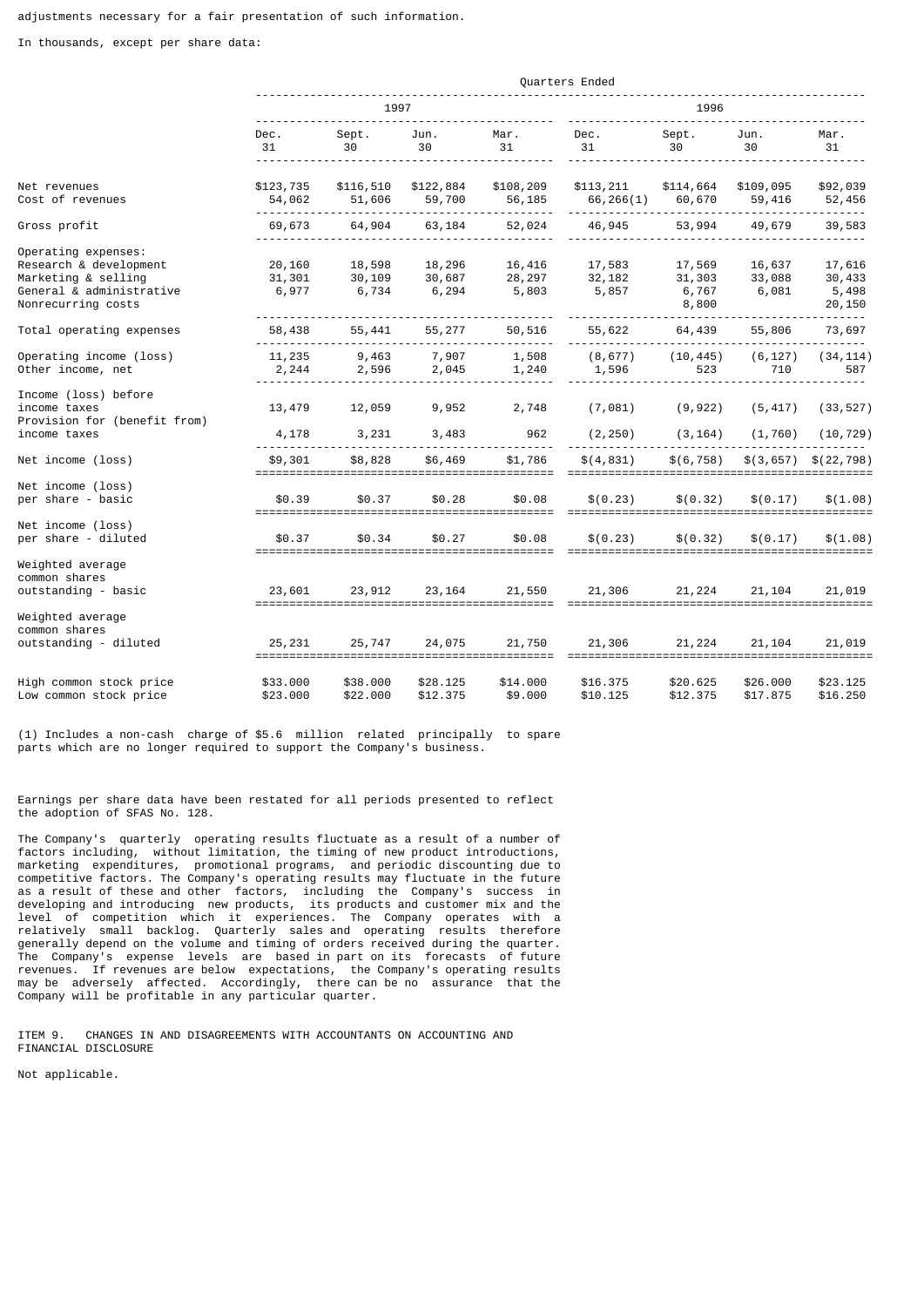# PART III

# ITEM 10. DIRECTORS AND EXECUTIVE OFFICERS OF THE REGISTRANT

The response to this item is contained in part under the caption "EXECUTIVE OFFICERS OF THE COMPANY" in Part I hereof, and the remainder is contained in the Company's Proxy Statement for the Annual Meeting of Shareholders to be held on May 19, 1998 (the "1998 Proxy Statement") under the captions "Election of Directors" and "Section 16(a) Beneficial Ownership Reporting Compliance" and is incorporated herein by reference.

ITEM 11. EXECUTIVE COMPENSATION

The response to this item is contained in the Company's 1998 Proxy Statement under the captions "Election of Directors - Directors' Compensation" and "Executive Compensation" and is incorporated herein by reference.

ITEM 12. SECURITY OWNERSHIP OF CERTAIN BENEFICIAL OWNERS AND MANAGEMENT

The response to this item is contained in the Company's 1998 Proxy Statement under the caption "Security Ownership of Certain Beneficial Owners and Management" and is incorporated herein by reference.

ITEM 13. CERTAIN RELATIONSHIPS AND RELATED TRANSACTIONS

Not applicable.

# PART IV

ITEM 14. EXHIBITS, FINANCIAL STATEMENT SCHEDULES, AND REPORTS ON FORM 8-K

# (a) 1. FINANCIAL STATEMENTS

The following consolidated financial statements are included in Item 8:

- Report of Independent Accountants
- Consolidated Statements of Operations for the years ended December 31, 1997, 1996 and 1995
- Consolidated Balance Sheets as of December 31, 1997 and 1996
- Consolidated Statements of Stockholders' Equity for the years ended December 31, 1997, 1996 and 1995
- Consolidated Statements of Cash Flows for the years ended December 31, 1997, 1996 and 1995
- Notes to Consolidated Financial Statements

#### (a) 2. FINANCIAL STATEMENT SCHEDULE

The following consolidated financial statement schedule is included in Item 14(d):

# Schedule II - Valuation and Qualifying Accounts

Schedules other than that listed above have been omitted since the required information is not present, or not present in amounts sufficient to require submission of the schedule, or because the information required is included in the consolidated financial statements or the notes thereto.

#### a) 3. LISTING OF EXHIBITS

#### EXHIBIT NO. **DESCRIPTION**

- 3.1 Certificate of Amendment of the Third Amended and Restated Certificate of Incorporation of the Registrant (incorporated by reference to the Registrant's Quarterly Report on Form 10-Q as filed with the Commission on May 15, 1995, File No. 0-21174).
- 3.2 Third Amended and Restated Certificate of Incorporation of the Registrant (incorporated by reference to the Registrant's Registration Statement on Form S-8 as filed with the Commission on June 9, 1993, File No. 33-64126).
- 3.3 Amended and Restated By-Laws of the Registrant (incorporated by reference to the Registrant's Registration Statement on Form S-1 as declared effective by the Commission on March 11, 1993, File No. 33-57796).
- 3.4 Certificate of Designations establishing Series A Junior Participating Preferred Stock (the "Certificate of Designations") (incorporated by reference to the Registrant's Current Report on Form 8-K as filed with the Commission on March 8, 1996).
- 3.5 Certificate of Correction to the Certificate of Designations (incorporated by reference to the Registrant's Current Report on Form 8-K as filed with the Commission on March 8, 1996).
- 4.1 Specimen Certificate representing the Registrant's Common Stock (incorporated by reference to the Registrant's Registration Statement on Form S-1 as declared effective by the Commission on March 11, 1993, File No. 33-57796).
- 4.2 Rights Agreement, dated as of February 29, 1996, between the Registrant and The First National Bank of Boston, as Rights Agent (incorporated by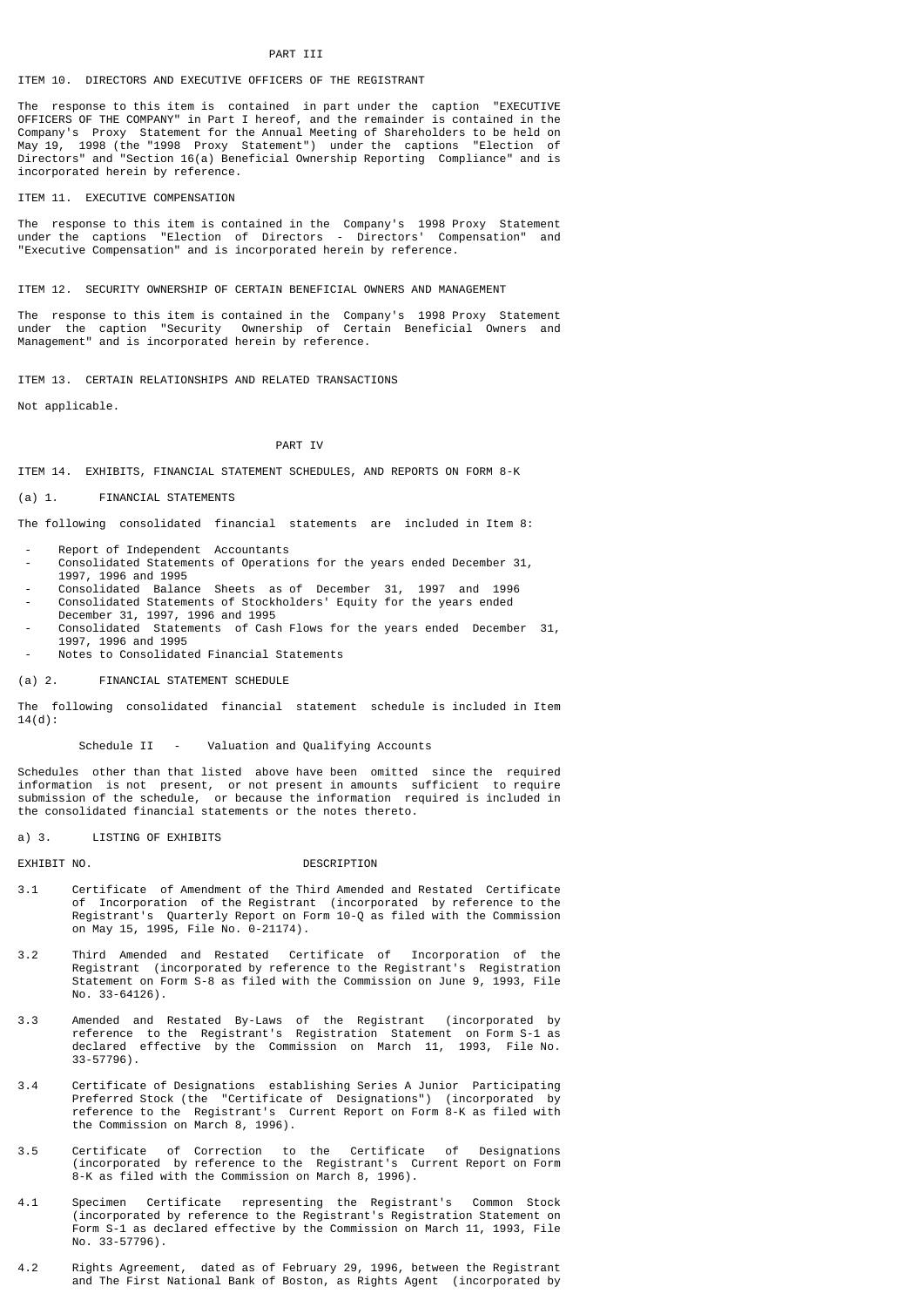reference to the Registrant's Current Report on Form 8-K as filed with the Commission on March 8, 1996, File No. 0-21174).

- 10.1 Lease dated September 29, 1995 between Allied Dunbar Insurance PLC and Avid Technology Limited (incorporated by reference to the Registrant's Quarterly Report on Form 10-Q as filed with the Commission on November 14, 1995, File No. 0-21174).
- 10.2 Lease dated August 30, 1995 between Syntex (U.S.A.) Inc. and Avid Technology, Inc. (incorporated by reference to the Registrant's Quarterly Report on Form 10-Q as filed with the Commission on November 14, 1995, File No. 0-21174).
- 10.3 Lease between MGI Andover Street, Inc. and Avid Technology, Inc. dated March 21, 1995 (incorporated by reference to the Registrant's Quarterly Report on Form 10-Q as filed with the Commission on May 15, 1995, File No. 0-21174).
- 10.4 Amended and Restated lease dated as of June 7, 1996 between MGI One Park West, Inc. and Avid Technology, Inc. (incorporated by reference to the Registrant's Quarterly Report on Form 10-Q as filed with the Commission on August 14, 1996, File No. 0-21174).
- 10.5 Amended and Restated Revolving Credit Agreement among Avid Technology, Inc., The First National Bank of Boston, as agent, NationsBank of Texas, N.A., BayBank and ABN AMRO Bank N.V. dated as of July 1, 1995 (incorporated by reference to the Registrant's Quarterly Report on Form 10-Q as filed with the Commission on August 9, 1995, File No. 0-21174).
- 10.6 First Amendment dated September 30, 1995 to Amended and Restated Revolving Credit Agreement by and among Avid Technology, Inc., The First National Bank of Boston, as agent, NationsBank of Texas, N.A., BayBank and ABN AMRO Bank N.V. (incorporated by reference to the Registrant's Quarterly Report on Form 10-Q as filed with the Commission on November 14 , 1995, File No. 0-21174).
- 10.7 Second Amendment dated as of February 28, 1996 to Amended and Restated Revolving Credit Agreement among Avid Technology, Inc., The First National Bank of Boston, as agent, NationsBank of Texas, N.A., BayBank and ABN AMRO Bank N.V. dated as of June 30, 1996 (incorporated by reference to the Registrant's Quarterly Report on Form 10-Q as filed with the Commission on August 14, 1996, File No. 0-21174).
- 10.8 Third Amendment dated as of May 8, 1996 to Amended and Restated Revolving Credit Agreement among Avid Technology, Inc., The First National Bank of Boston, as agent, NationsBank of Texas, N.A., BayBank and ABN AMRO Bank N.V. dated as of June 30, 1996 (incorporated by reference to the Registrant's Quarterly Report on Form 10-Q as filed with the Commission on August 14, 1996, File No. 0-21174).
- 10.9 Fourth Amendment dated as of June 28, 1996 to Amended and Restated Revolving Credit Agreement among Avid Technology, Inc., The First National Bank of Boston, as agent, NationsBank of Texas, N.A., BayBank and ABN AMRO Bank N.V. dated as of June 30, 1996 (incorporated by reference to the Registrant's Quarterly Report on Form 10-Q as filed with the Commission on August 14, 1996, File No. 0-21174).
- 10.10 Fifth Amendment dated as of July 1, 1996 to Amended and Restated Revolving Credit Agreement among Avid Technology, Inc., The First National Bank of Boston, as agent, NationsBank of Texas, N.A., BayBank and ABN AMRO Bank N.V. dated as of June 30, 1996 (incorporated by reference to the Registrant's Quarterly Report on Form 10-Q as filed with the Commission on August 14, 1996, File No. 0-21174).
- 10.11 Sixth Amendment dated as of June 27, 1997 to Amended and Restated Revolving Credit Agreement and Assignment (the "Sixth Amendment"), by and among AVID TECHNOLOGY, INC., a Delaware corporation (the "Borrower"), BANKBOSTON, N.A. (formerly known as The First National Bank of Boston) and the other lending institutions listed on Schedule 1 to the Credit Agreement, amending certain provisions of the Amended and Restated Revolving Credit Agreement dated as of June 30, 1995 (incorporated by reference to the Registrant's Quarterly Report on Form 10-Q as filed with the Commission on August 12, 1997, File No. 0-21174).
- \*#10.12 Seventh Amendment dated as of October 1, 1997 to Amended and Restated Revolving Credit Agreement (the "Seventh Amendment"), by and among AVID TECHNOLOGY,INC., a Delaware corporation (the "Borrower"), BANKBOSTON, N.A. (formerly known as The First National Bank of Boston) and the other lending institutions listed on Schedule 1 to the Credit Agreement, amending certain provisions of the Amended and Restated Revolving Credit Agreement dated as of June 30, 1995.
- 10.13 Form of Distribution Agreement (incorporated by reference to the Registrant's Registration Statement on Form S-1 as declared effective by the Commission on March 11, 1993, File No. 33-57796).
- 10.14 Form of Purchase and License Agreement (incorporated by reference to the Registrant's Registration Statement on Form S-1 as declared effective by the Commission on March 11, 1993, File No. 33-57796).
- 10.15 Form of Software Only License Agreement (incorporated by reference to the Registrant's Registration Statement on Form S-1 as declared effective by the Commission on March 11, 1993, File No. 33-57796).
- #10.16 1989 Stock Option Plan (incorporated by reference to the Registrant's Registration Statement on Form S-1 as declared effective by the Commission on March 11, 1993, File No. 33-57796).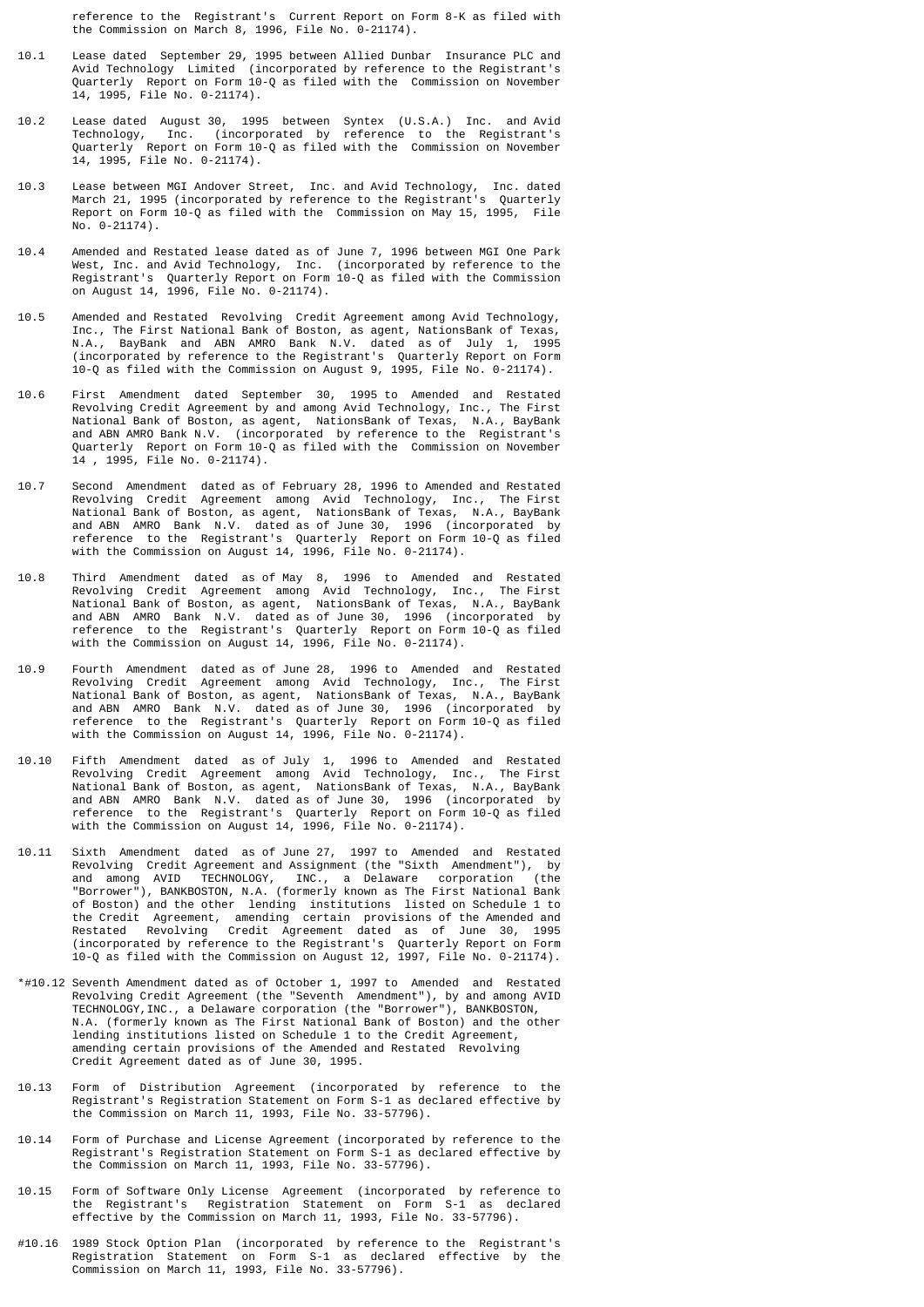- #10.17 1993 Stock Incentive Plan (incorporated by reference to the Registrant's Registration Statement on Form S-1 as declared effective by the Commission on March 11, 1993, File No. 33-57796).
- #10.18 1993 Director Stock Option Plan, as amended (incorporated by reference to the Registrant's Proxy Statement as filed with the Commission on April 27, 1995, File No. 0-21174).
- #10.19 1993 Executive Compensation Agreement (incorporated by reference to the Registrant's Registration Statement on Form S-1 as declared effective by the Commission on March 11, 1993, File No. 33-57796).
- #10.20 1993 Employee Stock Purchase Plan (incorporated by reference to the Registrant's Registration Statement on Form S-8 as filed with the Commission on June 9, 1993, File No. 33-64130).
- #10.21 1994 Stock Option Plan, as amended (incorporated by reference to the Registrant's Registration Statement on Form S-8 as filed with the Commission on October 27, 1995, File No. 33-98692).
- #10.22 Digidesign, Inc. 1991 Stock Option Plan (incorporated by reference to Registrant's Quarterly Report on Form 10-Q as filed with the Commission on May 15, 1995, File No. 0-21174).
- #10.23 1995 Executive Variable Compensation Program (incorporated by reference to the Registrant's Quarterly Report on Form 10-Q as filed with the Commission on May 15, 1995, File No. 0-21174).
- \*#10.24 1998 Executive and Senior Management Variable Compensation Plan.
- #10.25 1997 Stock Option Plan.
- \*#10.26 1996 Employee Stock Purchase Plan, as amended.
- #10.27 1998 Non-Qualified Deferred Compensation Plan (incorporated by reference to the Registrant's Registration Statement on Form S-8 as filed with the Commission on December 18, 1997, File No. 33-42569).
- \*#10.28 1998 Profit Sharing Plan.
- \*#10.29 Employment Agreement between the Company and William J. Miller.
- \*#10.30 Change-in-Control Agreement between the Company and William J. Miller.
- \*#10.31 Employment Agreement between the Company and William L. Flaherty.
- \*#10.32 Change-in-Control Agreement between the Company and William L. Flaherty.
- #10.33 Employment agreement between the Company and Clifford Jenks(incorporated by reference to the Registrant's quarterly Report on Form 10-Q as filed with the Commission on November 14, 1996, File No. 0-21174).
- \*21 Subsidiaries of the Registrant.
- \*23.1 Consent of Coopers & Lybrand L.L.P., Independent Accountants.

- ------------------ \*documents filed herewith #Management contract or compensatory plan identified pursuant to Item 14 (a) 3.

(b) REPORTS ON FORM 8-K

For the fiscal quarter ended December 31, 1997, the Company filed no Current Reports on Form 8-K.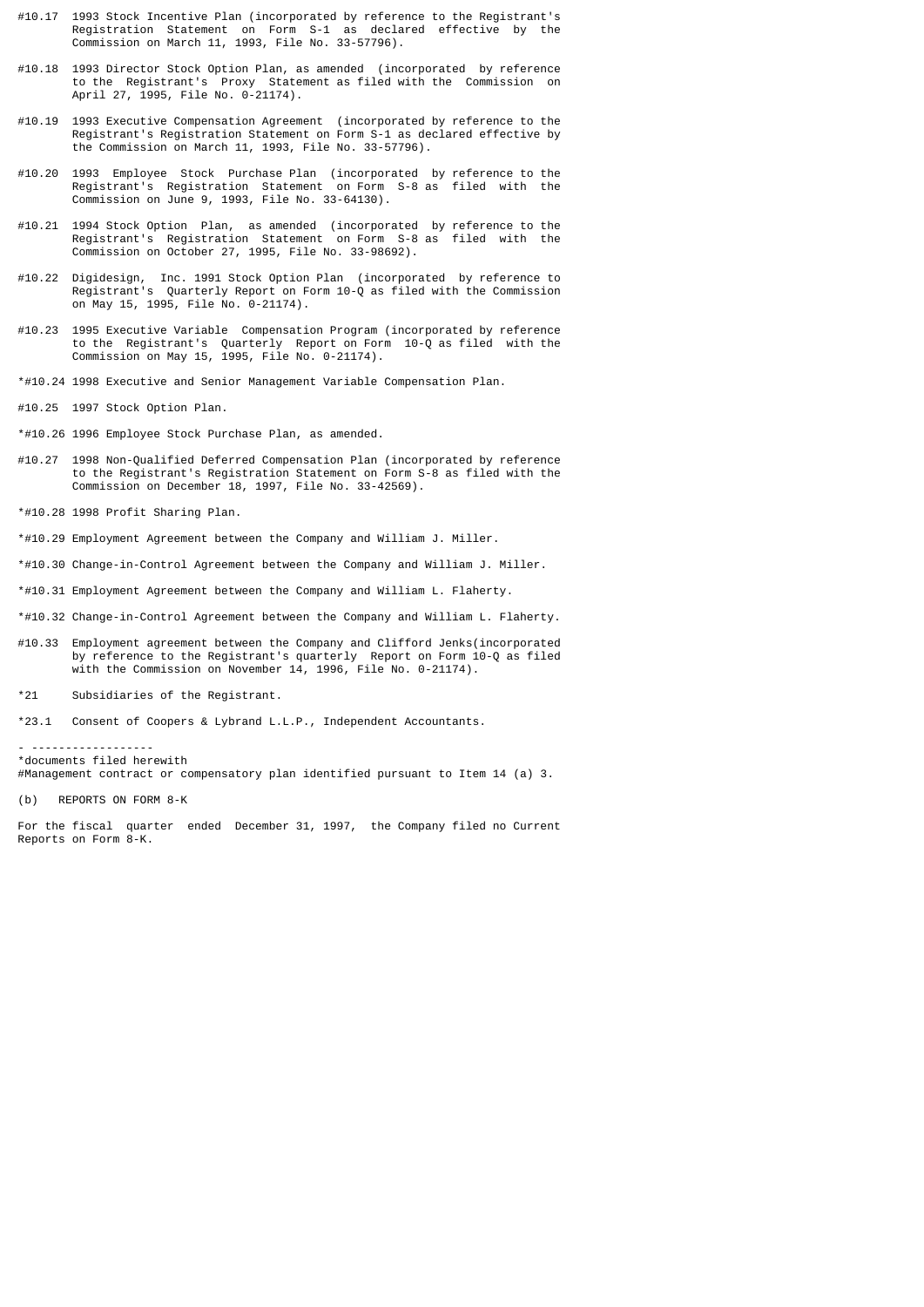SIGNATURES

Pursuant to the requirements of Section 13 or 15(d) of the Securities Exchange Act of 1934, the registrant has duly caused this report to be signed on its behalf by the undersigned, thereunto duly authorized.

AVID TECHNOLOGY, INC. (Registrant)

By: /s/ William J. Miller By: /s/ William L. Flaherty ---------------------- ----------------------- William J. Miller<br>Chairman of the Board, E. M. Senior Vice Presider Chairman of the Board, Senior Vice President of President and Chief (Senior Vice President of President of President of President of President of President of President of President of President of President of President o President and Chief Finance, Chief Financial Executive Officer Officer and Treasurer (Principal Executive Officer) (Principal Financial Officer)

Date: March 26, 1998 Date: March 26, 1998 -------------------- --------------------

By: /s/ James T. Wandrey ----------------------- James T. Wandrey Vice President and Corporate Controller (Principal Accounting Officer)

Date: March 26, 1998 ---- --- --, ----<br>--------------------

Pursuant to the requirements of the Securities Exchange Act of 1934, this report has been signed below by the following persons on behalf of the registrant and in the capacities and on the dates indicated.

| <b>NAME</b>                                     | TITLE    | <b>DATE</b>                  |
|-------------------------------------------------|----------|------------------------------|
| /s/Charles T. Brumback<br>Charles T. Brumback   | Director | March 16, 1998               |
| /s/William E. Foster<br>William E. Foster       | Director | March 16, 1998               |
| /s/Peter C. Gotcher                             | Director | March 16, 1998<br>.          |
| Peter C. Gotcher                                |          |                              |
| /s/Robert M. Halperin                           | Director | March 16, 1998<br>. <u>.</u> |
| Robert M. Halperin                              |          |                              |
| /s/Nancy Hawthorne                              | Director | March 13, 1998<br>. <u>.</u> |
| Nancy Hawthorne                                 |          |                              |
| /s/Roger J. Heinen, Jr.<br>Roger J. Heinen, Jr. | Director | March 16, 1998               |
| /s/William S. Kaiser<br>William S. Kaiser       | Director | March 13, 1998               |
| /s/Lucille S. Salhany                           | Director | March 16, 1998               |
| Lucille S. Salhany                              |          |                              |
| /s/William J. Warner                            | Director | March 19, 1998               |
| William J. Warner                               |          |                              |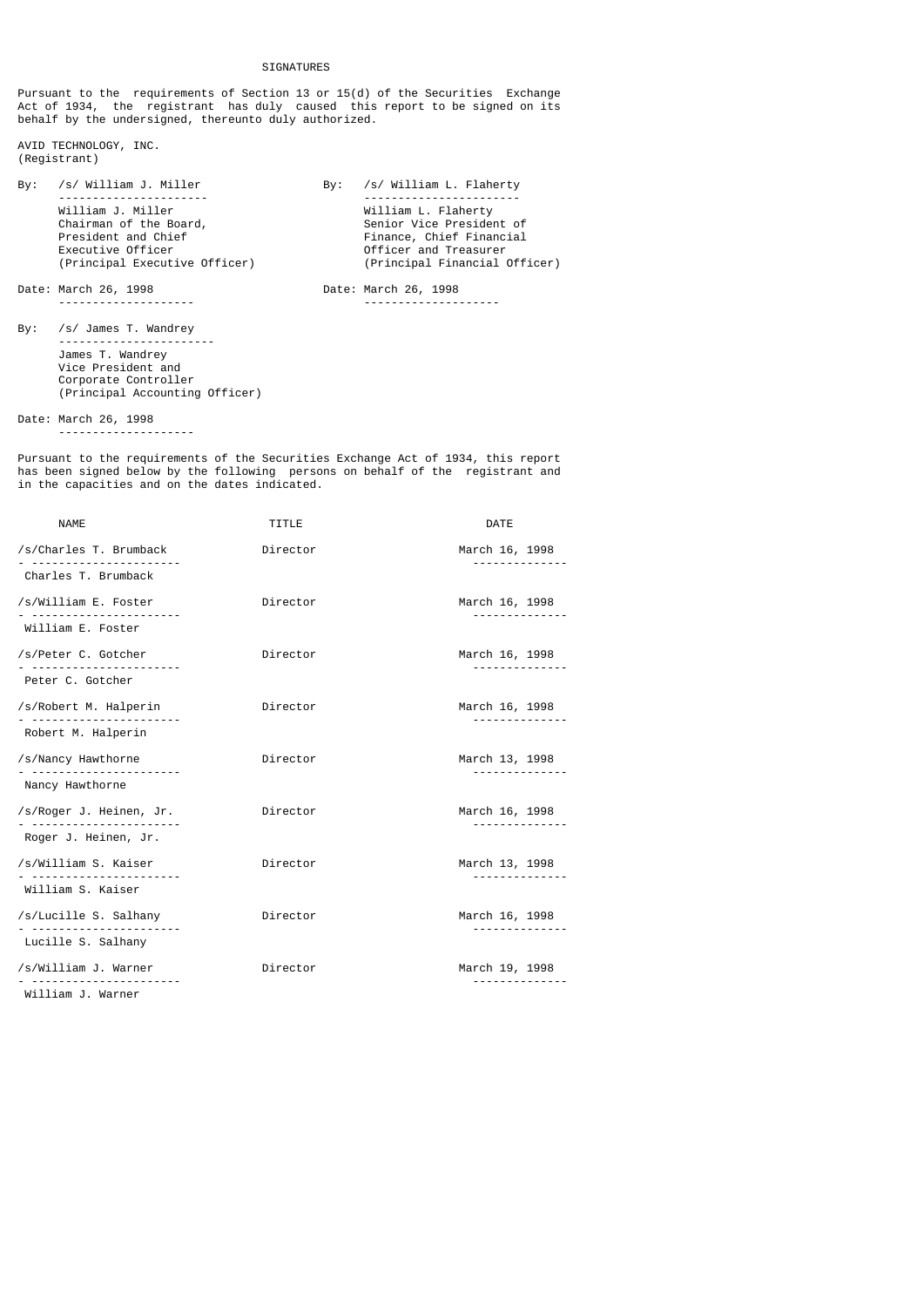AVID TECHNOLOGY, INC. ANNUAL REPORT ON FORM 10-K YEAR ENDED DECEMBER 31, 1997 ITEM 14(d) FINANCIAL STATEMENT SCHEDULE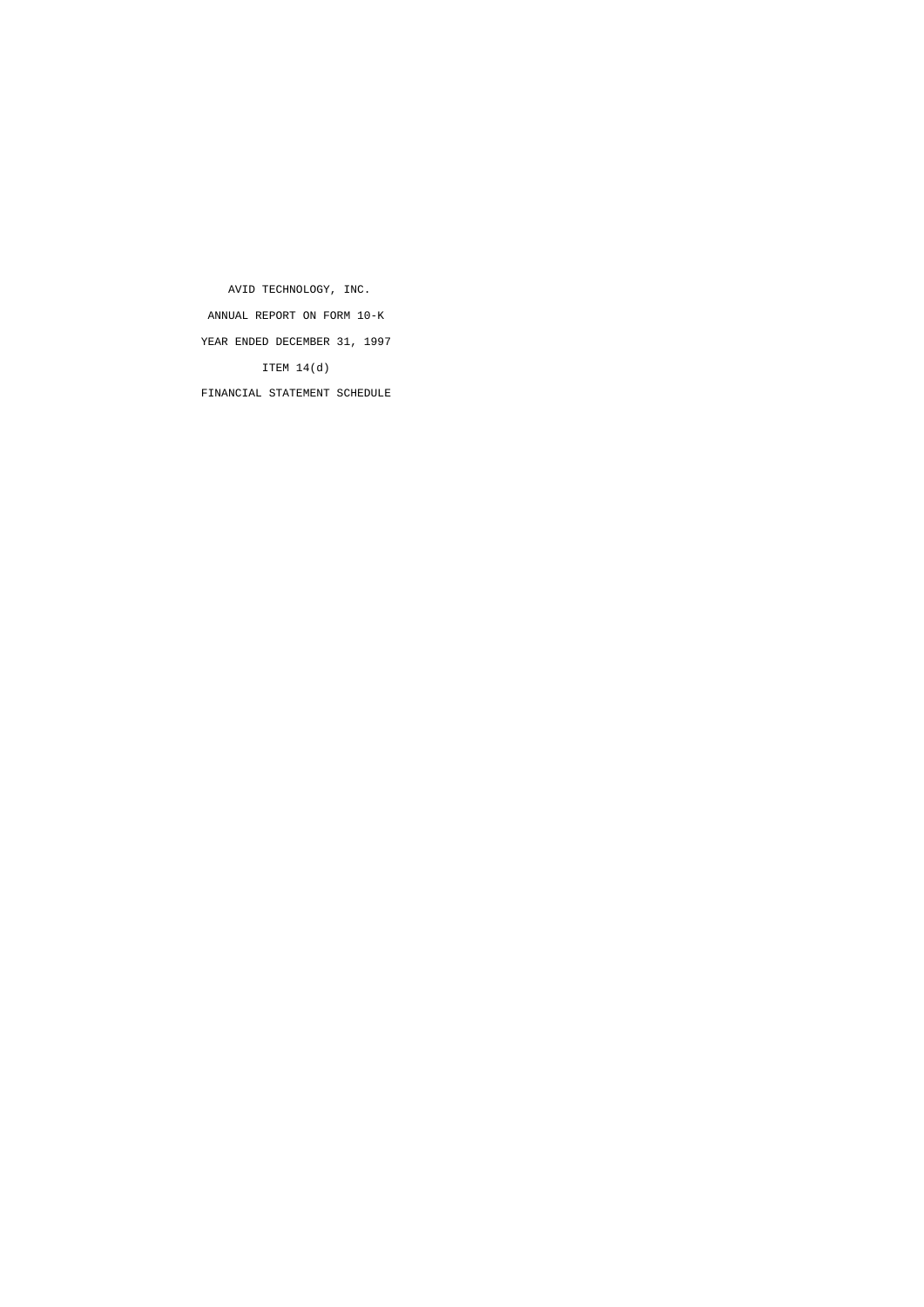# AVID TECHNOLOGY, INC.

# SCHEDULE II - SUPPLEMENTAL VALUATION AND QUALIFYING ACCOUNTS

Years ended December 31, 1997, 1996 and 1995

|                                 |                                         | Additions                              |                                    |                       |                                   |
|---------------------------------|-----------------------------------------|----------------------------------------|------------------------------------|-----------------------|-----------------------------------|
| Description                     | Balance<br>at<br>beginning<br>of period | Charged<br>to<br>costs and<br>expenses | Charged<br>to<br>other<br>accounts | Deductions            | Balance<br>at<br>end of<br>period |
| Allowance for doubtful accounts |                                         |                                        |                                    |                       |                                   |
| December 31, 1997               | \$6,959,243                             | \$2,032,489                            | \$(413,862)                        | \$(1, 479, 977)(a)    | \$7,097,893                       |
| December 31, 1996               | 6,011,617                               | 5,599,130                              | 792,927                            | (5, 444, 431)(a)      | 6,959,243                         |
| December 31, 1995               | 2,307,817                               | 4,304,775                              | 179,578                            | (780, 553)(a)         | 6,011,617                         |
| Sales returns and allowances    |                                         |                                        |                                    |                       |                                   |
| December 31, 1997               | \$559,600                               |                                        | \$152, 272(b)                      | \$(281, 162)(a)       | \$430,710                         |
| December 31, 1996               | 460,595                                 |                                        | 283,478(b)                         | (184, 473)(a)         | 559,600                           |
| December 31, 1995               | 846,936                                 |                                        | 35,837(b)                          | $(422, 178)$ $(a)$    | 460,595                           |
| Inventory valuation allowance   |                                         |                                        |                                    |                       |                                   |
| December 31, 1997               | \$8,372,460                             | \$5,136,384                            | \$166,187                          | \$(4, 747, 190)(a)    | \$8,927,840                       |
| December 31, 1996               | 9,780,463                               | 22, 925, 413                           |                                    | $(24, 333, 416)$ (a)  | 8,372,460                         |
| December 31, 1995               | 5, 462, 514                             | 10,089,567                             | 972,371                            | $(6, 743, 989)$ $(a)$ | 9,780,463                         |

(a) Amount represents write-offs net of recoveries.

(b) Sales returns provisions are charged directly against revenue.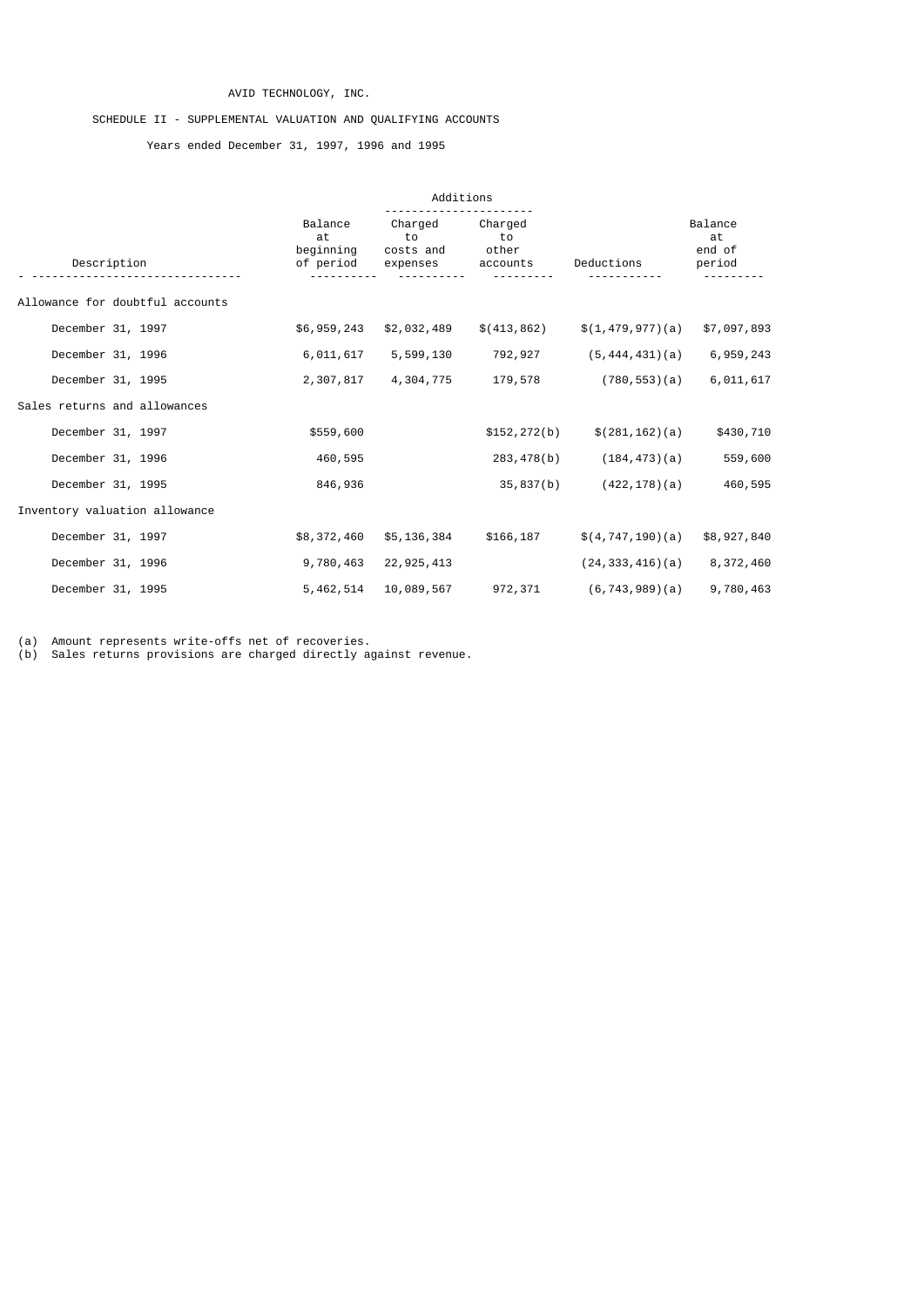# EXHIBIT NO.

DESCRIPTION PAGE

- 3.1 Certificate of Amendment of the Third Amended and Restated Certificate of Incorporation of the Registrant (incorporated by reference to the Registrant's Quarterly Report on Form 10-Q as filed with the Commission on May 15, 1995, File No. 0-21174).
- 3.2 Third Amended and Restated Certificate of Incorporation of the Registrant (incorporated by reference to the Registrant's Registration Statement on Form S-8 as filed with the Commission on June 9, 1993, File No. 33-64126).
- 3.3 Amended and Restated By-Laws of the Registrant (incorporated by reference to the Registrant's Registration Statement on Form S-1 as declared effective by the Commission on March 11, 1993, File No. 33-57796).
- 3.4 Certificate of Designations establishing Series A Junior Participating Preferred Stock (the "Certificate of Designations") (incorporated by reference to the Registrant's Current Report on Form 8-K as filed with the Commission on March 8, 1996).
- 3.5 Certificate of Correction to the Certificate of Designations (incorporated by reference to the Registrant's Current Report on Form 8-K as filed with the Commission on March 8, 1996).
- 4.1 Specimen Certificate representing the Registrant's Common Stock (incorporated by reference to the Registrant's Registration Statement on Form S-1 as declared effective by the Commission on March 11, 1993, File No. 33-57796).
- 4.2 Rights Agreement, dated as of February 29, 1996, between the Registrant and The First National Bank of Boston, as Rights Agent (incorporated by reference to the Registrant's Current Report on Form 8-K as filed with the Commission on March 8, 1996, File No. 0-21174).
- 10.1 Lease dated September 29, 1995 between Allied Dunbar Insurance PLC and Avid Technology Limited (incorporated by reference to the Registrant's Quarterly Report on Form 10-Q as filed with the Commission on November 14, 1995, File No. 0-21174).
- 10.2 Lease dated August 30, 1995 between Syntex (U.S.A.) Inc. and Avid Technology, Inc. (incorporated by reference to the Registrant's Quarterly Report on Form 10-Q as filed with the Commission on November 14, 1995, File No. 0-21174).
- 10.3 Lease between MGI Andover Street, Inc. and Avid Technology, Inc. dated March 21, 1995 (incorporated by reference to the Registrant's Quarterly Report on Form 10-Q as filed with the Commission on May 15, 1995, File No. 0-21174).
- 10.4 Amended and Restated lease dated as of June 7, 1996 between MGI One Park West, Inc. and Avid Technology, Inc. (incorporated by reference to the Registrant's Quarterly Report on Form 10-Q as filed with the Commission on August 14, 1996, File No. 0-21174).
- 10.5 Amended and Restated Revolving Credit Agreement among Avid Technology, Inc., The First National Bank of Boston, as agent, NationsBank of Texas, N.A., BayBank and ABN AMRO Bank N.V. dated as of July 1, 1995 (incorporated by reference to the Registrant's Quarterly Report on Form 10-Q as filed with the Commission on August 9, 1995, File No. 0-21174).
- 10.6 First Amendment dated September 30, 1995 to Amended and Restated Revolving Credit Agreement by and among Avid Technology, Inc., The First National Bank of Boston, as agent, NationsBank of Texas, N.A., BayBank and ABN AMRO Bank N.V. (incorporated by reference to the Registrant's Quarterly Report on Form 10-Q as filed with the Commission on November 14, 1995, File No. 0-21174).
- 10.7 Second Amendment dated as of February 28, 1996 to Amended and Restated Revolving Credit Agreement among Avid Technology, Inc., The First National Bank of Boston, as agent, NationsBank of Texas, N.A., BayBank and ABN AMRO Bank N.V. dated as of June 30, 1996 (incorporated by reference to the Registrant's Quarterly Report on Form 10-Q as filed with the Commission on August 14, 1996, File No. 0-21174).
- 10.8 Third Amendment dated as of May 8, 1996 to Amended and Restated Revolving Credit Agreement among Avid Technology, Inc., The First National Bank of Boston, as agent, NationsBank of Texas, N.A., BayBank and ABN AMRO Bank N.V. dated as of June 30, 1996 (incorporated by reference to the Registrant's Quarterly Report on Form 10-Q as filed with the Commission on August 14, 1996, File No. 0-21174).
- 10.9 Fourth Amendment dated as of June 28, 1996 to Amended and Restated Revolving Credit Agreement among Avid Technology, Inc., The First National Bank of Boston, as agent, NationsBank of Texas, N.A., BayBank and ABN AMRO Bank N.V. dated as of June 30, 1996 (incorporated by reference to the Registrant's Quarterly Report on Form 10-Q as filed with the Commission on August 14, 1996, File No. 0-21174).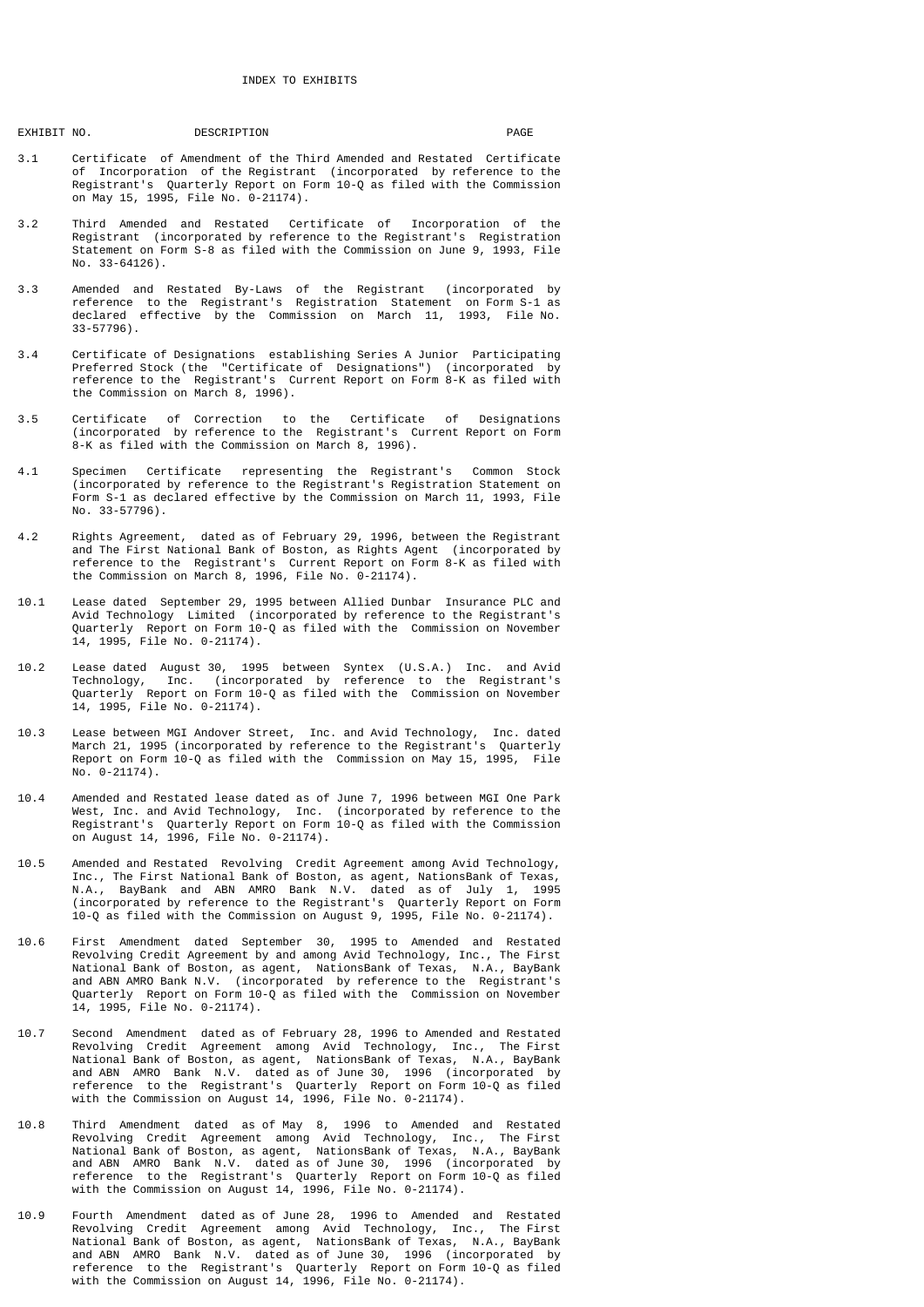- 10.10 Fifth Amendment dated as of July 1, 1996 to Amended and Restated Revolving Credit Agreement among Avid Technology, Inc., The First National Bank of Boston, as agent, NationsBank of Texas, N.A., BayBank and ABN AMRO Bank N.V. dated as of June 30, 1996 (incorporated by reference to the Registrant's Quarterly Report on Form 10-Q as filed with the Commission on August 14, 1996, File No. 0-21174).
- 10.11 Sixth Amendment dated as of June 27, 1997 to Amended and Restated Revolving Credit Agreement and Assignment (the "Sixth Amendment"), by and among AVID TECHNOLOGY, INC., a Delaware corporation (the "Borrower"), BANKBOSTON, N.A. (formerly known as The First National Bank of Boston) and the other lending institutions listed on Schedule 1 to the Credit Agreement, amending certain provisions of the Amended and Restated Revolving Credit Agreement dated as of June 30, 1995 (incorporated by reference to the Registrant's Quarterly Report on Form 10-Q as filed with the Commission on August 12, 1997, File No. 0-21174).
- \*#10.12 Seventh Amendment dated as of October 1, 1997 to Amended and Restated Revolving Credit Agreement (the "Seventh Amendment"), by and among AVID TECHNOLOGY,INC., a Delaware corporation (the "Borrower"), BANKBOSTON, N.A. (formerly known as The First National Bank of Boston) and the other lending institutions listed on Schedule 1 to the Credit Agreement, amending certain provisions of the Amended and Restated Revolving Credit Agreement dated as of June 30, 1995.
- 10.13 Form of Distribution Agreement (incorporated by reference to the Registrant's Registration Statement on Form S-1 as declared effective by the Commission on March 11, 1993, File No. 33-57796).
- 10.14 Form of Purchase and License Agreement (incorporated by reference to the Registrant's Registration Statement on Form S-1 as declared effective by the Commission on March 11, 1993, File No. 33-57796).
- 10.15 Form of Software Only License Agreement (incorporated by reference to the Registrant's Registration Statement on Form S-1 as declared effective by the Commission on March 11, 1993, File No. 33-57796).
- #10.16 1989 Stock Option Plan (incorporated by reference to the Registrant's Registration Statement on Form S-1 as declared effective by the Commission on March 11, 1993, File No. 33-57796).
- #10.17 1993 Stock Incentive Plan (incorporated by reference to the Registrant's Registration Statement on Form S-1 as declared effective by the Commission on March 11, 1993, File No. 33-57796).
- #10.18 1993 Director Stock Option Plan, as amended (incorporated by reference to the Registrant's Proxy Statement as filed with the Commission on April 27, 1995, File No. 0-21174).
- #10.19 1993 Executive Compensation Agreement (incorporated by reference to the Registrant's Registration Statement on Form S-1 as declared effective by the Commission on March 11, 1993, File No. 33-57796).
- #10.20 1993 Employee Stock Purchase Plan (incorporated by reference to the Registrant's Registration Statement on Form S-8 as filed with the Commission on June 9, 1993, File No. 33-64130).
- #10.21 1994 Stock Option Plan, as amended (incorporated by reference to the Registrant's Registration Statement on Form S-8 as filed with the Commission on October 27, 1995, File No. 33-98692).
- #10.22 Digidesign, Inc. 1991 Stock Option Plan (incorporated by reference to Registrant's Quarterly Report on Form 10-Q as filed with the Commission on May 15, 1995, File No. 0-21174).
- #10.23 1995 Executive Variable Compensation Program (incorporated by reference to the Registrant's Quarterly Report on Form 10-Q as filed with the Commission on May 15, 1995, File No. 0-21174).
- \*#10.24 1998 Executive and Senior Management Variable Compensation Plan.
- \*#10.25 1997 Stock Option Plan.
- #10.26 1996 Employee Stock Purchase Plan, as amended.
- #10.27 1998 Non-Qualified Deferred Compensation Plan (incorporated by reference to the Registrant's Registration Statement on Form S-8 as filed with the Commission on December 18, 1997, File No. 33-42569).
- \*#10.28 1998 Profit Sharing Plan.
- \*#10.29 Employment Agreement between the Company and William J. Miller.
- \*#10.30 Change-in-Control Agreement between the Company and William J. Miller.
- \*#10.31 Employment Agreement between the Company and William L. Flaherty.
- \*#10.32 Change-in-Control Agreement between the Company and William L. Flaherty.
- #10.33 Employment agreement between the Company and Clifford Jenks(incorporated by reference to the Registrant's quarterly Report on Form 10-Q as filed with the Commission on November 14, 1996, File No. 0-21174).
- \*21 Subsidiaries of the Registrant.
- \*23.1 Consent of Coopers & Lybrand L.L.P., Independent Accountants.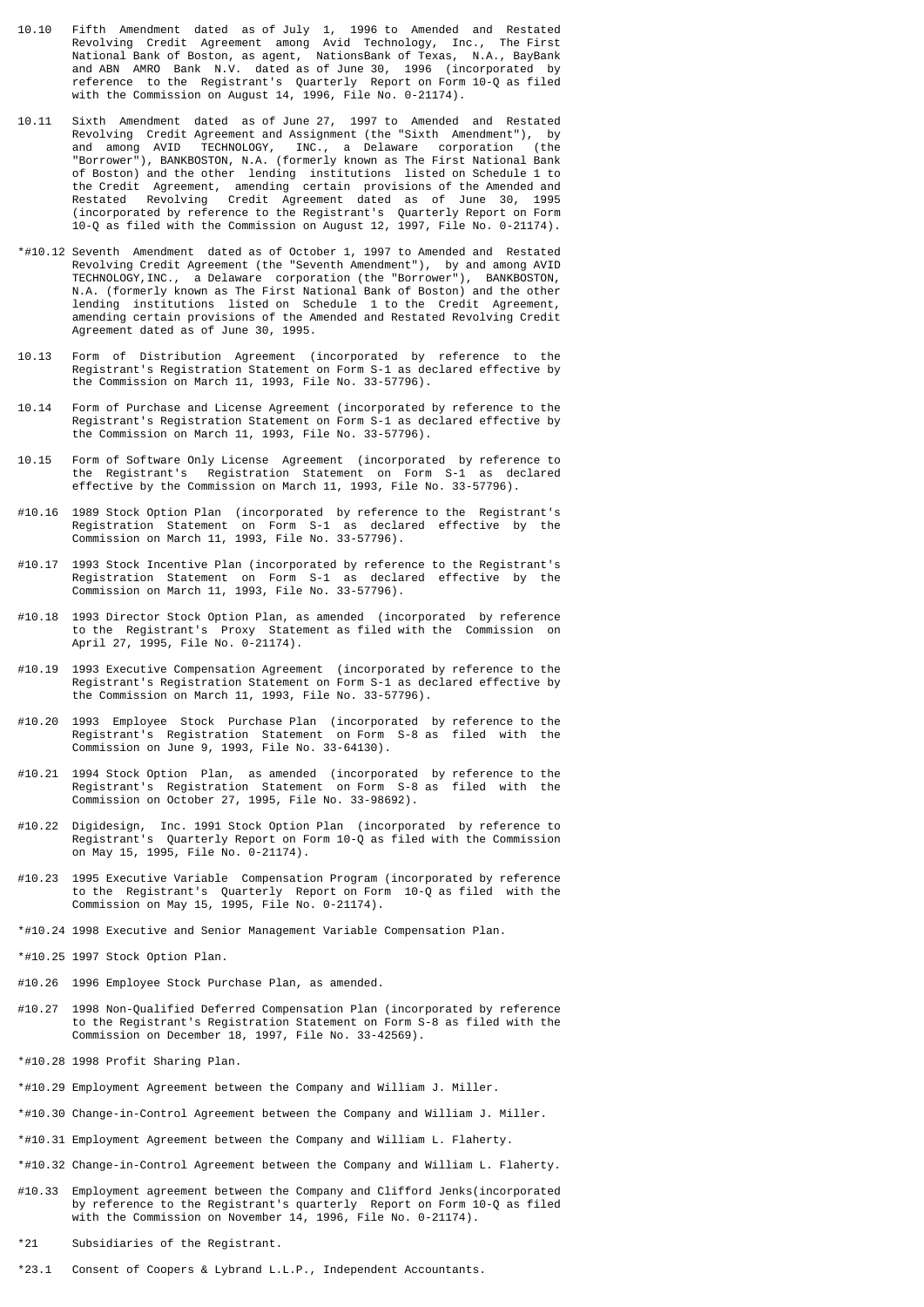- ------------------ \*documents filed herewith #Management contract or compensatory plan identified pursuant to Item 14 (a) 3.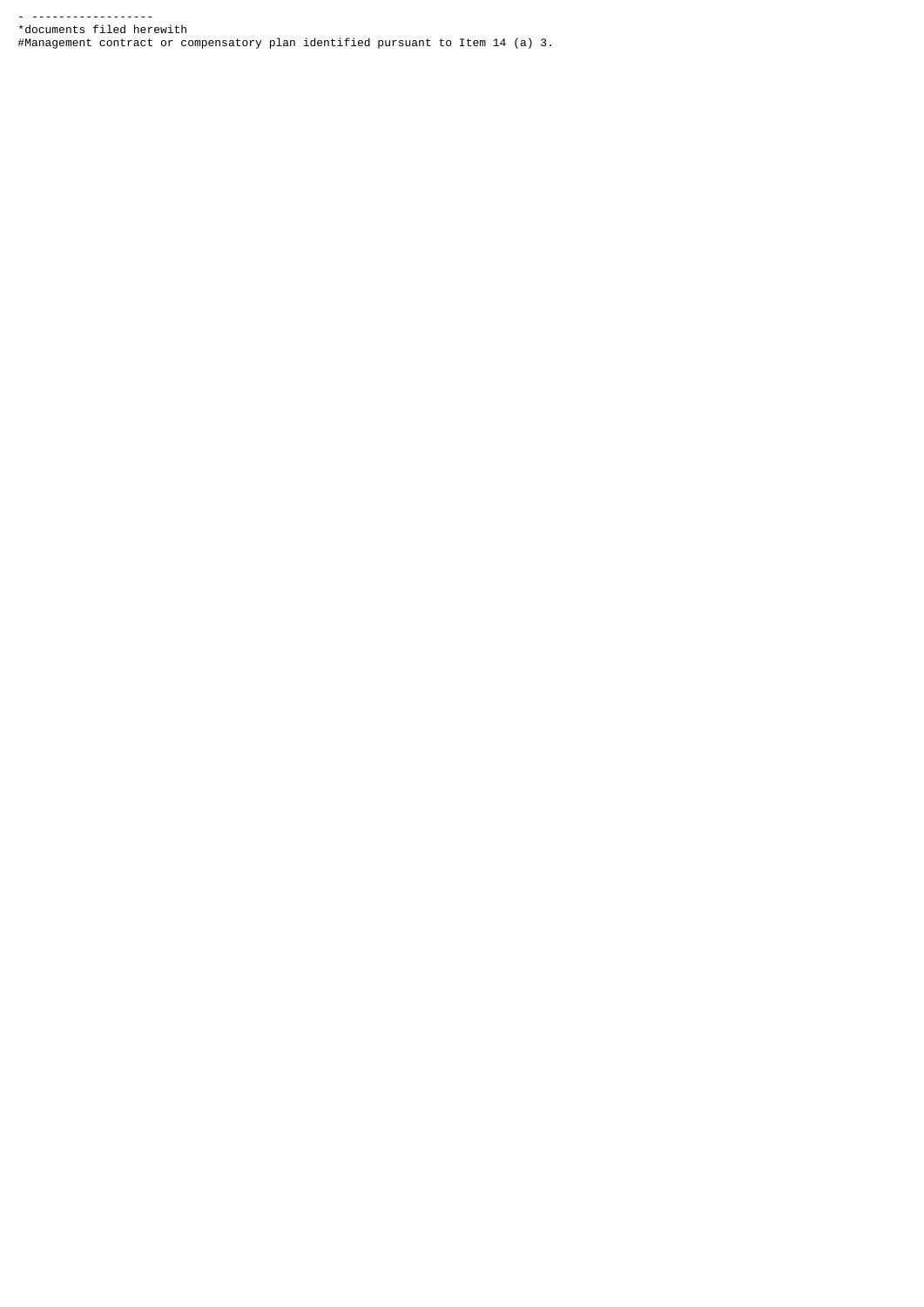# SEVENTH AMENDMENT TO AMENDED AND RESTATED REVOLVING CREDIT AGREEMENT

- ------------------------------------------------------------------------------ Seventh Amendment dated as of October 1, 1997 to Amended and Restated Revolving Credit Agreement (the "Seventh Amendment"), by and among AVID TECHNOLOGY, INC., a Delaware corporation (the "Borrower"), BANKBOSTON, N.A. (FORMERLY KNOWN AS THE FIRST NATIONAL BANK OF BOSTON) and the other lending institutions listed on SCHEDULE 1 to the Credit Agreement (as hereinafter defined) (the "Banks") and BANKBOSTON, N.A., as agent for the Banks (in such capacity, the "Agent"), amending certain provisions of the Amended and Restated Revolving Credit Agreement dated as of June 30, 1995 (as amended and in effect from time to time, the "Credit Agreement") by and among the Borrower, the Banks and the Agent. Terms not otherwise defined herein which are defined in the Credit Agreement shall have the same respective meanings herein as therein.

WHEREAS, the Borrower, the Banks and the Agent have agreed to modify certain terms and conditions of the Credit Agreement as specifically set forth in this Seventh Amendment;

NOW, THEREFORE, in consideration of the premises and the mutual agreements contained herein and for other good and valuable consideration, the receipt and sufficiency of which are hereby acknowledged, the parties hereto hereby agree as follows:

SS.1. AMENDMENT TO SS.7 OF THE CREDIT AGREEMENT. Section 7.3 of the Credit Agreement is hereby amended by deleting the text of ss.7.3(g) in its entirety and restating it as follows:

 (g) an Investment by the Borrower in Pluto Technologies, Inc. ("Pluto") in an aggregate amount of not more than \$1,100,000 pursuant to a joint development and marketing agreement between the Borrower and Pluto; PROVIDED, that no Default or Event of Default has occurred and is continuing or would exist immediately after giving effect to such Investment.

SS.2. CONDITIONS TO EFFECTIVENESS. This Seventh Amendment shall not become effective until the Agent receives a counterpart of this Seventh Amendment executed by the Borrower, the Banks and the Agent.

SS.3. REPRESENTATIONS AND WARRANTIES. The Borrower hereby repeats, on and as of the date hereof, each of the representations and warranties made by it in ss.5 of the Credit Agreement, PROVIDED, that all references therein to the Credit Agreement shall refer to such Credit Agreement as amended hereby. In addition, the Borrower hereby represents and warrants that the execution and delivery by the Borrower of this Seventh Amendment and the performance by the Borrower of all of its agreements and obligations under the Credit Agreement as amended hereby are within the corporate authority of the Borrower and have been duly authorized by all necessary corporate action on the part of the Borrower.

SS.4. RATIFICATION, ETC. Except as expressly amended hereby, the Credit Agreement and all documents, instruments and agreements related thereto are hereby ratified and confirmed in all respects and shall continue in full force and effect. The Credit Agreement and this Seventh Amendment shall be read and construed as a single agreement. All references in the Credit Agreement or any related agreement or instrument to the Credit Agreement shall hereafter refer to the Credit Agreement as amended hereby.

SS.5. NO WAIVER. Nothing contained herein shall constitute a waiver of, impair or otherwise affect any Obligations, any other obligation of the Borrower or any rights of the Agent or the Banks consequent thereon.

SS.6. COUNTERPARTS. This Seventh Amendment may be executed in one or more counterparts, each of which shall be deemed an original but which together shall constitute one and the same instrument.

SS.7. GOVERNING LAW. THIS SEVENTH AMENDMENT SHALL BE GOVERNED BY, AND CONSTRUED IN ACCORDANCE WITH, THE LAWS OF THE COMMONWEALTH OF MASSACHUSETTS (WITHOUT REFERENCE TO CONFLICT OF LAWS).

 IN WITNESS WHEREOF, the parties hereto have executed this Seventh Amendment as a document under seal as of the date first above written.

AVID TECHNOLOGY, INC.

 By: /s/ C. Edward Hazen --------------------------- Title: Treasurer

 BANKBOSTON, N.A., individually and as Agent

 By: /s/John B. Desmond ---------------------------- Title: Vice President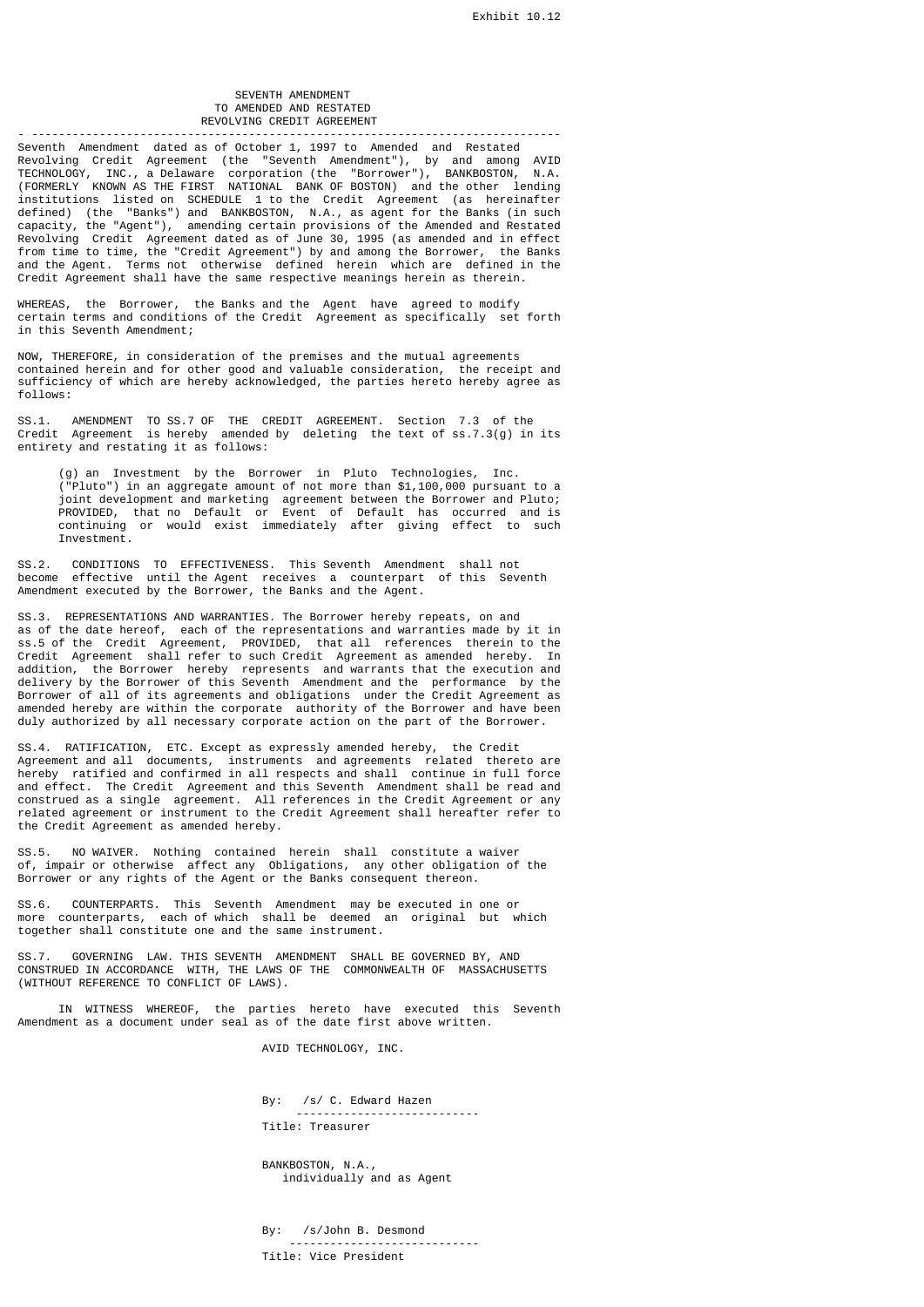ABN AMRO BANK N.V.

 By: /s/ Brian M. Horgan ------------------------- Title: Vice President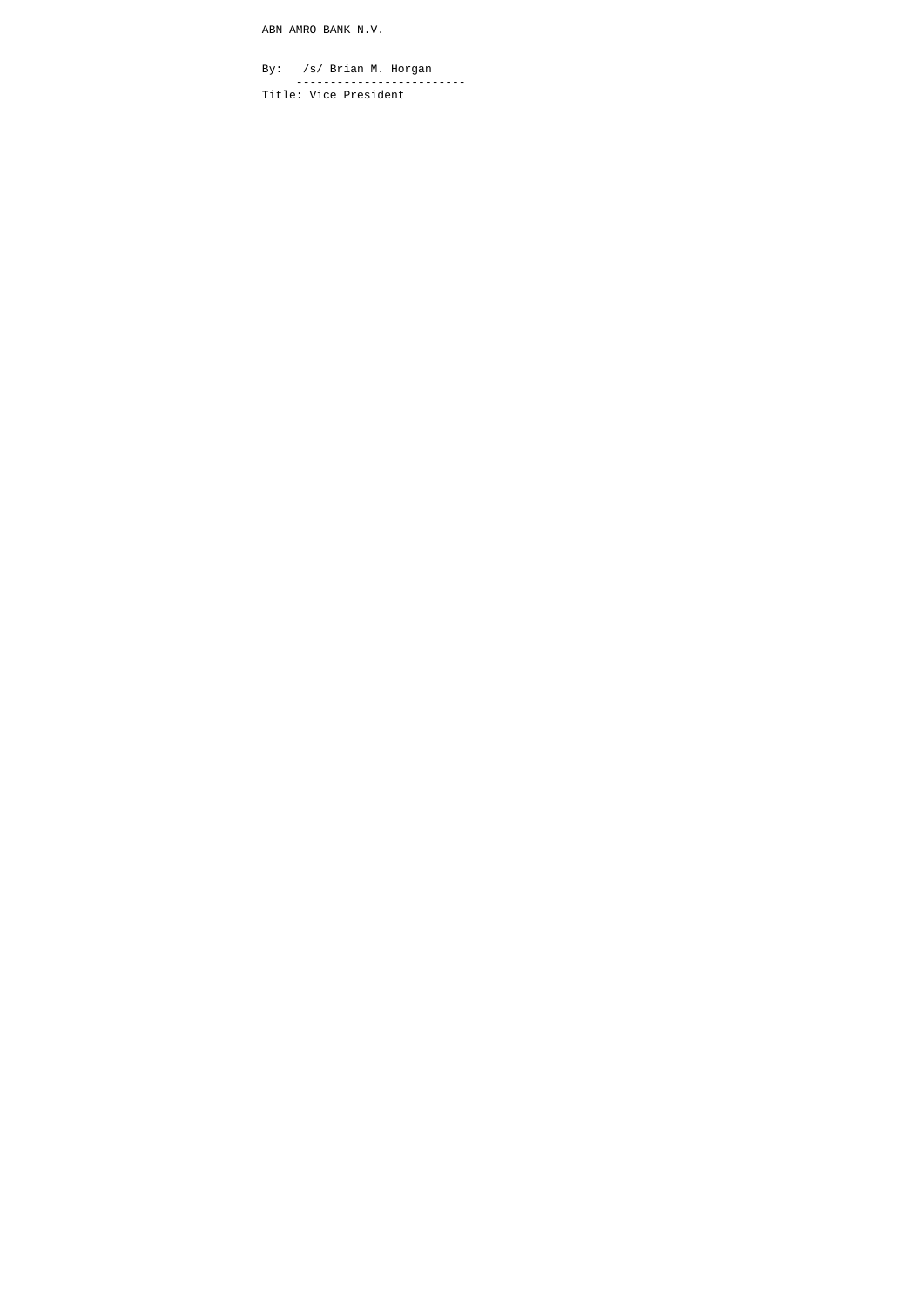# Avid Technology, Inc. 1998 Executive and Senior Management Variable Compensation Plan Description

#### PARTICIPATION

Senior Consulting Engineers, Directors, Vice Presidents, and Executive Officers in salary grades determined by the Board of Directors participate in this Plan.

# GOALS AND MEASUREMENT

ROIC is the Plan goal and is calculated as shown below:

# OPERATING INCOME

# ROIC = -----------------------Total Non-Cash Assets MINUS Interest-Bearing Debt

OPERATING INCOME (the numerator) is defined as profit from operations. Operating Income offers the advantage over Net Income (which was used as the numerator in the 1997 ROIC calculation) of factoring out the effects of tax rate, income earned on cash balances not currently used in the Company's operations, and interest expense on any interest-bearing debt. It therefore focuses on those operational areas influenced by the vast majority of participants in this Plan.

INVESTED CAPITAL (the denominator) is defined as total assets less cash and debt. It therefore encompasses all the places where the Company truly employs funds in its operations. In the 1997 Plan, Invested Capital was defined somewhat differently as Stockholders' Equity less cash. This revised 1998 definition again focuses on operating performance.

In 1998, executive variable compensation will be based on a relative comparison of Avid's actual 1998 ROIC performance with the ROIC performance of its chosen peer group, the S&P High Tech Composite, for the four-quarter period ended on or nearest to September 30, 1997. The benchmark in 1998 is the peer group rather than Avid's annual budget.

The Plan will begin paying out if Avid's ROIC equals a percentile of peer group performance set by the Board. 100% award payout will occur at a percentile of peer group performance set by the Board rather than at attainment of Avid's annual budget as in prior years.

In order to pay out more than 100% of target, 1998 operating income must be higher than that of 1997 by a factor determined by the Board of Directors.

#### TARGET AWARDS

The target variable compensation award is the award a Plan participant will receive if Avid achieves the median ROIC performance of its peer group. The target award can be expressed as either a dollar amount or as a percentage of base salary.

#### PRORATED AWARDS

Individual awards will be prorated under the following circumstances:

1) Any salary changes throughout the year will be prorated.

 2) If a participant is hired after January 1, the variable compensation award will be prorated for that portion of the fiscal year worked for Avid. For example, if the participant is hired July 1, 1998, s/he will receive 50% of the calculated variable compensation award.

 3) If a participant is promoted after January 1 to a position with a higher variable compensation award, the 1998 award will be prorated for that portion of the fiscal year each award level was in effect.

 4) If a participant becomes disabled and qualifies for benefits under Avid's long-term disability plan, the variable compensation award will be prorated for that portion of the fiscal year s/he was paid though the Avid payroll as an employee.

 5) If a participant is laid off by Avid, the variable compensation award will be prorated through the effective employment termination date. In this case, the payout may not exceed 100% of the prorated target award.

 6) If a participant dies while in Avid employment, the variable compensation award will be prorated as of the date of death and paid to the surviving spouse, or if none, to the estate.

#### PLAN PAYOUT

The Plan payout will be determined after audited financial results for 1998 are determined and released, near the end of January 1999. Plan payout is expected to occur in February. Employees must be employed by Avid at the time of actual Plan payout to receive their incentive compensation award, unless eligible for a prorated award as described above.

#### CHANGES TO THE PLAN

The Company reserves the right at its sole discretion to modify, amend, revoke, or suspend the Plan at any time

This is a Plan summary and is not intended to be and shall not be interpreted as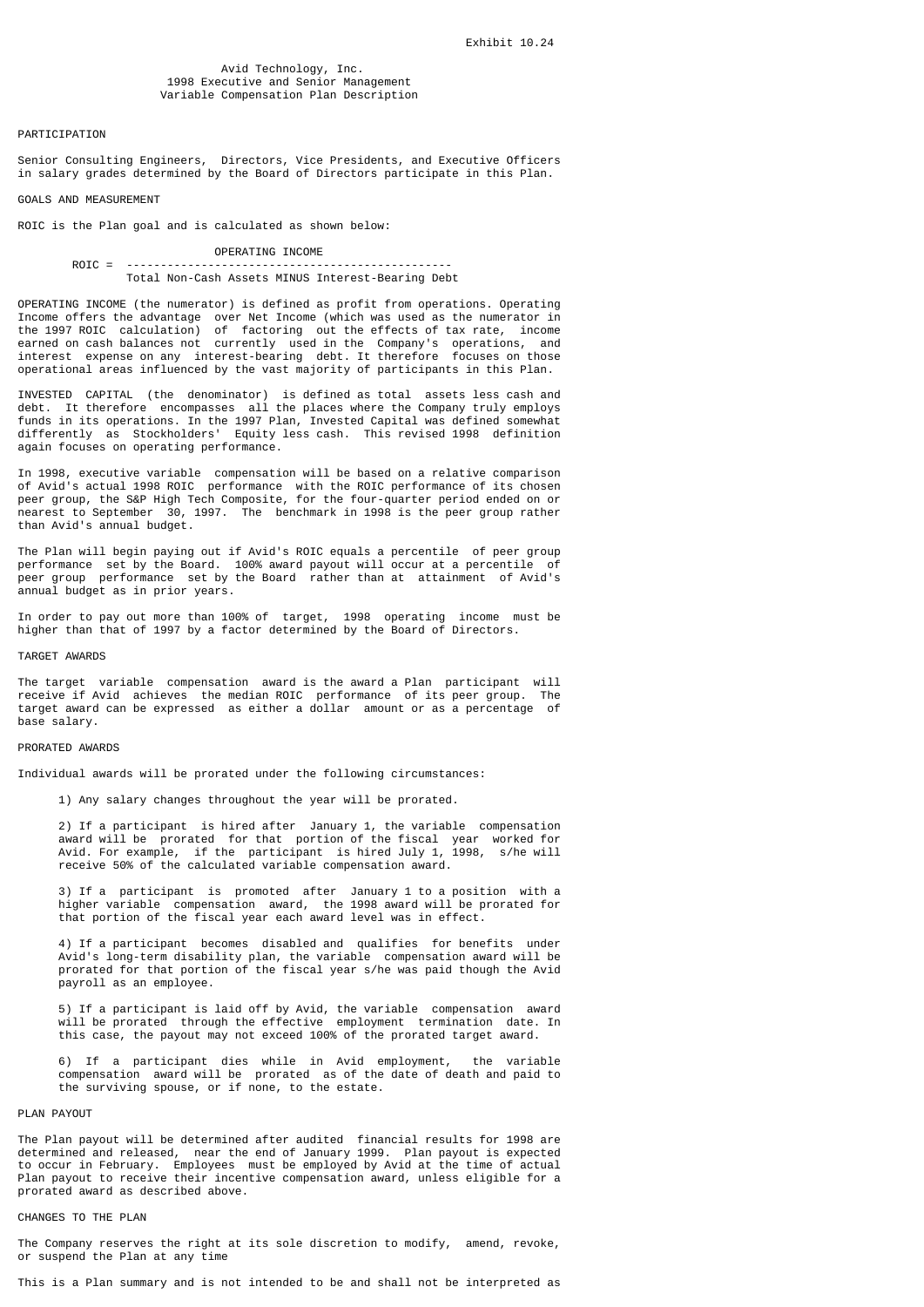an employment contract.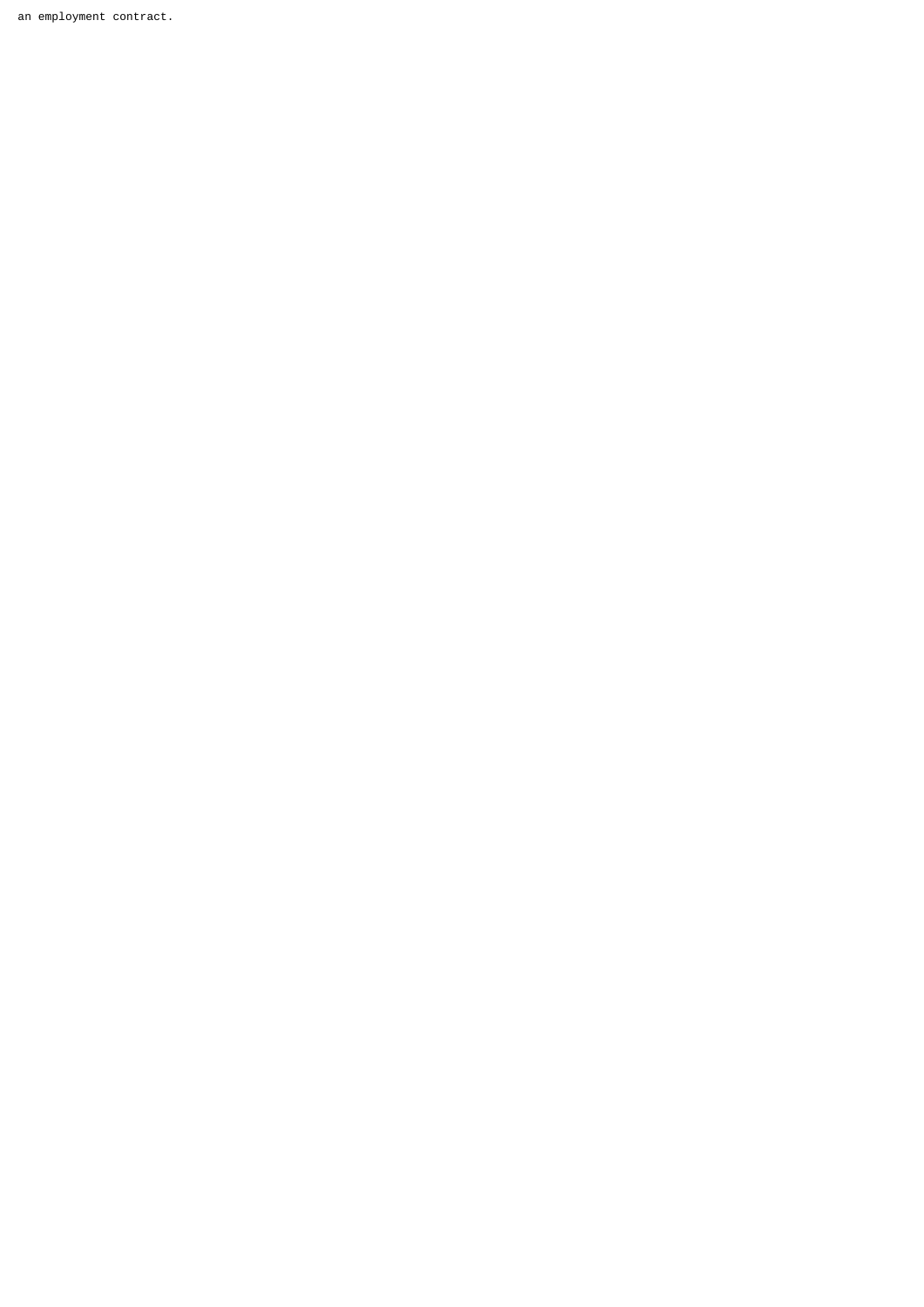# AVID TECHNOLOGY, INC.

# 1997 STOCK OPTION PLAN

#### 1. PURPOSE

 The purpose of this 1997 Stock Option Plan (the "Plan") of Avid Technology, Inc., a Delaware corporation (the "Company"), is to advance the interests of the Company's stockholders by enhancing the Company's ability to attract, retain and motivate persons who make (or are expected to make) important contributions to the Company by providing such persons with equity ownership opportunities and thereby better aligning the interests of such persons with those of the Company's stockholders. Except where the context otherwise requires, the term "Company" shall include any present or future subsidiary corporations of Avid Technology, Inc. as defined in Section 424(f) of the Internal Revenue Code of 1986, as amended, and any regulations promulgated thereunder.

# 2. ELIGIBILITY

 All of the Company's employees, other than those who are also executive officers or directors, and the Company's consultants and advisors are eligible to be granted options (each, an "Option") under the Plan. Any person who has been granted an Option under the Plan shall be deemed a "Participant".

#### 3. ADMINISTRATION, DELEGATION

 (a) ADMINISTRATION BY BOARD OF DIRECTORS. The Plan will be administered by the Board of Directors of the Company (the "Board"). The Board shall have authority to grant Options and to adopt, amend and repeal such administrative rules, guidelines and practices relating to the Plan as it shall deem advisable. The Board may correct any defect, supply any omission or reconcile any inconsistency in the Plan or any Option in the manner and to the extent it shall deem expedient to carry the Plan into effect and it shall be the sole and final judge of such expediency. All decisions by the Board shall be made in the Board's sole discretion and shall be final and binding on all persons having or claiming any interest in the Plan or in any Option. No director or person acting pursuant to the authority delegated by the Board shall be liable for any action or determination relating to or under the Plan made in good faith.

 (b) DELEGATION TO EXECUTIVE OFFICERS. To the extent permitted by applicable law, the Board may delegate to one or more executive officers of the Company the power to make Options and exercise such other powers under the Plan as the Board may determine, provided that the Board shall fix the maximum number of shares subject to Options and the maximum number of shares for any one Participant to be made by such executive officers.

 (c) APPOINTMENT OF COMMITTEES. To the extent permitted by applicable law, the Board may delegate any or all of its powers under the Plan to one or more committees or subcommittees of the Board (a "Committee"). All references in the Plan to the "Board" shall mean the Board or a Committee of the Board or the executive officer referred to in Section 3(b) to the extent that the Board's powers or authority under the Plan have been delegated to such Committee or executive officer.

#### 4. STOCK AVATLABLE FOR OPTIONS

 (a) NUMBER OF SHARES. Subject to adjustment under Section 4(c), Options may be made under the Plan for up to 1,000,000 shares of Common Stock, \$.01 par value per share, of the Company (the "Common Stock"). If any Option expires or is terminated, surrendered or canceled without having been fully exercised or is forfeited in whole or in part or results in any Common Stock not being issued, the unused Common Stock covered by such Option shall again be available for the grant of Options under the Plan, subject, however, in the case of Incentive Stock Options (as hereinafter defined), to any limitation required under the Code. Shares issued under the Plan may consist in whole or in part of authorized but unissued shares or treasury shares.

 (b) PER-PARTICIPANT LIMIT. Subject to adjustment under Section 4(c), for Options granted after the Common Stock is registered under the Securities Exchange Act of 1934 (the "Exchange Act"), the maximum number of shares with respect to which an Option may be granted to any Participant under the Plan shall be 300,000 per calendar year. The Per-Participant limit described in this Section 4(b) shall be construed and applied consistently with Section 162(m) of the Code.

 (c) ADJUSTMENT TO COMMON STOCK. In the event of any stock split, stock dividend, recapitalization, reorganization, merger, consolidation, combination, exchange of shares, liquidation, spin-off or other similar change in capitalization or event, or any distribution to holders of Common Stock other than a normal cash dividend, (i) the number and class of securities available under this Plan, and (ii) the number and class of security and exercise price per share subject to each outstanding Option, shall be appropriately adjusted by the Company (or substituted Options may be granted, if applicable) to the extent the Board shall determine, in good faith, that such an adjustment (or substitution) is necessary and appropriate. If this Section 4(c) applies and Section 6(e)(1) also applies to any event, Section 6(e)(1) shall be applicable to such event, and this Section 4(c) shall not be applicable.

# 5. STOCK OPTIONS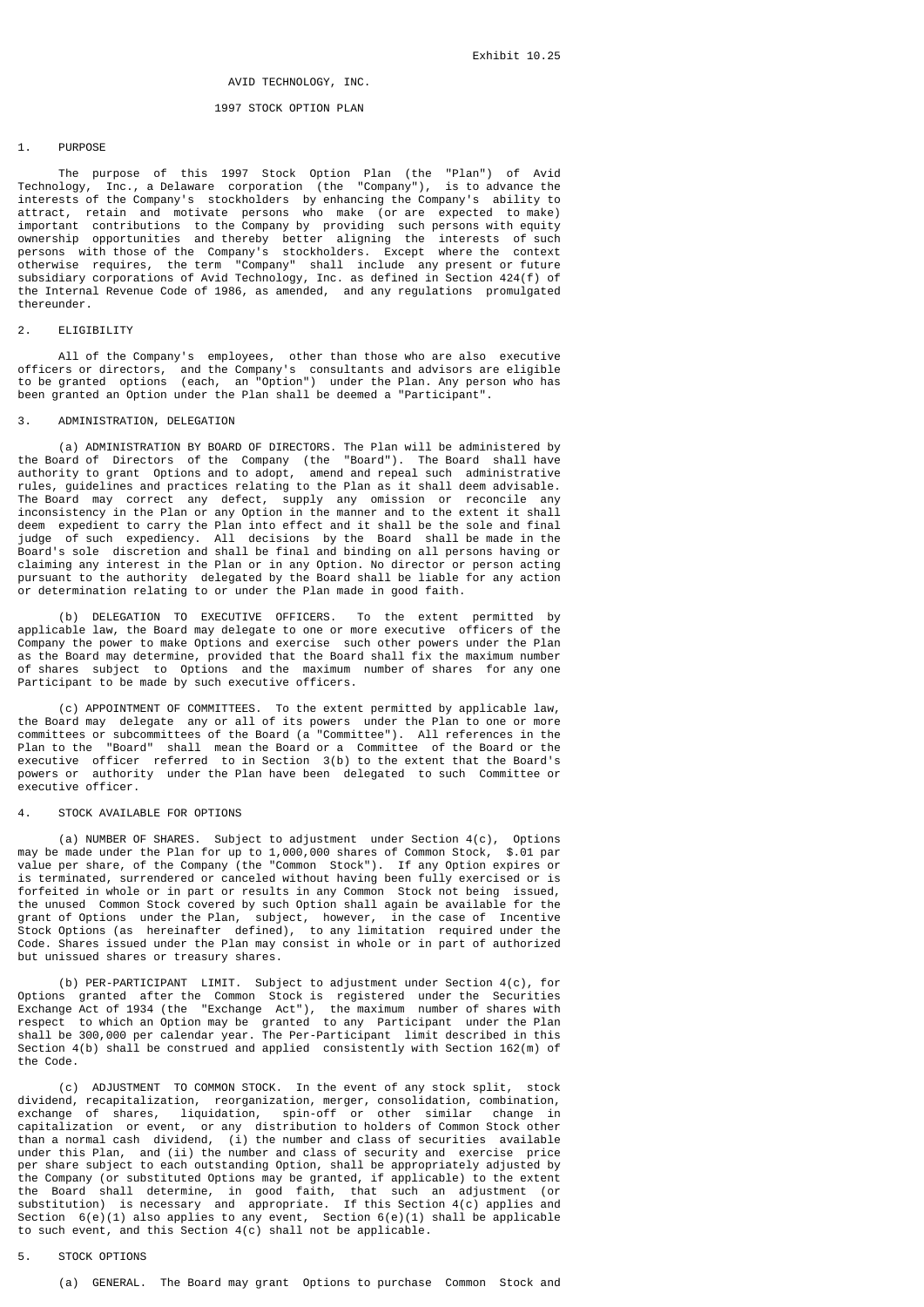determine the number of shares of Common Stock to be covered by each Option, the exercise price of each Option and the conditions and limitations applicable to the exercise of each Option, including conditions relating to applicable federal or state securities laws, as it considers necessary or advisable. An Option which is not intended to be an Incentive Stock Option (as hereinafter defined) shall be designated a "Nonstatutory Stock Option".

 (b) INCENTIVE STOCK OPTIONS; STOCKHOLDER APPROVAL REQUIRED. An Option that the Board intends to be an "incentive stock option" as defined in Section 422 of the Code (an "Incentive Stock Option") shall be subject to and shall be construed consistently with the requirements of Section 422 of the Code. Notwithstanding that an Option may be designated by the Board as an Incentive Stock Option, no Option granted under the Plan shall be an Incentive Stock Option unless the Plan is approved by the Company's stockholders within 12 months of the date upon which the Board adopts the Plan. The Company shall have no liability to a Participant, or any other party, if an Option (or any part thereof) which is intended to be an Incentive Stock Option is not an Incentive Stock Option.

 (c) EXERCISE PRICE. The Board shall establish the exercise price at the time each Option is granted and specify it in the applicable option agreement.

 (d) DURATION OF OPTIONS. Each Option shall be exercisable at such times and subject to such terms and conditions as the Board may specify in the applicable option agreement.

 (e) EXERCISE OF OPTION. Options may be exercised only by delivery to the Company of a written notice of exercise signed by the proper person together with payment in full as specified in Section 5(f) for the number of shares for which the Option is exercised.

 (f) PAYMENT UPON EXERCISE. Common Stock purchased upon the exercise of an Option granted under the Plan shall be paid for as follows:

- (1) in cash or by check, payable to the order of the Company;
- (2) except as the Board may otherwise provide in an Option, delivery of an irrevocable and unconditional undertaking by a credit worthy broker to deliver promptly to the Company sufficient funds to pay the exercise price, or delivery by the Participant to the Company of a copy of irrevocable and unconditional instructions to a credit worthy broker to deliver promptly to the Company cash or a check sufficient to pay the exercise price;
- (3) to the extent permitted by the Board and explicitly provided in the Option (i) by delivery of shares of Common Stock owned by the Participant valued at their fair market value as determined by the Board in good faith ("Fair Market Value"), which Common Stock was owned by the Participant at least six months prior to such delivery, (ii) by delivery of a promissory note of the Participant to the Company on terms determined by the Board, or (iii) by payment of such other lawful consideration as the Board may determine; or
	- (4) any combination of the above permitted forms of payment.
- 6. GENERAL PROVISIONS APPLICABLE TO OPTIONS

 (a) TRANSFERABILITY OF OPTIONS. Except as the Board may otherwise determine or provide in an Option, Options shall not be sold, assigned, transferred, pledged or otherwise encumbered by the person to whom they are granted, either voluntarily or by operation of law, except by will or the laws of descent and distribution, and, during the life of the Participant, shall be exercisable only by the Participant. References to a Participant, to the extent relevant in the context, shall include references to authorized transferees.

 (b) DOCUMENTATION. Each Option under the Plan shall be evidenced by a written instrument in such form as the Board shall determine. Each Option may contain terms and conditions in addition to those set forth in the Plan.

 (c) BOARD DISCRETION. Except as otherwise provided by the Plan, each type of Option may be made alone in addition or in relation to any other type of Option. The terms of each type of Option need not be identical, and the Board need not treat Participants uniformly.

 (d) TERMINATION OF STATUS. The Board shall determine the effect on an Option of the disability, death, retirement, authorized leave of absence or other change in the employment or other status of a Participant and the extent to which, and the period during which, the Participant, the Participant's legal representative, conservator, guardian or Designated Beneficiary may exercise rights under the Option.

- (e) ACQUISITION EVENTS
- (1) CONSEQUENCES OF ACQUISITION EVENTS. Upon the occurrence of an Acquisition Event (as defined below), or the execution by the Company of any agreement with respect to an Acquisition Event, the Board shall take any one or more of the following actions with respect to then outstanding Options: (i) provide that outstanding Options shall be assumed, or equivalent Options shall be substituted, by the acquiring or succeeding corporation (or an affiliate thereof), provided that any such Options substituted for Incentive Stock Options shall satisfy, in the determination of the Board, the requirements of Section 424(a) of the Code; (ii) upon written notice to the Participants, provide that all then unexercised Options will become exercisable in full as of a specified date (the "Acceleration Date") prior to the Acquisition Event and will terminate immediately prior to the consummation of such Acquisition Event, except to the extent exercised by the Participants between the Acceleration Date and the consummation of such Acquisition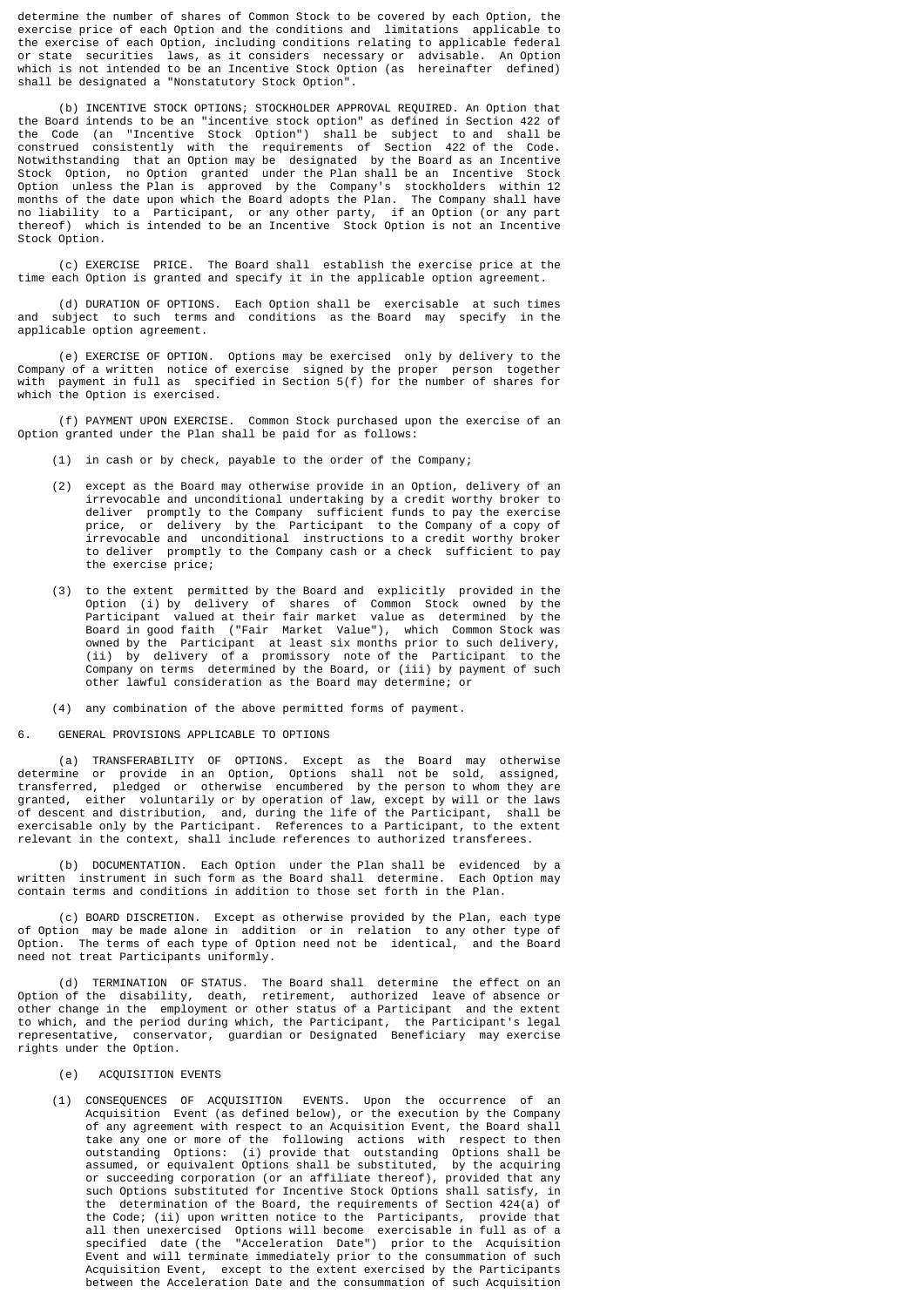Event; and (iii) in the event of an Acquisition Event under the terms of which holders of Common Stock will receive upon consummation thereof a cash payment for each share of Common Stock surrendered pursuant to such Acquisition Event (the "Acquisition Price"), provide that all outstanding Options shall terminate upon consummation of such Acquisition Event and each Participant shall receive, in exchange therefor, a cash payment equal to the amount (if any) by which (A) the Acquisition Price multiplied by the number of shares of Common Stock subject to such outstanding Options (whether or not then exercisable), exceeds (B) the aggregate exercise price of such Options. An "Acquisition Event" shall mean: (a) any merger or consolidation which results in the voting securities of the Company outstanding immediately prior thereto continuing to represent (either by remaining outstanding or by being converted into voting securities of the surviving or acquiring entity) less than 50% of the combined voting power of the voting securities of the Company or such surviving or acquiring entity outstanding immediately after such merger or consolidation; (b) any sale of all or substantially all of the assets of the Company; (c) the complete liquidation of the Company; or (d) the acquisition of "beneficial ownership" (as defined in Rule 13d-3 under the Exchange Act) of securities of the Company representing 50% or more of the combined voting power of the Company's then outstanding securities (other than through a merger or consolidation or an acquisition of securities directly from the Company) by any "person", as such term is used in Sections 13(d) and 14(d) of the Exchange Act other than the Company, any trustee or other fiduciary holding securities under an employee benefit plan of the Company or any corporation owned directly or indirectly by the stockholders of the Company in substantially the same proportion as their ownership of stock of the Company.

 (2) ASSUMPTION OF OPTIONS UPON CERTAIN EVENTS. The Board may grant Options under the Plan in substitution for options held by employees of another corporation who become employees of the Company as a result of a merger or consolidation of the employing corporation with the Company or the acquisition by the Company of property or stock of the employing corporation. The substitute Options shall be granted on such terms and conditions as the Board considers appropriate in the circumstances.

 (f) WITHHOLDING. Each Participant shall pay to the Company, or make provision satisfactory to the Board for payment of, any taxes required by law to be withheld in connection with Options to such Participant no later than the date of the event creating the tax liability. The Board may allow Participants to satisfy such tax obligations in whole or in part in shares of Common Stock, including shares retained from the Option creating the tax obligation, valued at their Fair Market Value. The Company may, to the extent permitted by law, deduct any such tax obligations from any payment of any kind otherwise due to a Participant.

 (g) AMENDMENT OF OPTION. The Board may amend, modify or terminate any outstanding Option, including but not limited to, substituting therefor another Option of the same or a different type, changing the date of exercise or realization, and converting an Incentive Stock Option to a Nonstatutory Stock Option, provided that the Participant's consent to such action shall be required unless the Board determines that the action, taking into account any related action, would not materially and adversely affect the Participant.

 (h) CONDITIONS ON DELIVERY OF STOCK. The Company will not be obligated to deliver any shares of Common Stock pursuant to the Plan until (i) all conditions of the Option have been met or removed to the satisfaction of the Company, (ii) in the opinion of the Company's counsel, all other legal matters in connection with the issuance and delivery of such shares have been satisfied, including any applicable securities laws and any applicable stock exchange or stock market rules and regulations, and (iii) the Participant has executed and delivered to the Company such representations or agreements as the Company may consider appropriate to satisfy the requirements of any applicable laws, rules or regulations.

 (i) ACCELERATION. The Board may at any time provide that any Options shall become immediately exercisable in full or in part.

#### 7. MISCELLANEOUS

 (a) NO RIGHT TO EMPLOYMENT OR OTHER STATUS. No person shall have any claim or right to be granted an Option, and the grant of an Option shall not be construed as giving a Participant the right to continued employment or any other relationship with the Company. The Company expressly reserves the right at any time to dismiss or otherwise terminate its relationship with a Participant free from any liability or claim under the Plan, except as expressly provided in the applicable Option.

 (b) NO RIGHTS AS STOCKHOLDER. Subject to the provisions of the applicable Option, no Participant or Designated Beneficiary shall have any rights as a stockholder with respect to any shares of Common Stock to be distributed with respect to an Option until becoming the record holder of such shares.

 (c) EFFECTIVE DATE AND TERM OF PLAN. The Plan shall become effective on the date on which it is adopted by the Board, but no Option designated as an Incentive Stock Option shall be an Incentive stock Option unless and until the Plan has been approved by the Company's stockholders within 12 months of the date upon which the Board adopts the Plan. No Options shall be granted under the Plan after the completion of ten years from the date on which the Plan was adopted by the Board but Options previously granted may remain exercisable beyond that date.

(d) AMENDMENT OF PLAN. The Board may amend, suspend or terminate the Plan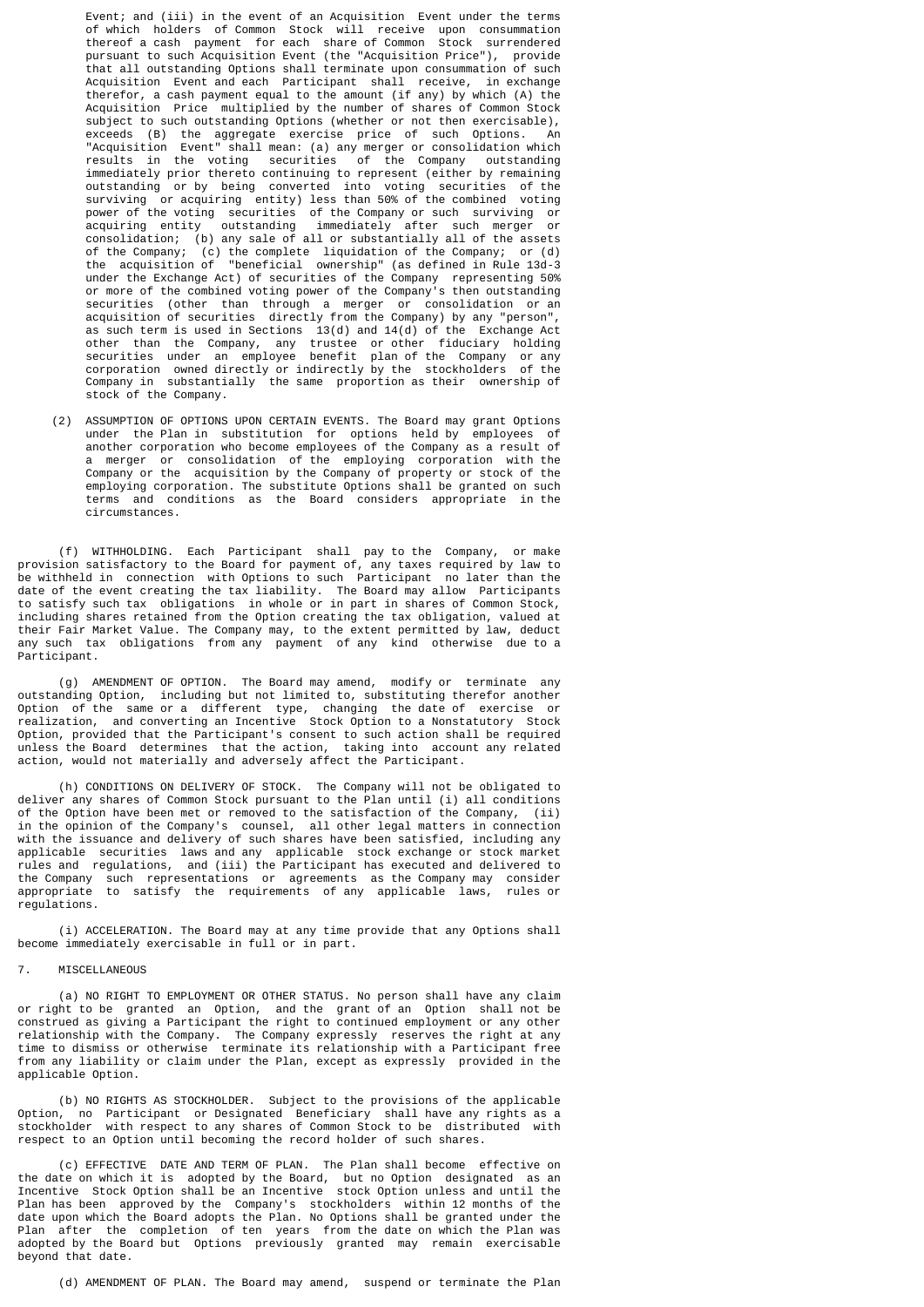or any portion thereof at any time.

 (e) GOVERNING LAW. The provisions of the Plan and all Options made hereunder shall be governed by and interpreted in accordance with the laws of the State of Delaware, without regard to any applicable conflicts of law.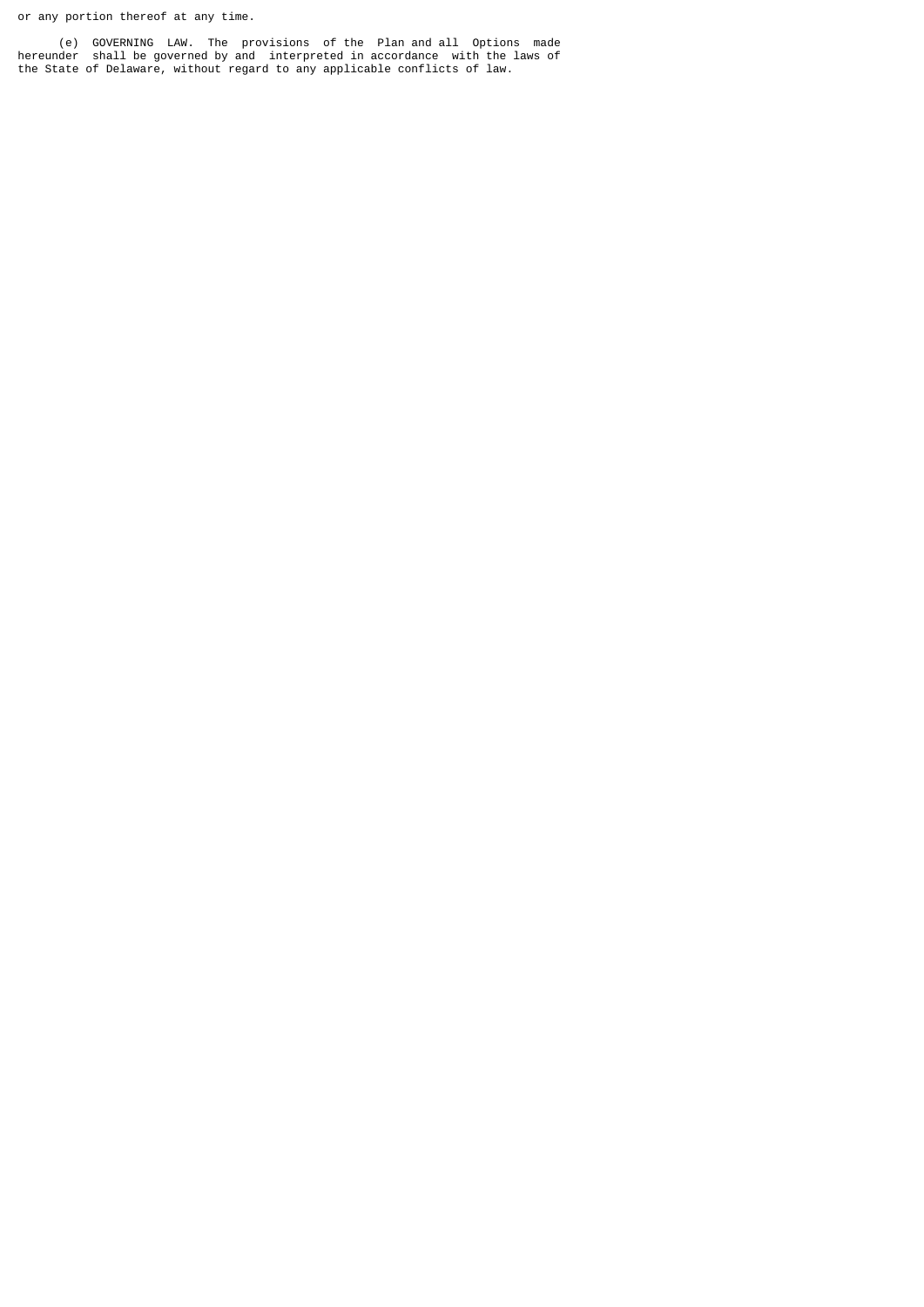# AVID TECHNOLOGY, INC.

#### 1996 EMPLOYEE STOCK PURCHASE PLAN

# February 12, 1996

 The purpose of this Plan is to provide eligible employees of Avid Technology, Inc. (the "Company") and certain of its subsidiaries with opportunities to purchase shares of the Company's common stock, \$.01 par value (the "Common Stock"), commencing on August 1, 1996. Two Hundred Thousand (200,000) shares of Common Stock in the aggregate have been approved for this purpose.

 1. ADMINISTRATION. The Plan will be administered by the Company's Board of Directors (the "Board") or by a Committee appointed by the Board (the "Committee"). The Board or the Committee has authority to make rules and regulations for the administration of the Plan and its interpretation and decisions with regard thereto shall be final and conclusive.

 2. ELIGIBILITY. Participation in the Plan will neither be permitted nor denied contrary to the requirements of Section 423 of the Internal Revenue Code of 1986, as amended (the "Code"), and regulations promulgated thereunder. All employees of the Company, including Directors who are employees, and all employees of any subsidiary of the Company (as defined in Section 424(f) of the Code) designated by the Board or the Committee from time to time (a "Designated Subsidiary"), are eligible to participate in any one or more of the offerings of Options (as defined in Section 9) to purchase Common Stock under the Plan provided that:

 (a) they are regularly employed by the Company or a Designated Subsidiary for more than 20 hours a week and for more than five months in a calendar year; and

 (b) they have been employed by the Company or a Designated Subsidiary for at least three months prior to enrolling in the Plan; and

 (c) they are employees of the Company or a Designated Subsidiary on the first day of the applicable Plan Period (as defined below).

 No employee may be granted an option hereunder if such employee, immediately after the option is granted, owns 5% or more of the total combined voting power or value of the stock of the Company or any subsidiary. For purposes of the preceding sentence, the attribution rules of Section 424(d) of the Code shall apply in determining the stock ownership of an employee, and all stock which the employee has a contractual right to purchase shall be treated as stock owned by the employee.

 3. OFFERINGS. The Company will make one or more offerings ("Offerings") to employees to purchase stock under this Plan. Offerings will begin each August 1 and February 1, or the first business day thereafter (the "Offering Commencement Dates"). Each Offering Commencement Date will begin a six month period (a "Plan Period") during which payroll deductions will be made and held for the purchase of Common Stock at the end of the Plan Period. The Board or the Committee may, at its discretion, choose a different Plan Period of twelve (12) months or less for subsequent Offerings.

 4. PARTICIPATION. An employee eligible on the Offering Commencement Date of any Offering may participate in such Offering by completing and forwarding a payroll deduction authorization form to the employee's appropriate payroll office at least 30 days prior to the applicable Offering Commencement Date. The form will authorize a regular payroll deduction from the Compensation received by the employee during the Plan Period. Unless an employee files a new form or withdraws from the Plan, his deductions and purchases will continue at the same rate for future Offerings under the Plan as long as the Plan remains in effect. The term "Compensation" means the amount of money reportable on the employee's Federal Income Tax Withholding Statement, excluding overtime, shift premium, incentive or bonus awards, allowances and reimbursements for expenses such as relocation allowances for travel expenses, income or gains on the exercise of Company stock options or stock appreciation rights, and similar items, whether or not shown on the employee's Federal Income Tax Withholding Statement, but including, in the case of salespersons, sales commissions to the extent determined by the Board or the Committee.

 5. DEDUCTIONS. The Company will maintain payroll deduction accounts for all participating employees. With respect to any Offering made under this Plan, an employee may authorize a payroll deduction in any dollar amount up to a maximum of ten percent (10%) of the Compensation he or she receives during the Plan Period or such shorter period during which deductions from payroll are made. The Board or the Committee may set a minimum payroll deduction requirement.

 No employee may be granted an Option (as defined in Section 9) which permits his rights to purchase Common Stock under this Plan and any other stock purchase plan of the Company and its subsidiaries, to accrue at a rate which exceeds \$25,000 of the fair market value of such Common Stock (determined at the Offering Commencement Date of the Plan Period) for each calendar year in which the Option is outstanding at any time.

 6. DEDUCTION CHANGES. An employee may decrease or discontinue his payroll deduction once during any Plan Period, by filing a new payroll deduction authorization form. However, an employee may not increase his payroll deduction during a Plan Period. If an employee elects to discontinue his payroll deductions during a Plan Period, but does not elect to withdraw his funds pursuant to Section 8 hereof, funds deducted prior to his election to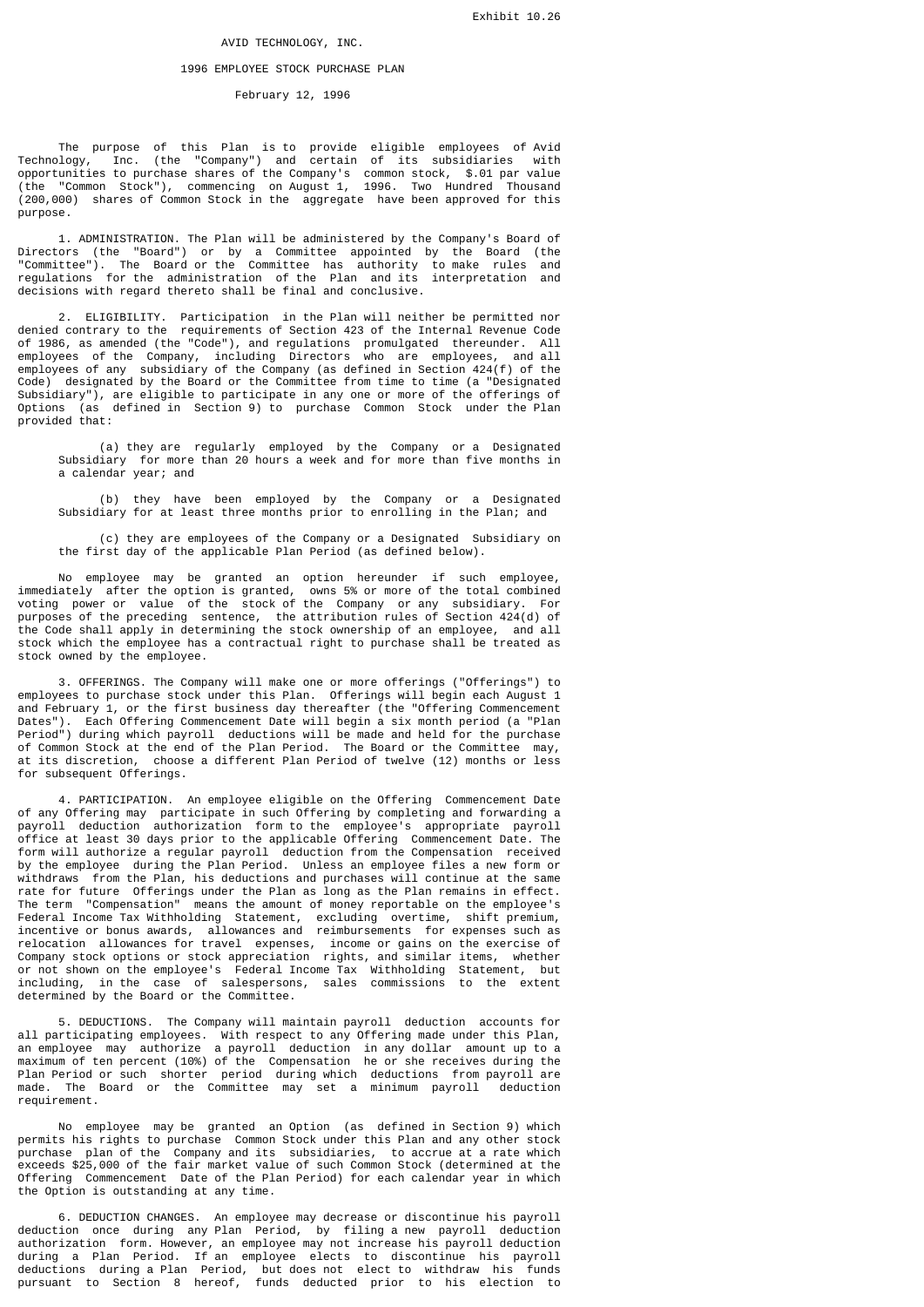discontinue will be applied to the purchase of Common Stock on the Exercise Date (as defined below).

 7. INTEREST. Interest will not be paid on any employee accounts, except to the extent that the Board or the Committee, in its sole discretion, elects to credit employee accounts with interest at such per annum rate as it may from time to time determine.

 8. WITHDRAWAL OF FUNDS. An employee may at any time prior to the close of business on the last business day in a Plan Period and for any reason permanently draw out the balance accumulated in the employee's account and thereby withdraw from participation in an Offering. Partial withdrawals are not permitted. The employee may not begin participation again during the remainder of the Plan Period. The employee may participate in any subsequent Offering in accordance with terms and conditions established by the Board or the Committee, except that employees who are also directors or officers of the Company within the meaning of Section 16 of the Securities Exchange Act of 1934 (the "Exchange Act") and the rules promulgated thereunder may not participate again for a period of at least six months as provided in Rule 16b-3(d)(2)(i) or any successor provision.

 9. PURCHASE OF SHARES. On the Offering Commencement Date of each Plan Period, the Company will grant to each eligible employee who is then a participant in the Plan an option ("Option") to purchase on the last business day of such Plan Period (the "Exercise Date"), at the Option Price hereinafter provided for, such number of whole shares of Common Stock of the Company reserved for the purposes of the Plan as does not exceed the number of shares determined by dividing six percent (6%) of such employee's annualized Compensation for the immediately prior six-month period by the price determined in accordance with the formula set forth in the following paragraph but using the closing price on the Offering Commencement Date of such Plan Period.

 The purchase price for each share purchased will be 85% of the closing price of the Common Stock on (i) the first business day of such Plan Period or (ii) the Exercise Date, whichever closing price shall be less. Such closing price shall be (a) the closing price on any national securities exchange on which the Common Stock is listed, (b) the closing price of the Common Stock on the Nasdaq National Market or (c) the average of the closing bid and asked prices in the over-the-counter market, whichever is applicable, as published in THE WALL STREET JOURNAL. If no sales of Common Stock were made on such a day, the price of the Common Stock for purposes of clauses (a) and (b) above shall be the reported price for the next preceding day on which sales were made.

 Each employee who continues to be a participant in the Plan on the Exercise Date shall be deemed to have exercised his Option at the Option Price on such date and shall be deemed to have purchased from the Company the number of full shares of Common Stock reserved for the purpose of the Plan that his accumulated payroll deductions on such date will pay for pursuant to the formula set forth above (but not in excess of the maximum number determined in the manner set forth above).

 Any balance remaining in an employee's payroll deduction account at the end of a Plan Period will be automatically refunded to the employee, except that any balance which is less than the purchase price of one share of Common Stock will be carried forward into the employee's payroll deduction account for the following Offering, unless the employee elects not to participate in the following Offering under the Plan, in which case the balance in the employee's account shall be refunded.

 10. ISSUANCE OF CERTIFICATES. Certificates representing shares of Common Stock purchased under the Plan may be issued only in the name of the employee, in the name of the employee and another person of legal age as joint tenants with rights of survivorship, or (in the Company's sole discretion) in the street name of a brokerage firm, bank or other nominee holder designated by the employee.

 11. RIGHTS ON RETIREMENT, DEATH OR TERMINATION OF EMPLOYMENT. In the event of a participating employee's termination of employment prior to the last business day of a Plan Period, no payroll deduction shall be taken from any pay due and owing to an employee and the balance in the employee's account shall be paid to the employee or, in the event of the employee's death, (a) to a beneficiary previously designated in a revocable notice signed by the employee (with any spousal consent required under state law) or (b) in the absence of such a designated beneficiary, to the executor or administrator of the employee's estate or (c) if no such executor or administrator has been appointed to the knowledge of the Company, to such other person(s) as the Company may, in its discretion, designate. If, prior to the last business day of the Plan Period, the Designated Subsidiary by which an employee is employed shall cease to be a subsidiary of the Company, or if the employee is transferred to a subsidiary of the Company that is not a Designated Subsidiary, the employee shall be deemed to have terminated employment for the purposes of this Plan.

 12. OPTIONEES NOT STOCKHOLDERS. Neither the granting of an Option to an employee nor the deductions from his pay shall constitute such employee a stockholder of the shares of Common Stock covered by an Option under this Plan until such shares have been purchased by and issued to him.

 13. RIGHTS NOT TRANSFERABLE. Rights under this Plan are not transferable by a participating employee other than by will or the laws of descent and distribution, and are exercisable during the employee's lifetime only by the employee.

 14. APPLICATION OF FUNDS. All funds received or held by the Company under this Plan may be combined with other corporate funds and may be used for any corporate purpose.

 15. ADJUSTMENT IN CASE OF CHANGES AFFECTING COMMON STOCK. In the event of a subdivision of outstanding shares of Common Stock, or the payment of a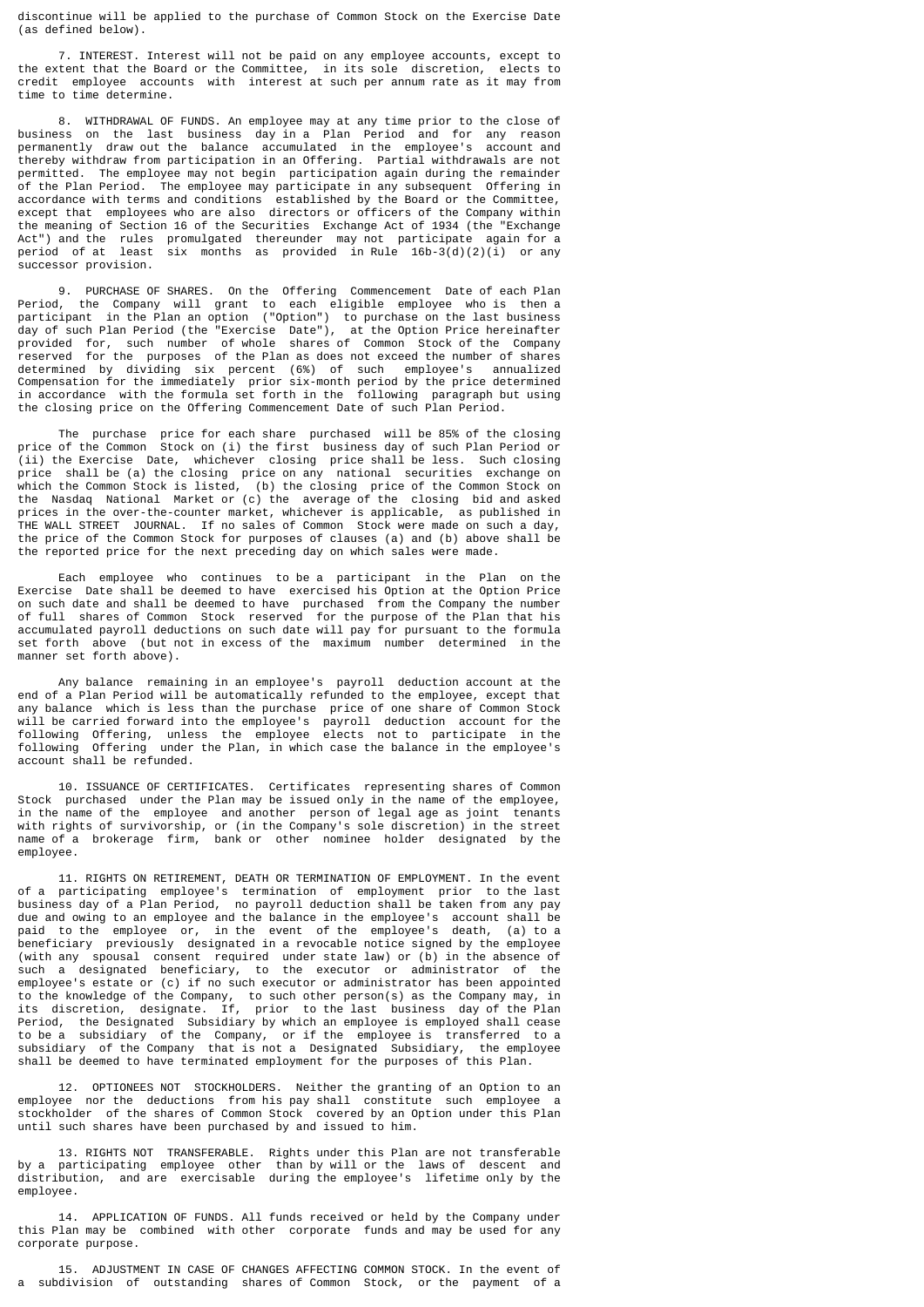dividend in Common Stock, the number of shares approved for this Plan, and the share limitation set forth in Section 9, shall be increased proportionately, and such other adjustment shall be made as may be deemed equitable by the Board or the Committee. In the event of any other change affecting the Common Stock, such adjustment shall be made as may be deemed equitable by the Board or the Committee to give proper effect to such event.

 16. MERGER. If the Company shall at any time merge or consolidate with another corporation and the holders of the capital stock of the Company immediately prior to such merger or consolidation continue to hold at least 80% by voting power of the capital stock of the surviving corporation ("Continuity of Control"), the holder of each Option then outstanding will thereafter be entitled to receive at the next Exercise Date upon the exercise of such Option for each share as to which such Option shall be exercised the securities or property which a holder of one share of the Common Stock was entitled to upon and at the time of such merger, and the Committee shall take such steps in connection with such merger as the Committee shall deem necessary to assure that the provisions of Paragraph 15 shall thereafter be applicable, as nearly as reasonably may be, in relation to the said securities or property as to which such holder of such Option might thereafter be entitled to receive thereunder.

 In the event of a merger or consolidation of the Company with or into another corporation which does not involve Continuity of Control, or of a sale of all or substantially all of the assets of the Company while unexercised Options remain outstanding under the Plan, (a) subject to the provisions of clauses (b) and (c), after the effective date of such transaction, each holder of an outstanding Option shall be entitled, upon exercise of such Option, to receive in lieu of shares of Common Stock, shares of such stock or other securities as the holders of shares of Common Stock received pursuant to the terms of such transaction; or (b) all outstanding Options may be cancelled by the Board or the Committee as of a date prior to the effective date of any such transaction and all payroll deductions shall be paid out to the participating employees; or (c) all outstanding Options may be cancelled by the Board or the Committee as of the effective date of any such transaction, provided that notice of such cancellation shall be given to each holder of an Option, and each holder of an Option shall have the right to exercise such Option in full based on payroll deductions then credited to his account as of a date determined by the Board or the Committee, which date shall not be less than ten (10) days preceding the effective date of such transaction.

 17. AMENDMENT OF THE PLAN. The Board may at any time, and from time to time, amend this Plan in any respect, except that (a) if the approval of any such amendment by the shareholders of the Company is required by Section 423 of the Code or by Rule 16b-3 under the Exchange Act, such amendment shall not be effected without such approval, and (b) in no event may any amendment be made which would cause the Plan to fail to comply with Section 16 of the Exchange Act and the rules promulgated thereunder, as in effect from time to time, or Section 423 of the Code.

 18. INSUFFICIENT SHARES. In the event that the total number of shares of Common Stock specified in elections to be purchased under any Offering plus the number of shares purchased under previous Offerings under this Plan exceeds the maximum number of shares issuable under this Plan, the Board or the Committee will allot the shares then available on a pro rata basis.

 19. TERMINATION OF THE PLAN. This Plan may be terminated at any time by the Board. Upon termination of this Plan all amounts in the accounts of participating employees shall be promptly refunded.

 20. GOVERNMENTAL REGULATIONS. The Company's obligation to sell and deliver Common Stock under this Plan is subject to listing on a national stock exchange or quotation on the Nasdaq National Market and the approval of all governmental authorities required in connection with the authorization, issuance or sale of such stock. The Plan shall be governed by Delaware law except to the extent that such law is preempted by federal law. The Plan is intended to comply with the provisions of Rule 16b-3 promulgated under the Securities Exchange Act of 1934. Any provision inconsistent with such Rule shall to that extent be inoperative and shall not affect the validity of the Plan.

 21. ISSUANCE OF SHARES. Shares may be issued upon exercise of an Option from authorized but unissued Common Stock, from shares held in the treasury of the Company, or from any other proper source.

 22. NOTIFICATION UPON SALE OF SHARES. Each employee agrees, by entering the Plan, to promptly give the Company notice of any disposition of shares purchased under the Plan where such disposition occurs within two years after the date of grant of the Option pursuant to which such shares were purchased.

 23. EFFECTIVE DATE AND APPROVAL OF SHAREHOLDERS. The Plan shall take effect on February 12, 1996 subject to approval by the shareholders of the Company as required by Rule 16b-3 under the Exchange Act and by Section 423 of the Code, which approval must occur within twelve months of the adoption of the Plan by the Board.

> Adopted by the Board of Directors on February 12, 1996

 Approved by the stockholders on June 5, 1996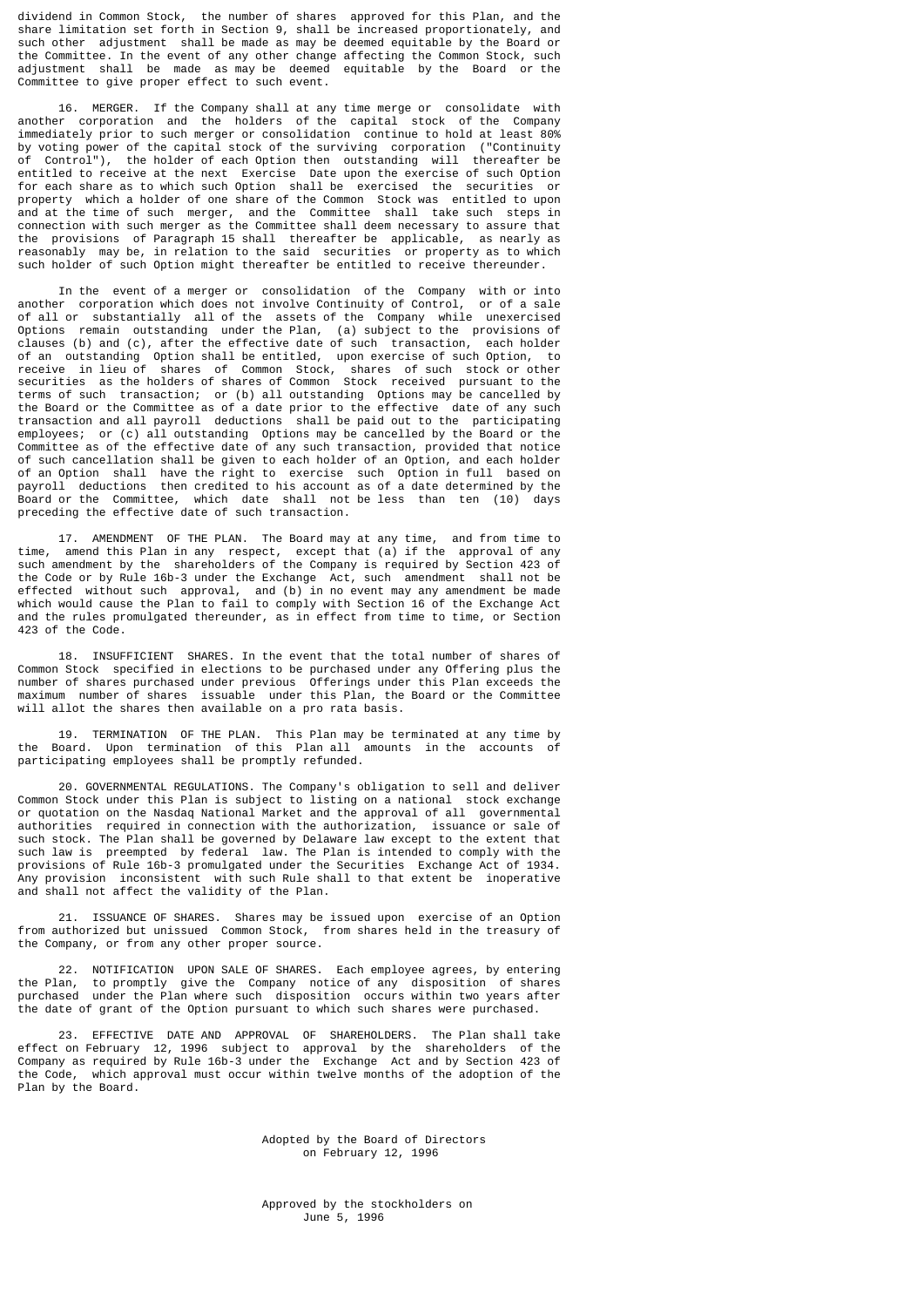# PURPOSE OF THE PLAN

The purpose of the Profit Sharing Plan is to reward all Avid employees for improving Company performance as measured by Return on Invested Capital (ROIC).

## FLIGIBILITY TO PARTICIPATE IN THE PLAN

All regular Avid employees who are not already covered by a sales commission plan or the Executive Variable Compensation Plan are eligible to participate. Employees hired after January 1, 1998 but before October 1, 1998 are eligible to participate on a prorated basis. Employees hired on or after October 1, 1998 will be eligible to participate in the Plan beginning January 1, 1999. Temporary employees are excluded from the Plan. However, if a temporary employee transfers to a regular position prior to October 1, 1998, he/she will participate on a prorated basis. Rehires will be treated as new employees under the Plan.

#### OPERATION OF THE PLAN

At target performance the Plan pays a percentage of the 1998 base salary which has been paid to participants during the year while a Plan participant. This includes vacation, personal time, sick time, and holiday time BUT NOT overtime, shift differential, or other premium pay. The Plan pays more for performance above target.

Performance is measured by Avid's 1998 ROIC. In 1998 Avid's ROIC performance will be evaluated against a peer group of other publicly-traded high technology companies. The Standard & Poor's High Technology Composite will comprise this peer group. The 1998 Plan target award is set at a percentile ROIC of the peer group selected by the Board of Directors.

WHAT IS ROIC?

ROIC is calculated as shown below:

 OPERATING INCOME  $ROIC = ------------$ Total Non-Cash Assets MINUS Interest-Bearing Debt

Operating Income (the numerator) is defined as profit from operations.

Invested Capital (the denominator) is defined as total assets less cash and debt.

# CHANGES IN STATUS

Individual awards will be prorated under the following circumstances:

 1) Any salary changes throughout the year are automatically prorated since Profit Sharing is calculated on the actual base salary paid during 1998.

 2) If a participant is hired after January 1, his/her Profit Sharing will be automatically prorated for that portion of the fiscal year worked for Avid since it will be calculated on actual base salary paid during 1998. For example, if the participant is hired July 1, 1998, his/her Profit Sharing will be based on a half a year's base salary.

 3) If a participant transfers from a temporary to a regular position before October 1, 1998, his/her Profit Sharing will be calculated on the base salary paid after transferring to the regular position.

 4) If a participant is on an approved leave of absence for a portion of 1998, his/her Profit Sharing will be calculated on the base salary paid during the year. This has the effect of prorating the award for any portion of the leave which was unpaid.

 5) If a participant becomes disabled and qualifies for benefits under Avid's long-term disability plan, his/her Profit Sharing award will be calculated on the base salary paid while on the Avid payroll as an employee.

 6) If a participant is laid off by Avid, the Profit Sharing award will be calculated on the base salary paid through the effective employment termination date. In this case, the payout may not exceed 100% of the prorated target award.

 7) If a participant dies while in Avid employment, the Profit Sharing award will be calculated on the base salary paid prior to date of death. The award will be paid to the surviving spouse, or if none, to the estate.

# TIMING OF PLAN PAYOUT

The Plan payout will be determined after audited financial results for 1998 are determined and publicly released, near the end of January 1999. Plan payout is expected to occur in February. Employees must be employed by Avid at the time of actual Plan payout to receive their Plan award, unless eligible for a prorated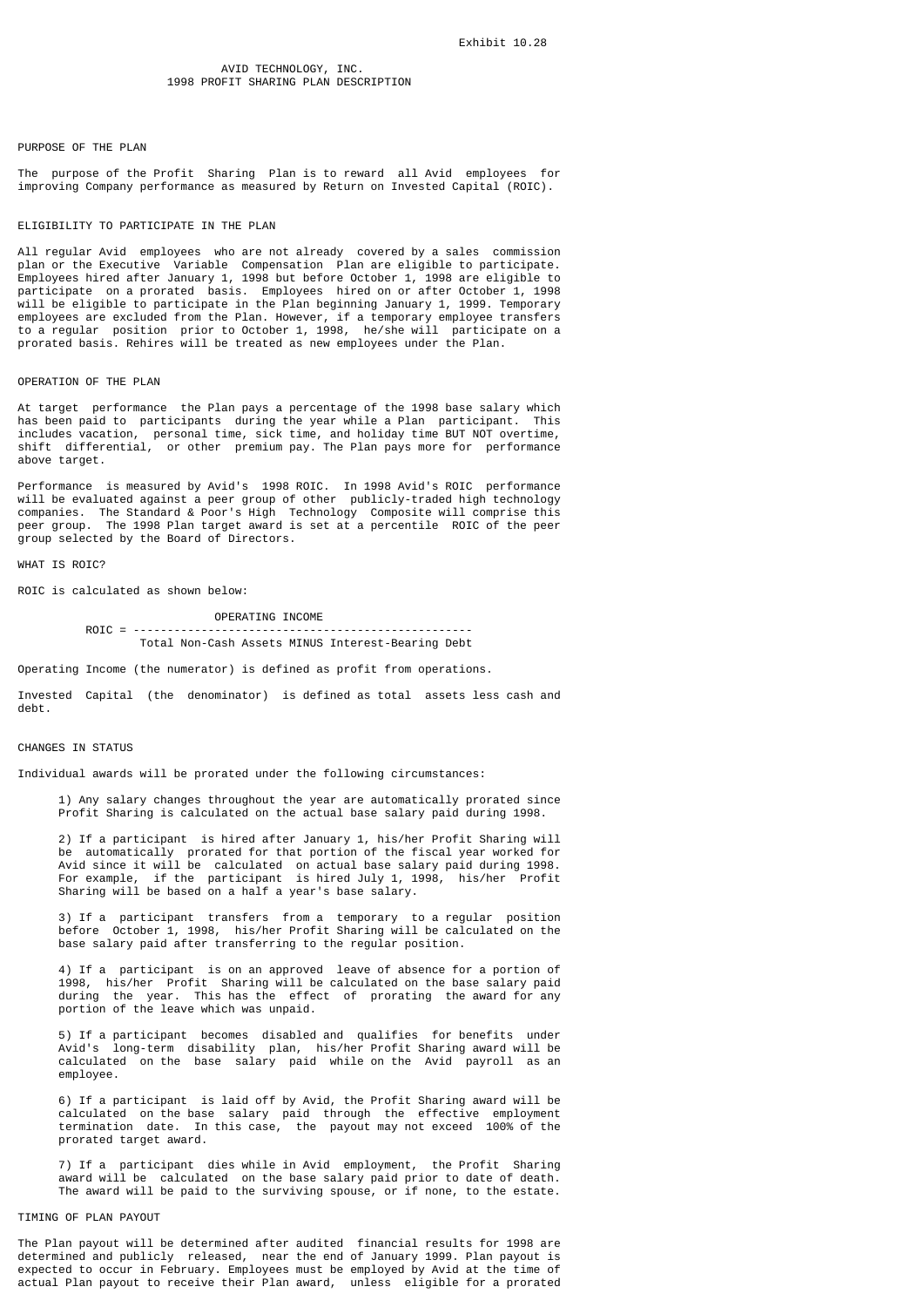award as described above. Employees who are on approved leave of absence at the time of actual Plan payout will be considered to be employed for this purpose.

CHANGES TO THE PLAN

The Company reserves the right at its sole discretion to modify, amend, revoke, or suspend the Plan at any time

This is a Plan summary and is not intended to be and shall not be interpreted as an employment contract.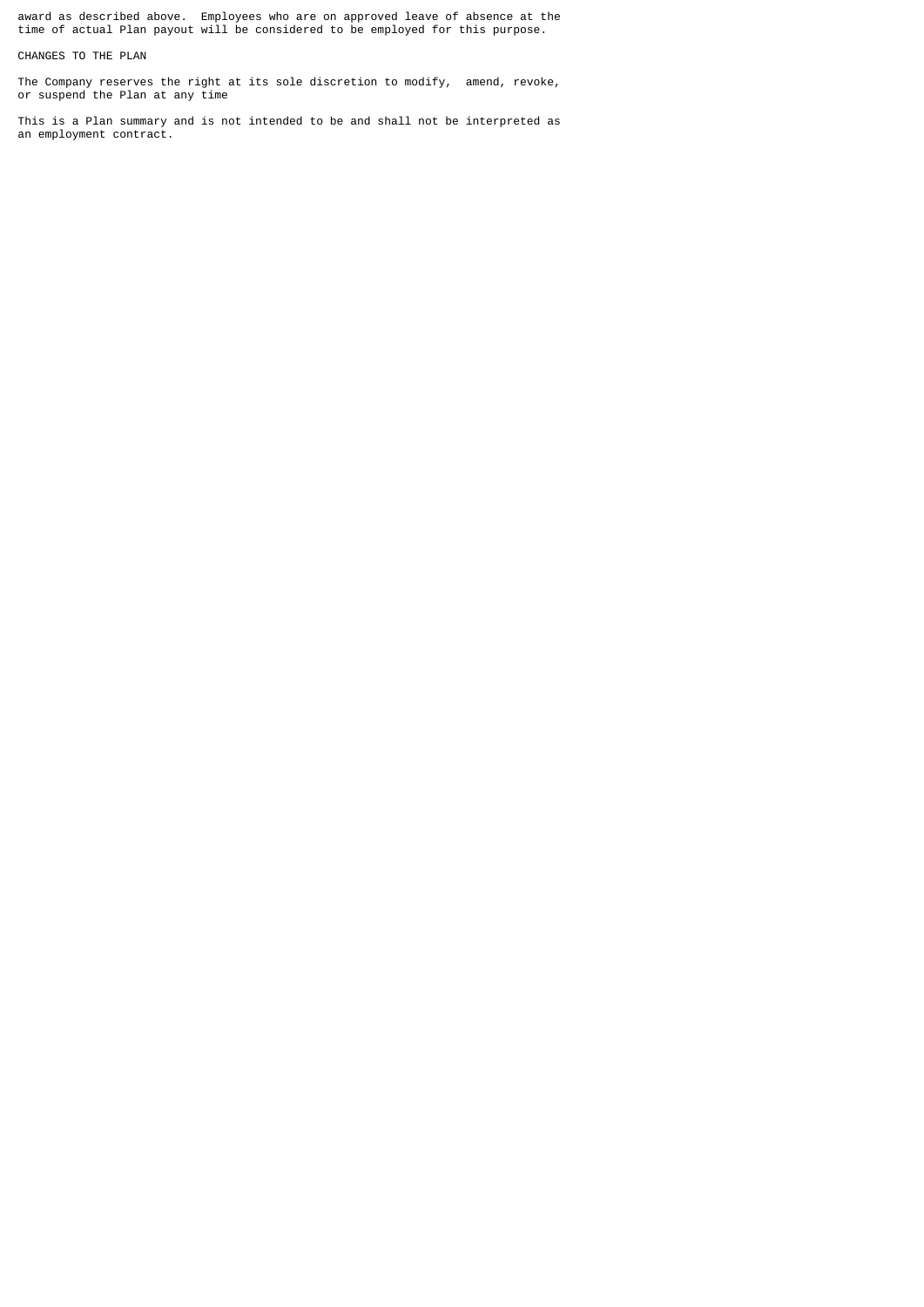November 10, 1997

**CONFIDENTIAL** 

William J. Miller c/o Avid Technology, Inc. Metropolitan Technology Park One Park West Tewksbury, MA 01876

# Dear Bill:

 Continuity of management of Avid Technology, Inc. ("Avid") is a critical factor to the continued growth and success of Avid. The Avid Board of Directors believes that it is in the best interest of the Company to reinforce and encourage the continued attention and dedication of key members of management to their assigned duties.

 In consideration of the mutual promises contained in this letter, it is hereby agreed that Avid shall provide to you, and that you shall receive from Avid, the benefits set forth in this letter (the "Agreement") if your employment with Avid, and its subsidiaries, is terminated during the term of this Agreement.

#### 1. PURPOSE

 This Agreement establishes certain special arrangements relating to the termination of your employment with Avid for any reason other than: (i) your becoming totally and permanently disabled under the Avid long-term disability plan or policy, or (ii) your death.

#### 2. TERM OF AGREEMENT

 This Agreement shall become effective on the date hereof (the "Effective Date") and shall terminate one year thereafter. The term shall be automatically extended for successive one-year periods after the first anniversary, unless 30 days' advance written notice is given by you or by Avid terminating this Agreement as of any anniversary date.

#### 3. TERMINATION OF EMPLOYMENT

 Your employment may be terminated in accordance with any of the following paragraphs, but only upon one (1) month's advance written notice (which period shall be referred to in this Agreement as the "Notice Period"). The expiration of the Notice Period shall be your "Date of Termination."

 (a) INVOLUNTARY TERMINATION WITHOUT CAUSE. Avid may terminate your employment without Cause (as defined below). In such an event, you shall continue to receive your full base salary during the Notice Period. Upon your Date of Termination, you shall be entitled to those benefits provided under Section 4.

 (b) INVOLUNTARY TERMINATION FOR CAUSE. Avid may terminate your employment for "Cause" by written notice setting forth the Cause for termination. "Cause" means a willful engaging in gross misconduct materially and demonstrably injurious to Avid or the willful and continued failure by you substantially to perform your duties with the Company (other than any such failure resulting from your incapacity due to physical or mental illness) after a written demand for substantial performance is delivered to you by the Board of Directors which specifically identifies the manner in which the Board believes that you have not substantially performed your duties. "Willful" means an act or omission in bad faith and without reasonable belief that such act or omission was in or not opposed to the best interests of Avid. Upon your Date of Termination, you shall be entitled only to those benefits provided under Section 5.

 (c) VOLUNTARY TERMINATION WITHOUT GOOD REASON. You may voluntarily terminate your employment without Good Reason (as defined below). In such an event, you shall continue to receive your full base salary and Employment Benefits during the Notice Period provided you satisfactorily perform your duties during the Notice Period, unless you are relieved of those duties by Avid. Upon your Date of Termination, you shall be entitled only to those benefits provided under Section 5.

 (d) VOLUNTARY TERMINATION WITH GOOD REASON. You may voluntarily terminate your employment with Good Reason. "Good Reason" shall mean a significant diminution in your duties or responsibilities or any acquisition of Avid that results in your no longer serving as Chief Executive Officer of an independent public company. In such an event, you shall continue to receive your full base salary and Employment Benefits during the Notice Period. provided you satisfactorily perform your duties during the Notice Period, unless you are relieved of those duties by Avid. Upon your Date of Termination, you shall be entitled to those benefits provided under Section 4.

# 4. SPECIAL SEVERANCE BENEFITS

 If your employment with Avid is involuntarily terminated by Avid without Cause pursuant to Section 3(a) or by you for Good Reason pursuant to Section 3(d), then you shall receive the following benefits as long as you continue to comply with your obligations under Section 8 of this Agreement and any Invention and Nondisclosure Agreement (or similar agreement) between you and the Company: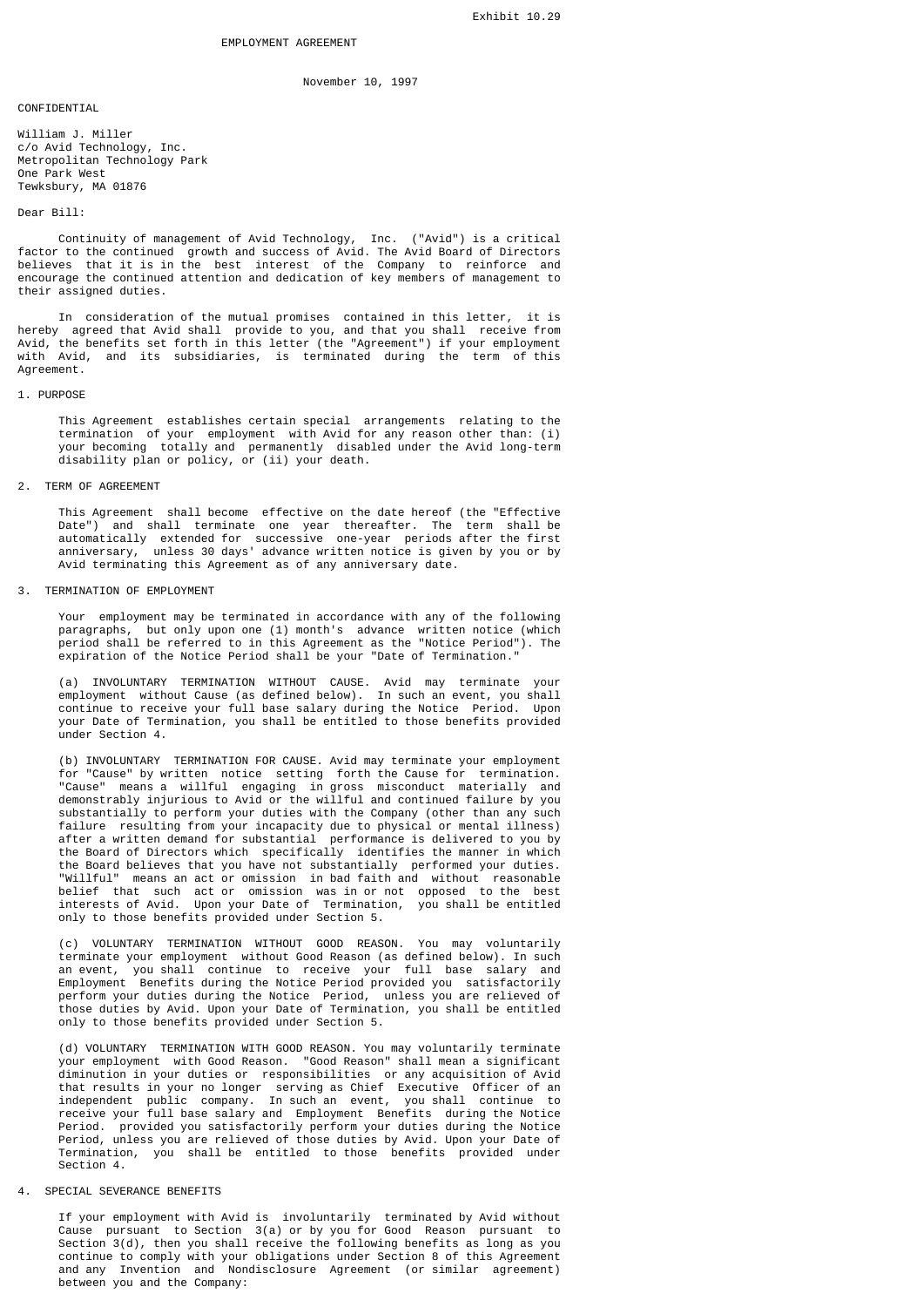(a) Your base salary shall be continued in effect for a period of twelve (12) months from your Date of Termination (hereinafter called your "Severance Pay Period"). Avid will also pay you, during the thirteenth through twenty-fourth months following termination, on a semi-monthly basis, the amount by which your monthly base salary at the Date of Termination exceeds your monthly compensation from your new employer;

 (b) You will receive incentive compensation payments in an aggregate amount equal to your target award for the calendar year immediately preceding the calendar year in which your Date of Termination occurs, payable in equal semi-monthly installments during the 12 months following the Date of Termination. You shall have no right to any pro-rated incentive compensation in respect of the year of termination;

 (c) Notwithstanding any provision to the contrary in any Avid stock plan, or under the terms of any grant, award agreement or form for exercising any right under any such plan, any stock options or restricted stock awards held by you as of the Date of Termination shall become exercisable or vested, as the case may be, as to an additional number of shares equal to the number that would have been exercisable or vested as of the end of the 12 month period immediately following the Date of Termination. Nothing in this Agreement shall be construed to extend the time period within which any option may be exercised beyond the period specified in the applicable stock plan or under the terms of any grant, award agreement or form for exercising any right under any such plan;

 (d) During the Severance Pay Period, in the event you elect to continue to participate in the Company's medical and dental plans to the extent permitted under COBRA, the Company shall pay the cost of such participation;

 (e) You shall be entitled to full executive outplacement assistance with an agency selected by Avid; and

 (f) If you do not find employment in Massachusetts following such termination, Avid shall reimburse you for relocation expenses back to California or Minnesota, as you may elect.

5. BENEFITS UPON VOLUNTARY TERMINATION WITHOUT GOOD REASON OR TERMINATION FOR CAUSE.

 Upon your termination for Cause in accordance with Section 3(b) or your termination without Good Reason in accordance with Section 3(c), all benefits under this Agreement will be void. In such an event, you shall be eligible for the benefits (if any) provided in accordance with the plans and policies of Avid which are then applicable to employees of Avid generally.

6. CONFIDENTIALITY.

 The provisions of the Employee Invention and Non-Disclosure Agreement between you and Avid shall continue in full force and effect following any termination of employment.

7. RELATIONSHIP TO CHANGE-IN-CONTROL AGREEMENT, ETC.

 (a) In the event you become entitled to any benefits under any Change-in-Control Employment Agreement between you and Avid, such Change-in-Control Employment Agreement shall control and this Agreement shall be void and of no further force or effect.

 (b) Except as expressly set forth in Section 7(a), this Agreement supersedes all prior agreements with Avid related to the subject matter hereof (including all provisions of the letter agreement dated April 3, 1996 other than Sections 5(a), 5(b) and the language of Section 7 through and including clause (i) thereof, which shall survive), and the special severance benefits provided under this Agreement are to be provided instead of any other Avid severance arrangements. Avid's severance policies and practices are superseded except to the extent incorporated herein. Notwithstanding the foregoing, nothing contained in this Agreement shall have any affect upon your rights under any tax qualified "pension benefit plan", as such term is defined in the Employee Retirement Income Security Act of 1974, as amended (ERISA); or any other "welfare benefit plan" as defined in ERISA, including by way of illustration and not limitation, any medical surgical or hospitalization benefit coverage or long-term disability benefit coverage; or under any deferred compensation or equity incentive arrangement, including by way of illustration and not limitation, any stock incentive plan, non-qualified pension plan, or phantom stock plan.

8. COVENANT NOT TO COMPETE AND NOT TO SOLICIT.

 (a) During the term of this Agreement, and for a period of two (2) years following the termination of your employment for any reason, you agree you will not engage in any business (whether as an owner, partner, officer, director, employee, consultant or otherwise, except as the holder of not more than 1% of the outstanding stock of a publicly-held company) that competes or plans to compete with Avid in the business of the development, manufacture, promotion, distribution or sale of digital film, video or audio editing, special effects or newsroom automation systems or products or any other business in which Avid is engaged or plans to engage at the time of your termination. Without limiting the foregoing, during such period you shall not be employed by or otherwise serve as a consultant to Abekas, Accom, Adobe, Carlton Communications, Chyron, Data Translation, Discreet Logic, DVision, FAST Technology, Hewlett-Packard, Immix, InSync, Kodak, Lightworks, Macromedia, Matrox, Media 100, Metacreations, MGI, Newsmaker, Newstar, Panasonic/Matsushita, Philips, Pinnacle Systems, Play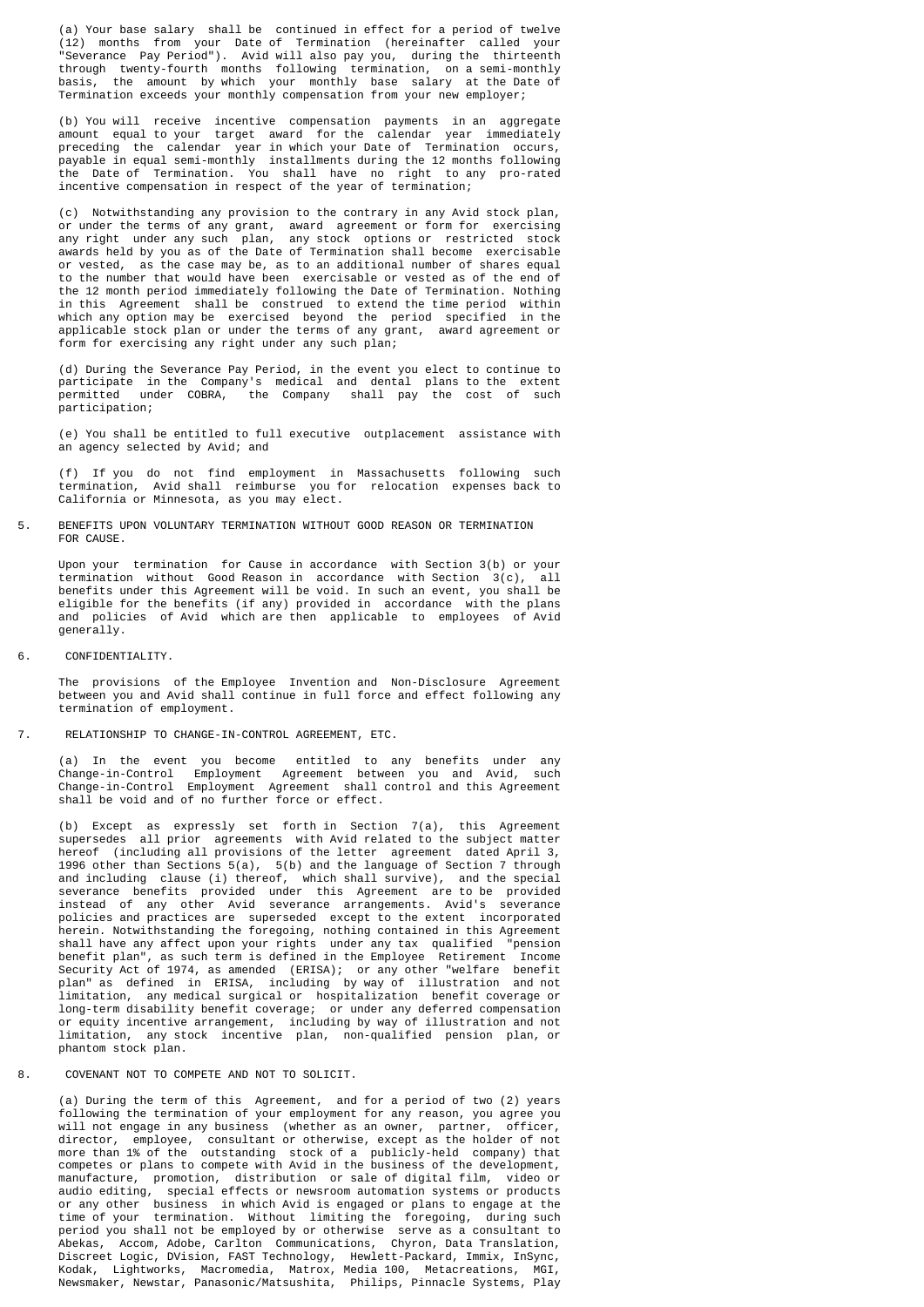Systems, Pluto Technologies International, Progressive Networks, Quantel, SADIE, Scitex, Sonic Solutions, SONY, Softimage/Microsoft, Tektronix, Transoft, Truevision, VDONet or VXtreme, or any of their subsidiaries and affiliates.

 (b) You also agree that, for a period of two (2) years from the date of your termination, you will not, either directly or indirectly through an agency, new employer or otherwise, solicit the employment of (or solicit to engage as an independent contractor or consultant) any person who at any time during the one year preceding such solicitation was an employee or independent contractor of Avid or any Avid affiliate.

 (c) If any restriction in this Section 8 is found by any court of competent jurisdiction to be unenforceable because it extends for too long a period of time or over too great a range of activities or in too broad a geographic area, it shall be interpreted to extend only over the maximum period of time, range of activities or geographic area as to which it may be enforceable.

 (d) The restrictions contained in this Section 8 are necessary for the protection of the business and good will of Avid and are considered by you to be reasonable for such purpose. You agree that any breach of this Section 8 will cause Avid substantial and irrevocable damage and, therefore, in the event of any such breach, in addition to such other remedies which may be available, Avid shall have the right to seek specific performance and injunctive relief.

# 9. NOTICE.

 Notice required or permitted under this Agreement shall be in writing and shall be deemed to have been given when delivered or mailed by the United States certified mail, return receipt requested, postage prepaid, in a properly addressed envelope. Notices to Avid shall be addressed to the Corporate Secretary.

10. MODIFICATION; SUCCESSORS.

 No provision of this Agreement may be waived, modified, or discharged except pursuant to a written instrument signed by you and Avid. This agreement is binding upon any successor to all or substantially all business or assets of Avid.

11. INDEMNIFICATION.

 The Company will indemnify you to the extent set forth in the Certificate of Incorporation and By-laws of the Company for all acts or omissions occurring during the period of your employment.

12. VALIDITY; COUNTERPARTS

 This agreement shall be governed by and construed under the laws of the Commonwealth of Massachusetts. The validity or enforceability of any provision hereof shall not affect the validity or enforceability of any other provision hereof. This Agreement may be executed in one or more counterparts, each of which together will constitute one and the same instrument.

| Accepted and Agreed     | Sincerely,            |
|-------------------------|-----------------------|
| as of November 10, 1997 | Avid Technology, Inc. |

|                       | By: /S/ Judith Oppenheim                    |
|-----------------------|---------------------------------------------|
| /S/ William J. Miller |                                             |
|                       | Name: Judith Oppenheim                      |
| William J. Miller     | Title: Sr. Vice President - Human Resources |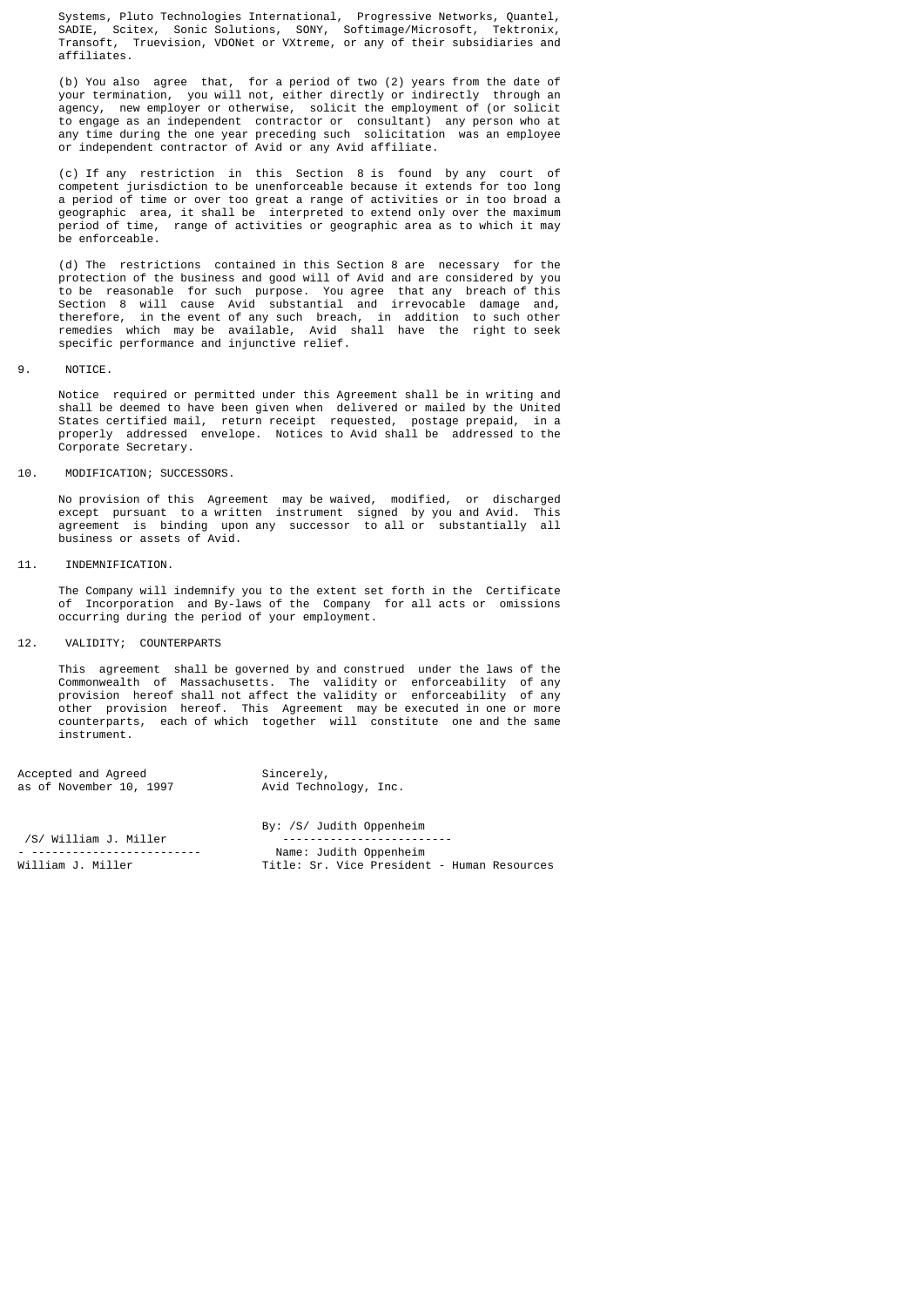November 10, 1997

Mr. William J. Miller Chief Executive Officer Avid Technology, Inc. Metropolitan Technology Park One Park West Tewksbury, MA 01876

 The Board of Directors (the "Board") of Avid Technology, Inc. ("Avid" or the "Company") recognizes that your contributions to the past and future growth and success of the Company have been and will be substantial and the Board desires to assure the Company of your continued services for the benefit of the Company, particularly in the face of a change-in-control of the Company.

 This letter agreement ("Agreement") therefore sets forth those benefits which the Company will provide to you in the event your employment within the Company is terminated after a "Change in Control of the Company" (as defined in Paragraph 2 (i)) under the circumstances described below.

1. TERM.

 If a Change in Control of the Company should occur while you are still an employee of the Company, then this Agreement shall continue in effect from the date of such Change in Control of the Company for so long as you remain an employee of the Company, but in no event for more than two full calendar years following such Change in Control of the Company; provided, however, that the expiration of the term of this Agreement shall not adversely affect your rights under this Agreement which have accrued prior to such expiration. If no Change in Control of the Company occurs before your status as an employee of the Company is terminated, this Agreement shall expire on such date. Prior to a Change in Control of the Company, your employment may be terminated by the Company with or without Cause (as defined in Paragraph 3(ii)), and/or this Agreement may be terminated by the Company, at any time upon written notice to you and, in either or both such events, you shall not be entitled to any of the benefits provided hereunder; provided, however, that the Company may not terminate this Agreement following the occurrence of a Potential Change in Control of the Company (as defined in Paragraph 2(ii)) unless (a) at least one year has expired since the most recent event or transaction constituting a Potential Change in Control of the Company and (b) in respect of a Potential Change in Control of the Company which previously occurred, no facts or circumstances continue to exist which, if initially occurring at the time any termination of this Agreement is to occur, would constitute a Potential Change in Control of the Company.

2. CHANGE IN CONTROL; POTENTIAL CHANGE IN CONTROL.

 (i) For purposes of this Agreement, a "Change in Control of the Company" shall be deemed to have occurred only if any of the following events occur:

 (a) The acquisition by an individual, entity or group (within the meaning of Section 13(d)(3) or 14(d)(2) of the Securities Exchange Act of 1934, as amended (the "Exchange Act"))(a "Person") of beneficial ownership (within the meaning of Rule 13d-3 promulgated under the Exchange Act) of 30% or more of either (i) the then outstanding shares of common stock of the Company (the "Outstanding Company Common Stock") or (ii) the combined voting power of the then outstanding voting securities of the Company entitled to vote generally in the election of directors (the "Outstanding Company Voting Securities"); provided, however, that for purposes of this subsection (i), the following acquisitions shall not constitute a Change of Control: (A) any acquisition directly from the Company, (B) any acquisition by the Company, (C) any acquisition by any employee benefit plan (or related trust) sponsored or maintained by the Company or any corporation controlled by the Company, or (D) any acquisition by any corporation pursuant to a transaction which satisfies the criteria set forth in clauses (A), (B) and (C) of subparagraph (c) of this Paragraph 2(i); or

 (b) Individuals who, as of the date hereof, constitute the Board (the "Incumbent Board") cease for any reason to constitute at least a majority of the Board; provided, however, that any individual becoming a director subsequently to the date hereof whose election, or nomination for election by the Company's shareholders, was approved by a vote of at least a majority of the directors then comprising the Incumbent Board shall be considered as though such individual were a member of the Incumbent Board, but excluding, for this purpose, any such individual whose initial assumption of office occurs as a result of an actual or threatened election contest with respect to the election or removal of directors or other actual or threatened solicitation of proxies or consents by or on behalf of a Person other than the Board; or

 (c) Consummation of a reorganization, merger or consolidation or sale or other disposition of all or substantially all of the assets of the Company (a "Business Combination"), in each case, unless, following such Business Combination, (A) all or substantially all of the individuals and entities who were the beneficial owners, respectively, of the Outstanding Company Common Stock and Outstanding Company Voting Securities immediately prior to such Business Combination beneficially own, directly or indirectly, more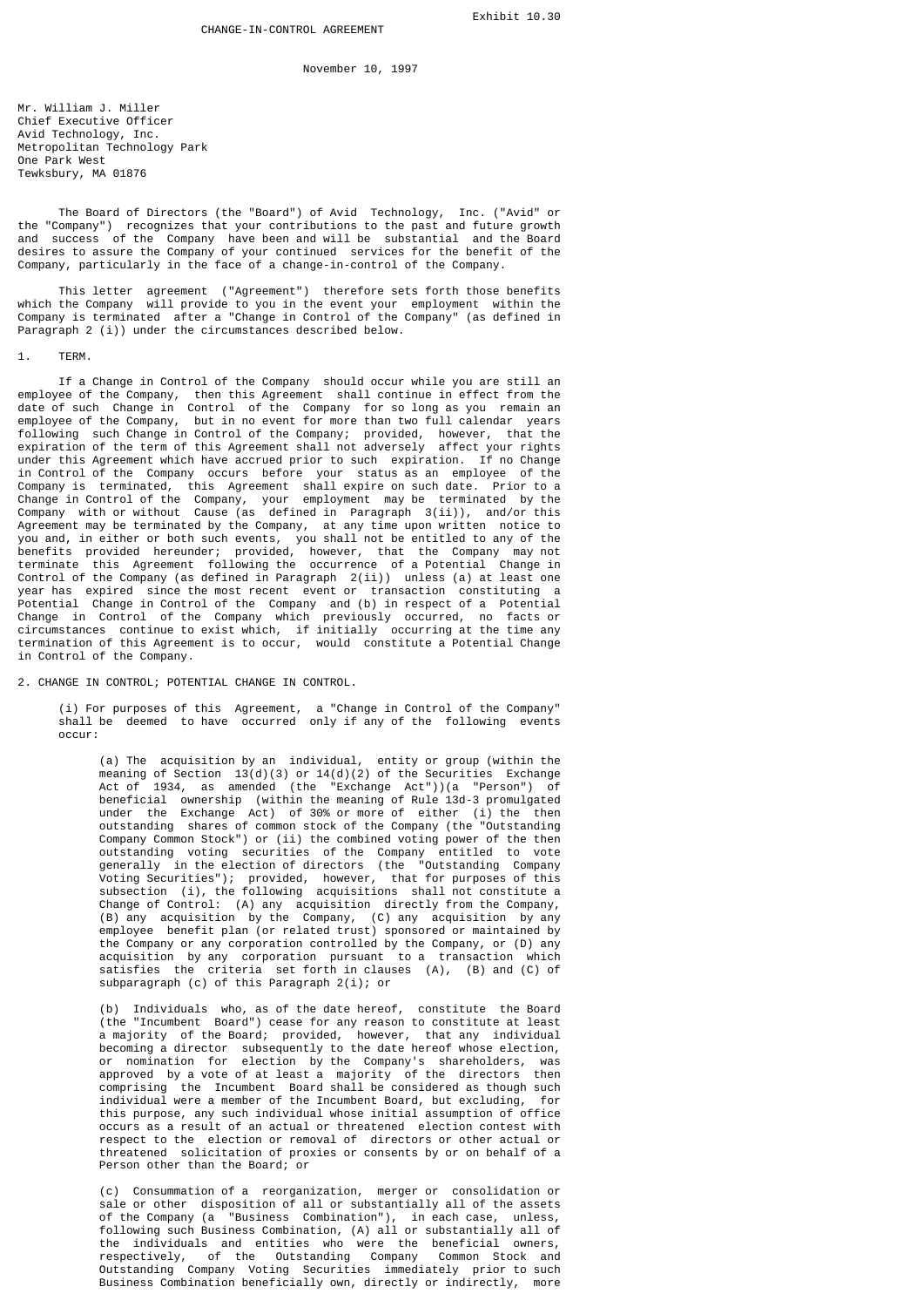than 50% of, respectively, the then-outstanding shares of common stock and the combined voting power of the then-outstanding voting securities entitled to vote generally in the election of directors, of the corporation resulting from such Business Combination (which as used in this Paragraph  $2(i)(c)$  shall include, without limitation, a corporation which as a result of such transaction owns all or substantially all of the Company's assets either directly or through one or more subsidiaries) in substantially the same proportions as their ownership immediately prior to such Business Combination of the Outstanding Company Common Stock and Outstanding Company Voting Securities, as the case may be and (B) no Person (excluding any corporation resulting from such Business Combination or any employee benefit plan (or related trust) of the Company or such corporation resulting from such Business Combination) beneficially owns, directly or indirectly, 30% or more of, respectively, the then outstanding shares of common stock of the corporation resulting form such Business Combination, or the combined voting power of the then-outstanding voting securities of such corporation.

 (ii) For purposes of this Agreement, a "Potential Change in Control of the Company" shall be deemed to have occurred if (A) the Company shall enter into an agreement, the consummation of which would result in the occurrence of a Change in Control of the Company, or (B) any person shall publicly announce an intention to take or to consider taking actions which if consummated would constitute a Change in Control of the Company, or (C) the Company shall receive any written communication from any third party or third parties, acting as principal or as authorized representative of a disclosed principal, which is publicly disclosed and proposes (or indicates a desire to engage in discussions relating to the possibility of or with a view toward) a transaction the consummation of which would result in the occurrence of a Change in Control of the Company, or (D) any Person other than the Company or a subsidiary thereof or any employee benefit plan sponsored by the Company or a subsidiary thereof or a corporation owned, directly or indirectly, by the shareholders of the Company in substantially the same proportions as their ownership of stock in the Company, shall (I) become the beneficial owner (within the meaning of Rule 13d-3 under the Exchange Act), (II) disclose directly or indirectly to the Company or publicly a plan or intention to become the beneficial owner or (E) any Person described in clause (D) above who becomes the beneficial owner, directly or indirectly, of voting shares representing 20.0% or more of the combined voting power of the Outstanding Company Voting Securities shall increase his beneficial ownership of such securities by 5% or more over the percentage acquired in the transaction which previously gave rise to the occurrence of a Potential Change in Control of the Company. Notwithstanding the foregoing, any event or transaction which would otherwise constitute a Potential Change in Control of the Company shall not constitute a Potential Change in Control of the Company if the negotiations or other actions leading to such event or transaction were initiated by the Company (it being understood that the occurrence of such a Company-initiated event or transaction shall not affect the existence of any Potential Change in Control of the Company resulting from any other event or transaction).

# 3. TERMINATION FOLLOWING CHANGE IN CONTROL.

 If a Change in Control of the Company shall have occurred while you are still an employee of the Company, you shall be entitled to the payments and benefits provided in Paragraph 4 hereof upon the subsequent termination of your employment within two (2) full calendar years of such Change in Control, by you or by the Company unless such termination is (a) because of your death or "Disability", (b) by the Company for "Cause" (as defined below), or (c) by you other than for "Good Reason" (as defined below), in any of which events you shall not be entitled to receive benefits under this Agreement.

 (i) "DISABILITY". If, as a result of your incapacity due to physical or mental illness, you shall have been deemed "disabled" by the institution appointed by the Company to administer the Company's Long-Term Disability Plan (or successor plan) because you shall have been absent from your duties with the Company on a full-time basis for six months and shall not have returned to full-time performance of your duties within thirty days after written notice is given you, the Company may terminate your employment for Disability.

 (ii) "CAUSE". For the purposes of this Agreement, the Company shall have "Cause" to terminate your employment only upon

 (A) the willful and continued failure by you substantially to perform your duties with the Company (other than any such failure resulting from your incapacity due to physical or mental illness or any failure resulting from your terminating your employment with the Company for "Good Reason" (as defined below)) after a written demand for substantial performance is delivered to you by the Board which specifically identifies the manner in which the Board believes that you have not substantially performed your duties, or

> (B) the willful engaging by you in gross misconduct materially and demonstrably injurious to the Company.

 For purposes of this paragraph, no act, or failure to act, on your part shall be considered "willful" unless done, or omitted to be done, by you not in good faith and without reasonable belief that your action or omission was in the best interests of the Company. Notwithstanding the foregoing, you shall not be deemed to have been terminated for Cause unless and until there shall have been delivered to you a copy of a resolution duly adopted by the affirmative vote of not less than three-quarters of the entire membership of the Board at a meeting of the Board called and held for that purpose (after at least 20 days prior notice to you and an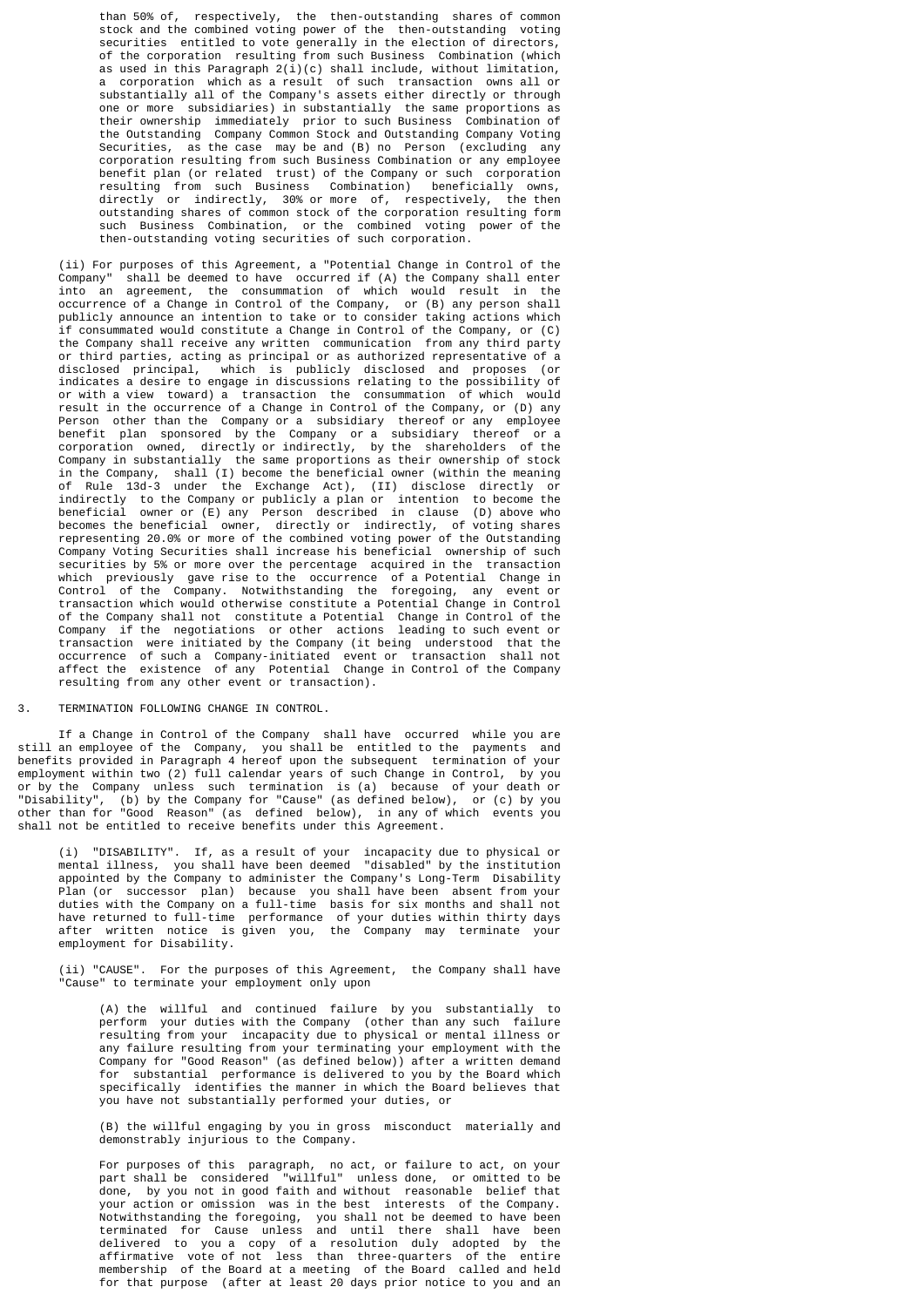opportunity for you, together with your counsel, to be heard before the Board), finding that in the good faith opinion of the Board you failed to perform your duties or engaged in misconduct as set forth in clause (A) or (B) of this Paragraph 3(ii) and that you did not correct such failure or cease such misconduct after being requested to do so by the Board.

 (iii) "GOOD REASON". You may terminate your employment for Good Reason. For purpose of this Agreement, "Good Reason" shall mean:

 (A) the assignment to you of any duties materially inconsistent with, or any material diminution of, your positions, duties, responsibilities, and status with the Company immediately prior to a Change in Control of the Company, or a material change in your titles or offices as in effect immediately prior to a Change in Control of the Company, or any removal of you from, or any failure to reelect you to, any such positions;

 (B) a reduction by the Company in your base salary in effect immediately prior to a Change in Control of the Company or a failure by the Company to increase your base salary (within fifteen months of your last increase) in an amount which is substantially similar, on a percentage basis, to the average percentage increase in base salary for all officers of the Company during the twelve months preceding your increase;

 (C) the failure by the Company to continue in effect any life insurance, health or accident or disability plan in which you are participating or are eligible to participate at the time of a Change in Control of the Company (or plans providing you with substantially similar benefits), except as otherwise required in terms of such plans as in effect at the time of any Change in Control of the Company or the taking of any action by the Company which would adversely affect your participation in or materially reduce your benefits under any of such plans or deprive you of any material fringe benefits enjoyed by you at the time of a Change in Control of the Company or the failure by the Company to provide you with the number of paid vacation days to which you are entitled in accordance with the vacation policies of the Company in effect at the time of a Change in Control of the Company;

 (D) the failure by the Company to (i) continue in effect any material incentive or variable compensation plan in which you participate immediately prior to the Change of Control, unless an equitable arrangement (embodied in an ongoing substitute or alternative plan) has been made with respect to such plan, (ii) continue your participation therein (or in such substitute or alternative plan) on a basis not materially less favorable, both in terms of the amount of benefits provided and the level of your participation relative to other participants, as existed at the time of the Change of Control or (iii) award cash bonuses to you in amounts and in a manner substantially consistent with past practice in light of the Company's financial performance;

 (E) any requirement by the Company that (i) the location of which you perform your principal duties for the Company be changed to a new location that is more than 45 miles from the location at which you perform your principal duties for the Company at the time of the Change in Control of the Company or (ii) you are required to travel on an overnight basis to a significantly greater extent than you were required to so travel prior to the Change in Control of the Company;

 (F) any material breach by the Company of any provision of this Agreement (including, without limitation, Paragraph 6), which is not cured within 30 days after written notice thereof; or

 (G) any purported termination of your employment by the Company which is not effected pursuant to a Notice of Termination satisfying the requirements of subparagraph (iv) below (and, if applicable, subparagraph (ii) above); and for purposes of this Agreement, no such purported termination shall be effective.

 (iv) NOTICE OF TERMINATION. Any termination by the Company pursuant to subparagraphs (i) or (ii) above or by you pursuant to subparagraph (iii) above shall be communicated by written Notice of Termination to the other party hereto. For purposes of this Agreement, a "Notice of Termination" shall mean a notice which shall indicate the specific termination provision in this Agreement relied upon and shall set forth in reasonable detail the facts and circumstances claimed to provide a basis for termination of your termination under the provision so indicated.

(v) DATE OF TERMINATION. "Date of Termination" shall mean:

 (A) if this Agreement is terminated for Disability, thirty days after Notice of Termination is given (provided that you shall not have returned to the performance of your duties on a full-time basis during such thirty-day period),

> (B) if your employment is terminated pursuant to subparagraph (iii) above, the date specified in the Notice of Termination, and

 (C) if your employment is terminated for any other reason, the date on which a Notice of Termination is given (or, if a Notice of Termination is not given, the date of such termination).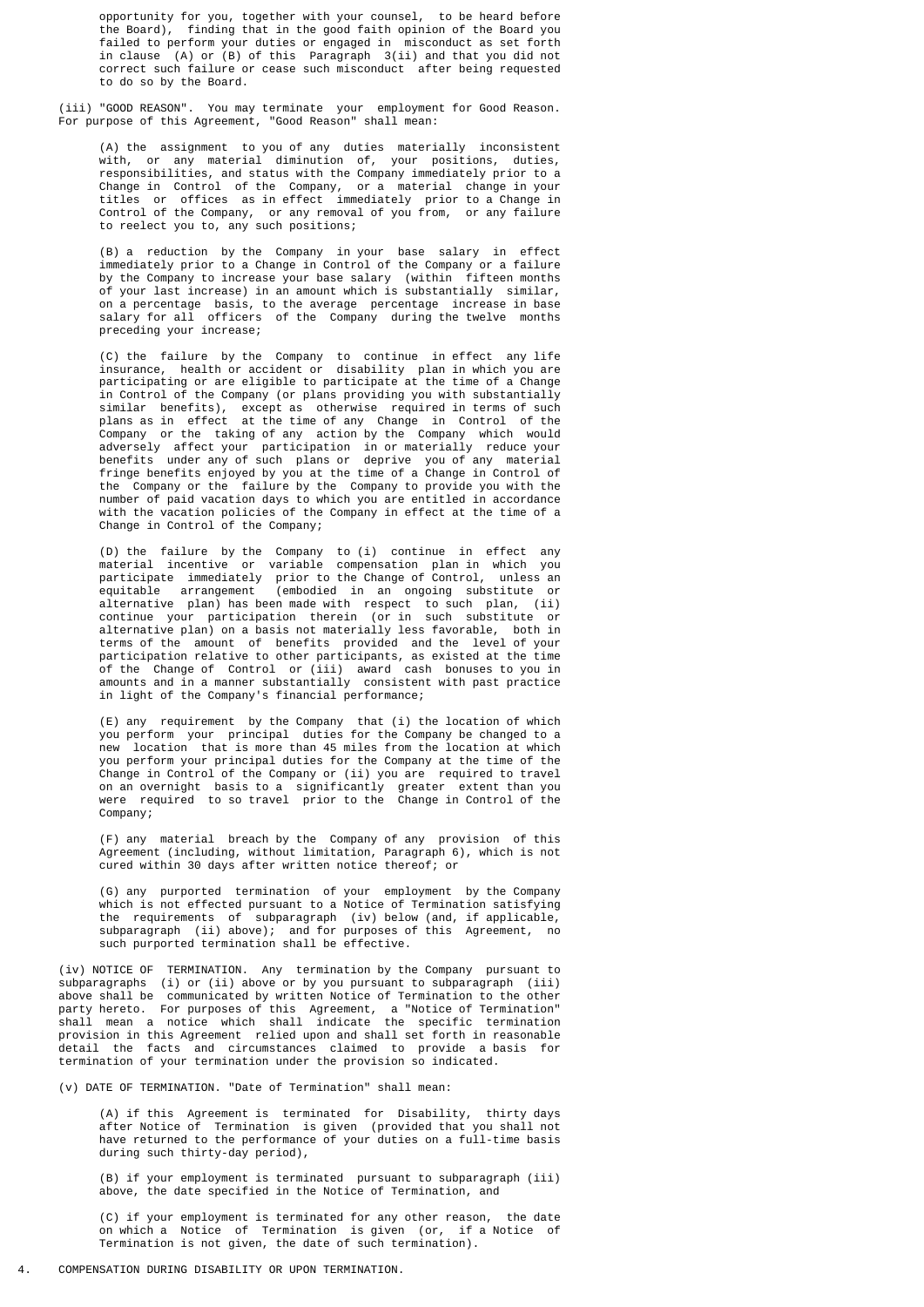(i) If, after a Change in Control of the Company, you shall fail to perform your duties hereunder as a result of incapacity due to physical or mental illness, you shall continue to receive your full base salary twice a month at the rate then in effect and any awards under the Executive/Senior Management Variable Compensation Plan or any successor plan shall continue to accrue and to be paid during such period until your employment is terminated (and, if the Company maintains a Long Term Disability Plan, you shall be eligible for coverage thereunder in accordance with the terms thereof and subject to the satisfaction of all applicable conditions, including without limitation, the timely filing of a notice of claim); provided, however, in the event the Company makes no interim individual accruals for the Executive/Senior Management Variable Compensation Plan or any successor plan in respect of any period for which no award has been made under such Plan because of such termination of this Agreement or of employment, you shall receive payment in the amount equal to the product of (a) the amount awarded to you under such Plan or any successor plan during the period most recently ended, multiplied by (b) a fraction (hereinafter the "Partial Service Fraction"), the numerator of which is the whole and partial months of service completed in the current period, and the denominator of which is the number of months in the period most recently ended for which an award was made.

 (ii) If, after a Change in Control of the Company, your employment shall be terminated for Cause, the Company shall pay you for your full base salary through the Date of Termination at the rate in effect at the time Notice of Termination is given and the Company shall have no further obligations to you under this Agreement.

 (iii) If, within two years after a Change in Control of the Company, the Company shall terminate your employment, other than pursuant to Paragraph 3(i) or 3(ii) hereof or by reason of death, or you shall terminate your employment for Good Reason,

 (A) The Company shall pay you as severance pay (and without regard to the provisions of any benefit plan) in a lump sum in cash on the fifth day following the Date of Termination, the following amounts:

 (x) your accrued but unpaid base salary through the Date of Termination at the rate in effect at the time Notice of Termination is given, plus an amount equal to the amount, if any, of any incentive compensation awards which have not been paid but which have been earned by you under the Executive/Senior Management Variable Compensation Plan or any successor plan (including awards which have been deferred, except to the extent such awards have been transferred, prior to a Change in Control of the Company, by the Company to a trustee in an irrevocable trust) it being understood that you shall have earned in each year for which an award shall be payable an amount equal to the product of (a) the amount awarded you under such Plan or any successor plan during the period most recently ended, multiplied by (b) the Partial Service Fraction; and

 (y) an amount equal to the sum of your annual base salary at the highest rate in effect during the twelve (12) month period immediately preceding the Date of Termination plus two times the amount of the highest award to you under the Executive/Senior Management Variable Compensation Plan or any successor plan during the twenty-four (24) month period ended on the Date of Termination.

 (B) For a twenty-four (24) month period after such termination, the Company shall arrange to provide you with life, dental, accident and group health insurance benefits substantially similar to those that you were receiving immediately prior to such termination to the extent that the Company's plans then permit the Company to provide you with such benefits. Notwithstanding the foregoing, the Company shall not provide any such benefits to you to the extent that an equivalent benefit is received by you from another employer during such period, and you shall report any such benefit actually received by you to the Company;

 (C) The exercisability of all outstanding stock options and restricted stock awards then held by you shall accelerate in full (to the extent such options or awards have not been, or would not otherwise be, accelerated at or prior to such time pursuant to the terms of the letter agreement dated April 3, 1996 between you and the Company), provided that if such acceleration would disqualify the Change in Control from being accounted for as a pooling of interests and such accounting treatment would otherwise be available and is desired, such exercisability and vesting will not be accelerated; and

> (D) You shall be entitled to full executive outplacement assistance with an agency selected by the Company.

 (iv) You shall not be required to mitigate the amount of any payment provided for in this Paragraph 4 by seeking other employment or otherwise, nor shall the amount of any payment provided for in this Paragraph 4 be reduced by any compensation earned by you as the result of employment by another employer after the Date of Termination, or otherwise.

 (v) Nothing in this Agreement shall prevent or limit your continuing or future participation in any plan, program, policy or practice provided by the Company to its employees and for which you may qualify nor, subject to Paragraph 13 hereof, shall anything herein limit or otherwise affect such rights as you may have under any contract or agreement between you and the Company; provided, however, that to the extent you are entitled to receive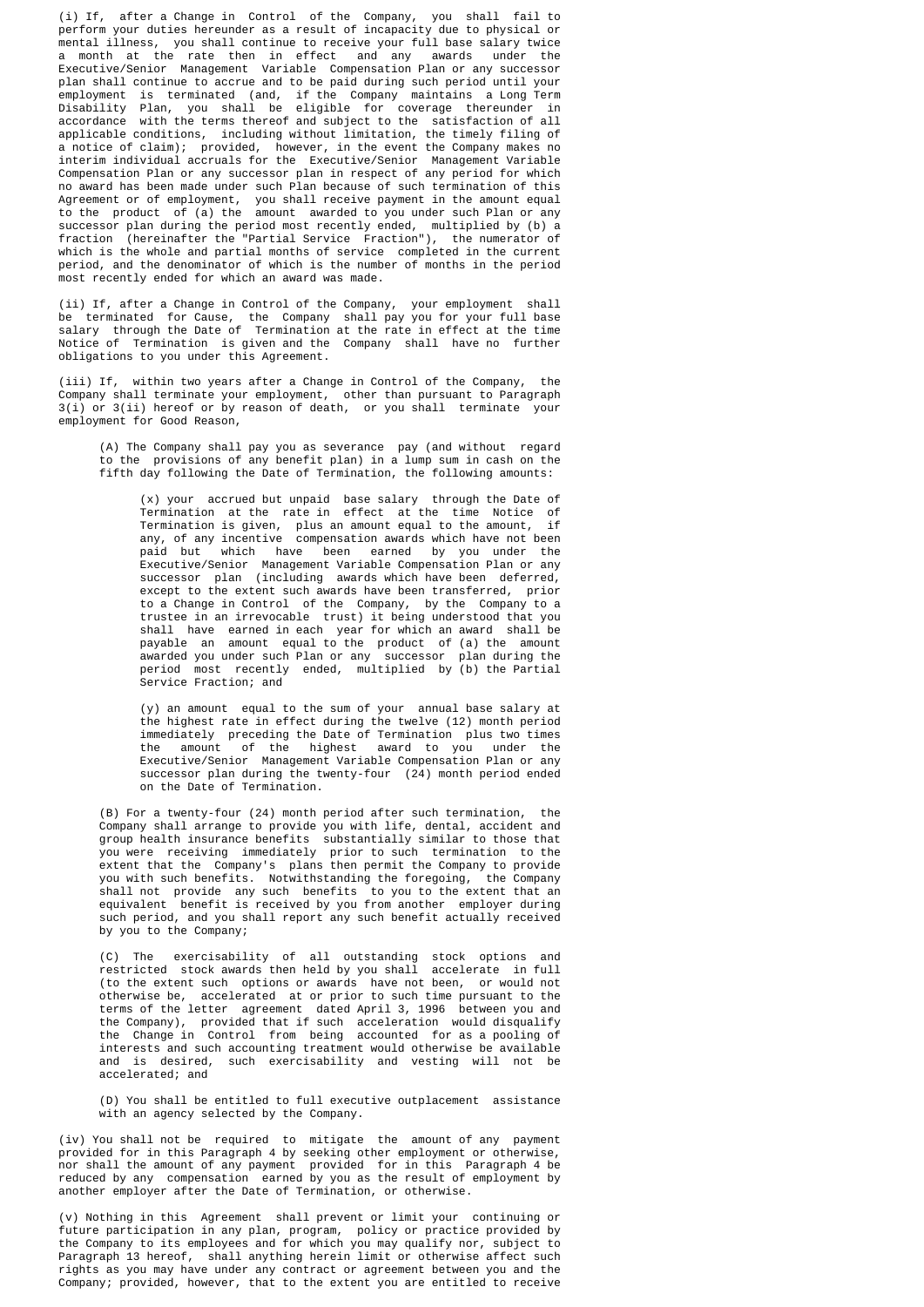any payments hereunder upon termination of your employment, you shall not be entitled to any payments under any severance plan, program, policy or practice of the Company then in effect.

#### 5. CERTAIN ADDITIONAL PAYMENTS BY THE COMPANY.

 (i) Anything in this Agreement to the contrary notwithstanding and except as set forth below, in the event it shall be determined that any payment or distribution by the Company to or for the your benefit and/or any acceleration of vesting of any options or restricted stock awards (whether paid or payable or distributed or distributable or provided pursuant to the terms of this Agreement or otherwise, but determined without regard to any additional payments required under this Paragraph 5) (a "Payment") would be subject to the excise tax imposed by Section 4999 of the Internal Revenue Code or any interest or penalties are incurred by you with respect to such excise tax (such excise tax, together with any such interest and penalties, are hereinafter collectively referred to as the "Excise Tax"), then you shall be entitled to receive an additional payment (a "Gross-Up Payment") in an amount such that after the payment by you of all taxes (including any interest or penalties imposed with respect to such taxes), including, without limitation, any income taxes (and any interest an penalties imposed with respect thereto) and Excise Tax imposed upon the Gross-Up Payment, you retain an amount of the Gross-Up Payment equal to the Excise Tax imposed upon the Payments. Notwithstanding the foregoing provisions of this Paragraph 5(i), if it shall be determined that you are entitled to a Gross-Up Payment, but that you, after taking into account the Payments and the Gross-Up Payment, would not receive a net after-tax benefit of at least \$50,000 (taking into account both income taxes and any Excise Tax) as compared to the net after-tax proceeds to you resulting from an elimination of the Gross-Up Payment and a reduction of the Payments, in an aggregate, to an amount (the "Reduced Amount") such that the receipt of Payments would not give rise to any Excise Tax, then no Gross-Up Payment shall be made to you and the Payments, in the aggregate, shall be reduced to the Reduced Amount.

 (ii) Subject to the provisions of Paragraph 5(i), all determinations required to be made under this Paragraph 5, including whether and when a Gross-Up Payment is required and the amount of such Gross-Up Payment and the assumptions to be utilized in arriving at such determination, shall be made by Coopers and Lybrand or such other certified public accounting firm as may be designated by the Company (the "Accounting Firm") which shall provide detailed supporting calculations to both the Company and you within 15 business days of the receipt of notice from you that there has been a Payment, or such earlier time as is requested by the Company. In the event that the Accounting Firm is serving as accountant or auditor for the individual, entity, or group affecting the Change of Control, the Company shall appoint another nationally recognized accounting firm to make the determinations required hereunder.

 All fees and expenses of the Accounting Firm shall be borne by the Company. Any Gross-Up Payment, as determined pursuant to this Paragraph 5, shall be paid by the Company to you within ten business days of the receipt of the Accounting Firm's determination. Any determination by the Accounting Firm shall be binding upon the Company and you. As a result of the uncertainty in the application of Section 4999 of the Code at the time of the initial determination by the Accounting Firm hereunder, it is possible that Gross-Up Payments which will not have been made by the Company should have been made ("Underpayment"), consistent with the calculations required to be made hereunder. In the event that the Company exhausts its remedies pursuant to Paragraph 5(iii) and you thereafter are required to make a payment of any Excise Tax, the Accounting Firm shall determine the amount of the Underpayment that has occurred and any such Underpayment shall be promptly paid by the Company to or for your benefit.

 (iii) You shall notify the Company in writing of any claim by the Internal Revenue Service that, if successful, would require the payment by the Company of the Gross-Up Payment. Such notification shall be given as soon as practical but no later than ten business days after you are informed in writing of such a claim and shall apprise the Company of the nature of the claim and the date on which such claim is requested to be paid. The Executive shall not pay such claim prior to the expiration of the 30-day period following the date on which it gives such notice to the Company (or such shorter period ending on the date that any payment of taxes with respect to such claim is due). If the Company notifies you in writing prior to the expiration of such period that it desires to contest such claim, you shall:

> (A) give the Company any information reasonably requested by the Company relating to such claim,

 (B) take such action in connection with contesting such claim as the Company shall reasonably request in writing from time to time, including, without limitation, accepting legal representation with respect to such claim by an attorney reasonably selected by the Company,

> (C) cooperate with the Company in good faith in order to effectively contest such claim, and

> (D) permit the Company to participate in any proceedings relating to such claim.

 provided, however, that the Company shall bear and pay directly all costs and expenses (including additional interest and penalties) incurred in connection with such contest and shall indemnify and hold you harmless, on an after-tax basis, for any Excise Tax or income tax (including interest and penalties with respect thereto) imposed as a result of such representation and payment of costs and expenses. Without limitation of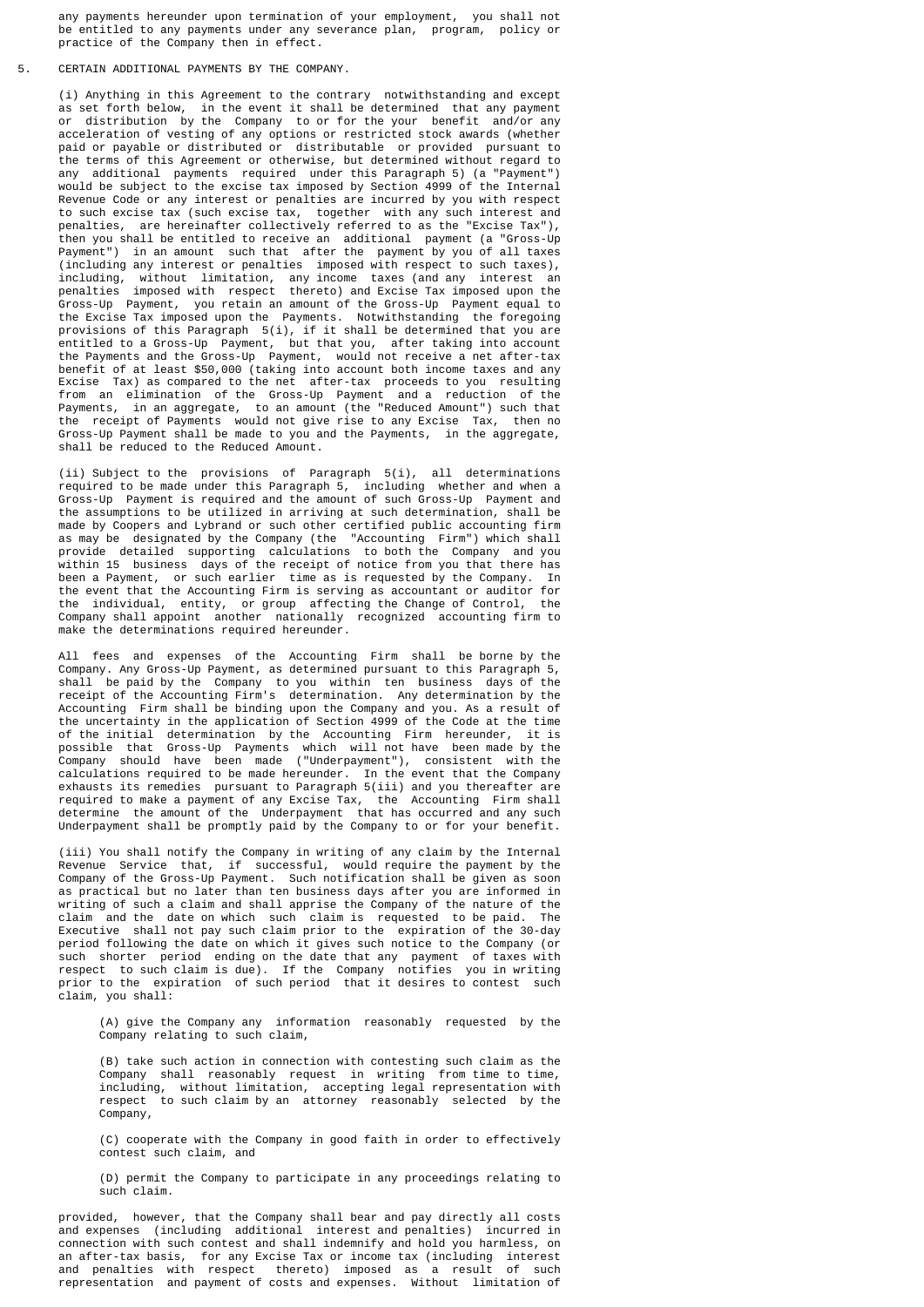the foregoing provisions of this Paragraph 5(iii), the Company shall control all proceedings taken in connection with such contest and, at its sole option, may pursue or forego any and all administrative appeals, proceedings, hearings and conferences with the taxing authority in respect of such claim and may, at its sole option, either direct you to pay the tax claimed and sue for a refund or to contest the claim in any permissible manner, and you agree to prosecute such contest to a determination before any administrative tribunal, in a court of initial jurisdiction and in one or more appellate courts, as the Company shall determine; provided, however, that if the Company directs you to pay such claim and sue for a refund, the Company shall advance the amount of such payment to you, on an interest-free basis, and shall indemnify and hold the you harmless, on an after-tax basis, from any Excise Tax or income tax (including interest or penalties with respect thereto) imposed with respect to such advance or with respect to any imputed income with respect to such advance; and further provided that any extension of the statute of limitations relating to payment of taxes for your taxable year with respect to which such contested amount is claimed to be due is limited solely to such contested amount. Furthermore, the Company's control of the contest shall be limited to issues with respect to which a Gross-Up Payment would be payable hereunder and you shall be entitled to settle or contest, as the case may be, any other issue raised by the Internal Revenue Service or other taxing authority.

 (iv) If, after the receipt by you of an amount advanced by the Company pursuant to Paragraph 5(iii), you become entitled to receive any refund with respect to such a claim, you shall (subject to the Company's complying with the requirements of Paragraph 5(iii)) promptly pay to the Company the amount of such refund (together with any interest paid or credited thereon after taxes applicable thereto). If, after the receipt by you of an amount advanced by the Company pursuant to Paragraph 5(iii), a determination is made that you shall not be entitled to any refund with respect to such claim any the Company does not notify you in writing of its intent to contest such denial of refund prior to the expiration of 30 days after such determination, then such advance shall be forgiven and shall not be required to be repaid and the amount of such advance shall offset, to the extent thereof, the amount of Gross-Up Payment required to be paid.

## 6. SUCCESSOR'S BINDING AGREEMENT.

 (i) The Company will require any successor (whether direct or indirect, by purchase, merger, consolidation, or otherwise) to all or substantially all of the business and/or the assets of the Company, expressly to assume and agree to perform this Agreement in the same manner and to the same extent that the Company would be required to perform if no such succession had taken place. As used in this Agreement, "Company" shall mean the Company as defined above and any successor to its business and/or assets as aforesaid which executes and delivers the agreement provided for in this paragraph 6 or which otherwise becomes bound by all the terms and provisions of this Agreement by operation of law.

 (ii) This Agreement shall inure to the benefit of, and be enforceable by, your personal or legal representatives, executors, administrators, successors, heirs, distributees, devisees and legatees. If you should die while any amounts would still be payable to you hereunder if you had continued to live, all such amounts, unless otherwise provided herein, shall be paid in accordance with the terms of this Agreement to your devisee, legatee or other designee or, if there be no such designee, to your estate.

### 7. EMPLOYMENT.

 In consideration of the foregoing obligations of the Company, you agree to be bound by the terms and conditions of this Agreement and to remain in the employ of the Company during any period following the announcement by any person of any proposed transaction or transactions which, if effected, would result in a Change in Control of the Company until a Change in Control of the Company has taken place, or in the opinion of the Board, such person has abandoned or terminated its efforts to effect a Change in Control of the Company. Subject to the foregoing, nothing contained in this Agreement shall impair or interfere in any way with your right to terminate your employment or the right of the Company to terminate your employment with or without Cause prior to a Change in Control of the Company. Nothing contained in this Agreement shall be construed as a contract of employment between the Company and you or as a right for you to continue in the employ of the Company, or as a limitation on the right of the Company to discharge you with or without Cause prior to a Change in Control of the Company.

## 8. COMPETITIVE ACTIVITY.

 (i) If your employment terminates under circumstances that entitle you to receive benefits under this Agreement (as described in the first sentence of paragraph 3 of this Agreement), then, unless the Company materially breaches this Agreement, you agree you will not for a period of two (2) years after such termination engage in any business (whether as an owner, partner, officer, director, employee, consultant or otherwise, except as the holder of not more than 1% of the outstanding stock of a publicly-held company) that competes or plans to compete with Avid in the business of the development, manufacture, promotion, distribution or sale of digital film, video or audio editing, special effects or newsroom automation systems or products or any other business in which Avid is engaged or plans to engage at the time of your termination. Without limiting the foregoing, during such period you shall not be employed by or otherwise serve as a consultant to Abekas, Accom, Adobe, Carlton Communications, Chyron, Data Translation, Discreet Logic, DVision, FAST Technology, Hewlett-Packard, Immix, InSync, Kodak, Lightworks, Macromedia, Matrox, Media 100, Metacreations, MGI, Newsmaker, Newstar, Panasonic/Matsushita,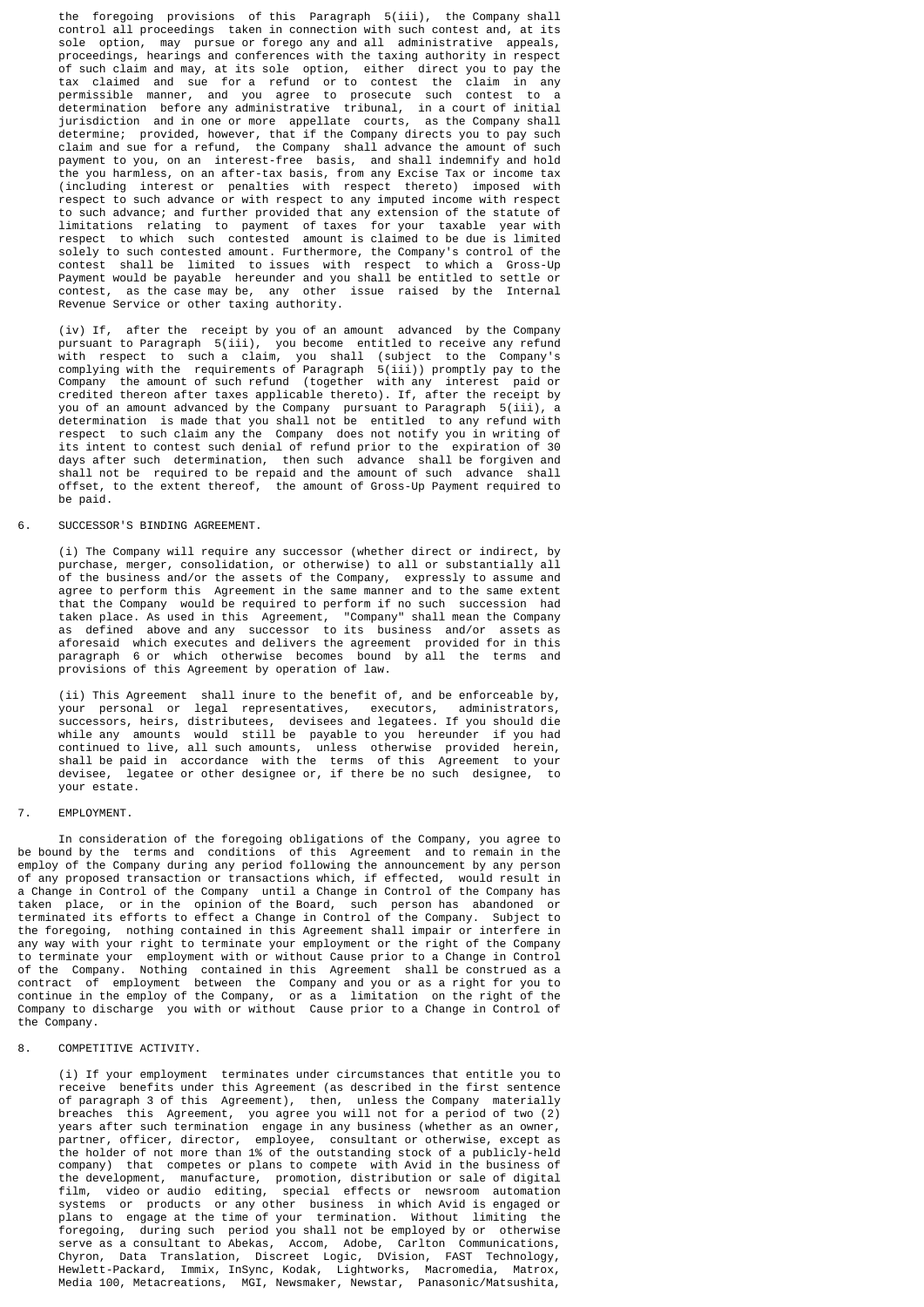Philips, Pinnacle Systems, Play Systems, Pluto Technologies International, Progressive Networks, Quantel, SADIE, Scitex, Sonic Solutions, SONY, Softimage/Microsoft, Tektronix, Transoft, Truevision, VDONet or VXtreme, or any of their subsidiaries and affiliates.

 (ii) You also agree that, for a period of two (2) years from the date of your termination, you will not, either directly or indirectly through an agency, new employer or otherwise, solicit the employment of (or solicit to engage as an independent contractor or consultant) any person who at any time during the one year preceding such solicitation was an employee or independent contractor of Avid or any Avid affiliate.

### 9. INJUNCTIVE RELIEF.

 You acknowledge and agree that the remedy of the Company at law for any breach of the covenants and agreements contained in Paragraph 8 of this Agreement will be inadequate, and that the Company shall be entitled to injunctive relief against any such breach or threatened breach. You represent and agree that such injunctive relief shall not prohibit you from earning a livelihood acceptable to you.

### 10. NOTICE.

 For the purposes of this Agreement, notices and all other communications provided for in this Agreement shall be in writing and shall be deemed to have been duly given when delivered or mailed by United States registered mail, return receipt requested, postage prepaid, addressed to the respective addresses set forth on the first page of this Agreement, provided that all other notices to the Company should be directed to the attention to the Corporate Secretary of the Company, or to such address as either party may have furnished to the other in writing in accordance herewith, except that notices of change of address shall be effective only upon receipt.

### 11. INDEMNIFICATION.

 The Company will indemnify you to the extent set forth in the Certificate of Incorporation and By-laws of the Company as in effect on the date of the Change in Control of the Company.

### 12. FURTHER ASSURANCES.

 Each party hereto agrees to furnish and execute such additional forms and documents, and to take such further action, as shall be reasonable and customarily required in connection with the performance of this Agreement or the payment of benefits hereunder.

### 13. ENTIRE AGREEMENT.

 This Agreement represents the entire agreement of the parties with respect to the subject matter hereof and supersedes any other agreement between the parties with respect to such subject matter, including, without limitation, all provisions of the letter agreement dated April 3, 1996 between you and the Company (other than the provisions of Sections 5(a) and 5(b) thereof).

### 14. COUNTERPARTS.

 This Agreement may be executed in one or more counterparts, each of which shall be deemed to be an original but all of which together will constitute one in the same instrument.

#### 15. LEGAL FEES AND EXPENSES.

 In addition to any other benefits to which you may be entitled hereunder, the Company shall pay all reasonable legal fees and expenses which you may incur as a result of the Company's contesting the validity, enforceability or your interpretation of, or determination under, this Agreement or otherwise as a result of any termination as a result of which you are entitled to the benefits set forth in this Agreement.

### 16. MISCELLANEOUS.

 (i) No provision of this Agreement may be modified, waived, or discharged unless such waiver, modification, or discharge is agreed to in writing signed by you and such officer as may be specifically designated by the Board of Directors of the Company.

 (ii) No waiver by either party hereto at any time of any breach by the other party hereto of, or compliance with, any condition or provision of this Agreement to be performed by such other party shall be deemed a waiver of similar or dissimilar provisions or conditions at the same or at any time prior or subsequent time.

 (iii) The validity, interpretation, construction and performance of this Agreement shall be governed by the laws of the Commonwealth of Massachusetts.

 (iv) The invalidity or unenforceability of any provision of this Agreement shall not affect the validity or enforceability of any other provision of this Agreement, which shall remain in full force and effect.

 (v) The Company may withhold from any amounts payable under this Agreement such federal, state, local or foreign taxes as shall be required to be withheld pursuant to any applicable law or regulation.

 If this Agreement correctly sets forth our agreement on the subject matter hereof, kindly sign and return to the Company the enclosed copy of this Agreement which will then constitute our agreement on this subject.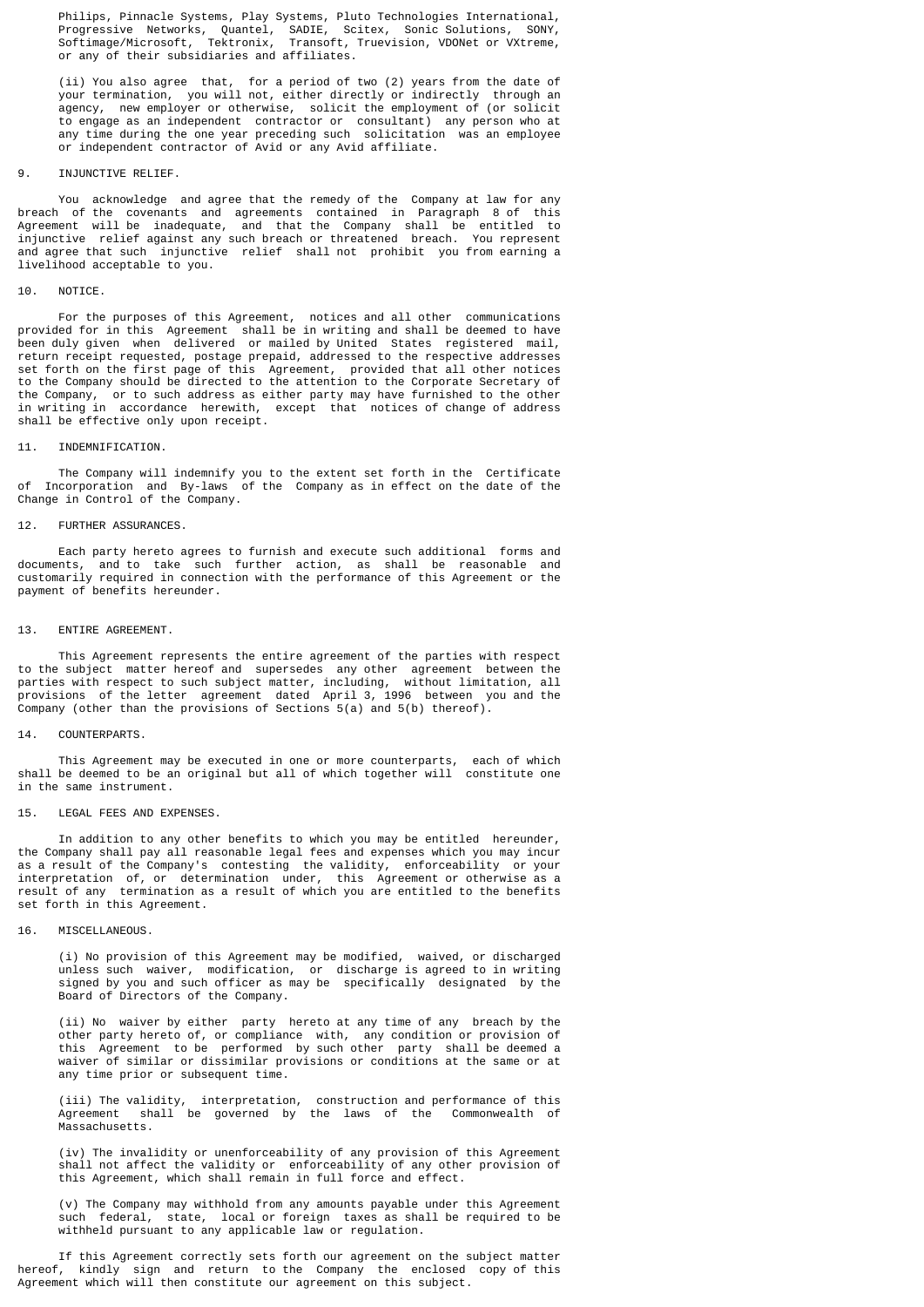Sincerely,

Avid Technology, Inc.

By: /s/ Judith Oppenheim -------------------------- Name: Judith Oppenheim Title: Sr. Vice President - Human Resources

I acknowledge receipt and agree with the foregoing terms and conditions.

 /S/ William J. Miller - -------------------------- William J. Miller

Date: NOVEMBER 10, 1997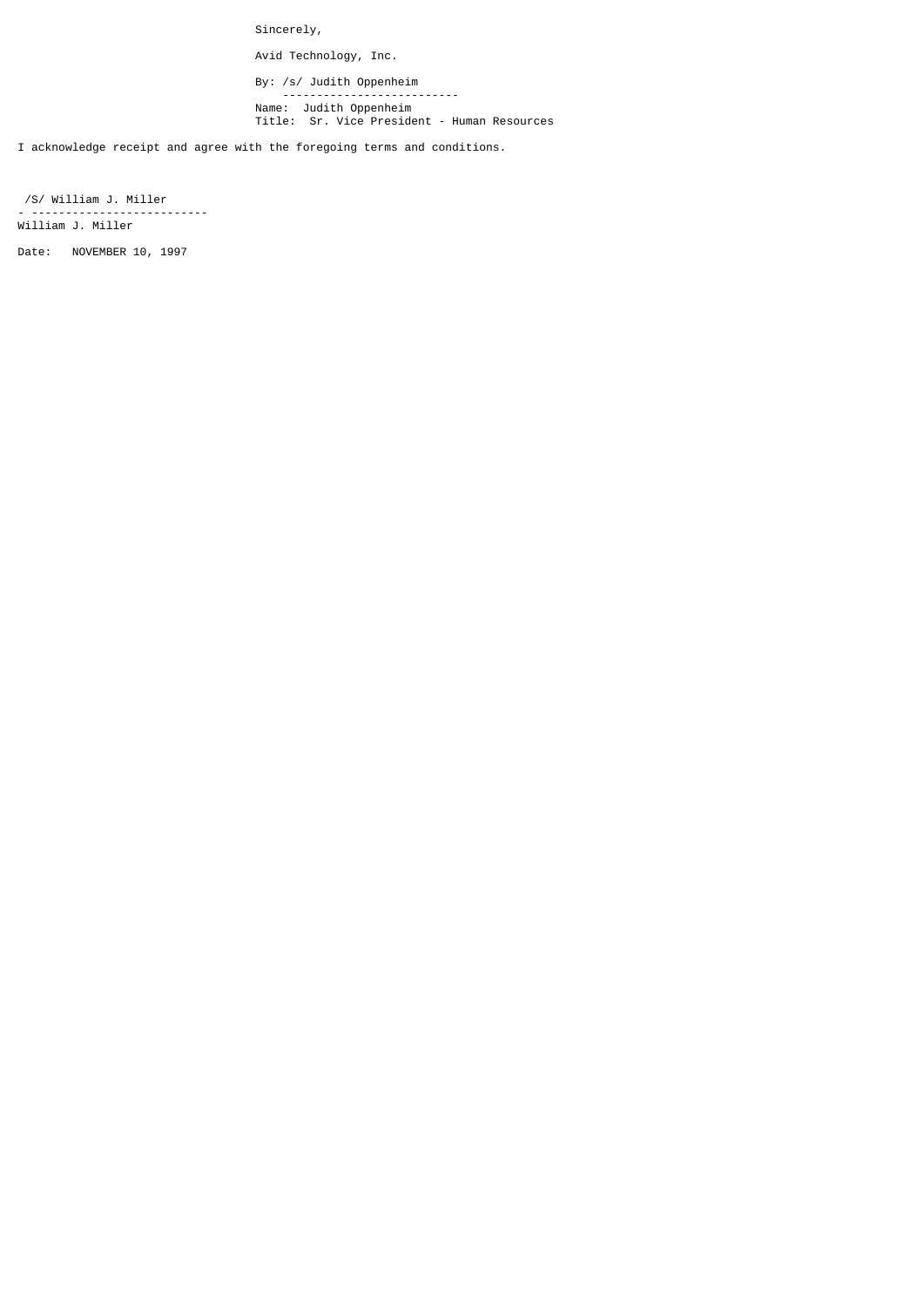December 1, 1997

## **CONFIDENTIAL**

William L. Flaherty c/o Avid Technology, Inc. Metropolitan Technology Park One Park West Tewksbury, MA 01876

## Dear Bill:

 Continuity of management of Avid Technology, Inc. ("Avid") is a critical factor to the continued growth and success of Avid. The Avid Board of Directors believes that it is in the best interest of the Company to reinforce and encourage the continued attention and dedication of key members of management to their assigned duties.

 In consideration of the mutual promises contained in this letter, it is hereby agreed that Avid shall provide to you, and that you shall receive from Avid, the benefits set forth in this letter (the "Agreement") if your employment with Avid, and its subsidiaries, is terminated during the term of this Agreement.

#### 1. PURPOSE

 This Agreement establishes certain special arrangements relating to the termination of your employment with Avid for any reason other than: (i) your becoming totally and permanently disabled under the Avid long-term disability plan or policy, or (ii) your death.

### 2. TERM OF AGREEMENT

 This Agreement shall become effective on the date hereof (the "Effective Date") and shall terminate one year thereafter. The term shall be automatically extended for successive one-year periods after the first anniversary, unless 30 days' advance written notice is given by you or by Avid terminating this Agreement as of any anniversary date.

## 3. TERMINATION OF EMPLOYMENT

 Your employment may be terminated in accordance with any of the following paragraphs, but only upon one (1) month's advance written notice (which period shall be referred to in this Agreement as the "Notice Period"). The expiration of the Notice Period shall be your "Date of Termination."

 (a) INVOLUNTARY TERMINATION WITHOUT CAUSE. Avid may terminate your employment without Cause (as defined below). In such an event, you shall continue to receive your full base salary during the Notice Period. Upon your Date of Termination, you shall be entitled to those benefits provided under Section 4.

 (b) INVOLUNTARY TERMINATION FOR CAUSE. Avid may terminate your employment for "Cause" by written notice setting forth the Cause for termination. "Cause" means a willful engaging in gross misconduct materially and demonstrably injurious to Avid or the willful and continued failure by you substantially to perform your duties with the Company (other than any such failure resulting from your incapacity due to physical or mental illness) after a written demand for substantial performance is delivered to you by the Chief Executive Officer which specifically identifies the manner in which the Chief Executive Officer believes that you have not substantially performed your duties. "Willful" means an act or omission in bad faith and without reasonable belief that such act or omission was in or not opposed to the best interests of Avid. Upon your Date of Termination, you shall be entitled only to those benefits provided under Section 5.

 (c) VOLUNTARY TERMINATION WITHOUT GOOD REASON. You may voluntarily terminate your employment without Good Reason (as defined below). In such an event, you shall continue to receive your full base salary and Employment Benefits during the Notice Period provided you satisfactorily perform your duties during the Notice Period, unless you are relieved of those duties by Avid. Upon your Date of Termination, you shall be entitled only to those benefits provided under Section 5.

 (d) VOLUNTARY TERMINATION WITH GOOD REASON. You may voluntarily terminate your employment with Good Reason. "Good Reason" shall mean a significant diminution in your duties or responsibilities or any acquisition of Avid that results in your no longer serving as Chief Financial Officer of an independent public company. In such an event, you shall continue to receive your full base salary and Employment Benefits during the Notice Period. provided you satisfactorily perform your duties during the Notice Period, unless you are relieved of those duties by Avid. Upon your Date of Termination, you shall be entitled to those benefits provided under Section 4.

# 4. SPECIAL SEVERANCE BENEFITS

 If your employment with Avid is involuntarily terminated by Avid without Cause pursuant to Section 3(a) or by you for Good Reason pursuant to Section 3(d), then you shall receive the following benefits as long as you continue to comply with your obligations under Section 8 of this Agreement and any Invention and Nondisclosure Agreement (or similar agreement)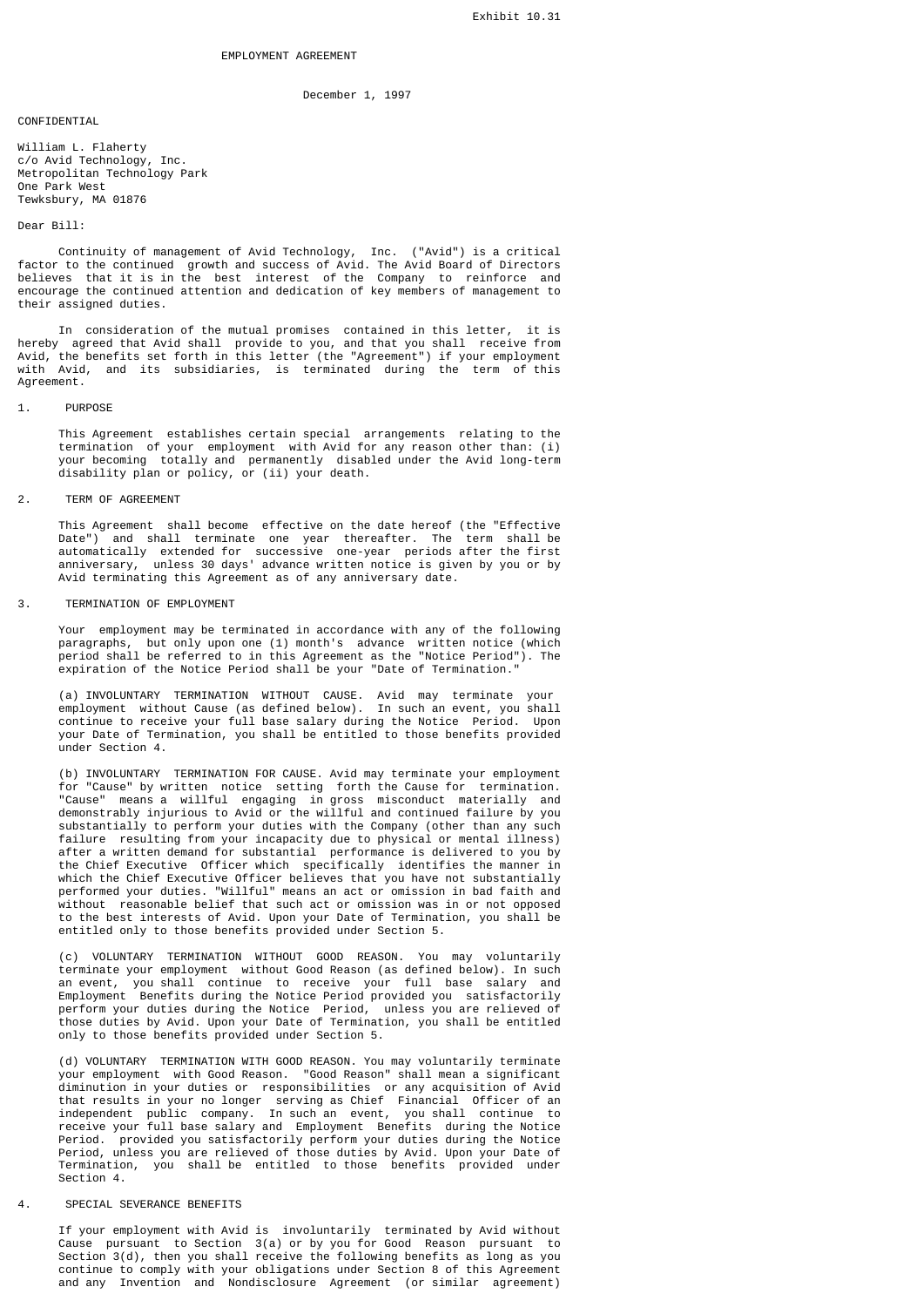between you and the Company:

 (a) Your base salary shall be continued in effect for a period of twelve (12) months from your Date of Termination (hereinafter called your "Severance Pay Period"). Avid will also pay you, during the thirteenth through twenty-fourth months following termination, on a semi-monthly basis, the amount by which your monthly base salary at the Date of Termination exceeds your monthly compensation from your new employer;

 (b) You will receive incentive compensation payments in an aggregate amount equal to your target award for the calendar year immediately preceding the calendar year in which your Date of Termination occurs, payable in equal semi-monthly installments during the 12 months following the Date of Termination. You shall have no right to any pro-rated incentive compensation in respect of the year of termination;

 (c) Notwithstanding any provision to the contrary in any Avid stock plan, or under the terms of any grant, award agreement or form for exercising any right under any such plan, any stock options or restricted stock awards held by you as of the Date of Termination shall become exercisable or vested, as the case may be, as to an additional number of shares equal to the number that would have been exercisable or vested as of the end of the 12 month period immediately following the Date of Termination. Nothing in this Agreement shall be construed to extend the time period within which any option may be exercised beyond the period specified in the applicable stock plan or under the terms of any grant, award agreement or form for exercising any right under any such plan;

 (d) During the Severance Pay Period, in the event you elect to continue to participate in the Company's medical and dental plans to the extent permitted under COBRA, the Company shall pay the cost of such participation; and

 (e) You shall be entitled to full executive outplacement assistance with an agency selected by Avid.

## 5. BENEFITS UPON VOLUNTARY TERMINATION WITHOUT GOOD REASON OR TERMINATION FOR CAUSE.

 Upon your termination for Cause in accordance with Section 3(b) or your termination without Good Reason in accordance with Section 3(c), all benefits under this Agreement will be void. In such an event, you shall be eligible for the benefits (if any) provided in accordance with the plans and policies of Avid which are then applicable to employees of Avid generally.

## 6. CONFIDENTIALITY.

 The provisions of the Employee Invention and Non-Disclosure Agreement between you and Avid shall continue in full force and effect following any termination of employment.

## 7. RELATIONSHIP TO CHANGE-IN-CONTROL AGREEMENT, ETC.

 (a) In the event you become entitled to any benefits under any Change-in-Control Employment Agreement between you and Avid, such Change-in-Control Employment Agreement shall control and this agreement shall be void and of no further force or effect.

 (b) Except as expressly set forth in Section 7(a), this Agreement supersedes all prior agreements with Avid related to the subject matter hereof (including all provisions of the letter agreement dated August 21, 1996 other than the language under the heading "Severance and Change in Control" through and including clause (i) thereof, which shall survive), and the special severance benefits provided under this Agreement are to be provided instead of any other Avid severance arrangements. Avid's severance policies and practices are superseded except to the extent incorporated herein. Notwithstanding the foregoing, nothing contained in this Agreement shall have any affect upon your rights under any tax qualified "pension benefit plan", as such term is defined in the Employee Retirement Income Security Act of 1974, as amended (ERISA); or any other "welfare benefit plan" as defined in ERISA, including by way of illustration and not limitation, any medical surgical or hospitalization benefit coverage or long-term disability benefit coverage; or under any deferred compensation or equity incentive arrangement, including by way of illustration and not limitation, any stock incentive plan, non-qualified pension plan, or phantom stock plan.

## 8. COVENANT NOT TO COMPETE AND NOT TO SOLICIT.

 (a) During the term of this Agreement, and for a period of two (2) years following the termination of your employment for any reason, you agree you will not engage in any business (whether as an owner, partner, officer, director, employee, consultant or otherwise, except as the holder of not more than 1% of the outstanding stock of a publicly-held company) that competes or plans to compete with Avid in the business of the development, manufacture, promotion, distribution or sale of digital film, video or audio editing, special effects or newsroom automation systems or products or any other business in which Avid is engaged or plans to engage at the time of your termination. Without limiting the foregoing, during such period you shall not be employed by or otherwise serve as a consultant to Abekas, Accom, Adobe, Carlton Communications, Chyron, Data Translation, Discreet Logic, DVision, FAST Technology, Hewlett-Packard, Immix, InSync, Kodak, Lightworks, Macromedia, Matrox, Media 100, Metacreations, MGI, Newsmaker, Newstar, Panasonic/Matsushita, Philips, Pinnacle Systems, Play Systems, Pluto Technologies International, Progressive Networks, Quantel, SADIE, Scitex, Sonic Solutions, SONY, Softimage/Microsoft, Tektronix, Transoft, Truevision, VDONet or VXtreme or any of their subsidiaries and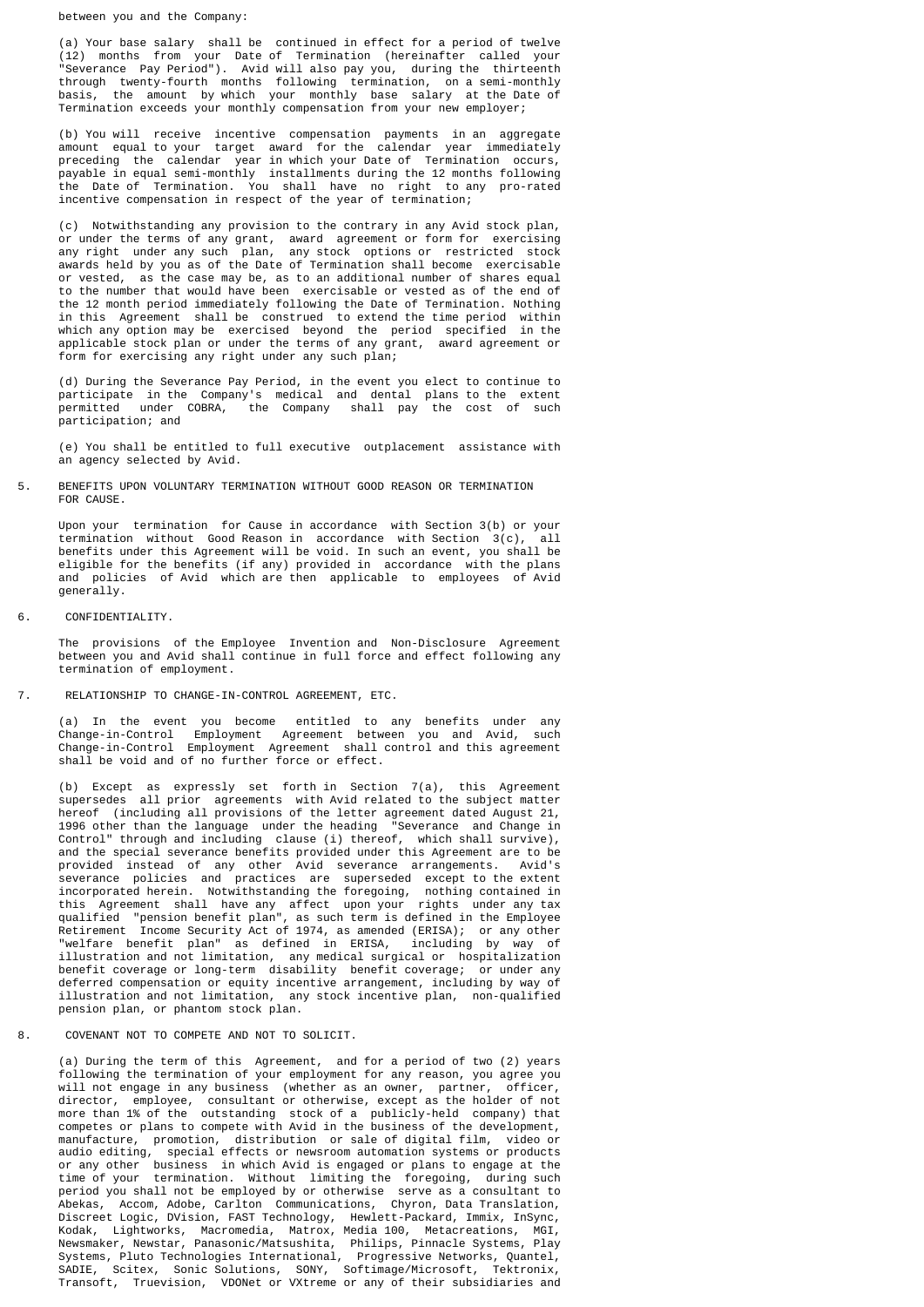affiliates.

 (b) You also agree that, for a period of two (2) years from the date of your termination, you will not, either directly or indirectly through an agency, new employer or otherwise, solicit the employment of (or solicit to engage as an independent contractor or consultant) any person who at any time during the one year preceding such solicitation was an employee or independent contractor of Avid or any Avid affiliate.

 (c) If any restriction in this Section 8 is found by any court of competent jurisdiction to be unenforceable because it extends for too long a period of time or over too great a range of activities or in too broad a geographic area, it shall be interpreted to extend only over the maximum period of time, range of activities or geographic area as to which it may be enforceable.

 (d) The restrictions contained in this Section 8 are necessary for the protection of the business and good will of Avid and are considered by you to be reasonable for such purpose. You agree that any breach of this Section 8 will cause Avid substantial and irrevocable damage and, therefore, in the event of any such breach, in addition to such other remedies which may be available, Avid shall have the right to seek specific performance and injunctive relief.

9. NOTICE.

 Notice required or permitted under this Agreement shall be in writing and shall be deemed to have been given when delivered or mailed by the United States certified mail, return receipt requested, postage prepaid, in a properly addressed envelope. Notices to Avid shall be addressed to the Corporate Secretary.

10. MODIFICATION; SUCCESSORS.

 No provision of this Agreement may be waived, modified, or discharged except pursuant to a written instrument signed by you and Avid. This agreement is binding upon any successor to all or substantially all business or assets of Avid.

11. INDEMNIFICATION.

 The Company will indemnify you to the extent set forth in the Certificate of Incorporation and By-Laws of the Company for all acts or omissions occurring during the period of your employment.

12. VALIDITY; COUNTERPARTS

 This agreement shall be governed by and construed under the laws of the Commonwealth of Massachusetts. The validity or enforceability of any provision hereof shall not affect the validity or enforceability of any other provision hereof. This Agreement may be executed in one or more counterparts, each of which together will constitute one and the same instrument.

By: /S/ William J. Miller

| Accepted and Agreed    | Sincerely,            |
|------------------------|-----------------------|
| as of December 1, 1997 | Avid Technology, Inc. |
|                        |                       |

 ------------------------------- )<br>S/ William L. Flaherty Name: William J. Miller<br>Title:Chairman and Ch Title: Chairman and Chief Executive William L. Flaherty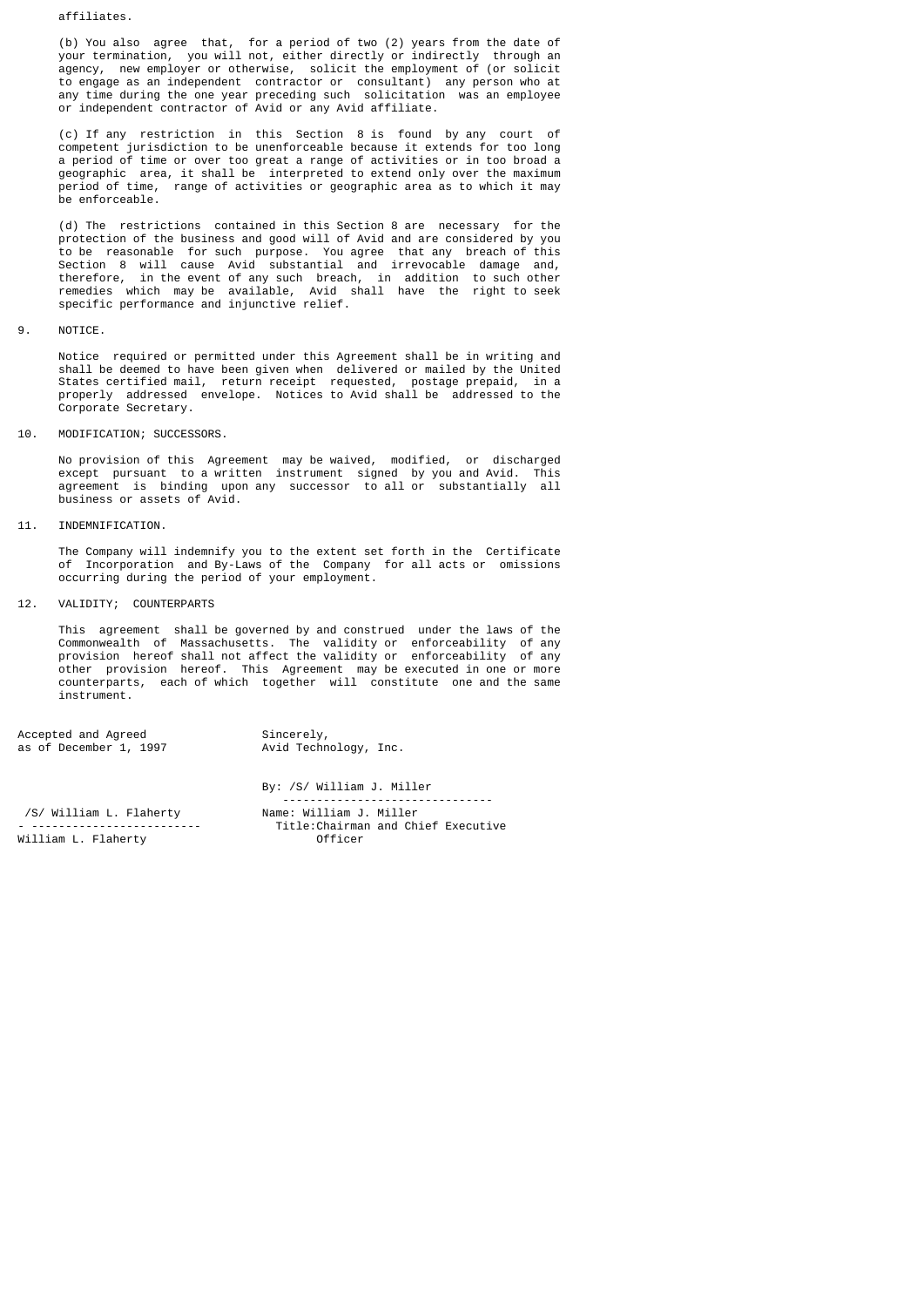December 1, 1997

Mr. William L. Flaherty Chief Financial Officer Avid Technology, Inc. Metropolitan Technology Park One Park West Tewksbury, MA 01876

 The Board of Directors (the "Board") of Avid Technology, Inc. ("Avid" or the "Company") recognizes that your contributions to the past and future growth and success of the Company have been and will be substantial and the Board desires to assure the Company of your continued services for the benefit of the Company, particularly in the face of a change-in-control of the Company.

 This letter agreement ("Agreement") therefore sets forth those benefits which the Company will provide to you in the event your employment within the Company is terminated after a "Change in Control of the Company" (as defined in Paragraph 2 (i)) under the circumstances described below.

### 1. TERM.

 If a Change in Control of the Company should occur while you are still an employee of the Company, then this Agreement shall continue in effect from the date of such Change in Control of the Company for so long as you remain an employee of the Company, but in no event for more than two full calendar years following such Change in Control of the Company; provided, however, that the expiration of the term of this Agreement shall not adversely affect your rights under this Agreement which have accrued prior to such expiration. If no Change in Control of the Company occurs before your status as an employee of the Company is terminated, this Agreement shall expire on such date. Prior to a Change in Control of the Company, your employment may be terminated by the Company with or without Cause (as defined in Paragraph 3(ii)), and/or this Agreement may be terminated by the Company, at any time upon written notice to you and, in either or both such events, you shall not be entitled to any of the benefits provided hereunder; provided, however, that the Company may not terminate this Agreement following the occurrence of a Potential Change in Control of the Company (as defined in Paragraph 2(ii)) unless (a) at least one year has expired since the most recent event or transaction constituting a Potential Change in Control of the Company and (b) in respect of a Potential Change in Control of the Company which previously occurred, no facts or circumstances continue to exist which, if initially occurring at the time any termination of this Agreement is to occur, would constitute a Potential Change in Control of the Company.

## 2. CHANGE IN CONTROL; POTENTIAL CHANGE IN CONTROL.

 (i) For purposes of this Agreement, a "Change in Control of the Company" shall be deemed to have occurred only if any of the following events occur:

 (a) The acquisition by an individual, entity or group (within the meaning of Section 13(d)(3) or 14(d)(2) of the Securities Exchange Act of 1934, as amended (the "Exchange Act"))(a "Person") of beneficial ownership (within the meaning of Rule 13d-3 promulgated under the Exchange Act) of 30% or more of either (i) the then outstanding shares of common stock of the Company (the "Outstanding Company Common Stock") or (ii) the combined voting power of the then outstanding voting securities of the Company entitled to vote generally in the election of directors (the "Outstanding Company Voting Securities"); provided, however, that for purposes of this subsection (i), the following acquisitions shall not constitute a Change of Control: (A) any acquisition directly from the Company, (B) any acquisition by the Company, (C) any acquisition by any employee benefit plan (or related trust) sponsored or maintained by the Company or any corporation controlled by the Company, or (D) any acquisition by any corporation pursuant to a transaction which satisfies the criteria set forth in clauses (A), (B) and (C) of subparagraph (c) of this Paragraph 2(i); or

 (b) Individuals who, as of the date hereof, constitute the Board (the "Incumbent Board") cease for any reason to constitute at least a majority of the Board; provided, however, that any individual becoming a director subsequently to the date hereof whose election, or nomination for election by the Company's shareholders, was approved by a vote of at least a majority of the directors then comprising the Incumbent Board shall be considered as though such individual were a member of the Incumbent Board, but excluding, for this purpose, any such individual whose initial assumption of office occurs as a result of an actual or threatened election contest with respect to the election or removal of directors or other actual or threatened solicitation of proxies or consents by or on behalf of a Person other than the Board; or

 (c) Consummation of a reorganization, merger or consolidation or sale or other disposition of all or substantially all of the assets of the Company (a "Business Combination"), in each case, unless, following such Business Combination, (A) all or substantially all of the individuals and entities who were the beneficial owners, respectively, of the Outstanding Company Common Stock and Outstanding Company Voting Securities immediately prior to such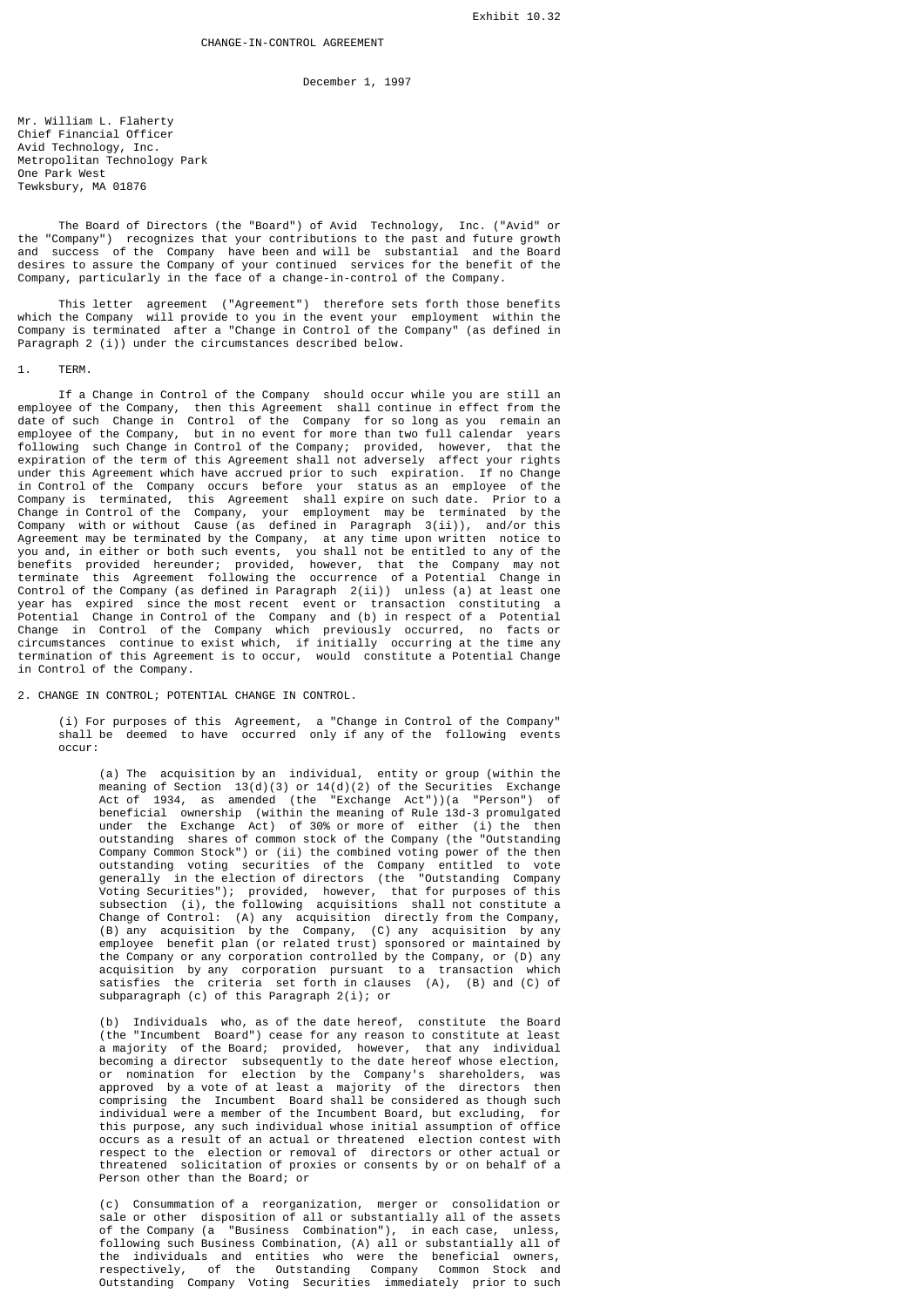Business Combination beneficially own, directly or indirectly, than 50% of, respectively, the then-outstanding shares of common stock and the combined voting power of the then-outstanding voting securities entitled to vote generally in the election of directors, of the corporation resulting from such Business Combination (which as used in this Paragraph 2(i)(c) shall include, without limitation, a corporation which as a result of such transaction owns all or substantially all of the Company's assets either directly or through one or more subsidiaries) in substantially the same proportions as their ownership immediately prior to such Business Combination of the Outstanding Company Common Stock and Outstanding Company Voting Securities, as the case may be and (B) no Person (excluding any corporation resulting from such Business Combination or any employee benefit plan (or related trust) of the Company or such corporation resulting from such Business Combination) beneficially owns, directly or indirectly, 30% or more of, respectively, the then outstanding shares of common stock of the corporation resulting form such Business Combination, or the combined voting power of the then-outstanding voting securities of such corporation.

 (ii) For purposes of this Agreement, a "Potential Change in Control of the Company" shall be deemed to have occurred if (A) the Company shall enter into an agreement, the consummation of which would result in the occurrence of a Change in Control of the Company, or (B) any person shall publicly announce an intention to take or to consider taking actions which if consummated would constitute a Change in Control of the Company, or (C) the Company shall receive any written communication from any third party or third parties, acting as principal or as authorized representative of a disclosed principal, which is publicly disclosed and proposes (or indicates a desire to engage in discussions relating to the possibility of or with a view toward) a transaction the consummation of which would result in the occurrence of a Change in Control of the Company, or (D) any Person other than the Company or a subsidiary thereof or any employee benefit plan sponsored by the Company or a subsidiary thereof or a corporation owned, directly or indirectly, by the shareholders of the Company in substantially the same proportions as their ownership of stock in the Company, shall (I) become the beneficial owner (within the meaning of Rule 13d-3 under the Exchange Act), (II) disclose directly or indirectly to the Company or publicly a plan or intention to become the beneficial owner or (E) any Person described in clause (D) above who becomes the beneficial owner, directly or indirectly, of voting shares representing 20.0% or more of the combined voting power of the Outstanding Company Voting Securities shall increase his beneficial ownership of such securities by 5% or more over the percentage acquired in the transaction which previously gave rise to the occurrence of a Potential Change in Control of the Company. Notwithstanding the foregoing, any event or transaction which would otherwise constitute a Potential Change in Control of the Company shall not constitute a Potential Change in Control of the Company if the negotiations or other actions leading to such event or transaction were initiated by the Company (it being understood that the occurrence of such a Company-initiated event or transaction shall not affect the existence of any Potential Change in Control of the Company resulting from any other event or transaction).

## 3. TERMINATION FOLLOWING CHANGE IN CONTROL.

 If a Change in Control of the Company shall have occurred while you are still an employee of the Company, you shall be entitled to the payments and benefits provided in Paragraph 4 hereof upon the subsequent termination of your employment within two (2) full calendar years of such Change in Control, by you or by the Company unless such termination is (a) because of your death or "Disability", (b) by the Company for "Cause" (as defined below), or (c) by you other than for "Good Reason" (as defined below), in any of which events you shall not be entitled to receive benefits under this Agreement.

 (i) "DISABILITY". If, as a result of your incapacity due to physical or mental illness, you shall have been deemed "disabled" by the institution appointed by the Company to administer the Company's Long-Term Disability Plan (or successor plan) because you shall have been absent from your duties with the Company on a full-time basis for six months and shall not have returned to full-time performance of your duties within thirty days after written notice is given you, the Company may terminate your employment for Disability.

 (ii) "CAUSE". For the purposes of this Agreement, the Company shall have "Cause" to terminate your employment only upon

 (A) the willful and continued failure by you substantially to perform your duties with the Company (other than any such failure resulting from your incapacity due to physical or mental illness or any failure resulting from your terminating your employment with the Company for "Good Reason" (as defined below)) after a written demand for substantial performance is delivered to you by the Board which specifically identifies the manner in which the Board believes that you have not substantially performed your duties, or

> (B) the willful engaging by you in gross misconduct materially and demonstrably injurious to the Company.

 For purposes of this paragraph, no act, or failure to act, on your part shall be considered "willful" unless done, or omitted to be done, by you not in good faith and without reasonable belief that your action or omission was in the best interests of the Company. Notwithstanding the foregoing, you shall not be deemed to have been terminated for Cause unless and until there shall have been delivered to you a copy of a resolution duly adopted by the affirmative vote of not less than three-quarters of the entire membership of the Board at a meeting of the Board called and held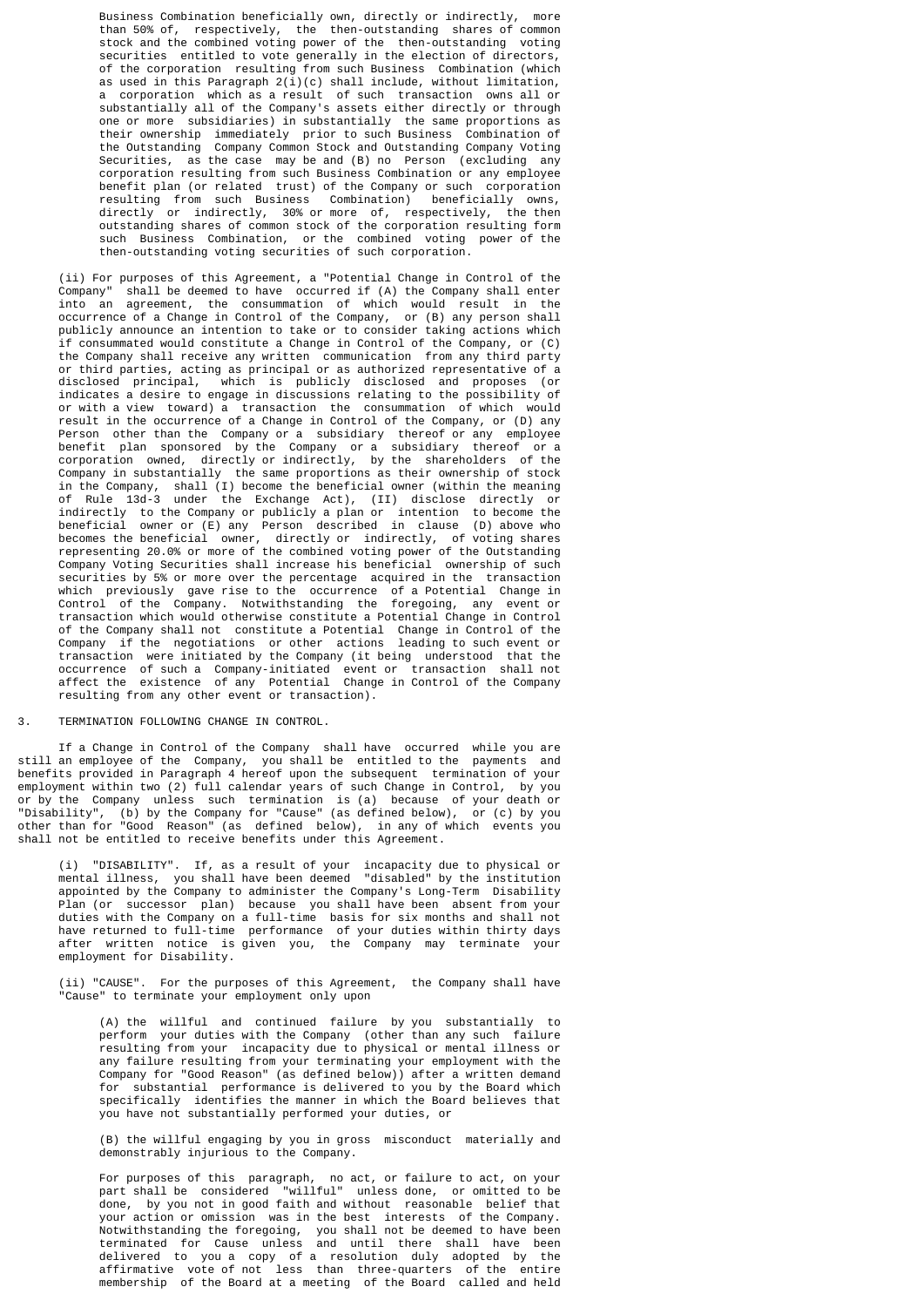for that purpose (after at least 20 days prior notice to you and an opportunity for you, together with your counsel, to be heard before the Board), finding that in the good faith opinion of the Board you failed to perform your duties or engaged in misconduct as set forth in clause (A) or (B) of this Paragraph 3(ii) and that you did not correct such failure or cease such misconduct after being requested to do so by the Board.

 (iii) "GOOD REASON". You may terminate your employment for Good Reason. For purpose of this Agreement, "Good Reason" shall mean:

 (A) the assignment to you of any duties materially inconsistent with, or any material diminution of, your positions, duties, responsibilities, and status with the Company immediately prior to a Change in Control of the Company, or a material change in your titles or offices as in effect immediately prior to a Change in Control of the Company, or any removal of you from, or any failure to reelect you to, any such positions;

 (B) a reduction by the Company in your base salary in effect immediately prior to a Change in Control of the Company or a failure by the Company to increase your base salary (within fifteen months of your last increase) in an amount which is substantially similar, on a percentage basis, to the average percentage increase in base salary for all officers of the Company during the twelve months preceding your increase;

 (C) the failure by the Company to continue in effect any life insurance, health or accident or disability plan in which you are participating or are eligible to participate at the time of a Change in Control of the Company (or plans providing you with substantially similar benefits), except as otherwise required in terms of such plans as in effect at the time of any Change in Control of the Company or the taking of any action by the Company which would adversely affect your participation in or materially reduce your benefits under any of such plans or deprive you of any material fringe benefits enjoyed by you at the time of a Change in Control of the Company or the failure by the Company to provide you with the number of paid vacation days to which you are entitled in accordance with the vacation policies of the Company in effect at the time of a Change in Control of the Company;

 (D) the failure by the Company to (i) continue in effect any material incentive or variable compensation plan in which you participate immediately prior to the Change of Control, unless an equitable arrangement (embodied in an ongoing substitute or alternative plan) has been made with respect to such plan, (ii) continue your participation therein (or in such substitute or alternative plan) on a basis not materially less favorable, both in terms of the amount of benefits provided and the level of your participation relative to other participants, as existed at the time of the Change of Control or (iii) award cash bonuses to you in amounts and in a manner substantially consistent with past practice in light of the Company's financial performance;

 (E) any requirement by the Company that (i) the location of which you perform your principal duties for the Company be changed to a new location that is more than 45 miles from the location at which you perform your principal duties for the Company at the time of the Change in Control of the Company or (ii) you are required to travel on an overnight basis to a significantly greater extent than you were required to so travel prior to the Change in Control of the Company;

> (F) any material breach by the Company of any provision of this Agreement (including, without limitation, Paragraph 6), which is not cured within 30 days after written notice thereof; or

 (G) any purported termination of your employment by the Company which is not effected pursuant to a Notice of Termination satisfying the requirements of subparagraph (iv) below (and, if applicable, subparagraph (ii) above); and for purposes of this Agreement, no such purported termination shall be effective.

 (iv) NOTICE OF TERMINATION. Any termination by the Company pursuant to subparagraphs (i) or (ii) above or by you pursuant to subparagraph (iii) above shall be communicated by written Notice of Termination to the other party hereto. For purposes of this Agreement, a "Notice of Termination" shall mean a notice which shall indicate the specific termination provision in this Agreement relied upon and shall set forth in reasonable detail the facts and circumstances claimed to provide a basis for termination of your termination under the provision so indicated.

(v) DATE OF TERMINATION. "Date of Termination" shall mean:

 (A) if this Agreement is terminated for Disability, thirty days after Notice of Termination is given (provided that you shall not have returned to the performance of your duties on a full-time basis during such thirty-day period),

> (B) if your employment is terminated pursuant to subparagraph (iii) above, the date specified in the Notice of Termination, and

 (C) if your employment is terminated for any other reason, the date on which a Notice of Termination is given (or, if a Notice of Termination is not given, the date of such termination).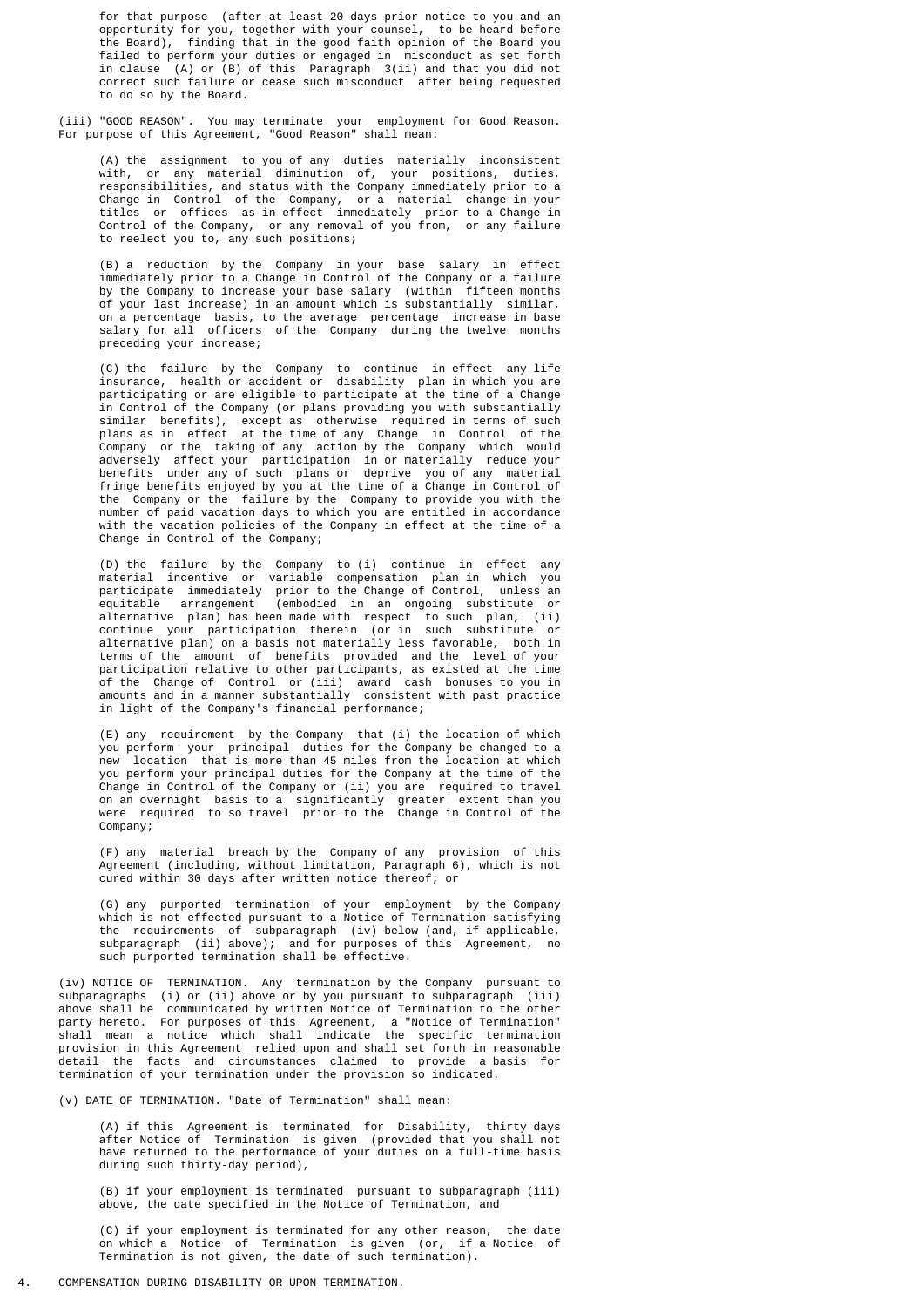(i) If, after a Change in Control of the Company, you shall fail to perform your duties hereunder as a result of incapacity due to physical or mental illness, you shall continue to receive your full base salary twice a month at the rate then in effect and any awards under the Executive/Senior Management Variable Compensation Plan or any successor plan shall continue to accrue and to be paid during such period until your employment is terminated (and, if the Company maintains a Long Term Disability Plan, you shall be eligible for coverage thereunder in accordance with the terms thereof and subject to the satisfaction of all applicable conditions, including without limitation, the timely filing of a notice of claim); provided, however, in the event the Company makes no interim individual accruals for the Executive/Senior Management Variable Compensation Plan or any successor plan in respect of any period for which no award has been made under such Plan because of such termination of this Agreement or of employment, you shall receive payment in the amount equal to the product of (a) the amount awarded to you under such Plan or any successor plan during the period most recently ended, multiplied by (b) a fraction (hereinafter the "Partial Service Fraction"), the numerator of which is the whole and partial months of service completed in the current period, and the denominator of which is the number of months in the period most recently ended for which an award was made.

 (ii) If, after a Change in Control of the Company, your employment shall be terminated for Cause, the Company shall pay you for your full base salary through the Date of Termination at the rate in effect at the time Notice of Termination is given and the Company shall have no further obligations to you under this Agreement.

 (iii) If, within two years after a Change in Control of the Company, the Company shall terminate your employment, other than pursuant to Paragraph 3(i) or 3(ii) hereof or by reason of death, or you shall terminate your employment for Good Reason,

 (A) The Company shall pay you as severance pay (and without regard to the provisions of any benefit plan) in a lump sum in cash on the fifth day following the Date of Termination, the following amounts:

 (x) your accrued but unpaid base salary through the Date of Termination at the rate in effect at the time Notice of Termination is given, plus an amount equal to the amount, if any, of any incentive compensation awards which have not been paid but which have been earned by you under the Executive/Senior Management Variable Compensation Plan or any successor plan (including awards which have been deferred, except to the extent such awards have been transferred, prior to a Change in Control of the Company, by the Company to a trustee in an irrevocable trust) it being understood that you shall have earned in each year for which an award shall be payable an amount equal to the product of (a) the amount awarded you under such Plan or any successor plan during the period most recently ended, multiplied by (b) the Partial Service Fraction; and

 (y) an amount equal to the sum of your annual base salary at the highest rate in effect during the twelve (12) month period immediately preceding the Date of Termination plus two times the amount of the highest award to you under the Executive/Senior Management Variable Compensation Plan or any successor plan during the twenty-four (24) month period ended on the Date of Termination.

 (B) For a twenty-four (24) month period after such termination, the Company shall arrange to provide you with life, dental, accident and group health insurance benefits substantially similar to those that you were receiving immediately prior to such termination to the extent that the Company's plans then permit the Company to provide you with such benefits. Notwithstanding the foregoing, the Company shall not provide any such benefits to you to the extent that an equivalent benefit is received by you from another employer during such period, and you shall report any such benefit actually received by you to the Company;

 (C) The exercisability of all outstanding stock options and restricted stock awards then held by you shall accelerate in full (to the extent such options or awards have not been, or would not otherwise be, accelerated at or prior to such time pursuant to the terms of the letter agreement dated August 21, 1996 between you and the Company), provided that if such acceleration would disqualify the Change in Control from being accounted for as a pooling of interests and such accounting treatment would otherwise be available and is desired, such exercisability and vesting will not be accelerated; and

> (D) You shall be entitled to full executive outplacement assistance with an agency selected by the Company.

 (iv) You shall not be required to mitigate the amount of any payment provided for in this Paragraph 4 by seeking other employment or otherwise, nor shall the amount of any payment provided for in this Paragraph 4 be reduced by any compensation earned by you as the result of employment by another employer after the Date of Termination, or otherwise.

 (v) Nothing in this Agreement shall prevent or limit your continuing or future participation in any plan, program, policy or practice provided by the Company to its employees and for which you may qualify nor, subject to Paragraph 13 hereof, shall anything herein limit or otherwise affect such rights as you may have under any contract or agreement between you and the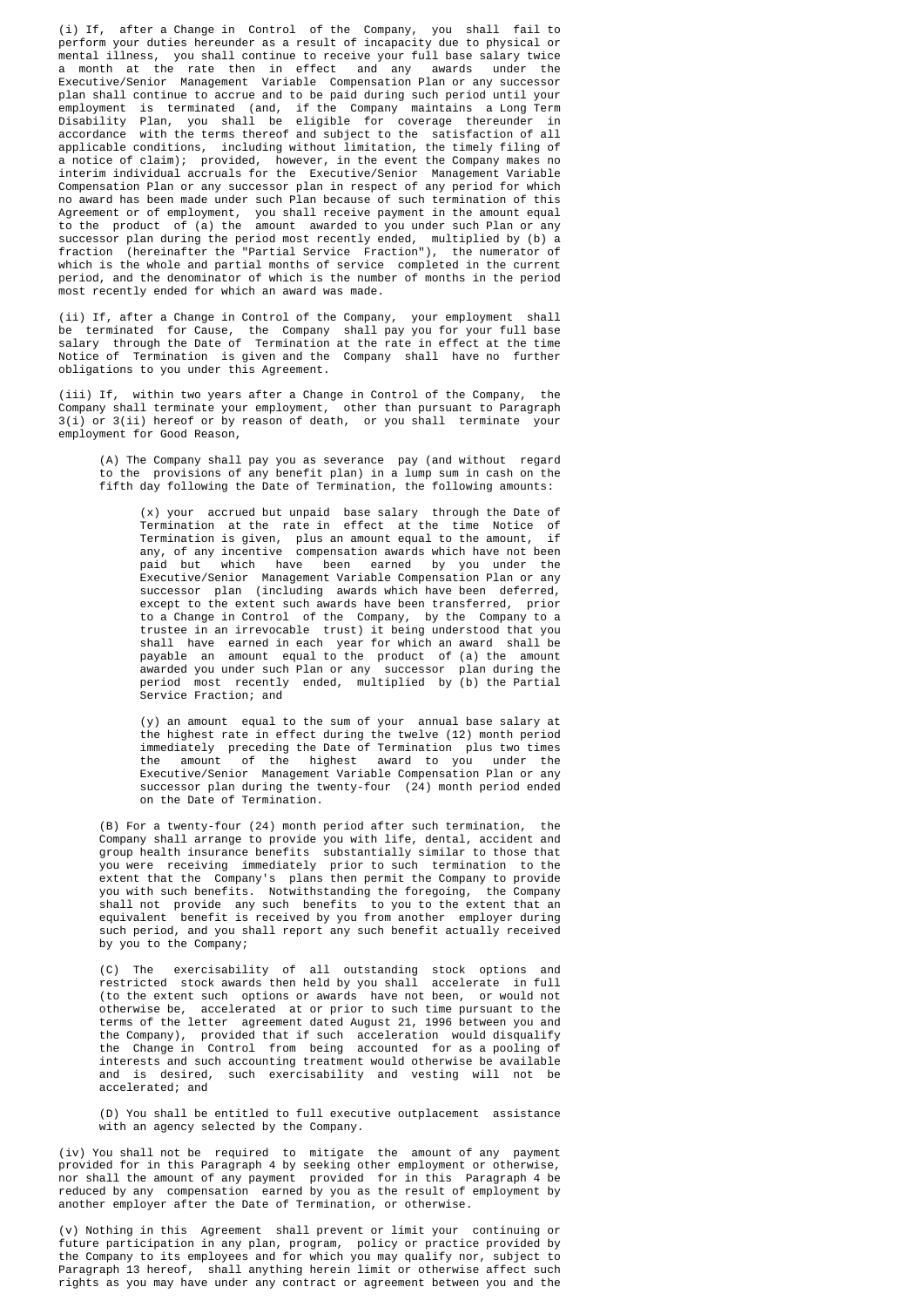Company; provided, however, that to the extent you are entitled to receive any payments hereunder upon termination of your employment, you shall not be entitled to any payments under any severance plan, program, policy or practice of the Company then in effect.

# 5. CERTAIN ADDITIONAL PAYMENTS BY THE COMPANY.

 (i) Anything in this Agreement to the contrary notwithstanding and except as set forth below, in the event it shall be determined that any payment or distribution by the Company to or for the your benefit and/or any acceleration of vesting of any options or restricted stock awards (whether paid or payable or distributed or distributable or provided pursuant to the terms of this Agreement or otherwise, but determined without regard to any additional payments required under this Paragraph 5) (a "Payment") would be subject to the excise tax imposed by Section 4999 of the Internal Revenue Code or any interest or penalties are incurred by you with respect to such excise tax (such excise tax, together with any such interest and penalties, are hereinafter collectively referred to as the "Excise Tax"), then you shall be entitled to receive an additional payment (a "Gross-Up Payment") in an amount such that after the payment by you of all taxes (including any interest or penalties imposed with respect to such taxes), including, without limitation, any income taxes (and any interest an penalties imposed with respect thereto) and Excise Tax imposed upon the Gross-Up Payment, you retain an amount of the Gross-Up Payment equal to the Excise Tax imposed upon the Payments. Not withstanding the foregoing provisions of this Paragraph 5(i), if it shall be determined that you are entitled to a Gross-Up Payment, but that you, after taking into account the Payments and the Gross-Up Payment, would not receive a net after-tax benefit of at least \$50,000 (taking into account both income taxes and any Excise Tax) as compared to the net after-tax proceeds to you resulting from an elimination of the Gross-Up Payment and a reduction of the Payments, in an aggregate, to an amount (the "Reduced Amount") such that the receipt of Payments would not give rise to any Excise Tax, then no Gross-Up Payment shall be made to you and the Payments, in the aggregate, shall be reduced to the Reduced Amount.

 (ii) Subject to the provisions of Paragraph 5(i), all determinations required to be made under this Paragraph 5, including whether and when a Gross-Up Payment is required and the amount of such Gross-Up Payment and the assumptions to be utilized in arriving at such determination, shall be made by Coopers and Lybrand or such other certified public accounting firm as may be designated by the Company (the "Accounting Firm") which shall provide detailed supporting calculations to both the Company and you within 15 business days of the receipt of notice from you that there has been a Payment, or such earlier time as is requested by the Company. In the event that the Accounting Firm is serving as accountant or auditor for the individual, entity, or group affecting the Change of Control, the Company shall appoint another nationally recognized accounting firm to make the determinations required hereunder.

 All fees and expenses of the Accounting Firm shall be borne by the Company. Any Gross-Up Payment, as determined pursuant to this Paragraph 5, shall be paid by the Company to you within ten business days of the receipt of the Accounting Firm's determination. Any determination by the Accounting Firm shall be binding upon the Company and you. As a result of the uncertainty in the application of Section 4999 of the Code at the time of the initial determination by the Accounting Firm hereunder, it is possible that Gross-Up Payments which will not have been made by the Company should have been made ("Underpayment"), consistent with the calculations required to be made hereunder. In the event that the Company exhausts its remedies pursuant to Paragraph 5(iii) and you thereafter are required to make a payment of any Excise Tax, the Accounting Firm shall determine the amount of the Underpayment that has occurred and any such Underpayment shall be promptly paid by the Company to or for your benefit.

 (iii) You shall notify the Company in writing of any claim by the Internal Revenue Service that, if successful, would require the payment by the Company of the Gross-Up Payment. Such notification shall be given as soon as practical but no later than ten business days after you are informed in writing of such a claim and shall apprise the Company of the nature of the claim and the date on which such claim is requested to be paid. The Executive shall not pay such claim prior to the expiration of the 30-day period following the date on which it gives such notice to the Company (or such shorter period ending on the date that any payment of taxes with respect to such claim is due). If the Company notifies you in writing prior to the expiration of such period that it desires to contest such claim, you shall:

> (A) give the Company any information reasonably requested by the Company relating to such claim,

> (B) take such action in connection with contesting such claim as the Company shall reasonably request in writing from time to time, including, without limitation, accepting legal representation with respect to such claim by an attorney reasonably selected by the Company,

> (C) cooperate with the Company in good faith in order to effectively contest such claim, and

> (D) permit the Company to participate in any proceedings relating to such claim,

 provided, however, that the Company shall bear and pay directly all costs and expenses (including additional interest and penalties) incurred in connection with such contest and shall indemnify and hold you harmless, on an after-tax basis, for any Excise Tax or income tax (including interest and penalties with respect thereto) imposed as a result of such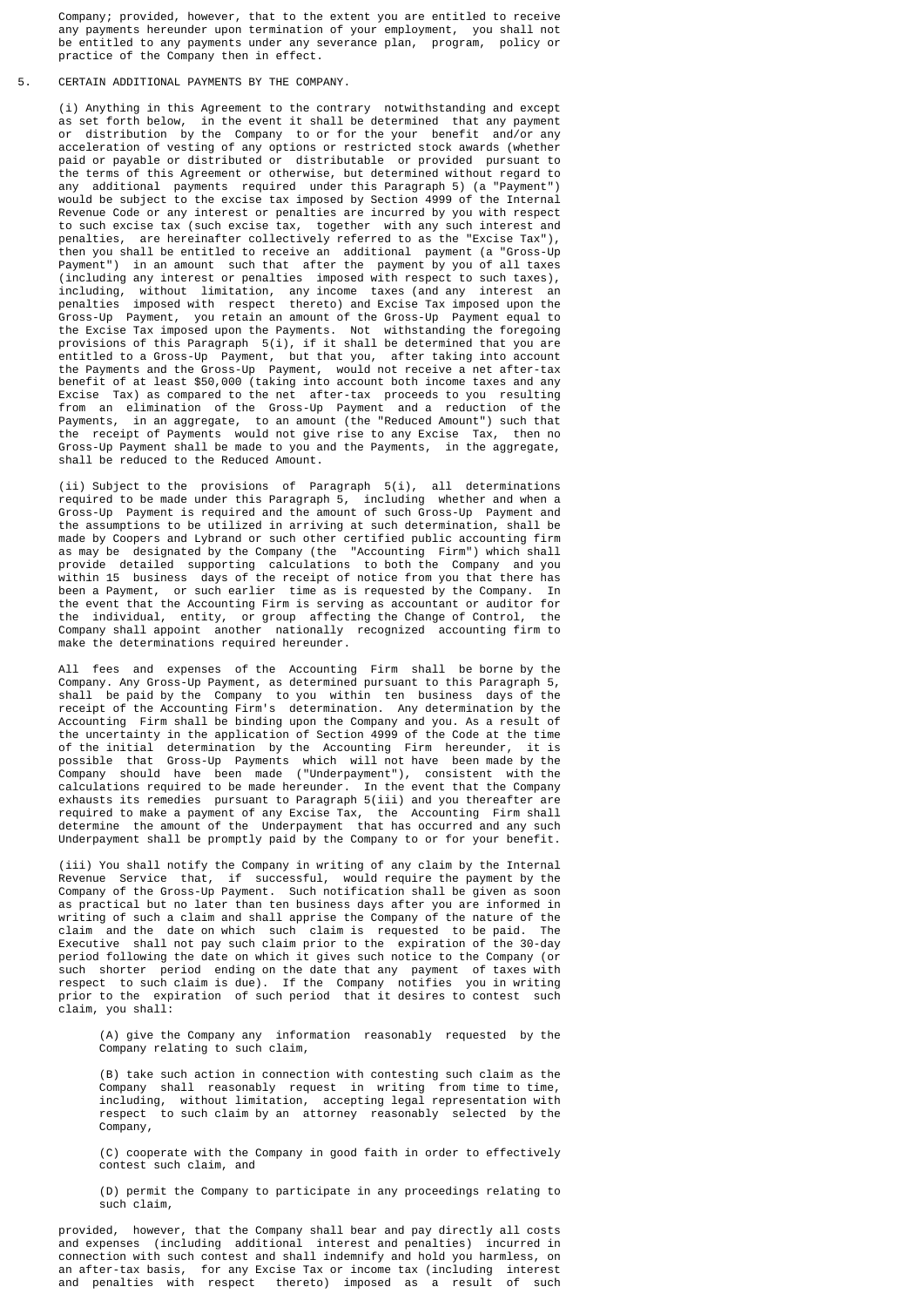representation and payment of costs and expenses. Without limitation of the foregoing provisions of this Paragraph 5(iii), the Company shall control all proceedings taken in connection with such contest and, at its sole option, may pursue or forego any and all administrative appeals, proceedings, hearings and conferences with the taxing authority in respect of such claim and may, at its sole option, either direct you to pay the tax claimed and sue for a refund or to contest the claim in any permissible manner, and you agree to prosecute such contest to a determination before any administrative tribunal, in a court of initial jurisdiction and in one or more appellate courts, as the Company shall determine; provided, however, that if the Company directs you to pay such claim and sue for a refund, the Company shall advance the amount of such payment to you, on an interest-free basis, and shall indemnify and hold the you harmless, on an after-tax basis, from any Excise Tax or income tax (including interest or penalties with respect thereto) imposed with respect to such advance or with respect to any imputed income with respect to such advance; and further provided that any extension of the statute of limitations relating to payment of taxes for your taxable year with respect to which such contested amount is claimed to be due is limited solely to such contested amount. Furthermore, the Company's control of the contest shall be limited to issues with respect to which a Gross-Up Payment would be payable hereunder and you shall be entitled to settle or contest, as the case may be, any other issue raised by the Internal Revenue Service or other taxing authority.

 (iv) If, after the receipt by you of an amount advanced by the Company pursuant to Paragraph 5(iii), you become entitled to receive any refund with respect to such a claim, you shall (subject to the Company's complying with the requirements of Paragraph 5(iii)) promptly pay to the Company the amount of such refund (together with any interest paid or credited thereon after taxes applicable thereto). If, after the receipt by you of an amount advanced by the Company pursuant to Paragraph 5(iii), a determination is made that you shall not be entitled to any refund with respect to such claim any the Company does not notify you in writing of its intent to contest such denial of refund prior to the expiration of 30 days after such determination, then such advance shall be forgiven and shall not be required to be repaid and the amount of such advance shall offset, to the extent thereof, the amount of Gross-Up Payment required to be paid.

# 6. SUCCESSOR'S BINDING AGREEMENT.

 (i) The Company will require any successor (whether direct or indirect, by purchase, merger, consolidation, or otherwise) to all or substantially all of the business and/or the assets of the Company, expressly to assume and agree to perform this Agreement in the same manner and to the same extent that the Company would be required to perform if no such succession had taken place. As used in this Agreement, "Company" shall mean the Company as defined above and any successor to its business and/or assets as aforesaid which executes and delivers the agreement provided for in this paragraph 6 or which otherwise becomes bound by all the terms and provisions of this Agreement by operation of law.

 (ii) This Agreement shall inure to the benefit of, and be enforceable by, your personal or legal representatives, executors, administrators, successors, heirs, distributees, devisees and legatees. If you should die while any amounts would still be payable to you hereunder if you had continued to live, all such amounts, unless otherwise provided herein, shall be paid in accordance with the terms of this Agreement to your devisee, legatee or other designee or, if there be no such designee, to your estate.

## 7. EMPLOYMENT.

 In consideration of the foregoing obligations of the Company, you agree to be bound by the terms and conditions of this Agreement and to remain in the employ of the Company during any period following the announcement by any person of any proposed transaction or transactions which, if effected, would result in a Change in Control of the Company until a Change in Control of the Company has taken place, or in the opinion of the Board, such person has abandoned or terminated its efforts to effect a Change in Control of the Company. Subject to the foregoing, nothing contained in this Agreement shall impair or interfere in any way with your right to terminate your employment or the right of the Company to terminate your employment with or without Cause prior to a Change in Control of the Company. Nothing contained in this Agreement shall be construed as a contract of employment between the Company and you or as a right for you to continue in the employ of the Company, or as a limitation on the right of the Company to discharge you with or without Cause prior to a Change in Control of the Company.

## 8. COMPETITIVE ACTIVITY.

 (i) If your employment terminates under circumstances that entitle you to receive benefits under this Agreement (as described in the first sentence of paragraph 3 of this Agreement), then, unless the Company materially breaches this Agreement, you agree you will not for a period of two (2) years after such termination engage in any business (whether as an owner, partner, officer, director, employee, consultant or otherwise, except as the holder of not more than 1% of the outstanding stock of a publicly-held company) that competes or plans to compete with Avid in the business of the development, manufacture, promotion, distribution or sale of digital film, video or audio editing, special effects or newsroom automation systems or products or any other business in which Avid is engaged or plans to engage at the time of your termination. Without limiting the foregoing, during such period you shall not be employed by or otherwise serve as a consultant to Abekas, Accom, Adobe, Carlton Communications, Chyron, Data Translation, Discreet Logic, DVision, FAST Technology, Hewlett-Packard, Immix, InSync, Kodak, Lightworks, Macromedia, Matrox,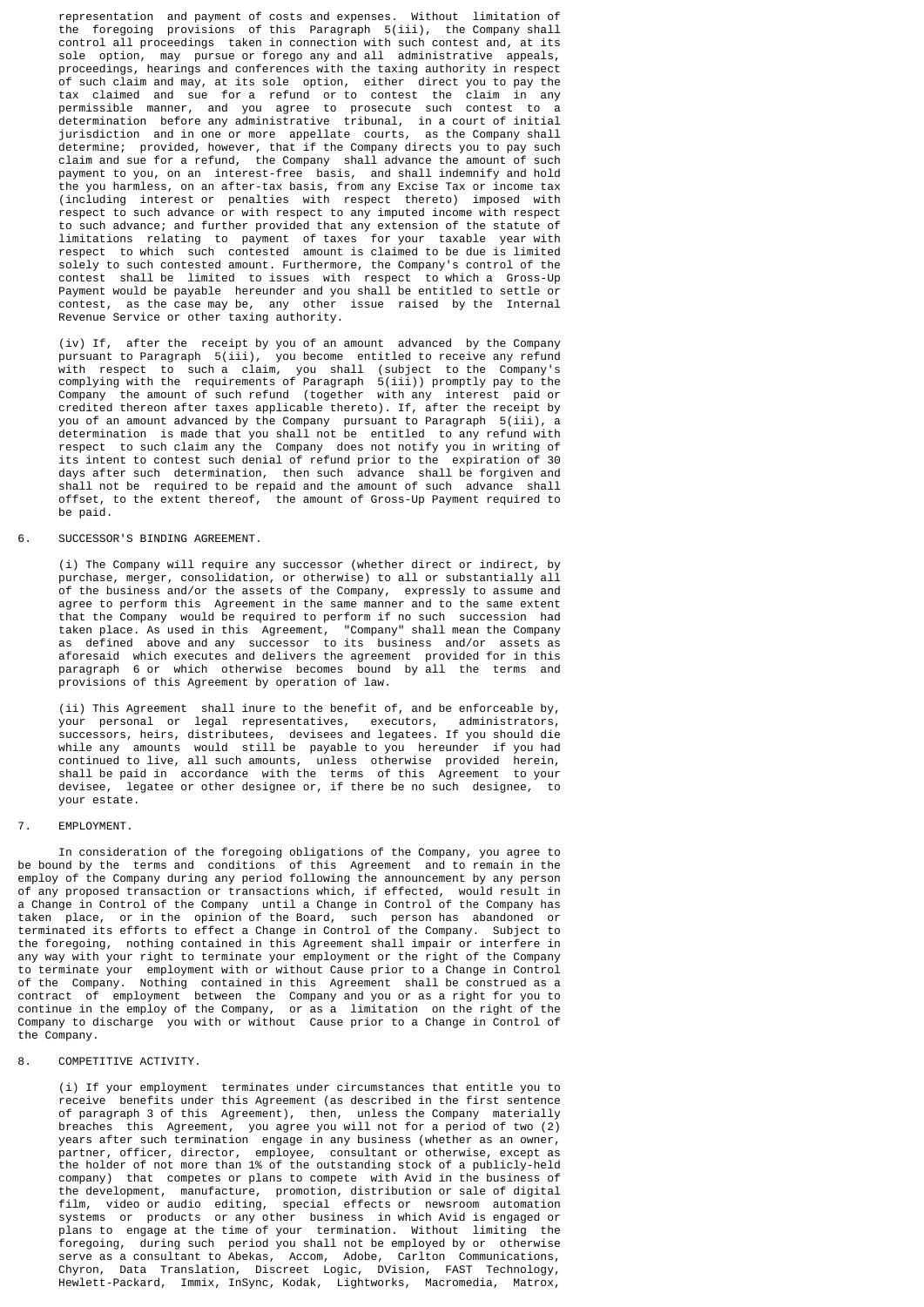Media 100, Metacreations, MGI, Newsmaker, Newstar, Panasonic/Matsushita, Philips, Pinnacle Systems, Play Systems, Pluto Technologies International, Progressive Networks, Quantel, SADIE, Scitex, Sonic Solutions, SONY, Softimage/Microsoft, Tektronix, Transoft, Truevision, VDONet or VXtreme, or any of their subsidiaries and affiliates.

 (ii) You also agree that, for a period of two (2) years from the date of your termination, you will not, either directly or indirectly through an agency, new employer or otherwise, solicit the employment of (or solicit to engage as an independent contractor or consultant) any person who at any time during the one year preceding such solicitation was an employee or independent contractor of Avid or any Avid affiliate.

#### 9. INJUNCTIVE RELIFE.

 You acknowledge and agree that the remedy of the Company at law for any breach of the covenants and agreements contained in Paragraph 8 of this Agreement will be inadequate, and that the Company shall be entitled to injunctive relief against any such breach or threatened breach. You represent and agree that such injunctive relief shall not prohibit you from earning a livelihood acceptable to you.

## 10. NOTICE.

 For the purposes of this Agreement, notices and all other communications provided for in this Agreement shall be in writing and shall be deemed to have been duly given when delivered or mailed by United States registered mail, return receipt requested, postage prepaid, addressed to the respective addresses set forth on the first page of this Agreement, provided that all other notices to the Company should be directed to the attention to the Corporate Secretary of the Company, or to such address as either party may have furnished to the other in writing in accordance herewith, except that notices of change of address shall be effective only upon receipt.

#### 11. INDEMNIFICATION.

 The Company will indemnify you to the extent set forth in the Certificate of Incorporation and By-laws of the Company as in effect on the date of the Change in Control of the Company.

### 12. FURTHER ASSURANCES.

 Each party hereto agrees to furnish and execute such additional forms and documents, and to take such further action, as shall be reasonable and customarily required in connection with the performance of this Agreement or the payment of benefits hereunder.

### 13. ENTIRE AGREEMENT.

 This Agreement represents the entire agreement of the parties with respect to the subject matter hereof and supersedes any other agreement between the parties with respect to such subject matter, including, without limitation, all provisions of the letter agreement dated August 21, 1996 between you and the Company (other than the first sentence of the section entitled "Severance and Change in Control" thereof).

#### 14. COUNTERPARTS.

 This Agreement may be executed in one or more counterparts, each of which shall be deemed to be an original but all of which together will constitute one in the same instrument.

### 15. LEGAL FEES AND EXPENSES.

 In addition to any other benefits to which you may be entitled hereunder, the Company shall pay all reasonable legal fees and expenses which you may incur as a result of the Company's contesting the validity, enforceability or your interpretation of, or determination under, this Agreement or otherwise as a result of any termination as a result of which you are entitled to the benefits set forth in this Agreement.

## 16. MISCELLANEOUS.

 (i) No provision of this Agreement may be modified, waived, or discharged unless such waiver, modification, or discharge is agreed to in writing signed by you and such officer as may be specifically designated by the Board of Directors of the Company.

 (ii) No waiver by either party hereto at any time of any breach by the other party hereto of, or compliance with, any condition or provision of this Agreement to be performed by such other party shall be deemed a waiver of similar or dissimilar provisions or conditions at the same or at any time prior or subsequent time.

 (iii) The validity, interpretation, construction and performance of this Agreement shall be governed by the laws of the Commonwealth of Massachusetts.

 (iv) The invalidity or unenforceability of any provision of this Agreement shall not affect the validity or enforceability of any other provision of this Agreement, which shall remain in full force and effect.

 (v) The Company may withhold from any amounts payable under this Agreement such federal, state, local or foreign taxes as shall be required to be withheld pursuant to any applicable law or regulation.

If this Agreement correctly sets forth our agreement on the subject matter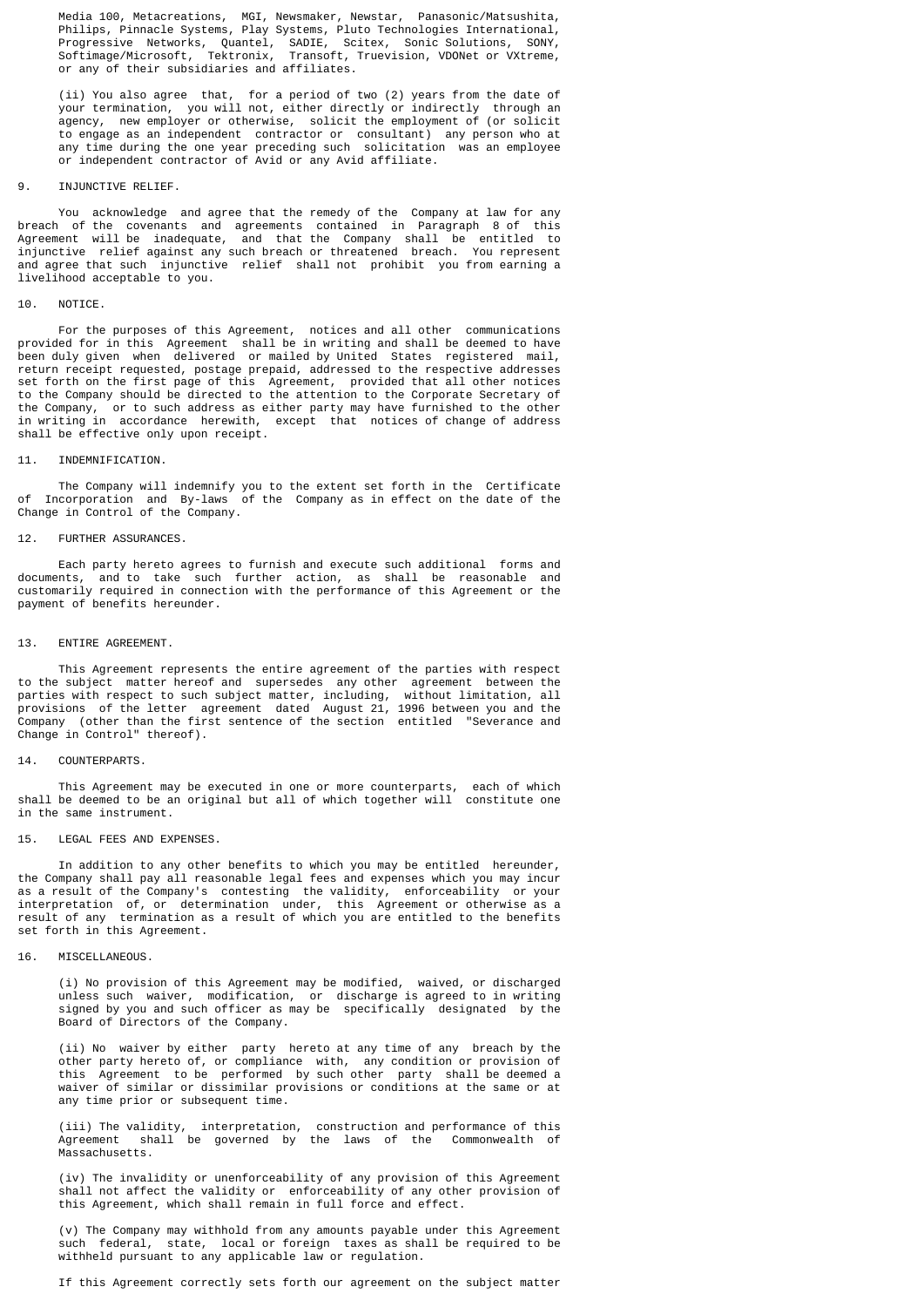hereof, kindly sign and return to the Company the enclosed copy of this Agreement which will then constitute our agreement on this subject.

Sincerely,

Avid Technology, Inc.

By: /S/ William J. Miller

 ---------------------------- Name: William J. Miller Title:Chairman and Chief Executive Officer

I acknowledge receipt and agree with the foregoing terms and conditions.

 /S/ William L. Flaherty - ---------------------------- William L. Flaherty

Date: DECEMBER 1, 1997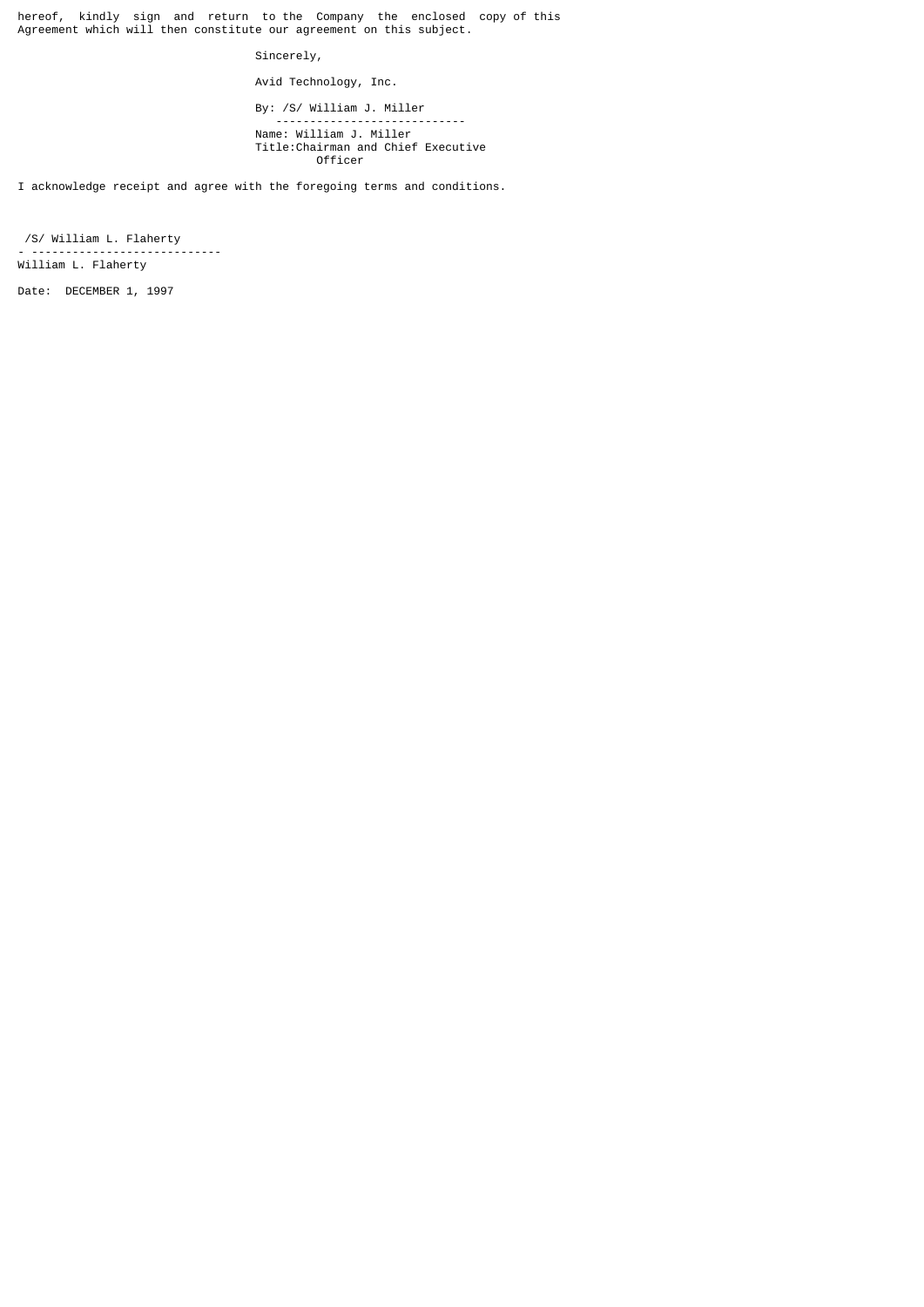SUBSIDIARIES OF THE REGISTRANT AS OF DECEMBER 31, 1997 AVID TECHNOLOGY WORLDWIDE, INC. (Delaware) AVID TECHNOLOGY SECURITIES CORPORATION (Massachusetts) ELASTIC REALITY, INC. (Wisconsin) AVID TECHNOLOGY FSC LIMITED (Barbados) AVID TECHNOLOGY EUROPE LIMITED (England) AVID TECHNOLOGY HQ LIMITED (England) AVID TECHNOLOGY IBERIA LTD (England) AVID TECHNOLOGY SYSTEMS LIMITED (England) PARALLAX SOFTWARE LIMITED (England) 3 SPACE SOFTWARE LIMITED (England) AVID TECHNOLOGY S.A.R.L. (France) AVID TECHNOLOGY G.m.b.H. (Germany) AVID TECHNOLOGY SALES LIMITED (Ireland) AVID TECHNOLOGY S.R.L. (Italy) AVID TECHNOLOGY HOLDING B.V. (Netherlands) AVID TECHNOLOGY INTERNATIONAL B.V. (Netherlands) AVID JAPAN K.K. (Japan) AVID TECHNOLOGY (S.E. ASIA) PTE LTD (Singapore) AVID TECHNOLOGY (AUSTRALIA) PTY LTD (Australia) AVID NORTH ASIA LIMITED (Hong Kong)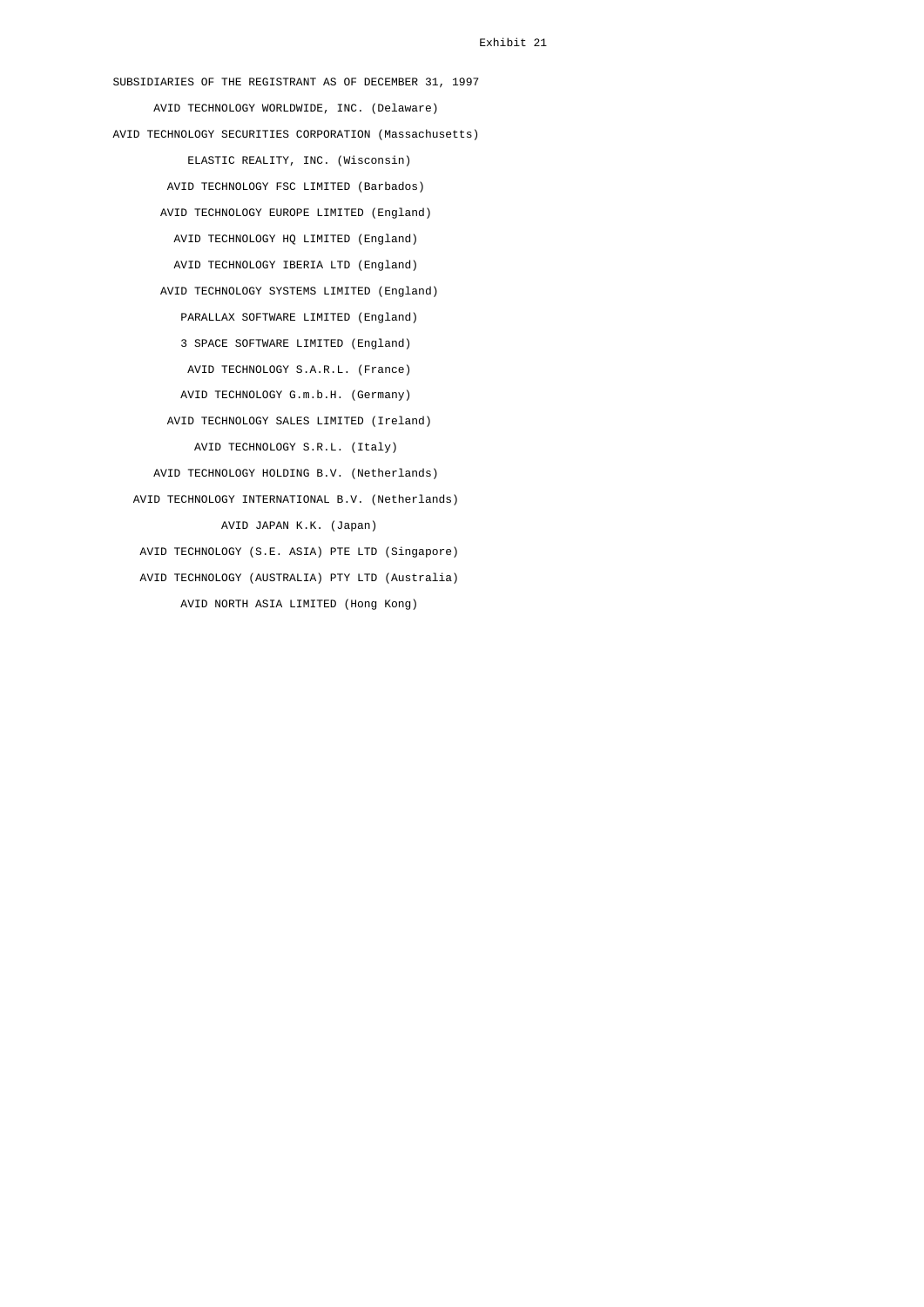# Consent of Independent Accountants

We consent to the incorporation by reference in the registration statements of Avid Technology, Inc. on Form S-3 (File Nos. 33-93472, 33-96456 and 333-03128) and Form S-8 (File Nos. 33-64126, 33-64130, 33-64128, 33-64124, 33-82478, 33-88318, 33-98692, 333-08821, 333-08823, 333-08825, 333-30367, 333-42569 and 333-42571) of our report dated February 4, 1998, on our audits of the consolidated financial statements and financial statement schedule of Avid Technology, Inc. as of December 31, 1997 and 1996, and for each of the three years in the period ended December 31, 1997, which report is included in this Annual Report on Form 10-K.

/s/ Coopers & Lybrand L.L.P

COOPERS & LYBRAND L.L.P.

Boston, Massachusetts March 25, 1998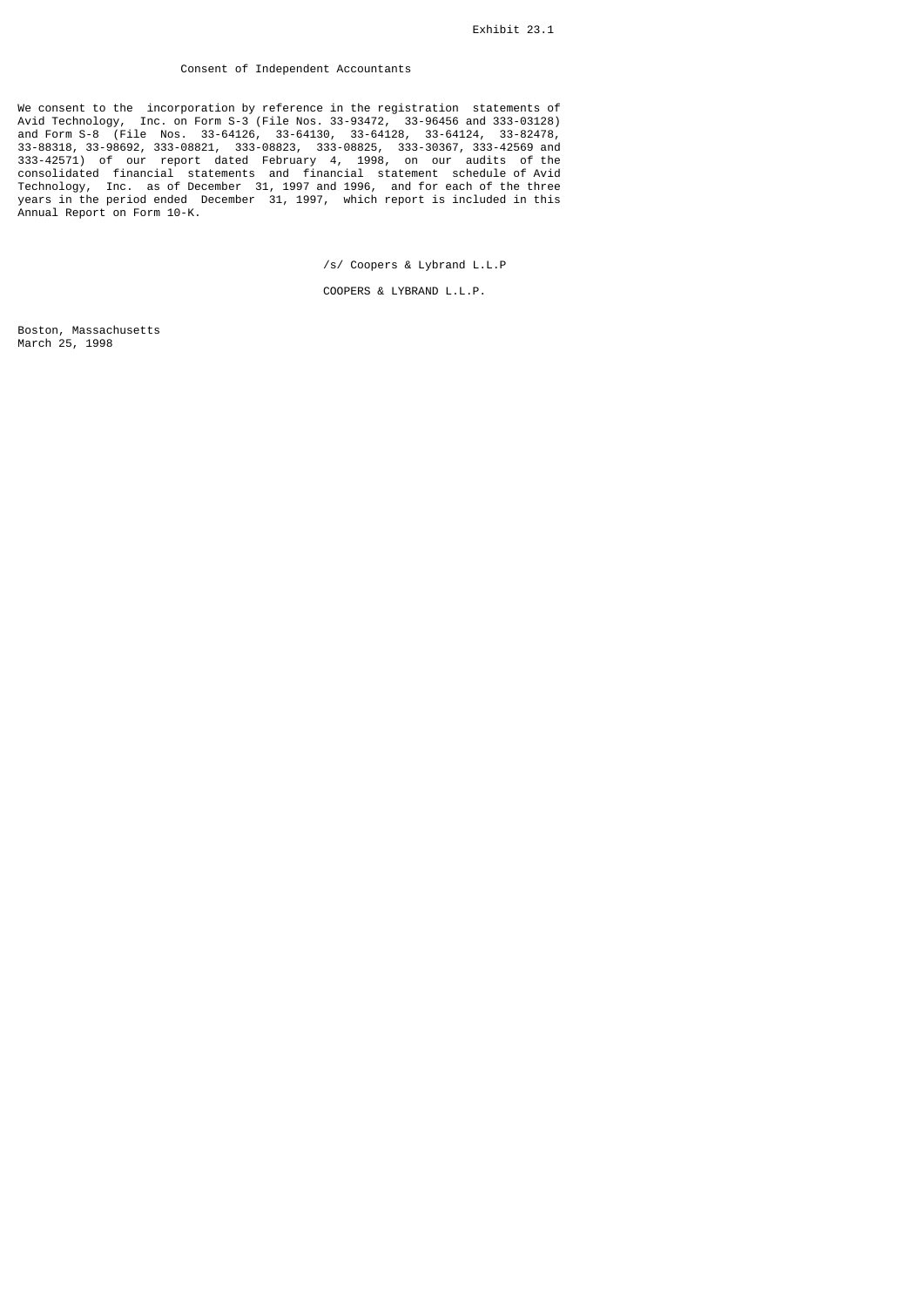THIS SCHEDULE CONTAINS SUMMARY INFORMATION EXTRACTED FROM THE CONSOLIDATED BALANCE SHEETS ON THE FORM 10-K FOR THE PERIOD ENDED DECEMBER 31, 1997 AND THE CONSOLIDATED STATEMENT OF INCOME AS FILED ON FORM 10-K FOR THE PERIOD ENDED DECEMBER 31, 1997 AND IS QUALIFIED IN ITS ENTIRETY BY REFERENCE TO SUCH FINANCIAL STATEMENTS.

```
 1,000
```
12-MOS

 DEC-31-1997 JAN-01-1997 DEC-31-1997 108,308 78,654 87,302 7,529 9,842 301,082  $99,619$ <br> $60,702$  60,702  $356,805$  114,608 0 0 0 242 241,552 356,805 471,338 471,338 221,553 221,553 219,672 0 0 38,238 11,854 26,384 0 0 0 26,384 1.14 1.08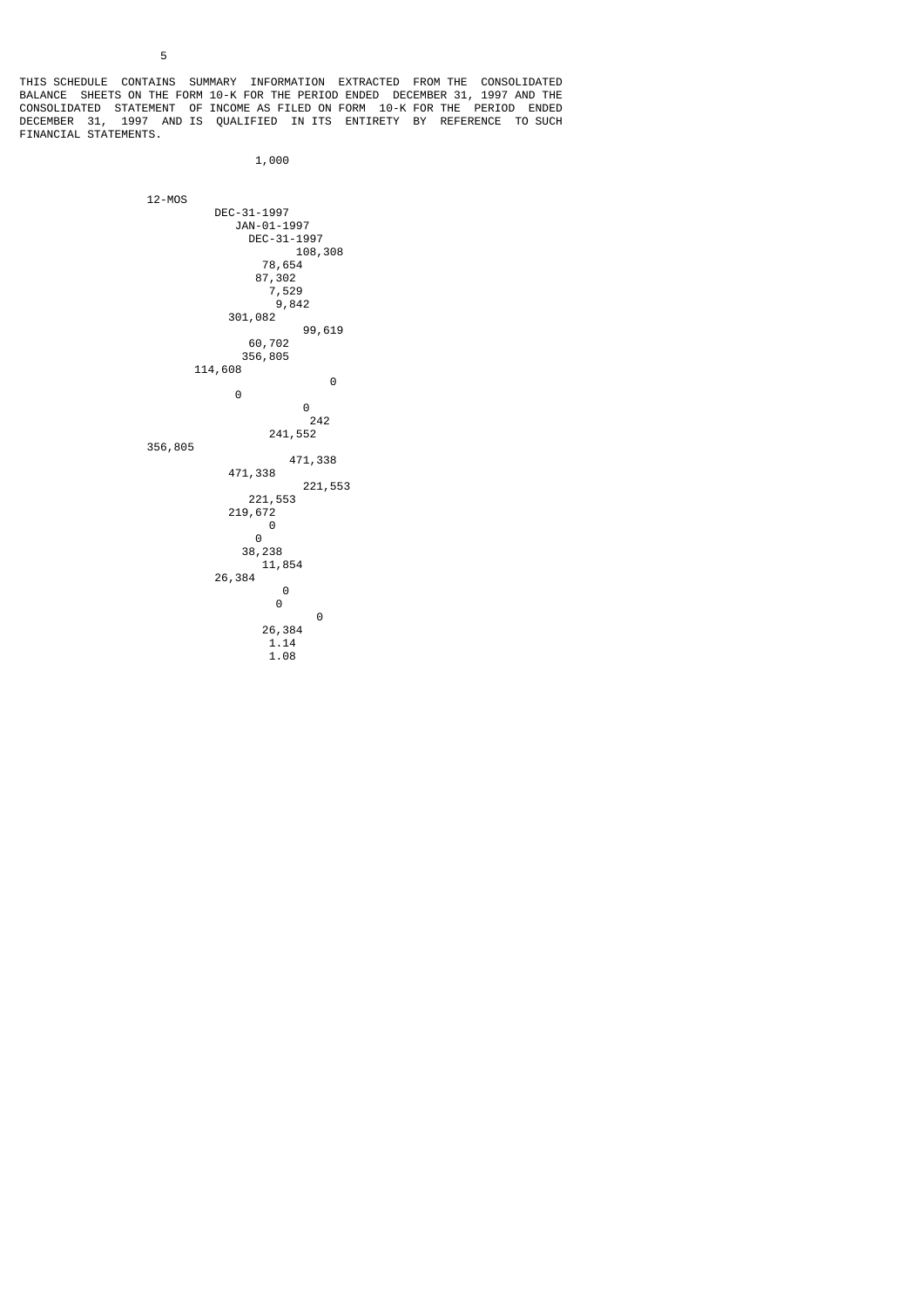THIS SCHEDULE CONTAINS SUMMARY INFORMATION EXTRACTED FROM THE CONSOLIDATED BALANCE SHEETS ON THE FORM 10-K FOR THE PERIOD ENDED DECEMBER 31, 1996 AND THE CONSOLIDATED STATEMENT OF INCOME AS FILED ON FORM 10-K FOR THE PERIOD ENDED DECEMBER 31, 1996 AND IS QUALIFIED IN ITS ENTIRETY BY REFERENCE TO SUCH FINANCIAL STATEMENTS. THE EARNINGS PER SHARE INFORMATION, INCLUDED BELOW, HAS BEEN RESTATED TO REFLECT THE ADOPTION OF SFAS NO. 128.

```
 1,000
```
 12-MOS DEC-31-1996 JAN-01-1996 DEC-31-1996 75,795 17,248 93,706 7,519 28,359 231,698 92,281 43,035 300,979 86,378 0 0 0 <u>213</u> 213,202 300,979 429,009 429,009 238,808 238,808  $249,564$  0 0  $(55, 947)$  $(17,903)$  $(38, 044)$  0 0 0 (38,044)  $(1.80)$ 

 $(1.80)$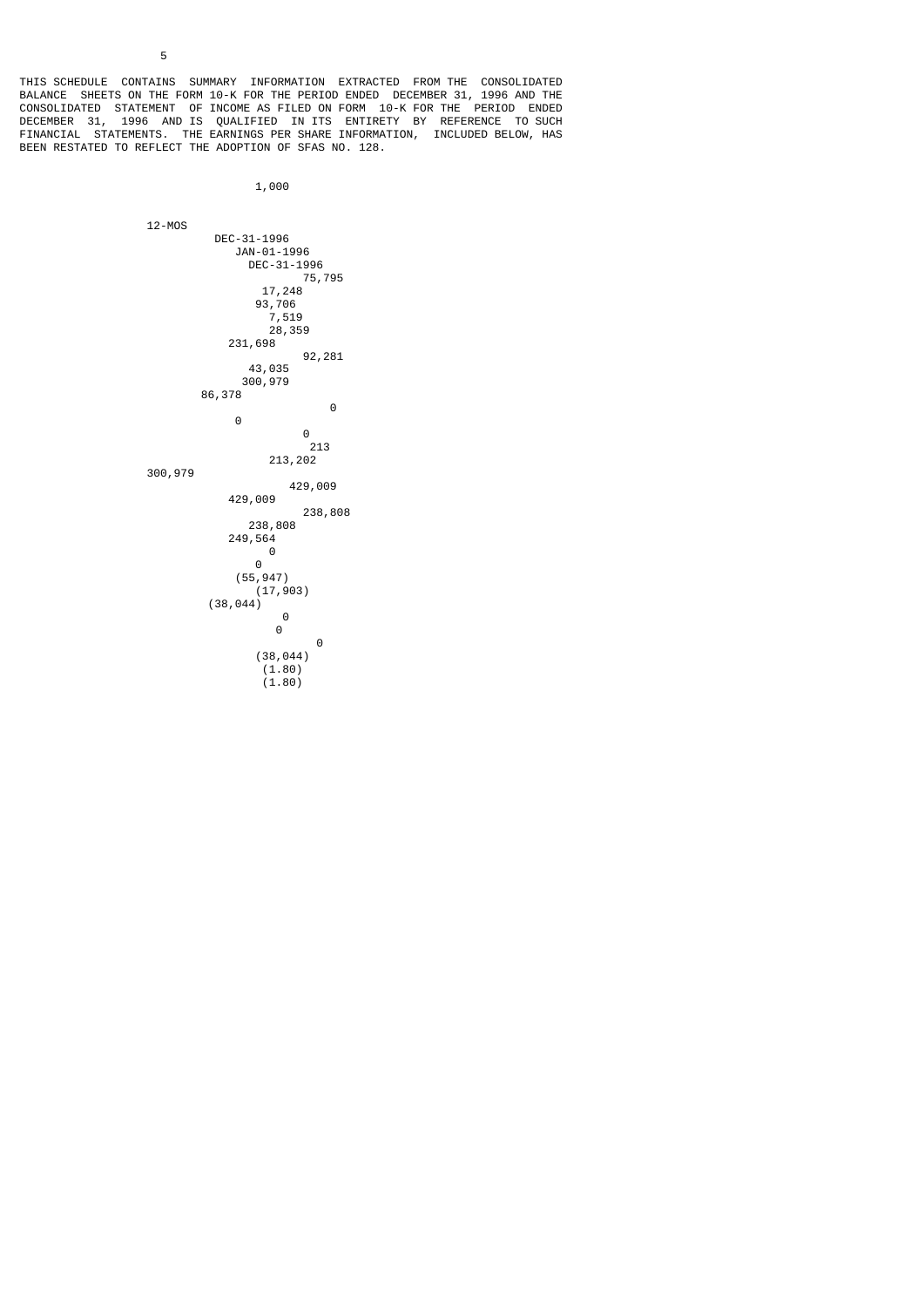THIS SCHEDULE CONTAINS SUMMARY FINANCIAL INFORMATION EXTRACTED FROM THE CONDENSED CONSOLIDATED BALANCE SHEET AND THE CONDENSED CONSOLIDATED STATEMENT OF INCOME AS FILED ON THE FORM 10-Q FOR THE PERIODS ENDED SEPTEMBER 30, 1997 (UNAUDITED), JUNE 30, 1997 (UNAUDITED), AND MARCH 31, 1997 (UNAUDITED), RESPECTIVELY AND IS QUALIFIED IN ITS ENTIRETY BY REFERENCE TO SUCH FINANCIAL STATEMENTS. THE QUARTERLY EARNINGS PER SHARE INFORMATION INCLUDED BELOW HAS BEEN RESTATED TO REFLECT THE ADOPTION OF SFAS NO. 128.

1,000

| $9 - MOS$   |             | $6 - MOS$   |             | $3 - MOS$   |             |         |
|-------------|-------------|-------------|-------------|-------------|-------------|---------|
| DEC-31-1997 |             | DEC-31-1997 |             | DEC-31-1997 |             |         |
|             | SEP-30-1997 |             | JUN-30-1997 |             | MAR-31-1997 |         |
|             | 115,704     |             |             | 89,606      |             | 122,981 |
|             | 69,147      |             | 57,801      |             | 17,875      |         |
|             | 85,858      |             | 88,561      |             | 76,805      |         |
|             | 6,047       |             | 6,777       |             | 6,982       |         |
|             | 18,701      |             | 23, 271     |             | 24,133      |         |
| 307,548     |             | 277,809     |             | 259,691     |             |         |
|             | 97,768      |             |             | 95,821      |             | 93,786  |
|             | 57,771      |             | 52,951      |             | 47,851      |         |
|             | 367,032     | 348,965     |             |             | 324,015     |         |
| 108,638     |             | 107,808     |             | 93,059      |             |         |
|             |             | 0           |             | 0           |             | 0       |
| 0           |             | 0           |             | 0           |             |         |
|             | 0           |             | 0           |             | 0           |         |
|             | 241         |             |             | 237         |             | 230     |
|             | 257,567     |             | 240,140     |             | 229,741     |         |
| 367,032     | 348,965     |             | 324,015     |             |             |         |
|             | 347,602     |             | 231,093     |             |             | 108,209 |
| 347,602     |             | 231,093     |             | 108,209     |             |         |
|             |             | 167,491     |             | 115,886     |             | 56,185  |
|             | 167,491     |             | 115,886     |             | 56,185      |         |
| 161,234     |             | 105,792     |             | 50,516      |             |         |
|             | 0           |             | 0           |             | 0           |         |
| 0           |             | 0           |             | $\Theta$    |             |         |
|             | 24,759      | 12,700      |             |             | 2,748       |         |
|             | 7,675       |             | 4,445       |             | 962         |         |
| 17,084      |             | 8,255       |             | 1,786       |             |         |
|             | 0           |             | 0           |             | 0           |         |
|             | 0           |             | 0           |             | 0           |         |
|             | $\Theta$    |             |             | 0           |             | 0       |
|             | 17,084      |             | 8,255       |             | 1,786       |         |
|             | 0.75        |             | 0.37        |             | 0.08        |         |
|             | 0.72        |             | 0.36        |             | 0.08        |         |